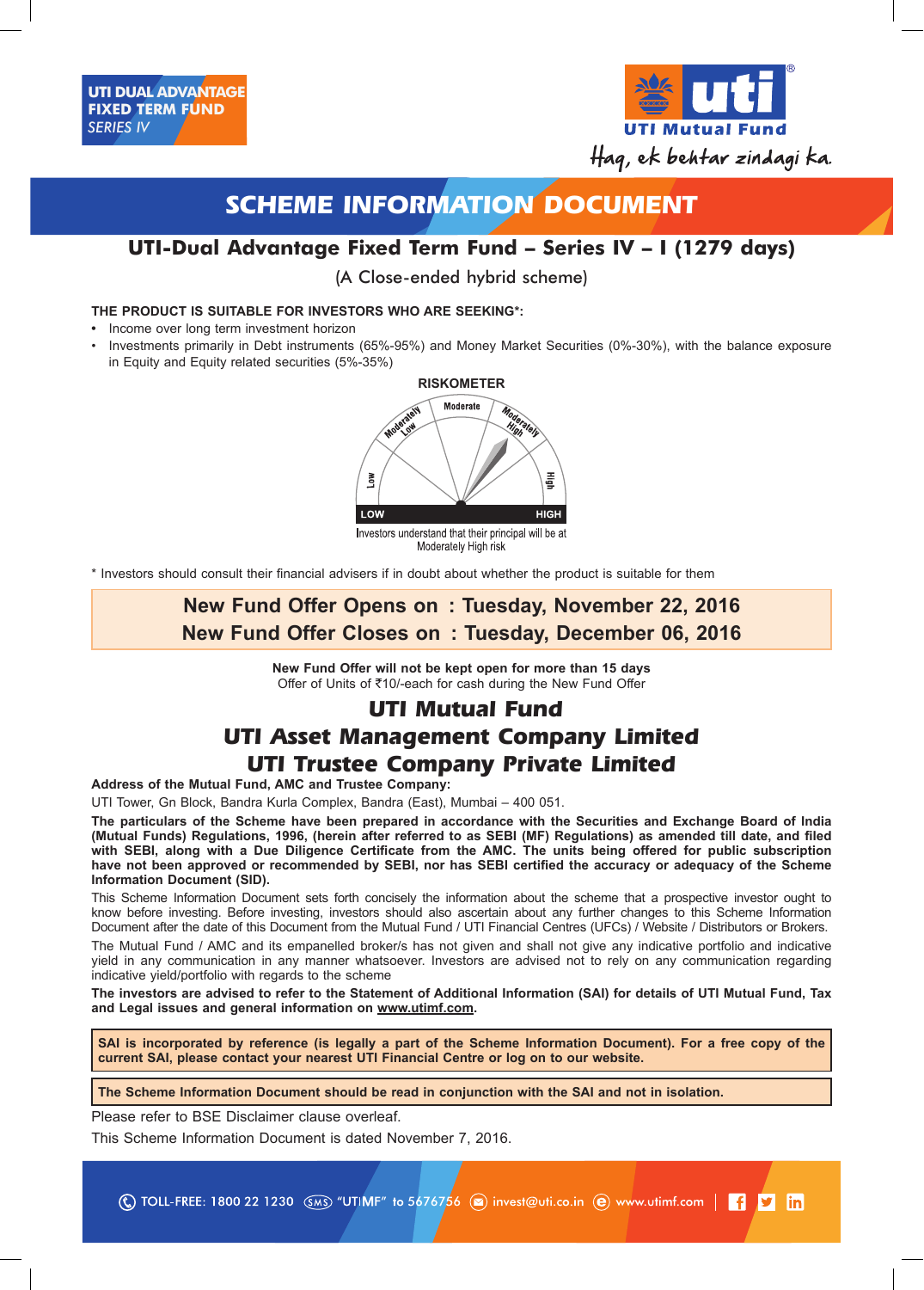# **BSE DISCLAIMER**

As required, a copy of this Scheme Information Document has been submitted to Bombay Stock Exchange of India Limited (hereinafter referred to as BSE). BSE Ltd. ("the Exchange") has given vide its letter dated April 13, 2016 permission to UTI Mutual Fund to use the Exchange's name in this SID as one of the stock exchanges on which this Mutual Fund's Unit are proposed to be listed. The Exchange has scrutinized this SID for its limited internal purpose of deciding on the matter of granting the aforesaid permission to UTI – Dual Advantage Fixed Term Fund – Series IV. The Exchange does not in any manner:-

- i. warrant, certify or endorse the correctness or completeness of any of the contents of this SID; or
- ii. warrant that this scheme's units will be listed or will continue to be listed on the Exchange; or
- iii. take any responsibility for the financial or other soundness of this Mutual Fund, its promoters, its management or any scheme or any project of this Mutual Fund;

and it should not for any reason be deemed or construed that this SID has been cleared or approved by the Exchange. Every person who desires to apply for or otherwise acquire any units of the UTI Dual Advantage Fixed Term Fund – Series IV of this Mutual Fund may do so pursuant to independent inquiry, investigation and analysis and shall not have any claim against the Exchange whatsoever by reason of any loss which may be suffered by such person consequent to or in connection with such subscription /acquisition whether by reason of anything stated or omitted to be stated herein or any other reason whatsoever.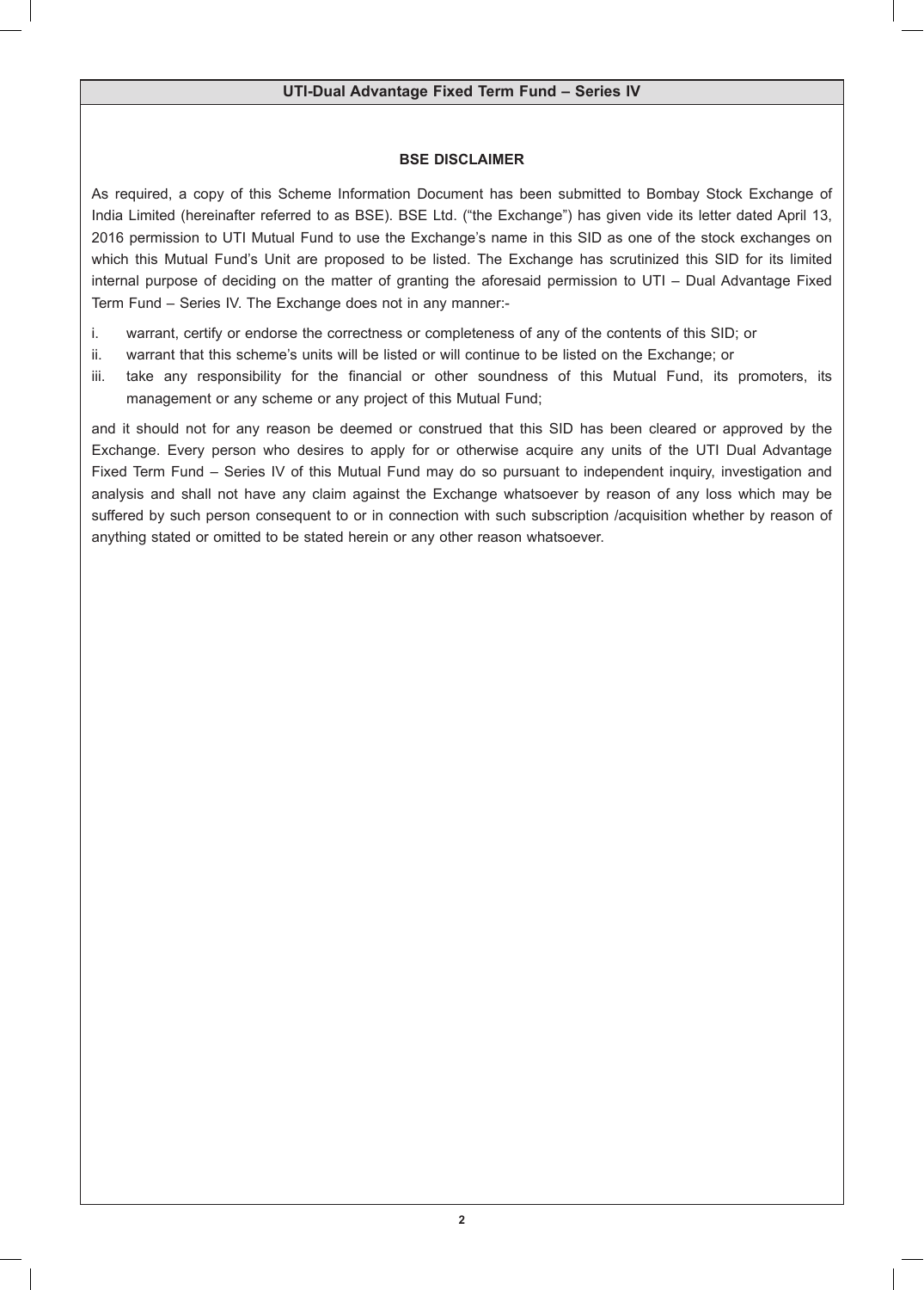# **TABLE OF CONTENTS**

| <b>Item</b><br>No. | <b>Contents</b>                                                                                                                                                                                                                                                       | Page No. |
|--------------------|-----------------------------------------------------------------------------------------------------------------------------------------------------------------------------------------------------------------------------------------------------------------------|----------|
|                    | <b>HIGHLIGHTS</b>                                                                                                                                                                                                                                                     | 4        |
|                    |                                                                                                                                                                                                                                                                       |          |
| Ι.                 | <b>INTRODUCTION</b>                                                                                                                                                                                                                                                   |          |
| Α.                 | Risk Factors                                                                                                                                                                                                                                                          | 6        |
| В.                 | Requirement of minimum investors in the Plan                                                                                                                                                                                                                          | 11       |
| C.                 | Definitions                                                                                                                                                                                                                                                           | 11       |
| D.                 | Due Diligence by the Asset Management Company                                                                                                                                                                                                                         | 14       |
| Ш.                 | <b>INFORMATION ABOUT THE SCHEME</b>                                                                                                                                                                                                                                   |          |
| Α.                 | Type of Plan                                                                                                                                                                                                                                                          | 15       |
| <b>B.</b>          | What is the investment objective of the Plan?                                                                                                                                                                                                                         | 15       |
| C.                 | How will the Plan allocate its assets?                                                                                                                                                                                                                                | 15       |
| D.                 | Where will the Plan invest?                                                                                                                                                                                                                                           | 18       |
| Ε.                 | What are the Investment Strategies?                                                                                                                                                                                                                                   | 20       |
| F.                 | <b>Fundamental Attributes</b>                                                                                                                                                                                                                                         | 20       |
| G.                 | How will the Plan Benchmark its performance?                                                                                                                                                                                                                          | 21       |
| Η.                 | Who manages the Plan?                                                                                                                                                                                                                                                 | 21       |
| Τ.                 | What are the Investment Restrictions?                                                                                                                                                                                                                                 | 21       |
| J.                 | How has the Plan performed?                                                                                                                                                                                                                                           | 22       |
|                    |                                                                                                                                                                                                                                                                       |          |
| III.               | <b>UNITS AND OFFER</b>                                                                                                                                                                                                                                                |          |
| А.                 | New Fund Offer (NFO)                                                                                                                                                                                                                                                  | 23       |
| <b>B.</b>          | <b>Ongoing Offer Details</b>                                                                                                                                                                                                                                          | 31       |
| C.                 | Periodic Disclosures                                                                                                                                                                                                                                                  | 35       |
| D.                 | Computation of NAV                                                                                                                                                                                                                                                    | 38       |
| IV.                | <b>FEES AND EXPENSES</b>                                                                                                                                                                                                                                              |          |
| А.                 | New Fund Offer (NFO) Expenses                                                                                                                                                                                                                                         | 39       |
| <b>B.</b>          | Annual Plan Recurring Expenses                                                                                                                                                                                                                                        | 39       |
| C.                 | Load Structure                                                                                                                                                                                                                                                        | 40       |
| V.                 | <b>RIGHTS OF UNITHOLDERS</b>                                                                                                                                                                                                                                          | 41       |
| VI.                | <b>LITIGATION OR</b><br><b>PROCEEDINGS,</b><br><b>PENALTIES,</b><br><b>PENDING</b><br><b>FINDINGS</b><br><b>OF</b><br>INSPECTIONS OR INVESTIGATIONS FOR WHICH ACTION MAY HAVE BEEN<br>TAKEN OR IS IN THE PROCESS OF BEING TAKEN BY ANY REGULATORY<br><b>AUTHORITY</b> | 41       |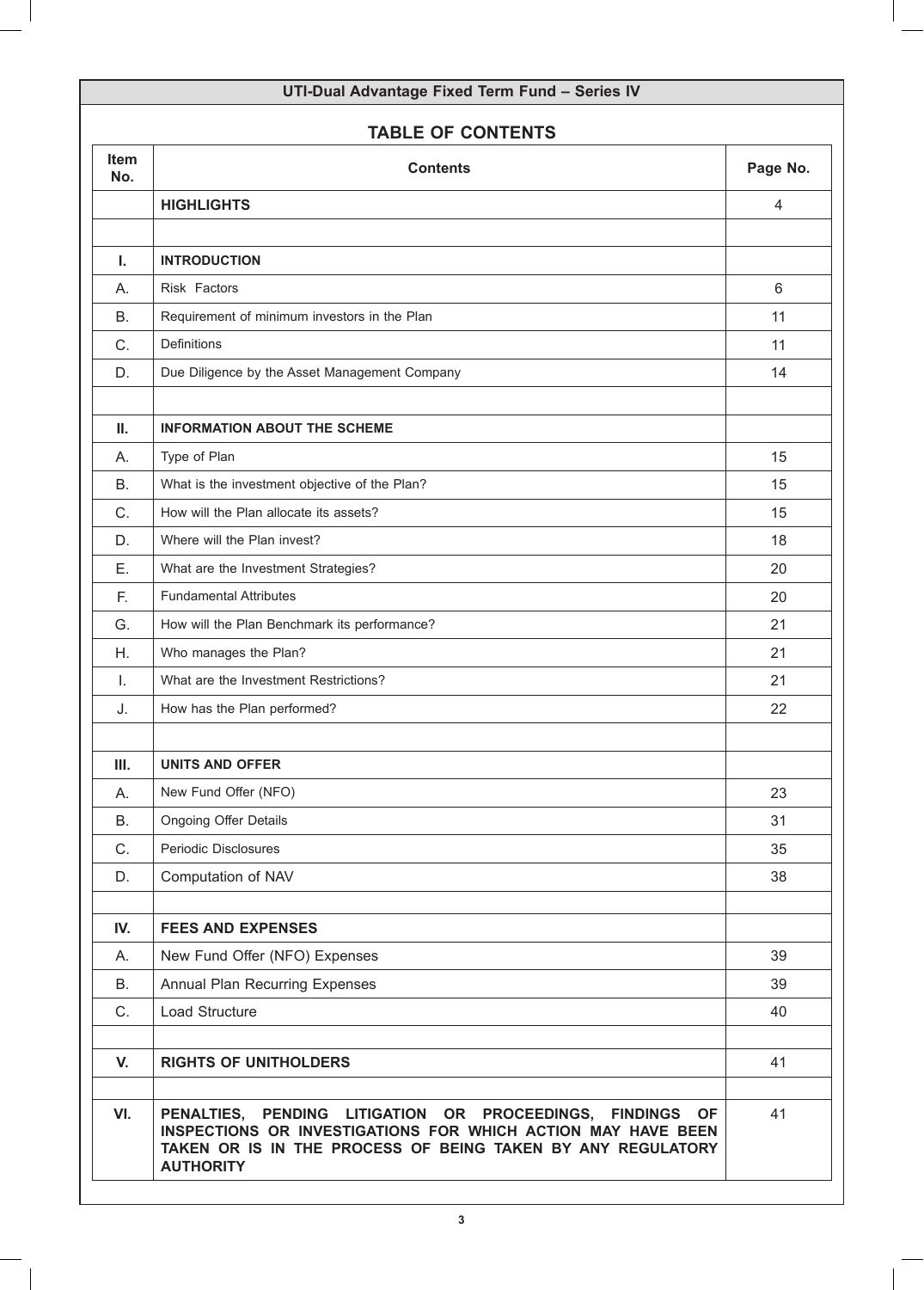|                                |                                                                                                                                                                                                                                                                                                              | <b>Highlights</b>                                       |                                                                        |                                                                                                                                                                                                                                                                                                                                                                                                                                                                                   |
|--------------------------------|--------------------------------------------------------------------------------------------------------------------------------------------------------------------------------------------------------------------------------------------------------------------------------------------------------------|---------------------------------------------------------|------------------------------------------------------------------------|-----------------------------------------------------------------------------------------------------------------------------------------------------------------------------------------------------------------------------------------------------------------------------------------------------------------------------------------------------------------------------------------------------------------------------------------------------------------------------------|
| <b>Type of Plan</b>            |                                                                                                                                                                                                                                                                                                              | scheme with a tenure of 1279 days                       |                                                                        | UTI Dual Advantage Fixed Term Fund - Series IV - I (1279 days)is a close-ended hybrid                                                                                                                                                                                                                                                                                                                                                                                             |
| <b>Investment Objective</b>    | The investment objective of the Scheme is to generate income and reduce interest rate<br>volatility by investing in fixed income securities that are maturing on or before the date of<br>maturity of the Scheme and generate capital appreciation by investing in equity and equity<br>related instruments. |                                                         |                                                                        |                                                                                                                                                                                                                                                                                                                                                                                                                                                                                   |
|                                |                                                                                                                                                                                                                                                                                                              |                                                         |                                                                        | However there is no assurance that the investment objective of the Scheme will be achieved.                                                                                                                                                                                                                                                                                                                                                                                       |
| <b>Sub Plans &amp; Options</b> |                                                                                                                                                                                                                                                                                                              | The Plan offers the following Sub Plans                 |                                                                        |                                                                                                                                                                                                                                                                                                                                                                                                                                                                                   |
|                                | Regular Sub Plan                                                                                                                                                                                                                                                                                             |                                                         |                                                                        |                                                                                                                                                                                                                                                                                                                                                                                                                                                                                   |
|                                | Direct Sub Plan                                                                                                                                                                                                                                                                                              |                                                         |                                                                        |                                                                                                                                                                                                                                                                                                                                                                                                                                                                                   |
|                                |                                                                                                                                                                                                                                                                                                              |                                                         | Both Sub Plans offer Growth Option and Dividend Payout Option          |                                                                                                                                                                                                                                                                                                                                                                                                                                                                                   |
|                                | <b>Direct Sub Plan:</b>                                                                                                                                                                                                                                                                                      |                                                         |                                                                        |                                                                                                                                                                                                                                                                                                                                                                                                                                                                                   |
|                                |                                                                                                                                                                                                                                                                                                              | Distributor (AMFI registered distributor / ARN Holder). |                                                                        | Direct Sub Plan is only for investors who purchase / subscribe Units in the Plan directly with<br>UTI Mutual Fund and is not available for investors who route their investments through a                                                                                                                                                                                                                                                                                        |
|                                | <b>Regular Sub Plan:</b>                                                                                                                                                                                                                                                                                     |                                                         |                                                                        |                                                                                                                                                                                                                                                                                                                                                                                                                                                                                   |
|                                | Distributor.                                                                                                                                                                                                                                                                                                 |                                                         |                                                                        | Regular Sub Plan is for investors who purchase /subscribe Units in the Plan through a                                                                                                                                                                                                                                                                                                                                                                                             |
|                                |                                                                                                                                                                                                                                                                                                              | Direct Sub Plan shall have a separate NAV.              |                                                                        | The Direct Sub Plan shall have a lower expense ratio as compared to the Regular Sub Plan<br>to the extent of distribution expenses, commission, etc and no commission or distribution<br>expenses for distribution of Units will be paid / charged under the Direct Sub Plan. The                                                                                                                                                                                                 |
|                                |                                                                                                                                                                                                                                                                                                              |                                                         | The Direct Sub Plan and Regular Sub Plan will have a common portfolio. |                                                                                                                                                                                                                                                                                                                                                                                                                                                                                   |
|                                |                                                                                                                                                                                                                                                                                                              |                                                         | Treatment of applications under "Direct" / "Regular" Sub Plans:        |                                                                                                                                                                                                                                                                                                                                                                                                                                                                                   |
|                                | <b>Scenario</b>                                                                                                                                                                                                                                                                                              | <b>Broker Code</b><br>mentioned by the<br>investor      | <b>Sub Plan</b><br>mentioned by the<br>investor                        | Default Sub Plan to be<br>captured                                                                                                                                                                                                                                                                                                                                                                                                                                                |
|                                | 1                                                                                                                                                                                                                                                                                                            | Not mentioned                                           | Not mentioned                                                          | Direct Sub Plan                                                                                                                                                                                                                                                                                                                                                                                                                                                                   |
|                                | 2                                                                                                                                                                                                                                                                                                            | Not mentioned                                           | <b>Direct</b>                                                          | Direct Sub Plan                                                                                                                                                                                                                                                                                                                                                                                                                                                                   |
|                                | 3                                                                                                                                                                                                                                                                                                            | Not mentioned                                           | Regular                                                                | Direct Sub Plan                                                                                                                                                                                                                                                                                                                                                                                                                                                                   |
|                                | 4                                                                                                                                                                                                                                                                                                            | Mentioned                                               | Direct                                                                 | Direct Sub Plan                                                                                                                                                                                                                                                                                                                                                                                                                                                                   |
|                                | 5                                                                                                                                                                                                                                                                                                            | Direct                                                  | Not Mentioned                                                          | Direct Sub Plan                                                                                                                                                                                                                                                                                                                                                                                                                                                                   |
|                                | 6                                                                                                                                                                                                                                                                                                            | Direct                                                  | Regular                                                                | Direct Sub Plan                                                                                                                                                                                                                                                                                                                                                                                                                                                                   |
|                                | 7                                                                                                                                                                                                                                                                                                            | Mentioned                                               | Regular                                                                | Regular Sub Plan                                                                                                                                                                                                                                                                                                                                                                                                                                                                  |
|                                | 8                                                                                                                                                                                                                                                                                                            | Mentioned                                               | Not Mentioned                                                          | Regular Sub Plan                                                                                                                                                                                                                                                                                                                                                                                                                                                                  |
|                                |                                                                                                                                                                                                                                                                                                              | the date of application without any exit load.          |                                                                        | In cases of wrong / invalid / incomplete ARN codes mentioned in the application form under<br>Scenarios 7 or 8 above, the application shall be processed under Regular Sub Plan. UTI<br>AMC shall contact and obtain the correct ARN code within 30 calendar days of the receipt<br>of the application form from the investor/ distributor. In case, the correct code is not received<br>within 30 calendar days, the transaction shall be reprocessed under Direct Sub Plan from |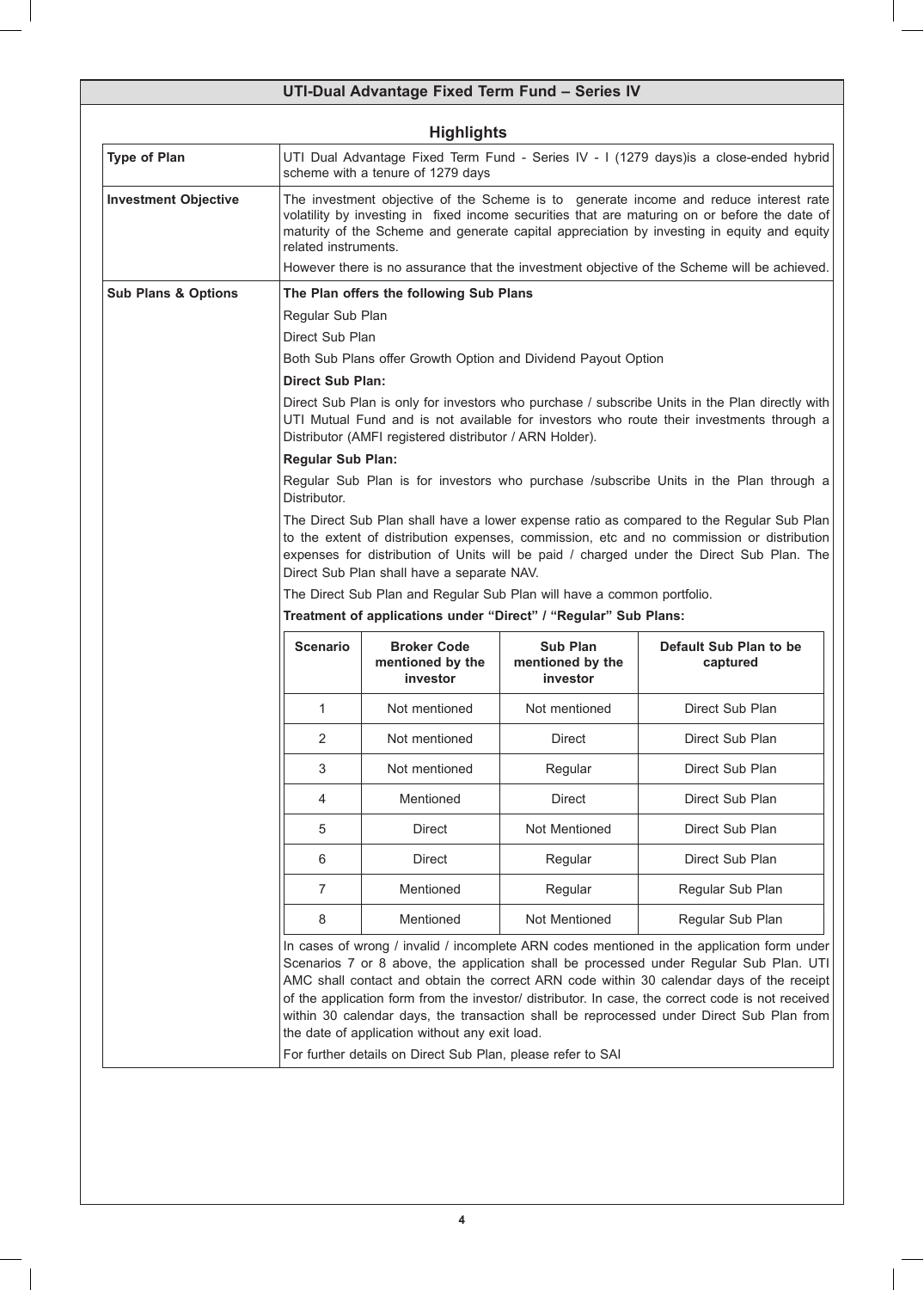|                                                | UTI-Dual Advantage Fixed Term Fund - Series IV                                                                                                                                                                                                                                                                                                                                                                                                                                                                                                                                                                                                                                                                                                                                                                                                                                                |
|------------------------------------------------|-----------------------------------------------------------------------------------------------------------------------------------------------------------------------------------------------------------------------------------------------------------------------------------------------------------------------------------------------------------------------------------------------------------------------------------------------------------------------------------------------------------------------------------------------------------------------------------------------------------------------------------------------------------------------------------------------------------------------------------------------------------------------------------------------------------------------------------------------------------------------------------------------|
| Liquidity                                      | During the New Fund Offer, the units of the Plan will be sold at the face value of ₹10/- per<br>unit.<br>Redemption will be done on maturity date at NAV based price of the Plan.                                                                                                                                                                                                                                                                                                                                                                                                                                                                                                                                                                                                                                                                                                             |
|                                                | As per SEBI guidelines, the AMC / Mutual Fund shall not redeem the units of the Plan<br>before the date of maturity.                                                                                                                                                                                                                                                                                                                                                                                                                                                                                                                                                                                                                                                                                                                                                                          |
|                                                | The units of the Plan will be listed on the Bombay Stock Exchange after the closure of the<br>New Fund Offer period. Investors will be able to enter and exit the Plan through transactions<br>in the secondary market within five business days of allotment.                                                                                                                                                                                                                                                                                                                                                                                                                                                                                                                                                                                                                                |
| <b>Redemption / Maturity</b>                   | Redemption not permitted before maturity.<br>The Plan will have a Maturity Date / Final Redemption Date. The Plan will compulsorily and<br>without any further act by the Unitholder(s) be redeemed on the Maturity / Final Redemption<br>Date. On Maturity / Final Redemption Date of the Plan, the Units under the Plan will be<br>redeemed at the Applicable NAV.                                                                                                                                                                                                                                                                                                                                                                                                                                                                                                                          |
|                                                | UTI AMC reserves the right to roll over (extend the maturity) of the Plan subject to the<br>regulations.                                                                                                                                                                                                                                                                                                                                                                                                                                                                                                                                                                                                                                                                                                                                                                                      |
| <b>Benchmark</b>                               | CRISIL MIP Blended Index is the benchmark.                                                                                                                                                                                                                                                                                                                                                                                                                                                                                                                                                                                                                                                                                                                                                                                                                                                    |
| <b>Transparency/NAV</b><br><b>Disclosure</b>   | The AMC will calculate and disclose the first NAV within a period of 5 business days from<br>the date of allotment. Subsequently, the NAV will be calculated and disclosed on every<br>business day.                                                                                                                                                                                                                                                                                                                                                                                                                                                                                                                                                                                                                                                                                          |
| <b>Minimum Application</b><br><b>Amount</b>    | Minimum amount of investment under Regular Sub Plan and Direct Sub Plan is ₹5,000/- and<br>in multiples of Re.1/- thereafter without any upper limit.                                                                                                                                                                                                                                                                                                                                                                                                                                                                                                                                                                                                                                                                                                                                         |
| Option to hold Units in<br>dematerialised form | The Unit holders are given an Option to hold the units in Physical form (by way of an<br>Account Statement) or Dematerialized ('Demat') form. The Applicants intending to hold the<br>Units in dematerialised mode will be required to have a beneficiary account with a DP of<br>the NSDL/CDSL and will be required to mention the DP's Name, DP ID No. and Beneficiary<br>Account No. with the DP in the application form at the time of subscription of the Units of the<br>Plan/Sub Plan/Option.                                                                                                                                                                                                                                                                                                                                                                                          |
|                                                | Further, investors also have an option to convert their physical holdings into the<br>dematerialised mode at a later date. Each Option under each sub plan held in the<br>dematerialised form shall be identified on the basis of an International Securities<br>Identification Number (ISIN) allotted by National Securities Depositories Limited (NSDL)<br>and Central Depository Services Limited (CDSL). The ISIN No. details of the respective<br>option under the Plan can be obtained from your Depository Participant (DP) or you can<br>access the website link www.nsdl.co.in or www.cdslindia.com. The holding of units in the<br>dematerialised mode would be subject to the guidelines/ procedural requirements as laid by<br>the Depositories viz. NSDL/CDSL from time to time.<br>For further details refer section III 'Units and Offer' in this Scheme Information Document. |
| <b>Transfer of Units</b>                       | Units held in Physical Form (by way of Account statement) cannot be transferred. The Units<br>of the Plan held in the dematerialized form will be fully and freely transferable (subject to<br>lock-in period, of 1279 days and subject to lien, if any marked on the units) in accordance<br>with the provisions of SEBI (Depositories and Participants) Regulations, 1996 as amended<br>from time to time and as stated in SEBI Circular No. CIR/IMD/DF/10/2010 dated August 18,<br>2010. Further, for the procedure of release of lien if any, the investors shall contact their<br>respective DP.                                                                                                                                                                                                                                                                                         |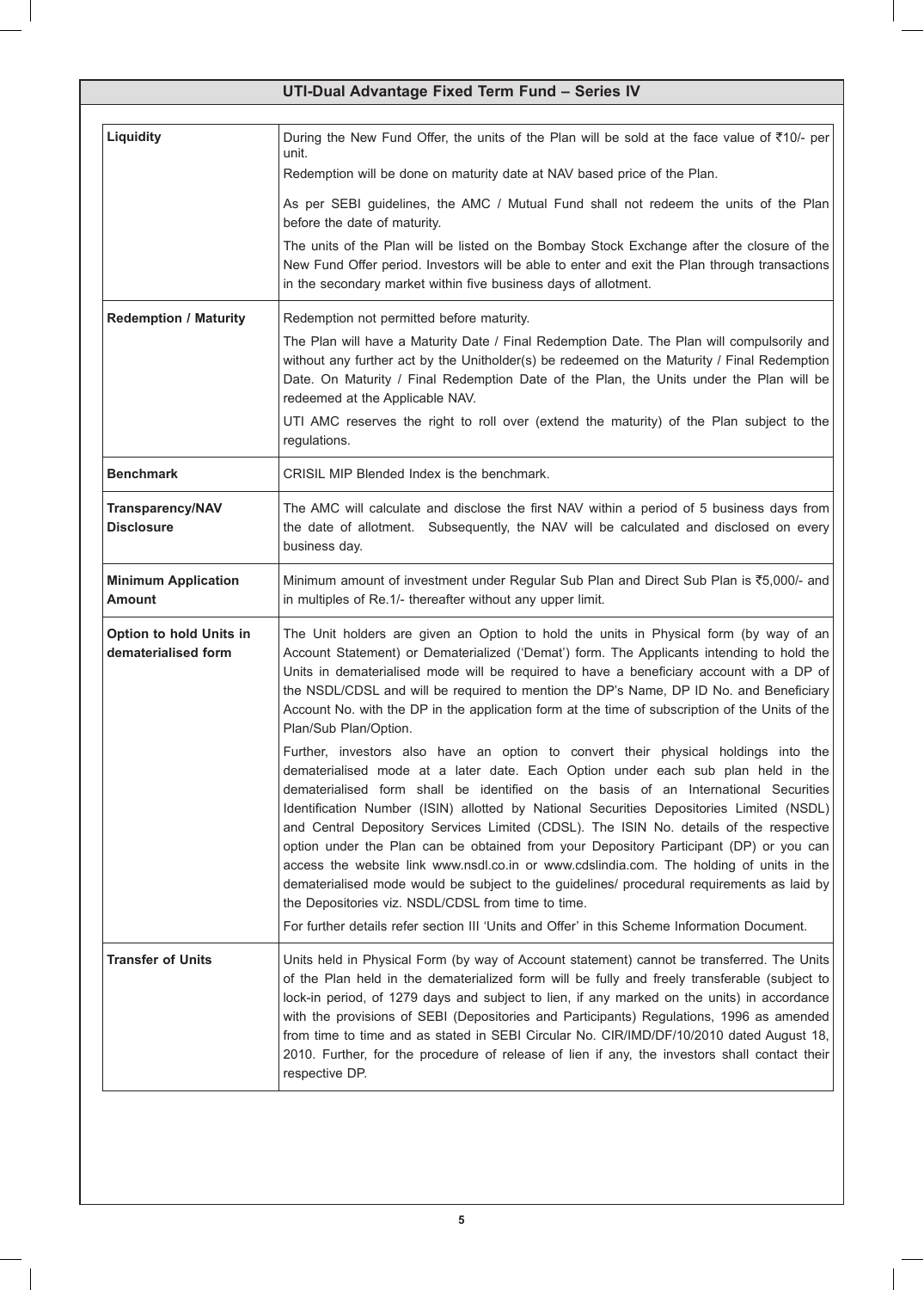### **I. INTRODUCTION**

### **A. RISK FACTORS**

### **Standard Risk Factors:**

- **1.** Investment in Mutual Fund Units involves investment risks such as trading volumes, settlement risk, liquidity risk, default risk including the possible loss of principal.
- 2. As the price / value / interest rates of the securities in which the Plan invests fluctuate, the value of your investment in the Plan may go up or down.
- **3.** Past performance of the Sponsors/AMC/Mutual Fund does not guarantee future performance of the Plan.
- **4.** UTI-Dual Advantage Fixed Term Fund Series IV I (1279 days) is only the name of the Plan and does not in any manner indicate either the quality of the Plan or its future prospects or returns. There may be instances where no dividend distribution could be made.
- **5.** UTI-Dual Advantage Fixed Term Fund Series IV I (1279 days) is not a guaranteed or assured return Plan.
- **6.** The sponsors are not responsible or liable for any loss resulting from the operation of the Plan beyond the initial contribution of  $\bar{\tau}$  10,000/- made by them towards setting up the Fund.
- **7.** Statements/Observations made in this Scheme Information Document are subject to the laws of the land as they exist at any relevant point of time.
- **8.** Growth, appreciation, dividend and income, if any, referred to in this Scheme Information Document are subject to the tax laws and other fiscal enactments as they exist from time to time.
- **9.** The NAVs of the Plan may be affected by changes in the general market conditions, factors and forces affecting capital market, in particular, level of interest rates, various market related factors and trading volumes, settlement periods and transfer procedures. Unitholders in the Plan are not offered any guaranteed returns.
- **10.** Mutual Funds and securities investments are subject to market risks and the NAVs of the units issued under the Plan may go up or down depending on the factors and forces affecting the capital markets.

### **11. Risk Factors specific to Debt Markets**

**Credit Risk:** Bonds /debentures as well as other money market instruments issued by corporates run the risk of downgrading by the rating agencies and even default as the worst case. Securities issued by Central/State governments have lesser to zero probability of credit/ default risk in view of the sovereign status of the issuer.

**Interest-Rate Risk:** Bonds/ Central Government securities which are fixed income securities, run pricerisk like any other fixed income security. Generally, when interest rates rise, prices of fixed income securities fall and when interest rates drop, the prices increase. The level of interest rates is determined by the rates at which government raises new money through RBI and the price levels at which the market is already dealing in existing securities, rate of inflation etc. The extent of fall or rise in the prices is a function of the prevailing coupon rate, number of days to maturity of a security and the increase or decrease in the level of interest rates. The prices of Bonds/Central Government securities are also influenced by the

liquidity in the financial system and/or the open market operations (OMO) by RBI. Pressure on exchange rate of the Rupee may also affect security prices. Such rise and fall in prices of bonds/central government securities in the portfolio of the Plan may influence the NAVs of the Plan as and when such changes occur. For a close ended Plan, where the maturity of the debt securities in the portfolio is in line with the maturity period of the Plan, the interest rate risk may not be there, if the investment is held upto maturity.

**Price Risk:** As long as the Plan will be invested, its Net Asset Value (NAV) is exposed to market fluctuations, and their value can go up as well as down. The portfolio of fixed-income securities that the Plan invests in would be exposed to price changes on a day-to-day basis. These price changes may occur due to instrument-specific factors as well as general macroeconomic conditions. In general, price of fixed-income securities go up when interest rates fall, and vice versa.

**Market Risk:** The Plan may be subject to price volatility due to such factors as interest sensitivity, market perception or the creditworthiness of the issuer and general market liquidity

**Liquidity Risk:** The Indian debt market is such that a large percentage of the total traded volumes on particular days might be concentrated in a few securities. Traded volumes for particular securities differ significantly on a daily basis. Consequently, the Plan might have to incur a significant "impact cost" while transacting large volumes in a particular security. A lower level of liquidity affecting an individual security (ies) or an entire market may have an adverse bearing on the value of the Plan's assets. This may more importantly affect its ability to sell particular securities with minimal impact cost as and when necessary to meet requirement of liquidity or to sell stocks in response to triggers such as a specific economic/ corporate event. Trading volumes, settlement periods and transfer procedures may restrict the liquidity of a few of the investments.

**Risks relating to duration:** Fixed Income securities of any issuer that has higher duration could be more risky in terms of price movements relative to those with lower duration. Thus any impact of interest rate changes would be higher on securities with higher duration irrespective of the status of the issuer of the security.

**Non-diversification Risk:** : The Plan may pursue a reasonable degree of diversification adhering to the SEBI guidelines on limits for investments in a single sector, limits on investments in securities issued by a single issuer etc. It may invest a greater proportion of assets in the securities of one issuer / single sector (within the limit permitted by regulation) as compared to a diversified fund. This could have implications for the performance of the Plan. The Plan may be more sensitive to economic, business, political or other changes and this may lead to sizeable fluctuation in the Net Asset Value of the Plan.

**Reinvestment Risk:** This risk refers to the interest rate levels at which cash flows received from the securities in the Plan are reinvested. The additional income from reinvestment is the "interest on interest" component. The risk is that the rate at which interim cash flows can be reinvested may be lower than that originally assumed.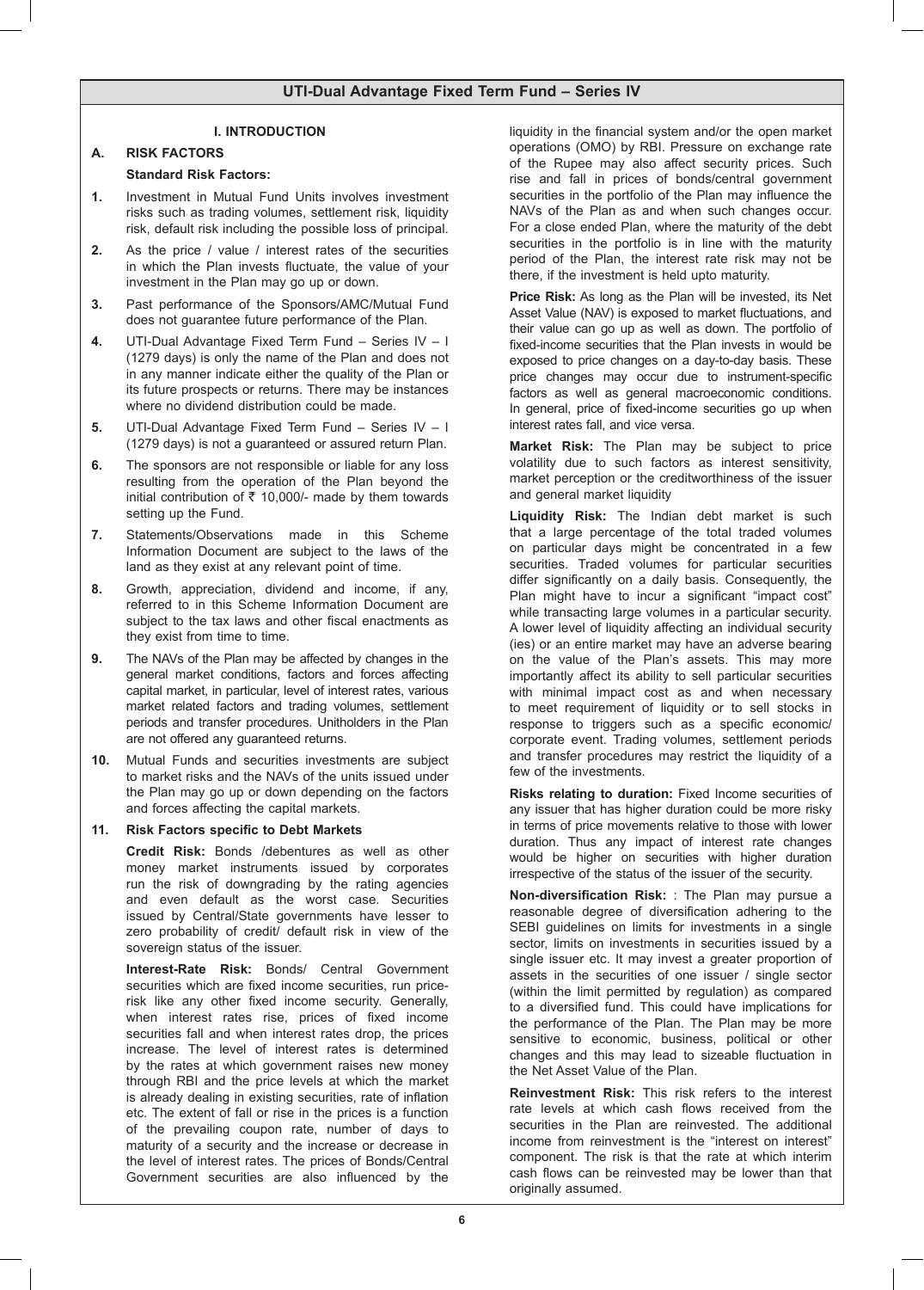### **12. Risk Factors specific to Equity Markets**

**Stock Market Volatility:** Stock markets are volatile and can decline significantly in response to adverse issuer, political, regulatory, market, or economic developments. Different parts of the market can react differently to these developments. The stock-specific volatility may also change over a period of time as the characteristic of the stock undergoes a change in terms of market cap category.

**Equity Price Risk:** Stock prices may rise or decline based on a number of factors. These could be a combination of company-specific and system-specific factors. Their impact on different types of stocks may vary. Prices change due to events that impact entire financial markets or industries (for example, changes in inflation, consumer demand, supply situation and GDP growth). Company specific factors may include the likes of success or failure of a new product, mergers, takeovers, earnings announcement and changes in management, to name a few. Securities owned by the Plan may offer opportunities for growth because of high potential earnings growth; they may also involve greater risks than securities that do not have the same potential

**Dependency Risk:** The Plan may invest in stocks and mutual funds and exchange-traded funds linked to stocks. Equity confers a proportionate share of the ownership of a company. Its value will depend on the success of the company's business, income paid to stockholders by way of dividend, the value of the company's assets, quality of its corporate governance practice, its attractiveness relative to peers and general market conditions. The fund may also invest in convertible securities and warrants. Convertible securities generally are fixed-income securities or preference shares that may be converted into common stock after a prescribed period

**Temporary Investment Risk:** If the fund manager is of the view that market or economic conditions may become unfavourable for investors in equities, he may invest a higher proportion of the fund's assets in short-term and medium-term fixed income instruments as well as near-cash equivalents. This may be a defensive and temporary strategy. The fund manager may also adopt such a strategy while zeroing in on appropriate investment opportunities or to maintain liquidity. At times, such investments may lead to lower returns. In these circumstances, the Plan may be unable to achieve its investment goal.

**Non-diversification Risk:** The Plan may pursue only a limited degree of diversification. It may invest a greater proportion of assets in the securities of one issuer (within the limit permitted by regulation) as compared to a diversified fund. This could have implications for the performance of the plan. The Plan may be more sensitive to economic, business, political or other changes and this may lead to sizeable fluctuation in the Net Asset Value of the Plan.

**Asset-Class Risk:** Stocks have historically outpaced other asset classes such as gold, fixed deposits and bonds, to name a few, over the long term in India. Individual stocks prices may, however, tend to rise and decline in a dramatic manner. Such price movement may be due to company-specific aspects or factors such as inflation, interest rates and growth rates that

affect the securities market in entirety. A slowdown in growth or a partial or full-blown recession may have a negative impact on prices of most stocks owned by the Plan.

- **13. Money Market Securities** are subject to the risk of an issuer's inability to meet interest and principal payments on its obligations and market perception of the creditworthiness of the issuer.
- **14. Trading in equity derivatives involves certain specific risks like:**
	- a. Credit Risk: This is the risk on default by the counter party. This is usually to the extent of difference between actual position and contracted position. This risk is substantially mitigated where derivative transactions happen through clearing corporation.
	- b. Market Risk: Market movement may also adversely affect the pricing and settlement of derivative trades like cash trades.
	- c. Illiquidity Risk: The risk that a derivative product may not be sold or purchased at a fair price due to lack of liquidity in the market.
	- d. An exposure to derivatives can lead to losses. Success of dealing in derivatives depends on the ability of the fund manager to correctly assess the future market movement and in the event of incorrect assessment, if any, performance of the Plan could be lower.
	- e. Participating in derivatives is a highly specialised activity and entails greater than ordinary investment risks. Notwithstanding such derivatives being used for limited purpose of hedging and portfolio balancing, the overall market in these segments could be highly speculative due to the action of other participants in the market.
	- f. Derivative products are leveraged instruments and can provide disproportionate gains as well as disproportionate losses to the investor. Execution of such strategies depends upon the ability of the fund manager to identify such opportunities. Identification and execution of the strategies to be pursued by the fund manager involve uncertainty and decision of fund manager may not always be profitable. No assurance can be given that the fund manager will be able to identify or execute such strategies.
	- g. The risk associated with the use of derivatives is different from or possibly greater than, the risk associated with investing directly in securities and other traditional investments.
- **15.** The aggregate value of "illiquid securities" of the Plan, which are defined by SEBI as non traded, thinly traded and unlisted equity shares, shall not exceed 15% of the total assets of the Plan and any illiquid securities held above 15% of the total assets shall be assigned zero value.

 The proposed aggregate holding of assets considered "illiquid", could be more than 10% of the value of the net assets of the Plan.

 In case of the need for exiting from such illiquid instruments in a short period of time, the NAV of the Plan could be impacted adversely.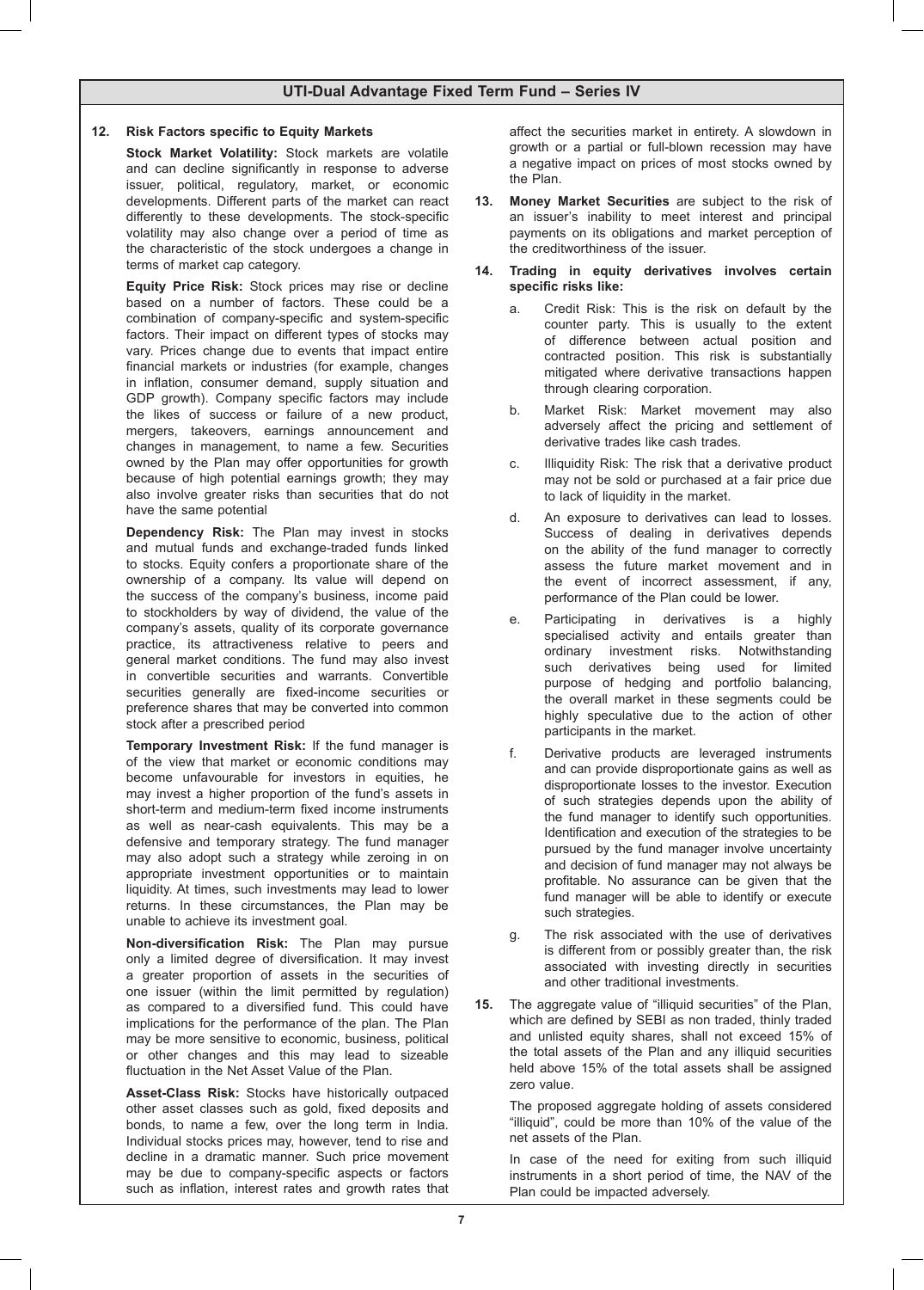### **16. Risk associated with Close Ended Scheme**

 In a close ended scheme, redemption / repurchase shall not be allowed prior to maturity of the Plan. Redemption will be allowed only on maturity of the Plan. Plan will mature at the end of the close ended period. For liquidity purpose units of the Plan are to be listed on Stock Exchange. Investors who wish to trade on the exchange and Investors wishing to exit / redeem before the scheduled maturity may do so through stock exchange mode where the Plan will be listed. For the units listed on the exchange it is possible that the market price at which the units are traded may be at a discount to the NAV of such Units and investor may not get the desired return. Also there may not be sufficient liquidity on the stock exchange for the investors to exit from the stock exchange mode.

### **17. Risk factors & Risk Mitigation measures specific to the Plan:**

- a. The performance of the Plan may be affected by changes in Government policies, general levels of interest rates and risk associated with trading volumes, liquidity and settlement systems in equity and debt markets.
- b. Investments in debt instruments are subject to default risk and interest rate risk. Interest rate risk results from changes in demand and supply for money and other macroeconomic factors and creates price changes in the value of debt instruments. Consequently, the Net Asset Value of the Plan may be subject to fluctuation.
- c. Though it is the endeavor of fund manager to invest in debt securities maturing in line with the maturity of the Plan there could be instances of not finding debt instruments with appropriate maturity date and hence there may be reinvestment risk. Investments in debt instruments are subject to reinvestment risks as interest rates prevailing on interest or maturity due dates may differ from the original coupon of the bond, which might result in the proceeds being invested at a lower rate.
- d. Investors may note that AMC/Fund Manager's investment decisions may not always be profitable, even though it is intended to generate capital appreciation and maximize the returns by actively investing in equity/ equity related securities.
- e. The value of the Plan's investments, may be affected generally by factors affecting securities markets, such as price and volume volatility in the capital markets, interest rates, currency exchange rates, changes in policies of the Government, taxation laws or policies of any appropriate authority and other political and economic developments and closure of stock exchanges which may have an adverse bearing on individual securities, a specific sector or all sectors including equity and debt markets. Consequently, the NAV of the Units of the Plan may fluctuate and can go up or down.
- f. Trading volumes, settlement periods and transfer procedures may restrict the liquidity of the equity and equity related investments made

by the Plan which could cause the Plan to miss certain investment opportunities. Different segments of the Indian financial markets have different settlement periods and such periods may be extended significantly by unforeseen circumstances leading to delays in receipt of proceeds from sale of securities. The inability of the Plan to make intended securities purchases due to settlement problems could also cause the Plan to miss certain investment opportunities. By the same rationale, the inability to sell securities held in the Plan's portfolio due to the absence of a well developed and liquid secondary market for debt securities would result, at times, in potential losses to the Plan, in case of a subsequent decline in the value of securities held in the Plan's portfolio.

- g. Securities, which are not quoted on the stock exchanges, are inherently illiquid in nature and carry a larger amount of liquidity risk, in comparison to securities that are listed on the exchanges or offer other exit options to the investor, including a put option. Within the regulatory limits, the AMC may choose to invest in unlisted securities that offer attractive yields. This may however increase the risk of the portfolio.
- h. The Plan may use various equity derivative products as permitted by the Regulations. Use of derivatives requires an understanding of not only the underlying instrument but also of the derivative itself. Other risks include the risk of mispricing or improper valuation and the inability of derivatives to correlate perfectly with underlying assets, rates and indices. Usage of derivatives will expose the Plan to certain risks inherent to such derivatives.
- i. The Plan intends to deploy funds in money market instruments to maintain liquidity. To the extent that some assets/funds are deployed in money market instruments, the Plan will be subject to credit risk as well as settlement risk, which might affect the liquidity of the Plan.
- j. Different types of securities in which the Plan would invest as given in the Scheme Information Document carry different levels and types of risk. Accordingly the Plan's risk may increase or decrease depending upon its investment pattern. For e.g. corporate bonds carry a higher amount of risk than Government securities. Further even among corporate bonds, bonds which are AAA (SO) rated are comparatively less risky than bonds which are AA rated.
- k. Redemption will be done on the maturity date at the Net Asset Value on the date of maturity. As per SEBI guidelines, the AMC/MF shall not redeem the units of the Plan before the date of maturity.

### **Risk Mitigation Measures:**

 As the said Plan is a close ended Plan investing in a diversified portfolio with no redemption till maturity, the risk factors mentioned above will be minimal.

**Interest Rate Risk / Reinvestment Risk:** The Plan would manage the interest rate risk & reinvestment risk by adequately matching the duration of assets in line with the duration of Plan.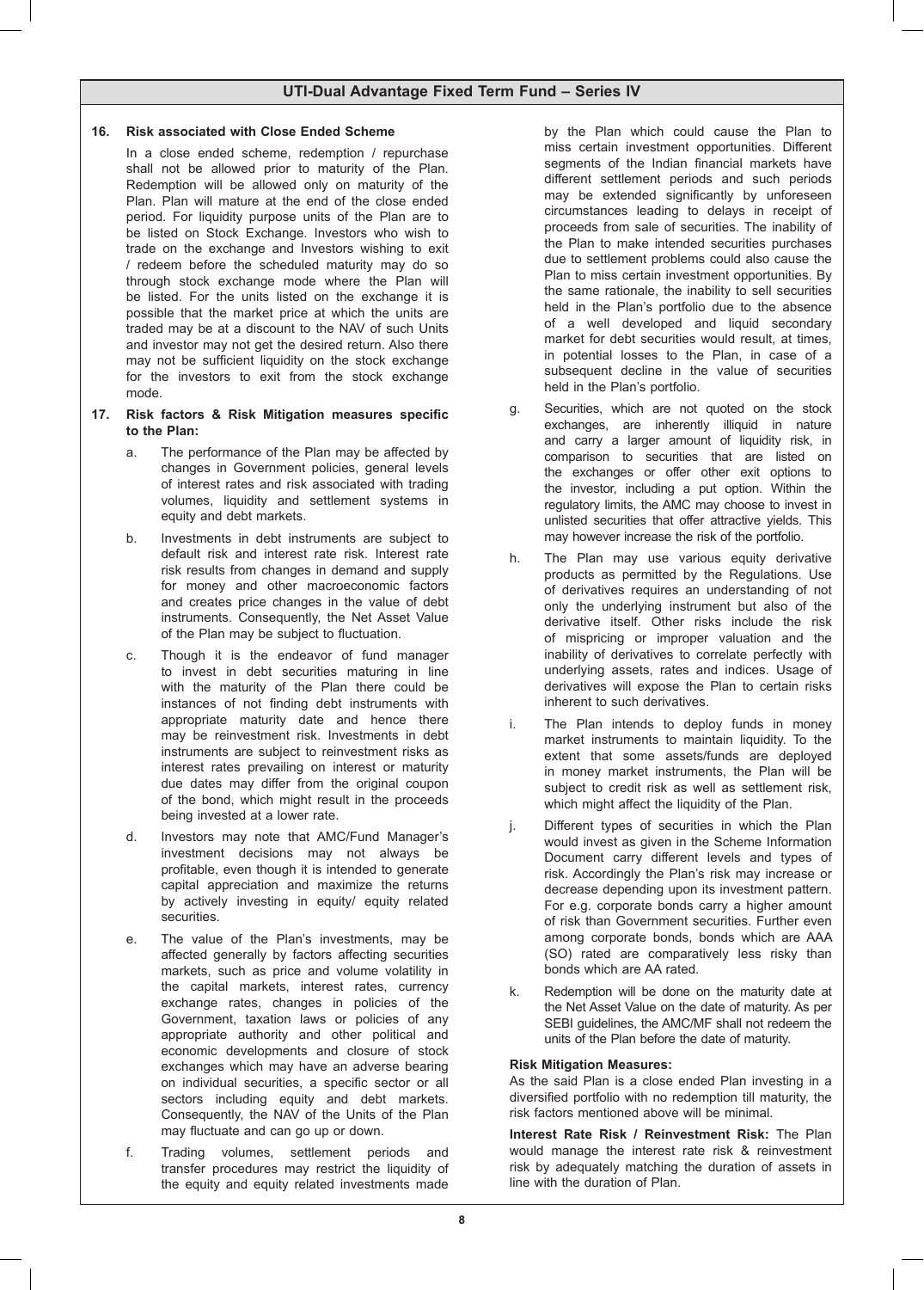**Credit Risk:** Plan would predominantly invest in highly rated securities where there is an internal credit comfort which would reduce the probability of credit risk.

**Portfolio Quality Risk:** A pre approved universe of stocks / issuers based on fundamental research is maintained to which helps to mitigate the risk of a poor portfolio quality.

**Concentration Risk:** The Plan would have modest presence of issuers with reasonable limits to diversify the portfolio which would mitigate the credit concentration risk as well as sector /stock specific concentration risk.

**Liquidity Risk:** Periodical review of the liquidity position of each scrip (Market capitalization, average volume in the market vis. a vis. Portfolio Holding) to minimize liquidity risk.

**Portfolio Risk:** By monitoring the return deviation and adequately managing all the above risks namely interest rate risk, reinvestment risk & credit cum concentration risk the Plan would mitigate the overall portfolio risk. Diversification of portfolio will also help to minimize interest rate risk, liquidity risk, portfolio quality risk and overall risks associated with the portfolio.

# **18. Risk associated with investing in Securitized Debt: Securitization– Features & Investment Strategy**

 Asset Securitization is a process whereby commercial or consumer credits are packaged and sold in the form of financial instruments. A typical process of asset securitization involves sale of specific Receivables to a Special Purpose Vehicle (SPV) set up in the form of a trust or a company. The SPV in turn issues financial instruments (e.g., promissory notes, pass through certificates or other debt instruments) to investors, such instruments evidencing the beneficial ownership of the investors in the Receivables. The financial instruments are rated by an independent credit rating agency. An Investor's Agent is normally appointed for providing trusteeship services for the transaction.

 The Fund will predominantly invest only in those Securitizated issuances, which have AAA rating indicating the highest level of safety from credit risk point of view at the time of making an investment.

 Generally available Asset Classes for Securitization in India

- Commercial Vehicles
- Auto and Two wheeler pools
- Mortgage pools (residential housing loans)
- Personal Loan, credit card and other retail loans
- Corporate loans/receivables

 The fund may invest in various type of Securitized issuances as mentioned above, including but not limited to Asset Backed Securitization, Mortgage Backed Securitization, Personal Loan Backed Securitization, Collateralized Loan Obligation/ Collateralized Bond Obligation and so on.

### **Risk Factors specific to investments in Securitized Papers:**

 Types of Securitized Debt vary and carry different levels and types of risks. Credit Risk on Securitized Bonds depends upon the Originator and varies depending on whether they are issued with Recourse to Originator or otherwise. A structure with Recourse will have a lower Credit Risk than a structure without Recourse. Underlying assets in Securitized Debt may assume different forms and the general types of receivables include Auto Finance, Credit Cards, Home Loans or any such receipts, Credit risks relating to these types of receivables depend upon various factors including macro economic factors of these industries and economies. Specific factors like nature and adequacy of property mortgaged against these borrowings, nature of loan agreement/ mortgage deed in case of Home Loan, adequacy of documentation in case of Auto Finance and Home Loans, capacity of borrower to meet its obligation on borrowings in case of Credit Cards and intentions of the borrower influence the risks relating to the asset borrowings underlying the securitized debt.

 Holders of the securitized assets may have low credit risk with diversified retail base on underlying assets especially when securitized assets are created by high credit rated tranches, risk profiles of Planned Amortization Class tranches (PAC), Principal Only Class Tranches (PO) and Interest Only class tranches (IO) will differ depending upon the interest rate movement and speed of prepayment. Various types of major Risks pertained to Securitized Paper are as below:

### **Liquidity & Price / Interest risk**

 Presently, secondary market for securitized papers is not very liquid. This could limit the ability of the investor to resell them. Even if a secondary market develops and sales were to take place, these secondary transactions may be at a discount to the initial issue price due to changes in the interest rate structure. The price risk of the instruments will in line with the maturity/duration of such instruments. However, given the fact that these instruments will have a maturity profile in line with the maturity of the Plan i.e.1279 days, the duration risk is relatively less. Domestic Securitized debt can have different underlying assets and these assets have different risk characteristics. These may be as given in the following example: Security 1 -Backed by receivables of personal loans originated by XYZ Bank Specific Risk Factors: Loss due to default and/or payment delay on Receivables, Premature Termination of Facility Agreements, Limited loss cover, Delinquency and Credit Risk, Limited Liquidity and Price Risk, Originator/Collection Agent Risk, Bankruptcy of the Originator, Co-mingling of funds. Security2 - Senior Series Pass Through Certificates backed by commercial vehicles and two-wheeler loan and loan receivables from ABC Bank Limited

### **Delinquency and Credit Risk**

 Securitized transactions are normally backed by pool of receivables and credit enhancement as stipulated by the rating agency, which differ from issue to issue. The Credit Enhancement stipulated represents a limited loss cover to the Investors. These Certificates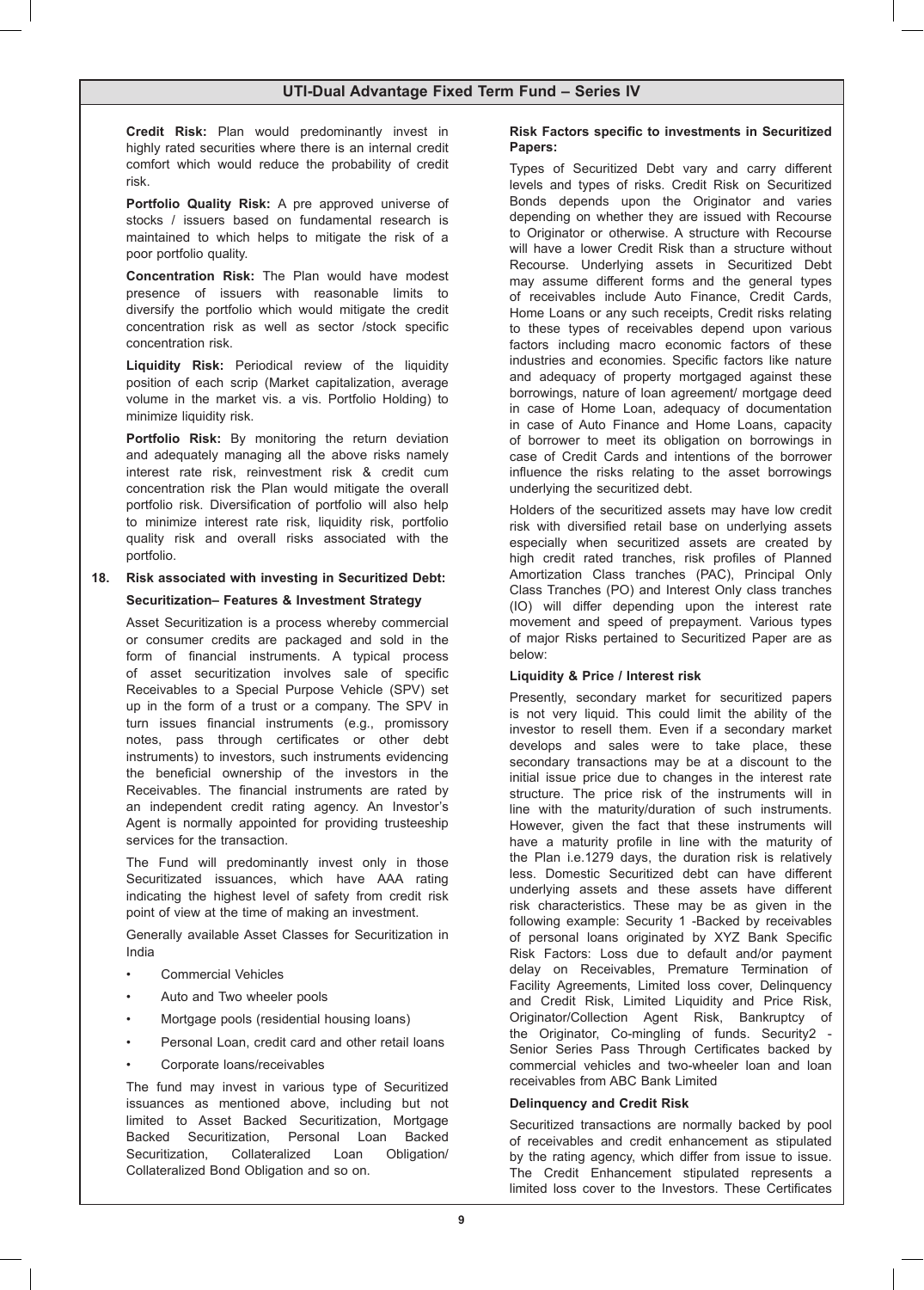represent an undivided beneficial interest in the underlying receivables and there is no obligation of either the Issuer or the Seller or the originator, or the parent or any affiliate of the Seller, Issuer and Originator. No financial recourse is available to the Certificate Holders against the Investors' Representative. Delinquencies and credit losses may cause depletion of the amount available under the Credit Enhancement and thereby the Investor Payouts may get affected if the amount available in the Credit Enhancement facility is not enough to cover the shortfall. On persistent default of an Obligor to repay his obligation, the Servicer may repossess and sell the underlying Asset. However many factors may affect, delay or prevent the repossession of such Asset or the length of time required to realize the sale proceeds on such sales. In addition, the price at which such Asset may be sold may be lower than the amount due from that Obligor.

### **Prepayment Risk**

 Asset Securitization is a process whereby commercial or consumer credits are packaged and sold in the form of financial instruments. Full prepayment of underlying loan contract may occur during the tenure of the paper. In the event of prepayments, investors may be exposed to changes in tenor and reinvestment risk.

### **19. Disclosures regarding investments in Securitized Debt:**

**a. How the risk profile of securitized debt fits into the risk appetite of the scheme?**

> Investment in these instruments will help the fund earn higher interest accrual and cash flows at regular intervals which would complement the fund's overall positioning. These returns come with a certain degree of risks namely credit and liquidity. Moreover the medium risk profile of the securitized debt instruments matches that of the prospective investors of the fund and hence can be considered in the fund universe.

> *We invest in Securitized issuances with minimum credit rating of A1+ (in Short Term)/ AAA to AA (in Long Term) indicating the high level of safety in credit risk at the time of making any investment.*

# **b. Policy relating to originators based on nature of originator, track record, NPAs, losses in earlier securitized debt, etc**

 **Track record:** We ensure that there is adequate past track record of the Originator before selection of the pool including a detailed look at the number of issuances in past, track record of issuances, experience of issuance team, etc.

**Willingness to pay:** As the securitized structure

has underlying collateral structure, depending on the asset class, historical NPA trend and other pool / loan characteristics, a credit enhancement in the form of cash collateral, such as fixed deposit, bank, guarantee etc. is obtained, as a risk mitigation measure.

 **Ability to pay:** This assessment is based on a strategic framework for credit analysis, which entails a financial risk assessment.

### **c. Risk mitigation strategies for investments with each kind of originator**

 Careful selection of pool based on criteria such as –

- i Minimum seasoning of 3-6 months on overall basis higher for risky asset classes.
- ii Very low overdue status and a modest repayment track record.
- iii. Loan to Value and tenure distribution should be at reasonable levels.
- iv. Adequate regional diversity.
- v. **Credit Enhancement** is provided to an SPV to cover the losses associated with the pool of assets. It may be divided into First Loss facility and Second Loss facility.

 **First loss facility** represents the first level of financial support to a SPV as part of the process in bringing the securities issued by the SPV to investment grade. The provider of the facility bears the bulk (or all) of the risks associated with the assets held by the SPV.

 **Second loss facility** represents a credit enhancement providing a second (or subsequent) tier of protection to an SPV against potential losses.

- vi. **Liquidity Facility** is provided to assure investors of timely payments. These include smoothening of timing differences between payment of interest and principal on pool of assets and payments due to investors.
- vii. **Collateral risk analysis:** Projecting the likely performance of the pool being securitized, based on qualitative and quantitative analysis of various factors past performance of the overall loan portfolio of the Originator, experience of other Originators in the same asset class, lending / collection norms and systems employed by the Originator, the specific composition of the selected pool, outlook on the asset class, as well as the expected overall economic conditions.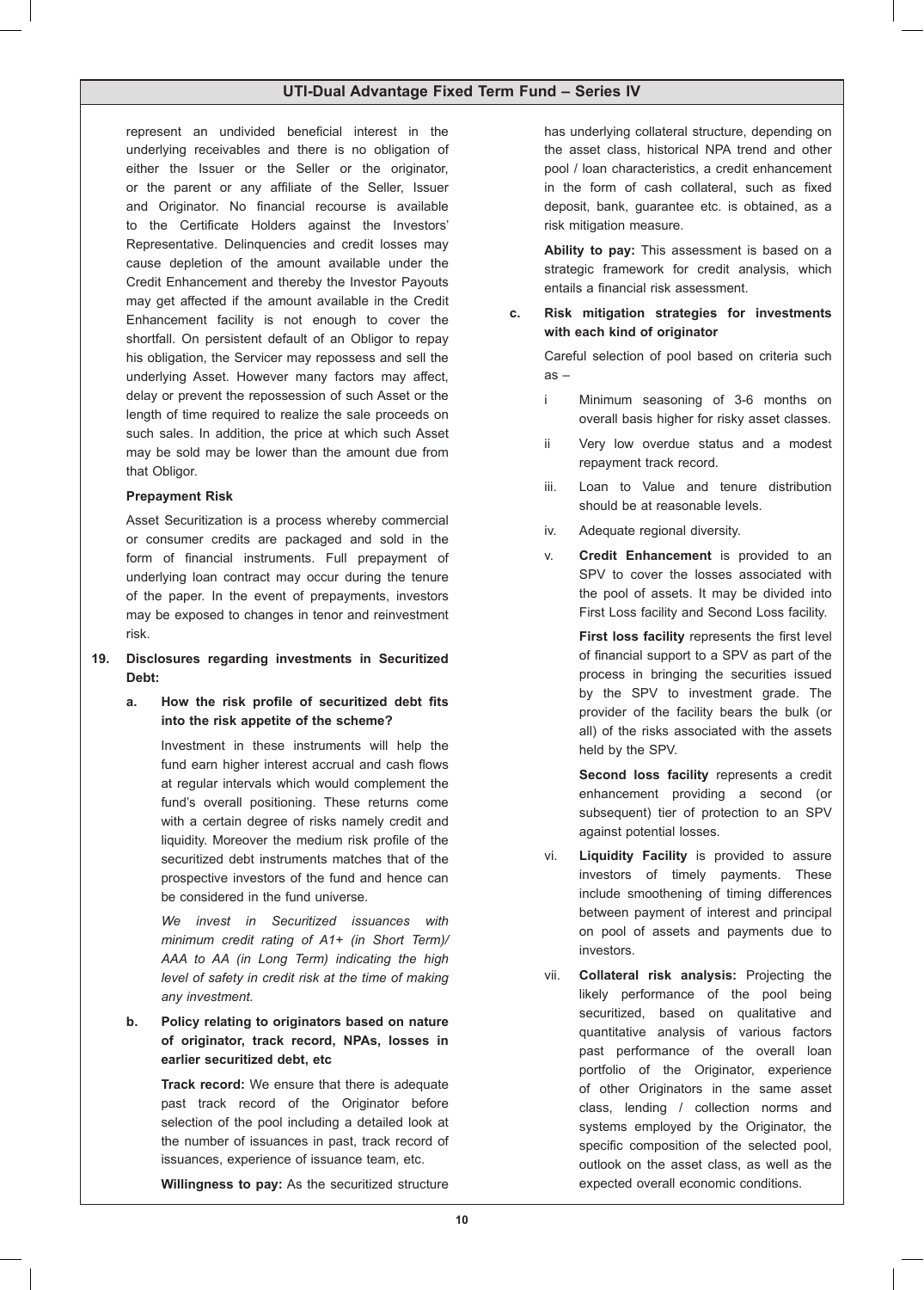### **d. The level of diversification with respect to the underlying assets, and risk mitigation measures for less diversified investments**

| <b>Characteristics/Type</b><br>of Pool                                                                         | Mortgage<br>Loan | Commercial<br>Vehicle and<br><b>Construction</b><br><b>Equipment</b> | <b>CAR</b>          | $\overline{2}$<br>wheelers | <b>Micro</b><br><b>Finance</b><br><b>Pools</b> | Personal<br>Loans    | <b>Single Sell</b><br><b>Downs</b> |
|----------------------------------------------------------------------------------------------------------------|------------------|----------------------------------------------------------------------|---------------------|----------------------------|------------------------------------------------|----------------------|------------------------------------|
| Approximate<br>Average maturity (in<br>Months)                                                                 | 36-120<br>months | $12 - 60$<br>months                                                  | $12 - 60$<br>months | 15-48<br>months            | 15-80<br>weeks                                 | 5 months<br>-3 years | $6$ months - $5$<br>vears          |
| <b>Collateral margin</b><br>(including cash,<br>guarantees, excess<br>interest spread,<br>subordinate tranche) | $3 - 10%$        | 4-12%                                                                | 4-13%               | $4 - 15%$                  | $5 - 15%$                                      | $5 - 15%$            | $0 - 15%$                          |
| <b>Average Loan to</b><br><b>Value Ratio</b>                                                                   | 75%-95%          | 80%-98%                                                              | 75%-95%             | 70%-95%                    | Unsecured                                      | Unsecured            | N.A.                               |
| Average seasoning<br>of the Pool                                                                               | $5-6$<br>months  | 5-6 months                                                           | 5-6 months          | 3-6 months                 | 2-7 weeks                                      | 3-6 months           | N.A.                               |
| <b>Maximum single</b><br>exposure range                                                                        | $4 - 5%$         | $4 - 5%$                                                             | $3 - 4%$            | $3 - 4%$                   | $2 - 3%$                                       | $2 - 3%$             | $4 - 5%$                           |
| Average single<br>exposure range %                                                                             | $3 - 4%$         | $3 - 4%$                                                             | $2 - 3%$            | $2 - 3%$                   | $2 - 3%$                                       | $2 - 3%$             | $3 - 4%$                           |

### **e. Minimum retention period of the debt by originator prior to securitization**

 Minimum retention period for the ABS/MBS pool would be 3-6 months depending on the asset type as mentioned in the above table.

### **f. Minimum retention percentage by originator of debts to be securitized**

 Minimum retention percentage by originator would vary from originator to originator and by asset class by asset class and would also depend on the timing of origination. However we would require originators minimum skin in the game of 5%.

### **g. The mechanism to tackle conflict of interest when the mutual fund invests in securitized debt of an originator and the originator in turn makes investments in that particular scheme of the fund**

 Investments in these papers would be only post independent credit opinions from credit analysts towards such ABS/MBS exposure which would aid in mitigation conflict of interests.

### **h. In general, the resources and mechanism of individual risk assessment with the AMC for monitoring investment in securitized debt**

 Every ABS/MBS exposure would be tracked by credit analysts with relevant research expertise. Monitoring investment in these securitized debts would be through monthly surveillance of the ABS/MBS pool performance and periodic interaction with rating agencies regarding the trends in collection efficiencies and prepayment rates.

### **B. REQUIREMENT OF MINIMUM INVESTORS IN THE PLAN:**

 The Plan shall have a minimum of 20 investors and no single investor shall account for more than 25% of the corpus of the Plan. These conditions will be complied with immediately after the close of the NFO itself i.e. at the time of allotment. In case of non-fulfillment with the condition of minimum 20 investors, the Plan shall be wound up in accordance with Regulation 39 (2) (c) of SEBI (MF) Regulations automatically without any reference from SEBI. In case of non-fulfillment with the condition of 25% holding by a single investor on the date of allotment, the application to the extent of exposure in excess of the stipulated 25% limit would be liable to be rejected and the allotment would be effective only to the extent of 25% of the corpus collected. Consequently, such exposure over 25% limits will lead to refund within 5 business days of the date of closure of the New Fund Offer.

### **C. DEFINITIONS**

In this Plan unless the context otherwise requires:

1. "Acceptance date" or "date of acceptance" with reference to an application made by an applicant to the UTI Asset Management Company Ltd. (UTI AMC) for purchase or changeover/switchover of units means the day on which the UTI Financial Centres (UFCs)/Registrars or the other official points of acceptance (as per the list attached with this Scheme Information Document) or notified hereafter, after being satisfied that such application is complete in all respects, accepts the same;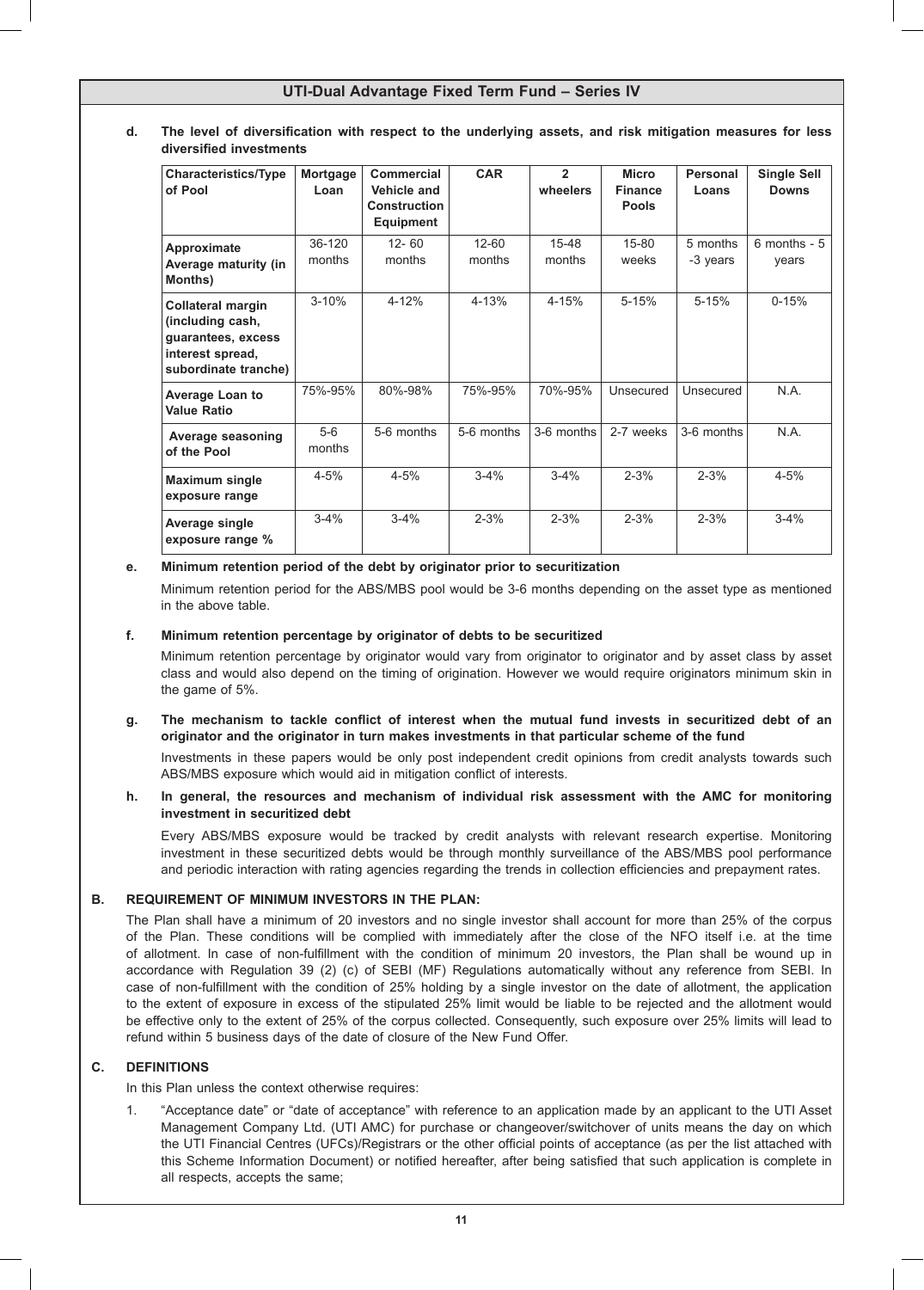- 2. "Accounting Year" of UTI Mutual Fund is from April to March;
- 3. "Act" means the Securities and Exchange Board of India Act, 1992, (15 of 1992) as amended from time to time;
- 4. "Alternate Applicant" in case of a minor means the parent/step-parent/court guardian who has made the application on behalf of the minor;
- 5. "AMFI" means Association of Mutual Funds in India;
- 6. "Applicant" means an investor who is eligible to participate in the Plan and who is not a minor and shall include the alternate applicant mentioned in the application form;
- 7. "Asset Management Company/UTI AMC/AMC/ Investment Manager" means the UTI Asset Management Company Limited incorporated under the Companies Act, 1956, (1 of 1956) [replaced by The Companies Act, 2013 (No.18 of 2013)] and approved as such by Securities and Exchange Board of India (SEBI) under subregulation (2) of Regulation 21 to act as the Investment Manager to the Schemes of UTI Mutual Fund;
- 8. "Body Corporate" or "Corporation" includes a company incorporated outside India but does not include (a) a corporation sole, (b) a co-operative society registered under any law relating to co-operative societies and (c) any other body corporate (not being a company as defined under the Companies Act), which the Central Government may, by notification in the Official Gazette, specify in this behalf;
- 9. "Business Day" means a day other than (i) Saturday and Sunday or (ii) a day on which the principal stock exchange with reference to which the valuation of securities under the Plan is done is closed, or the Reserve Bank of India or banks in Mumbai are closed for business, or (iii) a day on which the UTI AMC offices in Mumbai remain closed or (iv) a day on which purchase and changeover/ switchover of unit is suspended by the Trustee or (v) a day on which normal business could not be transacted due to storm, floods, bandhs, strikes or such other events as the AMC may specify from time to time.

 The AMC reserves the right to declare any day as a Business Day or otherwise at any or all Official Points of Acceptance;

- 10. "CDSL" means Central Depository Services (India) Ltd.
- 11. "Closed Ended Scheme" or "Scheme" means UTI-Dual Advantage Fixed Term Fund – Series IV - I (1279 days) for which the period of maturity is specified.
- 12. "Custodian" means a person who has been granted a certificate of registration to carry on the business of custodian under the Securities and Exchange Board of India (Custodian of Securities) Regulations, 1996, and who may be

appointed for rendering custodian services for the Plan in accordance with the Regulations.

- 13. "Depository" means a body corporate as defined in Depositories Act, 1996 (22 of 1996) and includes National Securities Depository Ltd. (NSDL) and Central Depository Services Ltd. (CDSL).
- 14. "Dividend" Income distributed by the Plan on the Units.
- 15. "Eligible Trust" means (i) a trust created by or in pursuance of the provisions of any law which is for the time being in force in any State, or (ii) a trust, the properties of which are vested in a treasurer under the Charitable Endowments Act 1890 (Act 6 of 1890), or (iii) a religious or charitable trust which is administered or controlled or supervised by or under the provisions of any law, which is for the time being in force relating to religious or charitable trusts or, (iv) any other trust, being an irrevocable trust, which has been created for the purpose of or in connection with the endowment of any property or properties for the benefit or use of the public or any section thereof, or (v) a trust created by a will which is valid and has become effective, or (vi) any other trust, being an irrevocable trust, which has been created by an instrument in writing and includes `depository' within the meaning of Clause(e) of Sub-section (1) of Section 2 of The Depository Act, 1996;
- 16. "Firm", "partner" and "partnership" have the meanings assigned to them in the Indian Partnership Act, 1932 (9 of 1932), but the expression "partner" shall also include any person who being a minor is admitted to the benefits of the partnership;
- 17. "Fund Manager" means the manager appointed for the day-to-day management and administration of the Plan;
- 18. "Investment Management Agreement or IMA" means the Investment Management Agreement (IMA) dated December 9, 2002, executed between UTI Trustee Company Private Limited and UTI Asset Management Company Limited;
- 19. "Investor Service Centre" such offices as are designated as Investor Service Centre (ISC) by the AMC from time to time;
- 20. "Market" means any recognized Stock Exchange(s) including the BSE Ltd. where the Sub Plans under UTI-Dual Advantage Fixed Term Fund - Series IV - I (1279 days) are proposed to be listed and traded;
- 21. "Maturity Date / Final Redemption Date" The Maturity Date / Final Redemption Date(s) is the date (or the immediately following Business Day, if that date is not a Business Day) on which the Outstanding Units under the Plan UTI-Dual Advantage Fixed Term Fund - Series IV - I (1279 days) will be compulsorily and without any further act by the Unitholder(s) redeemed at the Applicable NAV;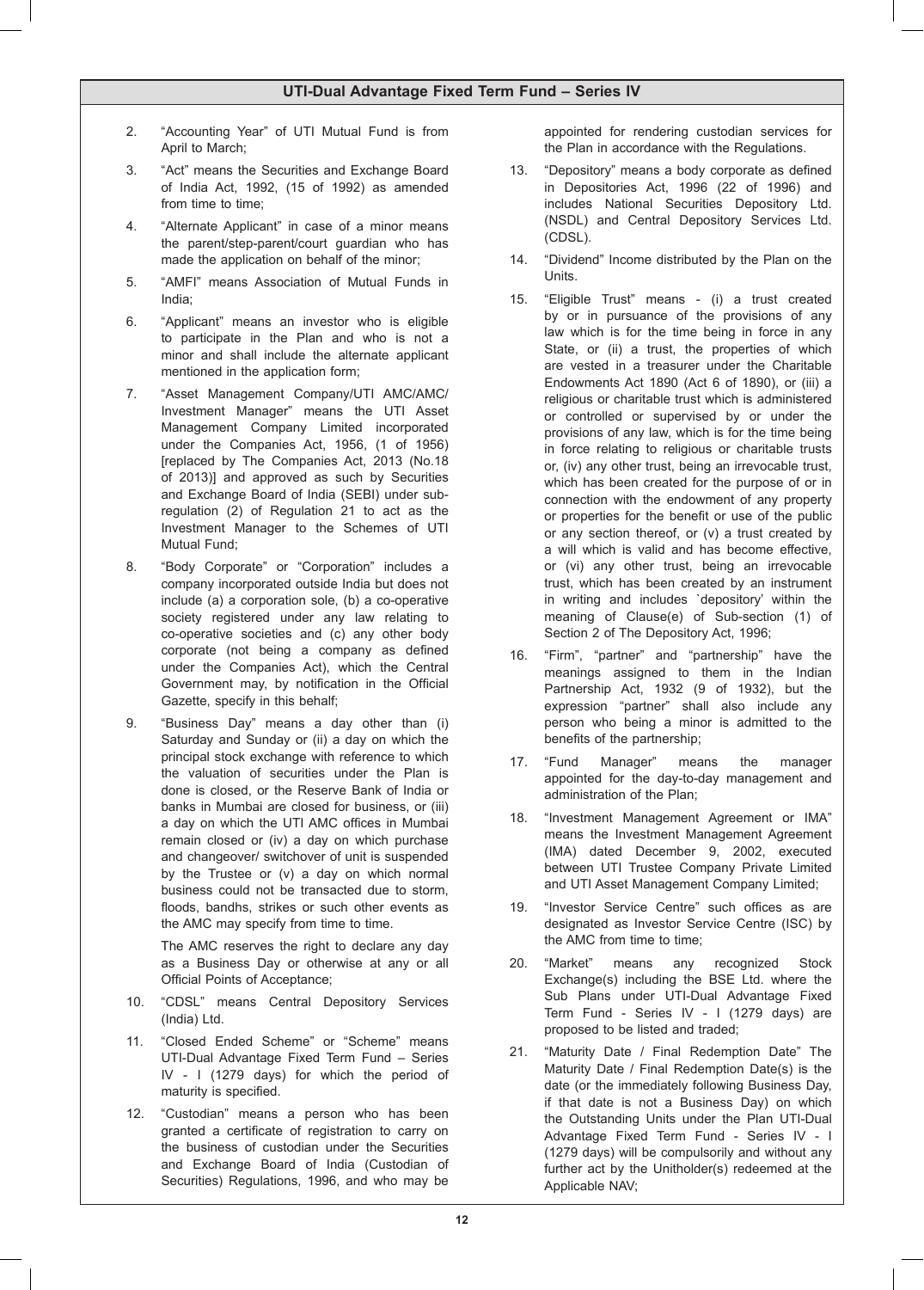- 22. "Mutual Fund" or "Fund" or "UTIMF" means UTI Mutual Fund, a Trust under the Indian Trust Act, 1882 registered with SEBI under registration number MF/048/03/01 dated January 14, 2003;
- "NAV" means Net Asset Value per Unit of the Plan and the Sub Plans / Options therein, calculated in the manner provided in this Scheme Information Document and in conformity with the SEBI Regulations as prescribed from time to time;
- 24. "New Fund Offer or NFO or New Fund Offer Period " means offer of the units of the UTI-Dual Advantage Fixed Term Fund – Series IV - I (1279 days) during the New Fund Offer Period;
- 25. "New Fund Offer Period of the Plan" Offer of units of the Plan during the New Fund Offer Period of the Plan and as determined by the AMC at the launch of the Plan subsequent to the New Fund Offer of the Plan;

 The Plan, when offered for Purchase would be open, for a period not exceeding 15 days as may be decided by the Asset Management Company Limited;

- 26. "Non Resident Indian (NRI)" shall have the meaning as defined under Foreign Exchange Management (Deposit) Regulations, 2000 (FEMA Regulation 2000) framed by Reserve Bank of India under Foreign Exchange Management Act, 1999 (42 of 1999). As per FEMA Regulation 2000, "Non-Resident Indian (NRI)" means a person resident outside India who is a citizen of India or is a person of Indian origin. A person shall be deemed to be a "person of Indian origin" if he is a citizen of any country other than Bangladesh or Pakistan and if (a) he at any time held Indian passport; or (b) he or either of his parents or any of his grandparents was a citizen of India by virtue of the Constitution of India or the Citizenship Act, 1955 (57 of 1955); or (c) the person is a spouse of an Indian citizen or a person referred to in sub-clause (a) or (b) herein;
- 27. "NSDL" means the National Securities Depository Ltd.;
- 28. "Number of units deemed to be in issue" means the aggregate of the number of units issued and still remaining outstanding;
- 29. "Official points of acceptance"- UTI Financial Centres (UFCs), Offices of the Registrars of the Plan and any other authorised centre as may be notified by UTI AMC from time to time are the official points of acceptance of purchase/ changeover applications of the Plan. The cut off time as mentioned in the Scheme Information Document will be applicable at these official points of acceptance. The list of places as official points of acceptance is attached with this document.

 For purchase applications received at any authorised collection centres, which is not an official point of acceptance, the cut off time at the official point of acceptance alone, will be applicable for determination of NAV;

- 30. "RBI" means the Reserve Bank of India, constituted under the Reserve Bank of India Act, 1934;
- 31. "Record date" the date announced by the Fund for any benefits like dividends. The person holding the units as per the records of UTI AMC/ Registrars, on the record date are eligible for such benefits;
- 32. "Registrars" means a person whose services may be retained by the UTI AMC to act as the Registrar under the Plan, from time to time;
- 33. "Regulations" or "SEBI Regulations" mean the SEBI (Mutual Funds) Regulations, 1996 as amended or re-enacted from time to time;
- 34. "Scheme Information Document" this document issued by UTI Mutual Fund offering units of Plan covered under this Scheme Information Document for subscription;
- 35. "Scheme /Plan" means the UTI-Dual Advantage Fixed Term Fund – Series IV - I (1279 days);
- 36. "SEBI" means the Securities and Exchange Board of India set up under the Securities and Exchange Board of India Act, 1992 (15 of 1992);
- 37. "Society" means a society established under the Societies Registration Act of 1860 (21 of 1860) or any other society established under any State or Central law for the time being in force;
- 38. "Sponsors" are Bank of Baroda, Punjab National Bank, Life Insurance Corporation of India and State Bank of India;
- 39. "Time" all time referred to in the Scheme Information Document stands for Indian Standard Time;
- 40. "Trust Deed" means the Trust Deed dated December 9, 2002 of UTI Mutual Fund;
- 41. "Trustee" means UTI Trustee Company Private Limited, a company incorporated under the Companies Act, 1956 [replaced by The Companies Act, 2013 (No.18 of 2013)] and approved by SEBI to act as the Trustee to the Schemes of UTI Mutual Fund;
- 42. "Unit" means the interest of the unitholders in a Plan, which consists of each unit representing one undivided share in the assets of the Plan;
- 43. "Unit Capital" of the Plan means the aggregate of the face value of units issued under the Plan and outstanding for the time being;
- 44. "Unitholder" means a person holding units in the Plan of the Mutual Fund;
- 45. In this scheme information document, unless the context otherwise requires, (i) the singular includes the plural and vice versa, (ii) reference to any gender includes a reference to all other genders, (iii) heading and bold typeface are only for convenience and shall be ignored for the purposes of interpretation.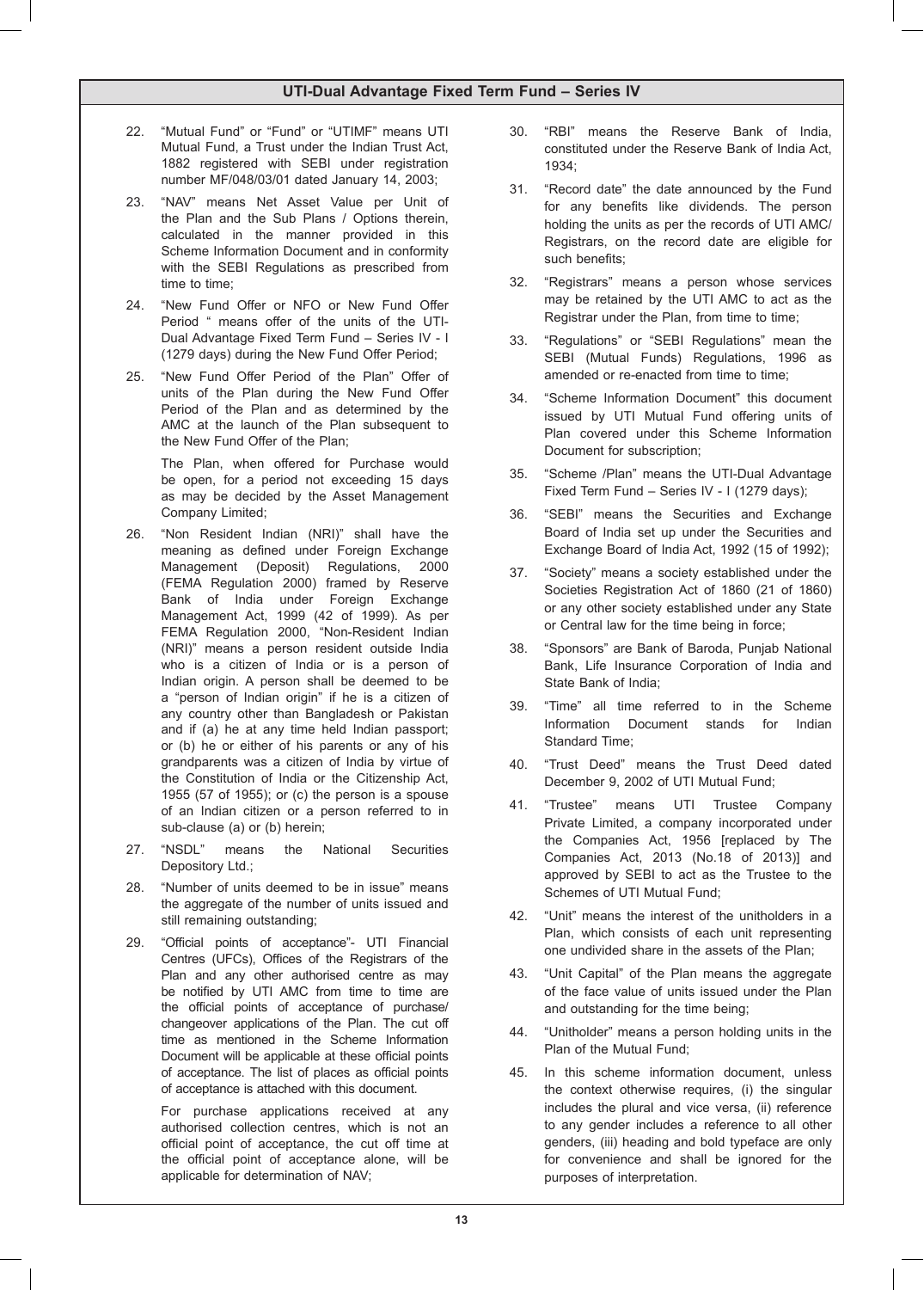| DUE DILIGENCE BY THE ASSET MANAGEMENT COMPANY<br>Due Diligence Certificate submitted to SEBI for<br>UTI-Dual Advantage Fixed Term Fund - Series IV<br>It is confirmed that:<br>i.<br>the draft Scheme Information Document forwarded to SEBI is in accordance with the SEBI (Mutual Funds)<br>Regulations, 1996 and the guidelines and directives issued by SEBI from time to time;<br>all legal requirements connected with the launching of the scheme as also the guidelines, instructions, etc.<br>ii.<br>issued by the Government and any other competent authority in this behalf, have been duly complied with;<br>iii.<br>investors to make a well informed decision regarding investment in the proposed scheme;<br>all the intermediaries named in the Scheme Information Document and Statement of Additional Information are<br>iv.<br>registered with SEBI and their registration is valid, as on date<br>$Sd$ -<br><b>Vivek Maheshwari</b><br>May 19, 2016<br>$\mathcal{L}_{\mathcal{L}}$<br>Mumbai<br>Compliance Officer |                                                                                                         | UTI-Dual Advantage Fixed Term Fund - Series IV |  |  |
|-----------------------------------------------------------------------------------------------------------------------------------------------------------------------------------------------------------------------------------------------------------------------------------------------------------------------------------------------------------------------------------------------------------------------------------------------------------------------------------------------------------------------------------------------------------------------------------------------------------------------------------------------------------------------------------------------------------------------------------------------------------------------------------------------------------------------------------------------------------------------------------------------------------------------------------------------------------------------------------------------------------------------------------------|---------------------------------------------------------------------------------------------------------|------------------------------------------------|--|--|
|                                                                                                                                                                                                                                                                                                                                                                                                                                                                                                                                                                                                                                                                                                                                                                                                                                                                                                                                                                                                                                         |                                                                                                         |                                                |  |  |
|                                                                                                                                                                                                                                                                                                                                                                                                                                                                                                                                                                                                                                                                                                                                                                                                                                                                                                                                                                                                                                         |                                                                                                         |                                                |  |  |
|                                                                                                                                                                                                                                                                                                                                                                                                                                                                                                                                                                                                                                                                                                                                                                                                                                                                                                                                                                                                                                         |                                                                                                         |                                                |  |  |
|                                                                                                                                                                                                                                                                                                                                                                                                                                                                                                                                                                                                                                                                                                                                                                                                                                                                                                                                                                                                                                         |                                                                                                         |                                                |  |  |
|                                                                                                                                                                                                                                                                                                                                                                                                                                                                                                                                                                                                                                                                                                                                                                                                                                                                                                                                                                                                                                         |                                                                                                         |                                                |  |  |
|                                                                                                                                                                                                                                                                                                                                                                                                                                                                                                                                                                                                                                                                                                                                                                                                                                                                                                                                                                                                                                         | the disclosures made in the draft Scheme Information Document are true, fair and adequate to enable the |                                                |  |  |
|                                                                                                                                                                                                                                                                                                                                                                                                                                                                                                                                                                                                                                                                                                                                                                                                                                                                                                                                                                                                                                         |                                                                                                         |                                                |  |  |
|                                                                                                                                                                                                                                                                                                                                                                                                                                                                                                                                                                                                                                                                                                                                                                                                                                                                                                                                                                                                                                         |                                                                                                         |                                                |  |  |
|                                                                                                                                                                                                                                                                                                                                                                                                                                                                                                                                                                                                                                                                                                                                                                                                                                                                                                                                                                                                                                         | Date<br>Place                                                                                           |                                                |  |  |
|                                                                                                                                                                                                                                                                                                                                                                                                                                                                                                                                                                                                                                                                                                                                                                                                                                                                                                                                                                                                                                         |                                                                                                         |                                                |  |  |
|                                                                                                                                                                                                                                                                                                                                                                                                                                                                                                                                                                                                                                                                                                                                                                                                                                                                                                                                                                                                                                         |                                                                                                         |                                                |  |  |
|                                                                                                                                                                                                                                                                                                                                                                                                                                                                                                                                                                                                                                                                                                                                                                                                                                                                                                                                                                                                                                         |                                                                                                         |                                                |  |  |
|                                                                                                                                                                                                                                                                                                                                                                                                                                                                                                                                                                                                                                                                                                                                                                                                                                                                                                                                                                                                                                         |                                                                                                         |                                                |  |  |
|                                                                                                                                                                                                                                                                                                                                                                                                                                                                                                                                                                                                                                                                                                                                                                                                                                                                                                                                                                                                                                         |                                                                                                         |                                                |  |  |
|                                                                                                                                                                                                                                                                                                                                                                                                                                                                                                                                                                                                                                                                                                                                                                                                                                                                                                                                                                                                                                         |                                                                                                         |                                                |  |  |
|                                                                                                                                                                                                                                                                                                                                                                                                                                                                                                                                                                                                                                                                                                                                                                                                                                                                                                                                                                                                                                         |                                                                                                         |                                                |  |  |
|                                                                                                                                                                                                                                                                                                                                                                                                                                                                                                                                                                                                                                                                                                                                                                                                                                                                                                                                                                                                                                         |                                                                                                         |                                                |  |  |
|                                                                                                                                                                                                                                                                                                                                                                                                                                                                                                                                                                                                                                                                                                                                                                                                                                                                                                                                                                                                                                         |                                                                                                         |                                                |  |  |
|                                                                                                                                                                                                                                                                                                                                                                                                                                                                                                                                                                                                                                                                                                                                                                                                                                                                                                                                                                                                                                         |                                                                                                         |                                                |  |  |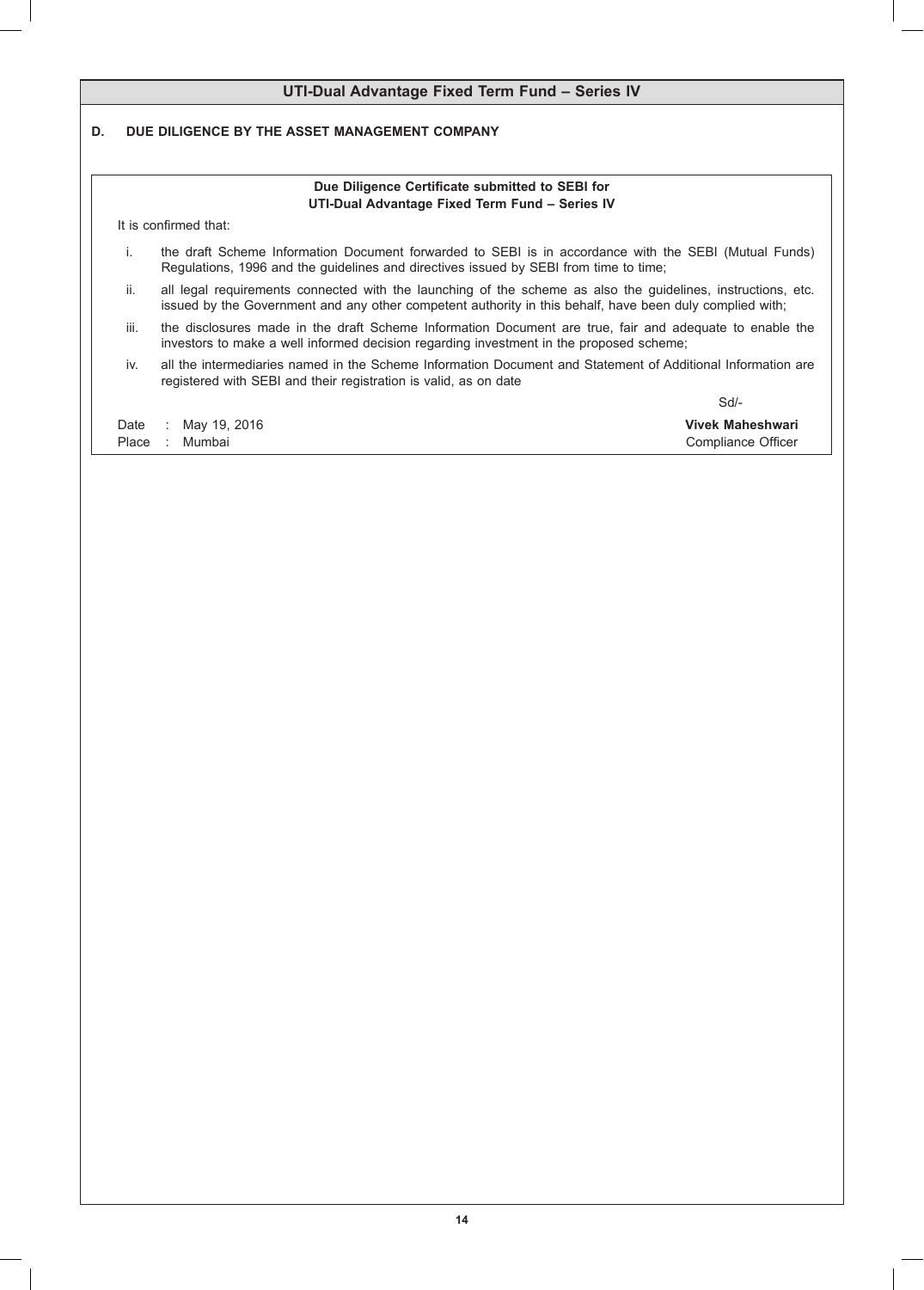# **II. INFORMATION ABOUT THE SCHEME**

## **A. TYPE OF PLAN**

 UTI Dual Advantage Fixed Term Fund - Series IV - I (1279 days) is a close-ended hybrid scheme with tenure of 1279 days.

 If the maturity date falls on a non-business day, then the maturity date shall be the next Business Day.

### **B. WHAT IS THE INVESTMENT OBJECTIVE OF THE PLAN?**

 Investment objective: The investment objective of the Scheme is to generate income and reduce interest rate volatility by investing in fixed income securities that are maturing on or before the date of maturity of the Scheme and generate capital appreciation by investing in equity and equity related instruments.

 However there is no assurance that the investment objective of the Scheme will be achieved.

### **C HOW WILL THE PLAN ALLOCATE ITS ASSETS?**

### **Asset Allocation (% to NAV):**

 Under normal circumstances, the asset allocation under the Plan will be as below

| <b>Instruments</b>                  | <b>Indicative Allocation</b><br>(% of total assets) | <b>Risk Profile</b> |
|-------------------------------------|-----------------------------------------------------|---------------------|
| Debt                                | Minimum - 65%                                       | Low to medium       |
|                                     | Maximum-95%                                         |                     |
| Money Market instruments            | Minimum - 0%                                        | Low                 |
|                                     | Maximum-30%                                         |                     |
| Equity & Equity related instruments | Minimum - 5%                                        | Medium to High      |
|                                     | Maximum - 35%                                       |                     |

The Plan will invest in securitized debt up to 25% of the net assets of the Plan.

 The Plan shall not invest in ADR/GDR or foreign securities.

 Exposure to derivatives may be to the extent of 25% of the net assets of the Plan.

 The Plan does not intend to invest in repo of corporate debt Securities.

 The Plan will not engage in short selling, Credit default swaps and Securities Lending.

 The Plan is proposed to make investments in debt & money market securities maturing on or before the maturity of the Plan. Investment in Equity Derivative instruments will not exceed 25% of the net assets of the Plan. The Plan will only invest in exchange traded options and futures. The Plan may use equity derivatives for such purposes as may be permitted by the Regulations, including for the purpose of hedging and portfolio balancing, based on the opportunities available and subject to guidelines issued by SEBI from time to time.

 Total investments in debt, money market instruments, units of mutual fund scheme and gross exposure in derivatives shall not exceed 100% of the net assets of the Plan, subject to SEBI circular No. Cir/ IMD/ DF/ 11/ 2010 dated August 18, 2010. For this purpose, the same security wise hedge positions shall not be considered in computing the gross exposure. The Plan may review the pattern of investments based on views on the debt markets and asset-liability management needs.

 Pending deployment of funds of the Plan in securities and in terms of the investment objective, the AMC may park the funds of the Plan in short term deposits of Scheduled Commercial Banks, subject to the Guidelines issued by SEBI vide its circular dated April 16, 2007, as amended from time to time.

 UTI Dual Advantage Fixed Term Fund - Series IV - I (1279 days) retains the option to alter the asset allocation for short-term periods on defensive considerations.

 The exposure of the Plan in a particular sector (excluding investments in Bank CDs, CBLO, G-Secs, T-Bills, short term deposits of scheduled commercial banks and AAA rated securities issued by Public Financial Institutions and Public Sector Banks) shall not exceed 25% of the net assets of the Plan;

 Provided that an additional exposure to financial services sector (over and above the limit of 25%) not exceeding 10% of the net assets of the Plan shall be allowed only by way of increase in exposure to Housing Finance Companies (HFCs);

 Provided further that the additional exposure to such securities issued by HFCs are rated AA and above and these HFCs are registered with National Housing Bank (NHB) and the total investment/ exposure in HFCs shall not exceed 25% of the net assets of the Plan as per SEBI Guideline contained in Circular No SEBI/HO/IMD/DF2/CIR/P/2016/68 dated August 10, 2016.

### **Group exposure –**

a. The total exposure of the Plan in a group (excluding investments in securities issued by Public Sector Units,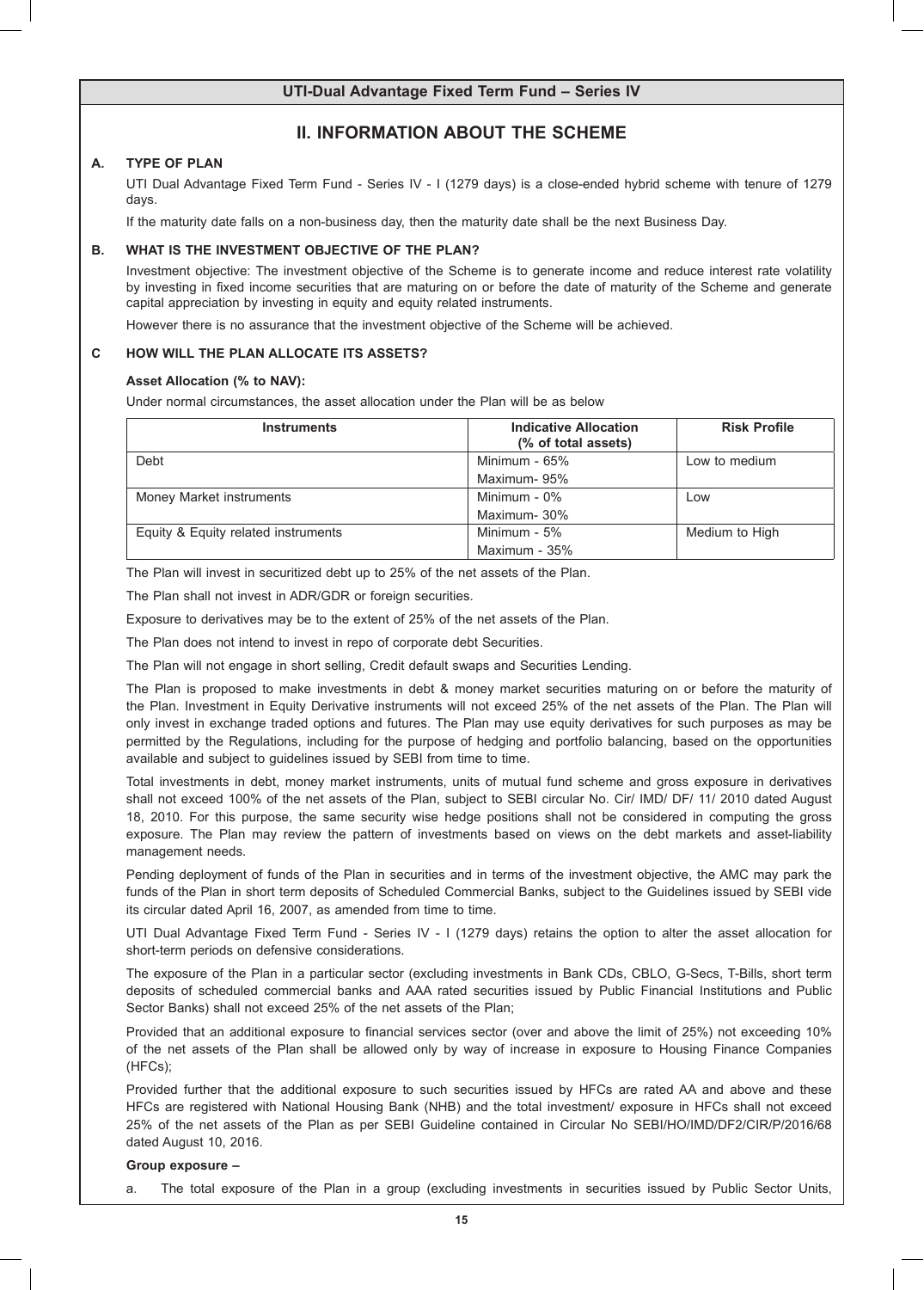Public Financial Institutions and Public Sector Banks) shall not exceed 20% of the net assets of the Plan. Such investment limit may be extended to 25% of the net assets of the Plan with the prior approval of the Board of Trustees.

b. For this purpose, a group means a group as defined under regulation 2 (mm) of SEBI (Mutual Funds) Regulations, 1996 (Regulations) and shall include an entity, its subsidiaries, fellow subsidiaries, its holding company and its associates.

 The Plan based on views on debt markets and other market conditions may review the above pattern of investment and rebalance the portfolio of the Plan. However, at all times the portfolio will adhere to the overall investment objective of the Plan is not adversely affected.

 The equity component of the Plan will mainly focus those companies/stocks that have potential to appreciate in the medium to long run. The fundamental strengths of individual companies with medium to long term prospects will be key parameters in construction of Equity portfolio.

### **OTHER DISCLOSURES FOR CLOSE ENDED DEBT ORIENTED SCHEMES**

### **1. Credit Evaluation Policy :**

 Fund house follows a Credit Evaluation Process based on the objective assessment of the business risk, industry risk, financial risk, liquidity & funding risk and a subjective assessment of management quality, corporate governance, auditor comments, banker's feedback, risk management systems & processes. The Fund House also takes into account the external rating of the company by accredited rating agencies. It is an ongoing process that includes continuous monitoring and surveillance of companies to adjust for the latest developments within the sector & corporate actions within the group / company.

### **2. Sectors in which the Plan shall not invest**

 The Plan will not invest in the securities issued by the companies in the Aviation, Gems & Jewellery and Real Estate Sectors.

### **3. Type of instruments which the Plan propose to invest in**

 Please refer to "Section– Where will the Plan invest?" appearing in this Scheme Information Document

# **4. Floors and Ceilings within a range of 5% of the intended allocation (in %) each sub asset class / credit rating Intended Portfolio allocation (for Debt and Money Market Instruments):**

| <b>Instruments</b> | <b>Credit Ratings</b> |         |         |   |            |                          |
|--------------------|-----------------------|---------|---------|---|------------|--------------------------|
|                    | A <sub>1</sub>        | AAA*    | $AA^*$  | ∼ | <b>BBB</b> | <b>Not</b><br>Applicable |
| <b>CDs</b>         | -                     |         | -       |   |            |                          |
| CPs                |                       |         | -       | - | -          |                          |
| <b>NCDs</b>        |                       | 60%-65% | 35%-40% |   |            |                          |
| Repo/CBLO/ T-Bills |                       |         | -       |   |            |                          |

### \* or equivalent to a short term rating

 The Plan may temporarily invest in another scheme under the same AMC or any other AMC without charging any fees during the period of portfolio construction.

### **Note:**

- a. Securities with rating A and AA shall include A+ and A- & AA+ and AA- respectively. Similarly Securities with ratings A1 shall include A1+ and A1-.
- b. All investments shall be made based on rating prevalent at the time of investment. Where any paper is having dual rating (rated differently by more than one rating agency) then for the purpose of meeting intended range, the most conservative publicly available rating would be considered.
- c. There will not be any deviation between the intended allocation and actual allocation except the following.
	- i. There can be positive variation in the range w.r.t. rating i.e., the Plan may invest in papers of higher rating in the same instrument than indicated
	- ii. At the time of building the portfolio post NFO and towards the maturity of the Plan, there may be a higher allocation to cash and cash equivalents.
	- iii. The above allocation may vary during the duration of the Plan. Some of these instances are (i) coupon inflow; (ii) the instrument is called or bought back by the issuer; (iii) in anticipation of any adverse credit, (iv) CPs/NCDs of desired credit quality are not available or the Fund Manager is of the view that the risk-reward analysis of such instruments are not in the best interest of the Unit holders. In case of such deviations, the Plan may invest in Bank CDs having highest ratings (i.e., A1+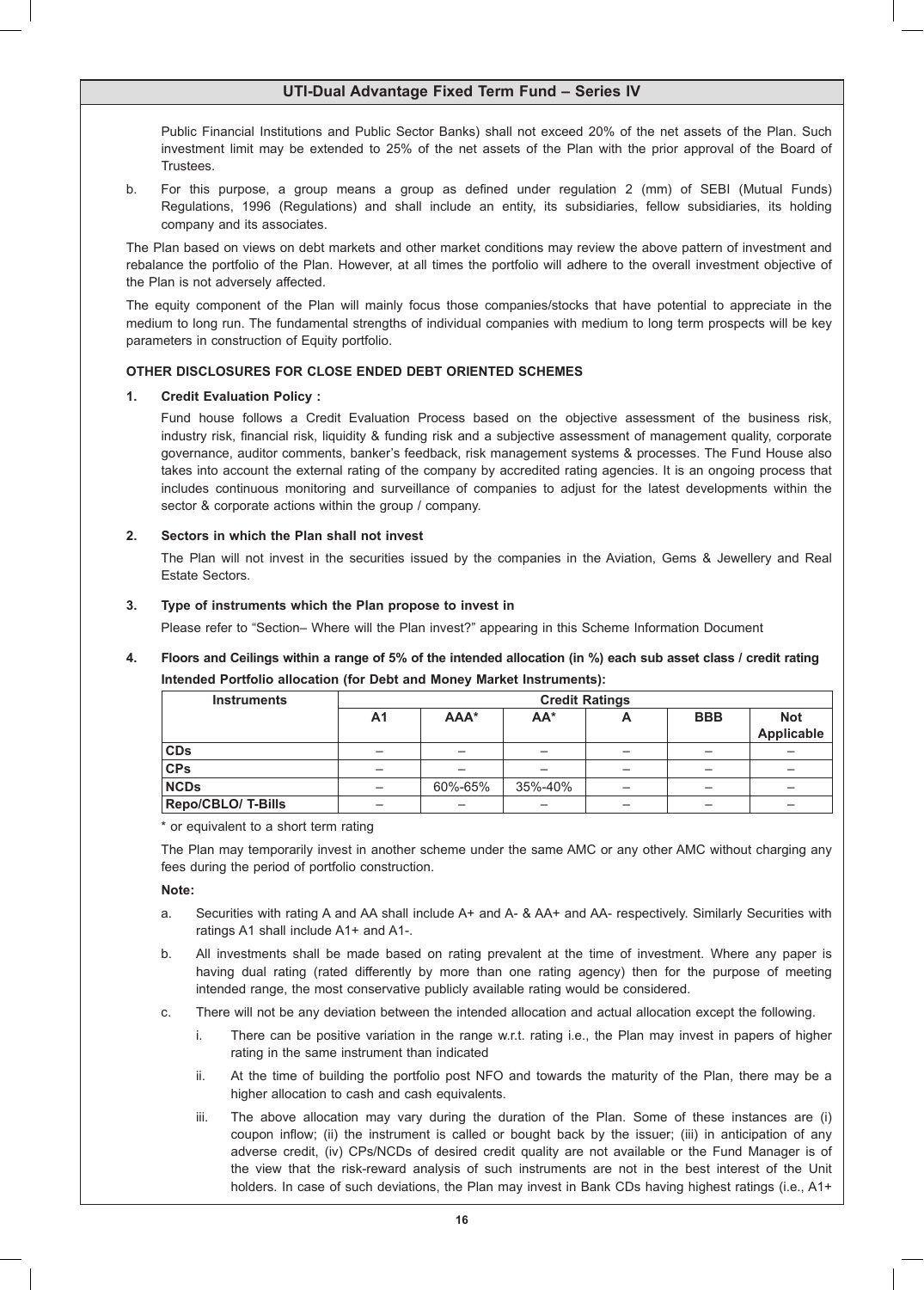or equivalent), CBLOs, T-Bills. Such deviations may exist till suitable CPs/NCDs of desired credit quality are not available.

### **d. Change in Asset Allocation :**

 Further in the event of any deviations below the minimum limits or beyond the maximum limits as specified in the above table and subject to the notes mentioned herein, the Fund Manager shall rebalance the portfolio within the period of 30 days. In case the same is not aligned to the above asset allocation pattern in the period specified, justification shall be provided to the Investment Committee of the AMC and reasons for the same shall be recorded in writing. The Investment committee shall then decide on the course of action.

e The Plan shall not invest in unrated debt instruments. For this purpose, unrated debt securities shall exclude instruments such as CBLO, Reverse Repo, Short Term Deposit and such similar instruments to which rating is not applicable.

### **5. Reporting**

 After the closure of NFO, the AMC will report in the next meeting of AMC / Trustees, the publicized percentage allocation and the final portfolio.

### **6. Debt market in India**

## **(i) Debt Instrument Characteristics:**

 A Debt Instrument is basically an obligation which the borrower has to service periodically and generally has the following features:

|          | Face Value : Stated value of the paper<br>/Principal Amount |         |
|----------|-------------------------------------------------------------|---------|
| Coupon   | $\therefore$ Zero; fixed or floating                        |         |
|          | Frequency : Semi-annual;<br>sometimes quarterly             | annual. |
| Maturity | : Bullet, staggered                                         |         |
|          | Redemption : FV; premium or discount                        |         |
| Options  | : Call/Put                                                  |         |
|          |                                                             |         |

Issue Price : Par (FV) or premium or discount

 A debt instrument comprises of a unique series of cash flows for each paper, terms of which are decided at the time of issue. Discounting these cash flows to the present value at various applicable discount rates (market rates) provides the market price.

## **(ii) Debt Market Structure:**

 The Indian Debt market comprises of the Money Market and the Long Term Debt

Market.

- **Money market instruments** have a tenor of less than one year while debt market instruments typically have a tenor of more than one year.
- **Money market instruments** are Commercial Papers (CPs), Certificates of Deposit (CDs), Treasury bills (T-bills), Repos, Inter-bank Call money deposit, CBLOs etc. They are mostly discounted instruments that are issued at a discount to face value.
- **Long Term Debt market** in India comprises mainly of two segments viz., the Government securities market and the corporate securities market.
- **Government securities** include central, state and local issues. The main instruments in this market are Dated securities (Fixed or Floating) and Treasury bills (Discounted Papers). The Central Government securities are generally issued through auctions on the basis of 'Uniform price' method or 'Multiple price' method while State Govt are through ontap sales.
- **Corporate debt** segment on the other hand includes bonds/debentures issued by private corporates, public sector units (PSUs) and development financial institutions (DFIs). The debentures are rated by a rating agency and based on the feedback from the market, the issue is priced accordingly. Benchmarks range from Overnight rates or Treasury benchmarks.
	- • **Debt derivatives** market comprises mainly of Interest Rate Swaps linked to Overnight benchmarks called MIBOR (Mumbai Inter Bank Offered Rate) and is an active market. Banks and corporate are major players here and of late Mutual Funds have also started hedging their exposures through these products.

## **(iii) Regulators:**

 The RBI operates both as the monetary authority and the debt manager to the government. In its role as a monetary authority, the RBI participates in the market through open-market operations as well as through Liquidity Adjustment Facility (LAF) to regulate the money supply. It also regulates the bank rate and repo rate, and uses these rates as indirect tools for its monetary policy. The RBI as the debt manager issues the securities at the cheapest possible rate. The SEBI regulates the debt instruments listed on the stock exchanges.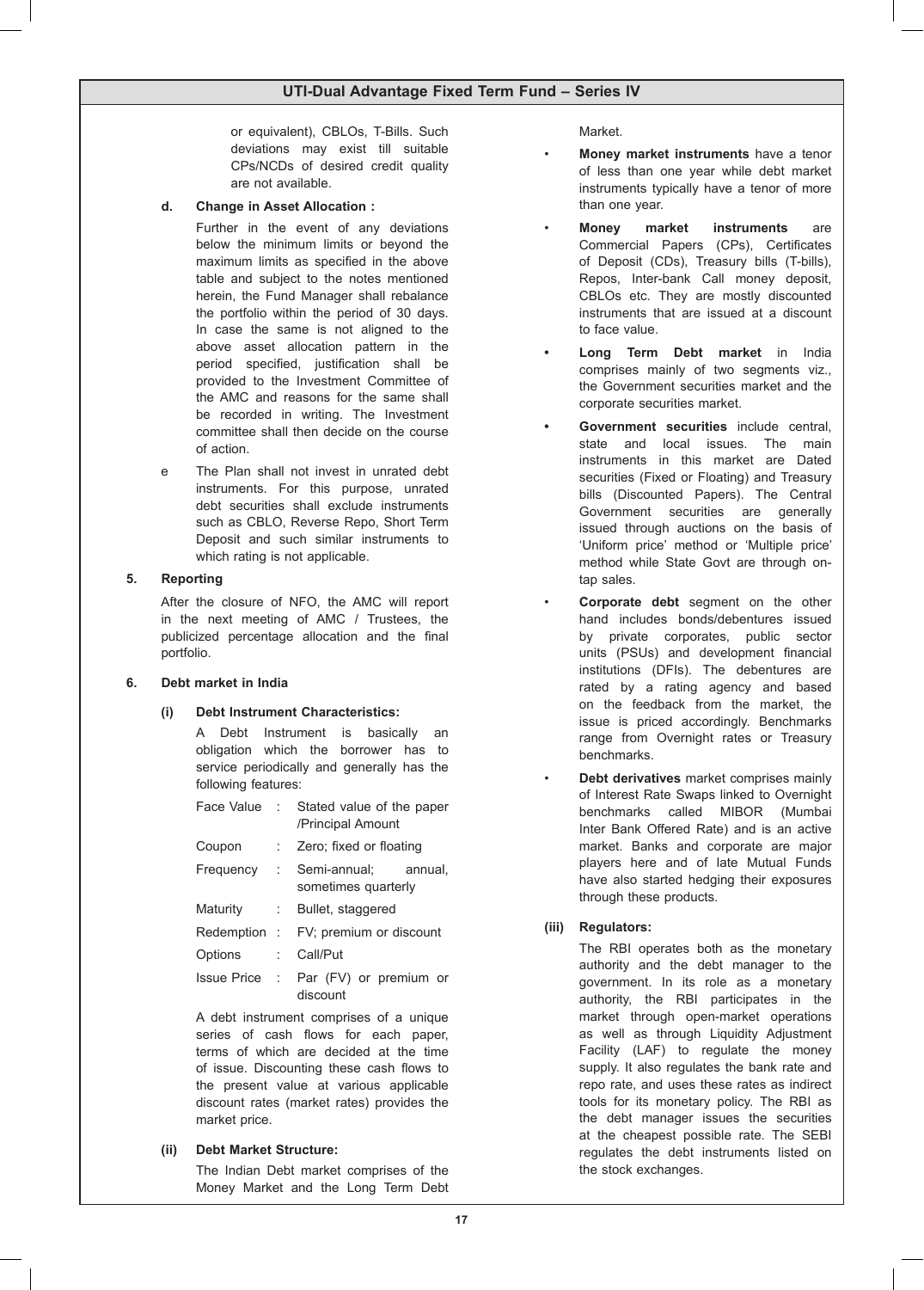### **(iv) Market Participants:**

 Given the large size of the trades, the debt market has remained predominantly a wholesale market.

## **Primary Dealers**

 Primary dealers (PDs) act as underwriters in the primary market, and as market makers in the secondary market

## • **Brokers**

 Brokers bring together counterparties and negotiate terms of the trade

### **Investors**

 Banks, Insurance Companies, Mutual Funds are important players in the debt market. Other players are Trusts, Provident and pension funds.

### **(v) Types of security issuance and eligible investors:**

| <b>Issuer</b>             | <b>Instruments</b>         | <b>Yields</b><br>(as on 28.10.2016) | <b>Maturity</b> | <b>Investors</b>                                                |
|---------------------------|----------------------------|-------------------------------------|-----------------|-----------------------------------------------------------------|
| Central<br>Government     | Dated<br><b>Securities</b> | $6.53\% - 7.20\%$                   | $1-30$ years    | Banks, Insurance Co, PFs, MFs,<br>PDs, Individuals, FPI         |
| Central<br>Government     | T-Bills                    | $6.43\% - 6.35\%$                   | 364/91 days     | Banks, Insurance Co, PFs, MFs,<br>PDs, Individuals, FPI         |
| State<br>Government       | Dated<br><b>Securities</b> | 7.15% - 7.20%                       | 10 years        | Banks, Insurance Co, PFs, MFs,<br>PDs, Individuals              |
| <b>PSUs</b><br>Corporates | <b>Bonds</b>               | 7.30% - 7.52%                       | 5-10 years      | Banks, Insurance Co, PFs, MFs,<br>PDs, Individuals, FPI         |
| Corporates<br>(AAA rated) | <b>Bonds</b>               | 7.20% - 7.50%                       | $1-10$ years    | MFs.<br>Banks,<br>Corporates,<br>Individuals, FPI               |
| Corporates                | Commercial<br>Papers       | $6.72\% - 7.45\%$                   | 15 days to 1 yr | MFs.<br>Banks,<br>Fin<br>Inst.<br>Corporates, Individuals, FPIs |
| <b>Banks</b>              | Certificates of<br>Deposit | $6.40\% - 6.93\%$                   | 15 days to 1 yr | Banks, Insurance Co, PFs, MFs,<br>PDs, Individuals              |
| <b>Banks</b>              | <b>Bonds</b>               | 7.70% - 8.00%                       | $10-15$ years   | Banks, Companies, MFs, PDs,<br>Individuals                      |

### **(vi) Trading Mechanism: Government Securities and Money Market Instruments**

 Currently, G-Sec trades are predominantly routed though NDS-OM which is a screen based anonymous order matching system for secondary market trading in Government Securities owned by RBI. Corporate Debt is basically a phone driven market where deals are concluded verbally over recorded lines. The reporting of trade is done on the NSE Wholesale Debt Market segment.

### **D. WHERE WILL THE PLAN INVEST?**

## **1 The corpus of the Plan can be invested in any (but not exclusively) of the following instruments.**

- Equity and Equity related instruments
- Securities issued /guaranteed by the Central, State, and Local governments (including but not limited to coupon bearing bonds, Zero coupon bonds and treasury bills).
- Corporate debt (Public & private sector).
- Debt instruments of domestic government agencies and statutory bodies which may or may not carry a central / state govt. guarantee [including but not limited to Municipalities, Public Sector Undertakings, and State Electricity Boards(SEBs)
- Bonds issued by banks (public & private sector) and financial institutions.
- Money market instruments as permitted by SEBI and or RBI (including CPs, CDs and CBLOs).
- Securitized Debt instruments
- Securities with floating rate instruments.
- Derivative instruments like Interest Rate Swaps, Forward Rate Agreements, Stock/Index Futures, Stock/Index Options and such other derivative options (equity & debt) as permitted by SEBI.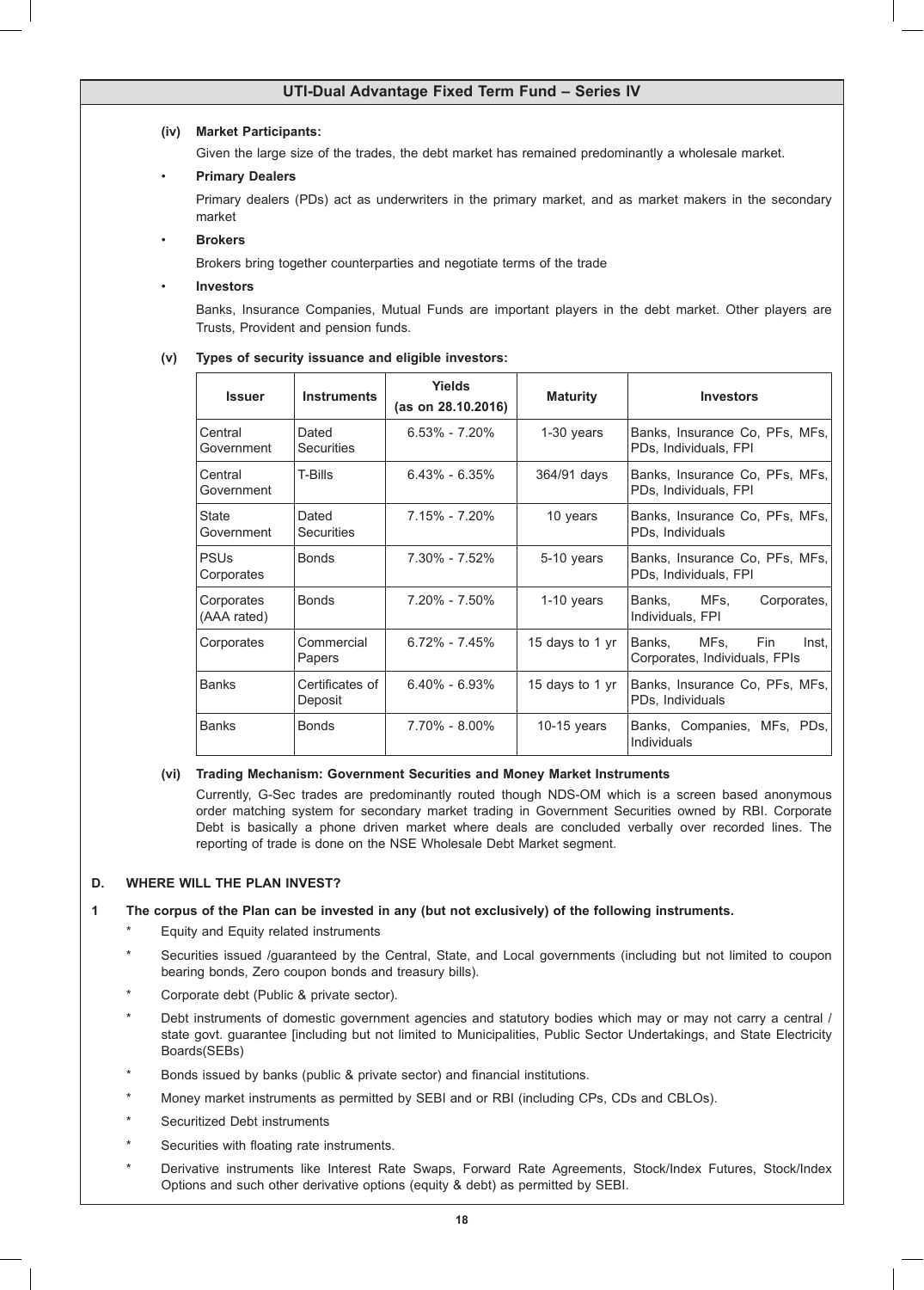- Repos in the form of investment (excluding repo in corporate bonds), where the counterparty is rated not below investment grade in accordance with directions/guidelines issued by RBI and SEBI from time to time. Repos should not however, involve any borrowing of funds by mutual funds.
- Any other instruments as may be permitted by RBI/SEBI/other regulatory authorities from time to time.

 The securities as mentioned above could be listed, unlisted, privately placed, secured, unsecured, or rated and of any maturity. The securities may be acquired through initial public offers, private placements, secondary market transactions, rights offer or negotiated deals.

 The Plan based on views on debt and equity markets and other market conditions may review the above pattern of investment and rebalance the portfolio of the Plan. However, at all times the portfolio will adhere to the overall investment objective of the Plan.

 UTI Dual Advantage Fixed Term Fund - Series IV - I (1279 days) retains the option to alter the asset allocation for short-term period i.e. not exceeding 30 days, on defensive considerations.

 The Plan will not engage in short selling.

### **2 Participating in Equity Derivative Products:**

- (i) The Plan may take derivatives position based on the opportunities available and in line with the overall investment objective of the Plan. These may be taken to hedge the portfolio and rebalance the same.
- (ii) As per the current norms of UTI AMC, the value of derivative contracts outstanding at any point of time will be limited to 25% of the net assets of the Plan. UTI AMC may in future revise the limits within the SEBI (MFs) Regulations in keeping with the investment objective of the Plan. Such derivative position will comply with overall limits and norms of SEBI Circular No Cir / IMD / DF / 11 / 2010 dated August 18, 2010, DNPD/CIR-29/2005 dated September 14, 2005, SEBI/DNPD/Cir-31/2006 dated September 22, 2006 and DNPD/CIR-31/2006 dated January 20, 2006.
- (iii) Derivatives:

 A derivative instrument, broadly, is a financial contract whose payoff structure is determined by the value of an underlying security, index, etc. Thus a derivative instrument derives its value from some underlying variable.

### **Exposure limits:**

- a. The cumulative gross exposure through equity, debt and equity derivative positions should not exceed 100% of the net assets of the Plan.
- b. Mutual Funds shall not write options or purchase instruments with embedded written options.
- c. The total exposure related to option premium paid must not exceed 20% of the net assets of the Plan.
- d. Cash or cash equivalents with residual maturity of less than 91 days may be treated as not creating any exposure.
- e. Exposure due to hedging positions may not be included in the above mentioned limits subject to the following
	- i. Hedging positions are the derivative positions that reduce possible losses on an existing position in securities and till the existing position remains.
	- ii. Hedging positions cannot be taken for existing derivative positions. Exposure due to such positions shall have to be added and treated under limits mentioned in Point a.
	- iii. Any derivative instrument used to hedge has the same underlying security as the existing position being hedged.
	- iv. The quantity of underlying associated with the derivative position taken for hedging purposes does not exceed the quantity of the existing position against which hedge has been taken.
- f. Mutual Funds may enter into plain vanilla interest rate swaps for hedging purposes. The counter party in such transactions has to be an entity recognized as a market maker by RBI. Further, the value of the notional principal in such cases must not exceed the value of respective existing assets being hedged by the Plan. Exposure to a single counterparty in such transactions should not exceed 10% of the net assets of the Plan.
- g. Exposure due to derivative positions taken for hedging purposes in excess of the underlying position against which the hedging position has been taken, shall be treated under the limits mentioned in point a.

 Definition of Exposure in case of Derivative Positions

 Each position taken in derivatives shall have an associated exposure as defined under. Exposure is the maximum possible loss that may occur on a position. However, certain derivative positions may theoretically have unlimited possible loss.

 **Exposure in derivative positions shall be computed as follows:**

| <b>Position</b>     | <b>Exposure</b>                                       |
|---------------------|-------------------------------------------------------|
| Long Future         | Futures Price * Lot Size * Number of Contracts        |
| <b>Short Future</b> | Futures Price * Lot Size * Number of Contracts        |
| Option bought       | Option Premium Paid * Lot Size * Number of Contracts. |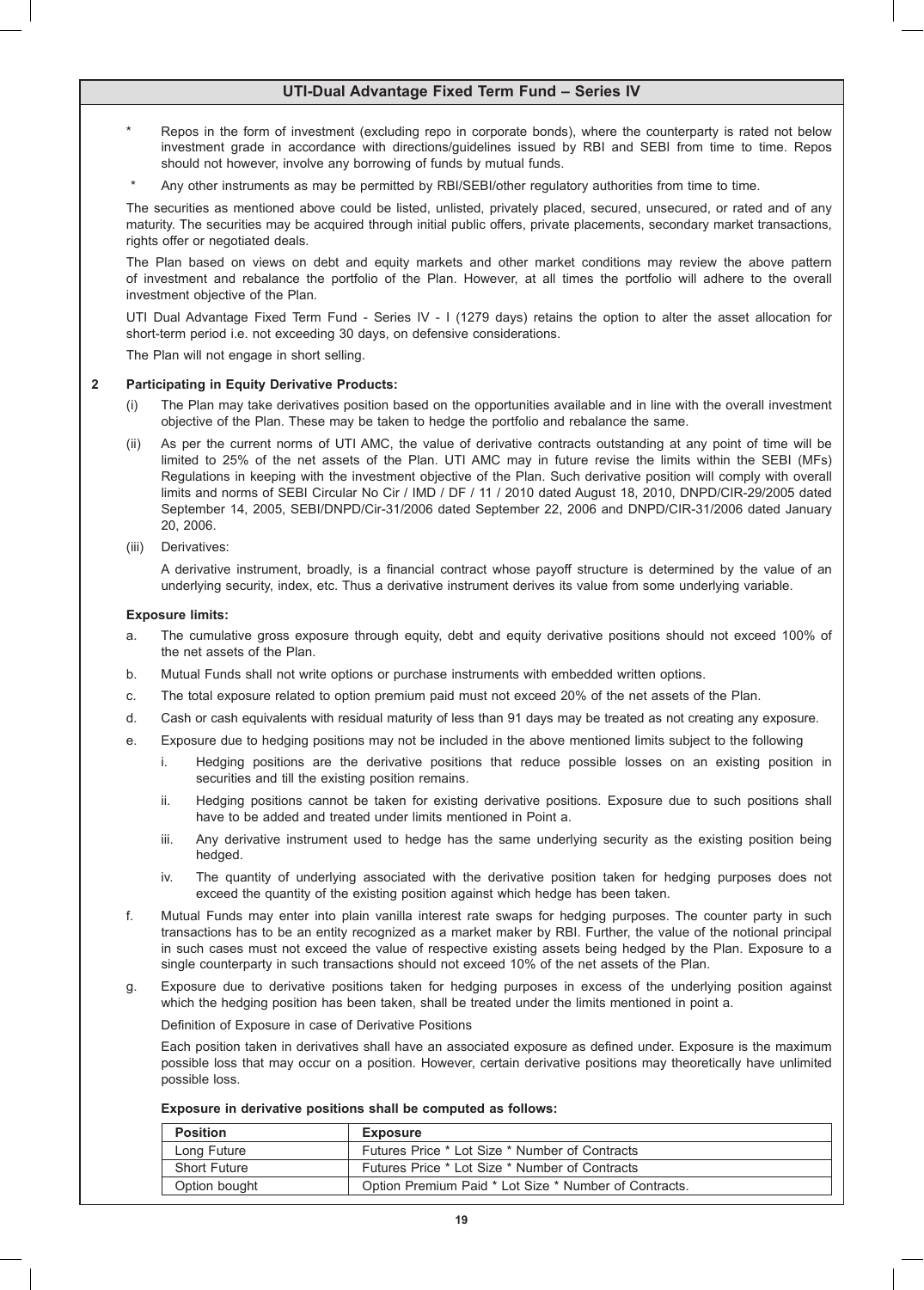The AMC retains the right to enter into such derivative transactions as may be permitted by the Regulations from time to time. For risks associated with investments in derivatives investors are requested to refer to Risk Factors of this Scheme Information Document.

### **3 Investment in units of Mutual Fund Schemes**

 The Plan may invest in Debt and Liquid schemes managed by the AMC or in the Schemes of any other mutual funds without charging any fees, in conformity with the investment objective of the Plan and in terms of the prevailing SEBI (MF) Regulations. Provided that aggregate inter-plan investment made by all Schemes under the same management or in the Schemes under the management of any other Mutual Fund/Asset Management Company shall not exceed 5% (or such limit permitted as per Regulation from time to time), of the Net Asset Value of the Fund.

## **E. WHAT ARE THE INVESTMENT STRATEGIES?**

 The Plan endeavours to generate income and reduce interest rate volatility by investing in fixed income securities that are maturing on or before the date of maturity of the Plan and generate capital appreciation by investing in equity and equity related instruments.

- The debt portion will be invested in fixed income securities that are generally maturing in line with the duration of the Plan.
- The equity portion of the Plan will invest in diversified portfolio of stocks across market capitalization.
- The Plan will follow a bottom-up approach to stock-picking and choose companies across sectors.
- The Plan shall follow a blend of value and growth style of investing & will primarily focus on companies that have demonstrated characteristics such as market leadership, strong financials and quality management, and have the potential to create wealth for their shareholders by delivering steady performance through the ups and downs of the market.

 The Plan will invest in debt securities maturing on or before the maturity of the Plan.

### **Portfolio Turnover Policy**

 Portfolio Turnover is defined as the least of purchase or sales as a percentage of average size of a fund during any specified period of time. As sales and purchases of securities can be made on daily basis, it would be difficult to estimate with reasonable level of accuracy the likely turnover in portfolios. There could be instances of churning of portfolio to take advantage of trading opportunity existing in the market. But it would be difficult to set the target for the portfolio turnover as it would be a function of purchases, general market conditions, trading opportunities, creation of liquidity to meet income distribution etc. The portfolio turnover shall be targeted so as to have return maximization for the unitholders. At the same time, expenses such as brokerage and transaction cost shall be kept at low level so that it does not affect the earnings of the Plan.

## **F. FUNDAMENTAL ATTRIBUTES**

 Following are the Fundamental Attributes of the Plan, in terms of Regulation 18 (15A) of the SEBI (MF) Regulations:

## **i. Type of Plan:**

 UTI Dual Advantage Fixed Term Fund - Series IV - I (1279 days) is a close-ended hybrid scheme with tenure of 1279 days.

### **i. Investment Objective**

**Main Objective** – As given in clause II (B)

 **Investment pattern** - As given in clause II (C), while retaining the option to alter the asset allocation for a short term period i.e. not exceeding 30 days on defensive considerations.

### **iii Terms of Issue**

 Aggregate fees and expenses charged to the Plan as given in the SID.

**Any safety net or guarantee provided:** The Plan does not provide any guarantee or assured return.

 In accordance with Regulation 18(15A) of the SEBI (MF) Regulations, the Trustees shall ensure that no change in the fundamental attributes of the Plan and the Sub – Plan(s) thereunder or the trust or fee and expenses payable or any other change which would modify the Plan and Sub Plan(s) thereunder and affect the interests of Unit holders is carried out unless:

- a. A written communication about the proposed change is sent to each Unit holder and an advertisement is given in one English daily newspaper having nationwide circulation as well as in a newspaper published in the language of the region where the Head Office of the Mutual Fund is situated; and
- b. The Unit holders are given an option for a period of 30 days to exit at the prevailing Net Asset Value without any exit load.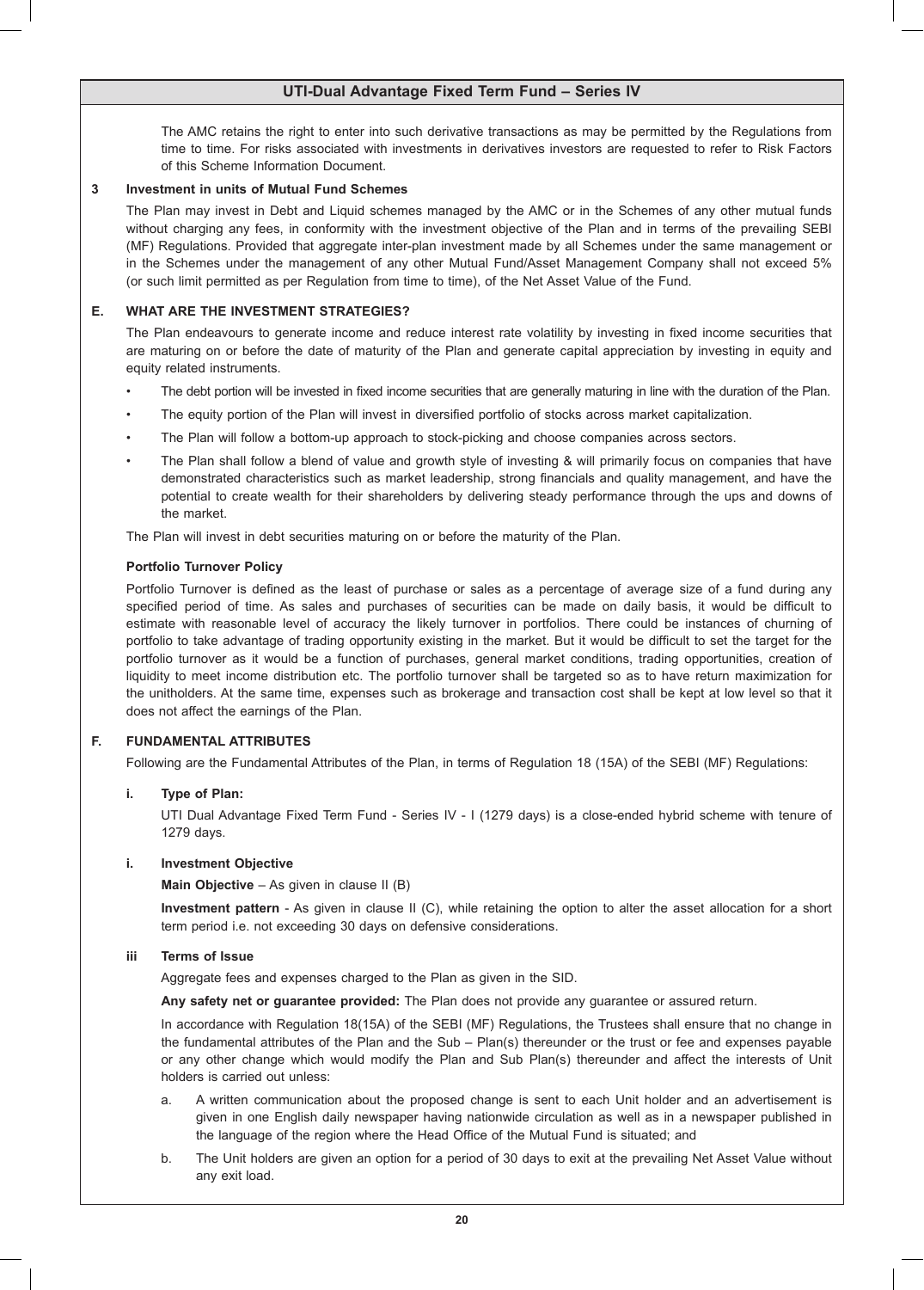### **G. HOW WILL THE PLAN BENCHMARK ITS PERFORMANCE?**

 CRISIL MIP Blended Index is the benchmark for UTI-Dual Advantage Fixed Term Fund - Series IV - I (1279 days).

 Benchmark has been chosen as the benchmark on the basis of investment pattern/objective of the Plan, the composition of the index and as the fund intends to invest primarily in Debt and Money Market Securities, and upto 35% in Equity. The benchmark is the closest available benchmark to the said asset allocation and hence has been chosen.

# **H. WHO MANAGES THE PLAN?**

 Management of UTI Dual Advantage Fixed Term Fund - Series IV - I (1279 days)

 Shri Sunil Patil (debt portfolio) and Shri V. Srivatsa (equity portfolio) are the Fund Managers.

| <b>Name</b><br>Age            | <b>Qualifications</b>                                                          | <b>Experience</b>                                                                                                                                                                                                                                                                                                                                                                                                                                                                                                                                            | Other schemes managed                                                                                                                                                                                                                                                                                                                                                                                                                                                                                                     |
|-------------------------------|--------------------------------------------------------------------------------|--------------------------------------------------------------------------------------------------------------------------------------------------------------------------------------------------------------------------------------------------------------------------------------------------------------------------------------------------------------------------------------------------------------------------------------------------------------------------------------------------------------------------------------------------------------|---------------------------------------------------------------------------------------------------------------------------------------------------------------------------------------------------------------------------------------------------------------------------------------------------------------------------------------------------------------------------------------------------------------------------------------------------------------------------------------------------------------------------|
| (in yrs)<br>Sunil Patil<br>47 | MFM.<br>M.Com,<br>Certificate<br>CAIIB-I.<br>Examination of IIB for experience | He joined UTI AMC in October UTI-Fixed Maturity Plans,<br>1989. He has 16 years of UTI-Fixed Term Income Funds,                                                                                                                                                                                                                                                                                                                                                                                                                                              |                                                                                                                                                                                                                                                                                                                                                                                                                                                                                                                           |
|                               | the Employees of UTI                                                           | Dealing<br>Investment<br>and<br>and<br>7 years of experience in Fund<br>Management.                                                                                                                                                                                                                                                                                                                                                                                                                                                                          | in Primary Market UTI-Fixed Income<br>Interval<br>Fund<br>Series   & II.<br>UTI-Capital<br>Protection<br>Oriented<br>Schemes (Debt Portfolio)                                                                                                                                                                                                                                                                                                                                                                             |
|                               |                                                                                |                                                                                                                                                                                                                                                                                                                                                                                                                                                                                                                                                              | UTI-Dual Advantage<br>Fixed<br>Term<br>Funds (Debt Portfolio)                                                                                                                                                                                                                                                                                                                                                                                                                                                             |
| V. Srivatsa<br>40             | B.Com.,<br>ICMA, CA,<br><b>PGDM</b>                                            | been with UTI AMC<br>He<br>has<br>since 2002. He has around 4<br>years of experience in the Equity<br><b>Securities</b><br>Research<br>handling<br>variety of sectors. Last 4 years<br>in the fund management as fund<br>manager for offshore funds. He<br>is looking after fund management<br>of Hybrid Schemes as an adhoc<br>arrangement and report to Head<br>of Fixed Income. Prior to joining<br>UTI AMC, he has worked with<br>Ford, Rhodes Parks & Co.,<br>Chartered<br>Accountants<br>for<br>3<br>years and as Officer-Audit<br>Madras Cements Ltd. | UTI Balanced Fund,<br>UTI Retirement Benefit Pension Fund<br>(Equity Portfolio).<br>UTI-Monthly Income Scheme (Equity<br>Portfolio),<br>UTI-CRTS (Equity Portfolio)<br>UTI-Capital<br>Protection<br>Oriented<br>Schemes (Equity Portfolio)<br>UTI-Dual Advantage Fixed<br>Term<br>Funds (Equity Portfolio)<br>UTI- Wealth Builder Fund<br>Offshore Funds - India Fund 1986.<br>in India Pharma & UTI India Debt<br><b>Opportunities Fund</b><br>Offshore Funds - Advisory - Milltrust<br>India Fund & Spectrum India Fund |

## **I. WHAT ARE THE INVESTMENT RESTRICTIONS?**

 Subject to SEBI (MFs) Regulations and guidelines on investment from time to time the Plan:

a. The Plan shall not invest more than 10% of its NAV in debt instruments comprising money market instruments and non-money market instruments issued by a single issuer which are rated not below investment grade by a credit rating agency authorised to carry out such activity under the Act. Such investment limit may be extended to 12% of the NAV of the Plan with the prior approval of the Board of Trustees and the Board of directors of the asset management company:

 Provided that such limit shall not be applicable for investments in Government Securities, treasury bills and collateralized borrowing and lending obligations.

b. Debentures, irrespective of any residual maturity period (above or below one year), shall attract the investment restrictions as applicable for debt instruments. It is further clarified that the investment limits are applicable to all debt securities, which are issued by public bodies/institutions such as electricity boards, municipal corporations, state transport corporations etc. guaranteed by either state or central government. Government securities issued by central/state government or on its behalf by the RBI are exempt from the above investment limits.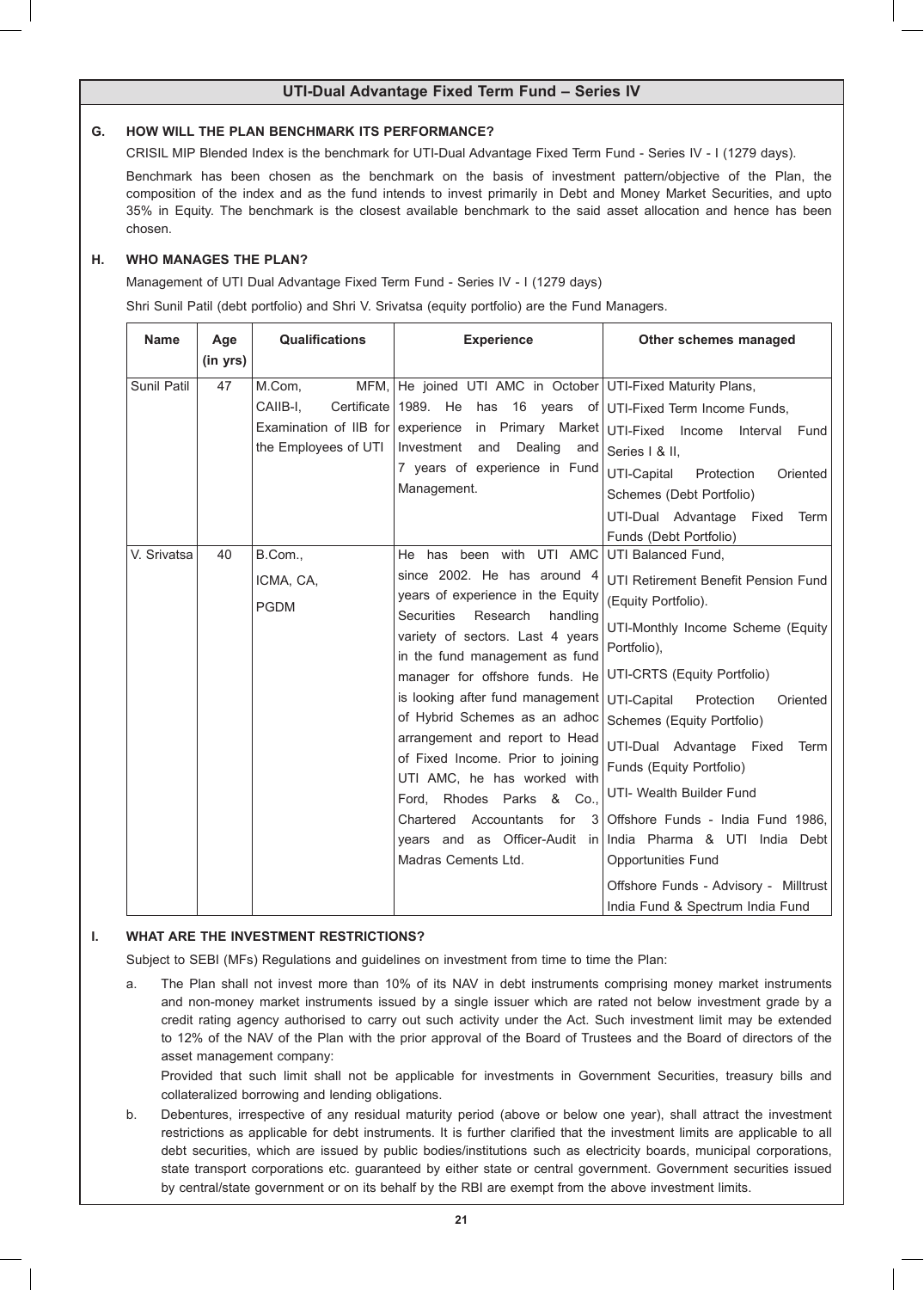- c. Pending deployment of funds of the Plan in securities in terms of the investment objective of the Plan as stated above, the funds of the Plan may be invested in short term deposits of scheduled commercial banks in accordance with SEBI Circular No SEBI / IMD / Cir No 1 / 91171 /07 dated April 16, 2007.
- d. No term loans will be advanced by the Plan for any purpose as per SEBI regulation 44 (3) of SEBI (Mutual Funds) Regulations, 1996.
- e. The Plan shall not make any investment in any fund of fund Scheme/Plan.
- f. UTI Mutual Fund shall, get the securities purchased by a Plan transferred in the name of the Plan, wherever investments are intended to be of long term nature.
- g. The Mutual Fund shall buy and sell securities on the basis of deliveries and shall in all cases of purchases, take delivery of relative securities and in all cases of sale, deliver the securities and shall in no case put itself in a position whereby it has to make short sale or carry forward transaction unless allowed by SEBI.

 However, the Plan may also enter into equity derivatives transactions as may be permissible under the guidelines issued by SEBI.

- h. The Mutual Fund under all its schemes taken together will not own more than 10% of any Company's paid up capital carrying voting rights.
- i. The Plan would not participate in the securities lending programme.
- j. The Plan shall not make any investment in any unlisted security of an associate or group company of the sponsors; or any security issued by way of private placement by an associate or group company of the sponsors; or the listed securities of group companies of the sponsors which is in excess of 25% of the net assets.
- k. Investment in non-publicly offered debt: Depending upon the available yields the Plan may invest in non-publicly offered debt securities to the extent to which such investment can be made by the Plan.
- I. Based upon the liquidity needs, the Plan may invest in Government of India Securities to the extent to which such investment can be made by the Plan.
- m. Investment in the equity shares or equity related instruments of any company shall not exceed more than 10% of the NAV of the Plan at the time of investment.
- n. The Plan shall not invest more than 5% of its NAV in the unlisted equity shares or equity related instruments.
- o. The aggregate value of "illiquid securities" of Plan, which are defined by SEBI as non traded, thinly traded and unlisted equity shares, shall not exceed 15% of the total assets of the Plan and any illiquid securities held above 15% of the total assets shall be assigned zero value.

 The proposed aggregate holding of assets considered "illiquid", could be more than 10% of the value of the net assets of the Plan.

- p. Transfers of investments from one scheme to another scheme in the same mutual fund shall be allowed only if
	- a. Such transfers are done at the prevailing market price for quoted instruments on spot basis "Spot basis" shall have same meaning as specified by stock exchange for spot transactions
	- b. The securities so transferred shall be in conformity with the investment objective of the Plan to which such transfer has been made
- q. Investment by this Plan in other Mutual Fund Schemes/Plans will be in accordance with Regulation 44(1), Seventh Schedule of the SEBI (MFs) Regulations as under:

 A Plan may invest in another scheme/plan under the same asset management company or any other mutual fund without charging any fees, provided that aggregate inter scheme/plan investment made by all schemes/ plans under the same management or in schemes/plan under the management of any other asset management company shall not exceed 5% of the net asset value of the mutual fund.

 Such investment will be consistent with the investment objective of the Plan. No investment management fees will be charged by the AMC on such investments.

r. The mutual fund shall not borrow except to meet temporary liquidity needs of the mutual fund for the purpose of repurchase, redemption of units or payment of interest or dividend to the unitholders:

 **Provided** that the mutual fund shall not borrow more than 20 per cent of the net asset of the Plan and the duration of such a borrowing shall not exceed a period of six months.

### **J. HOW HAS THE PLAN PERFORMED?**

 The Plan is a new Plan and does not have any performance track record.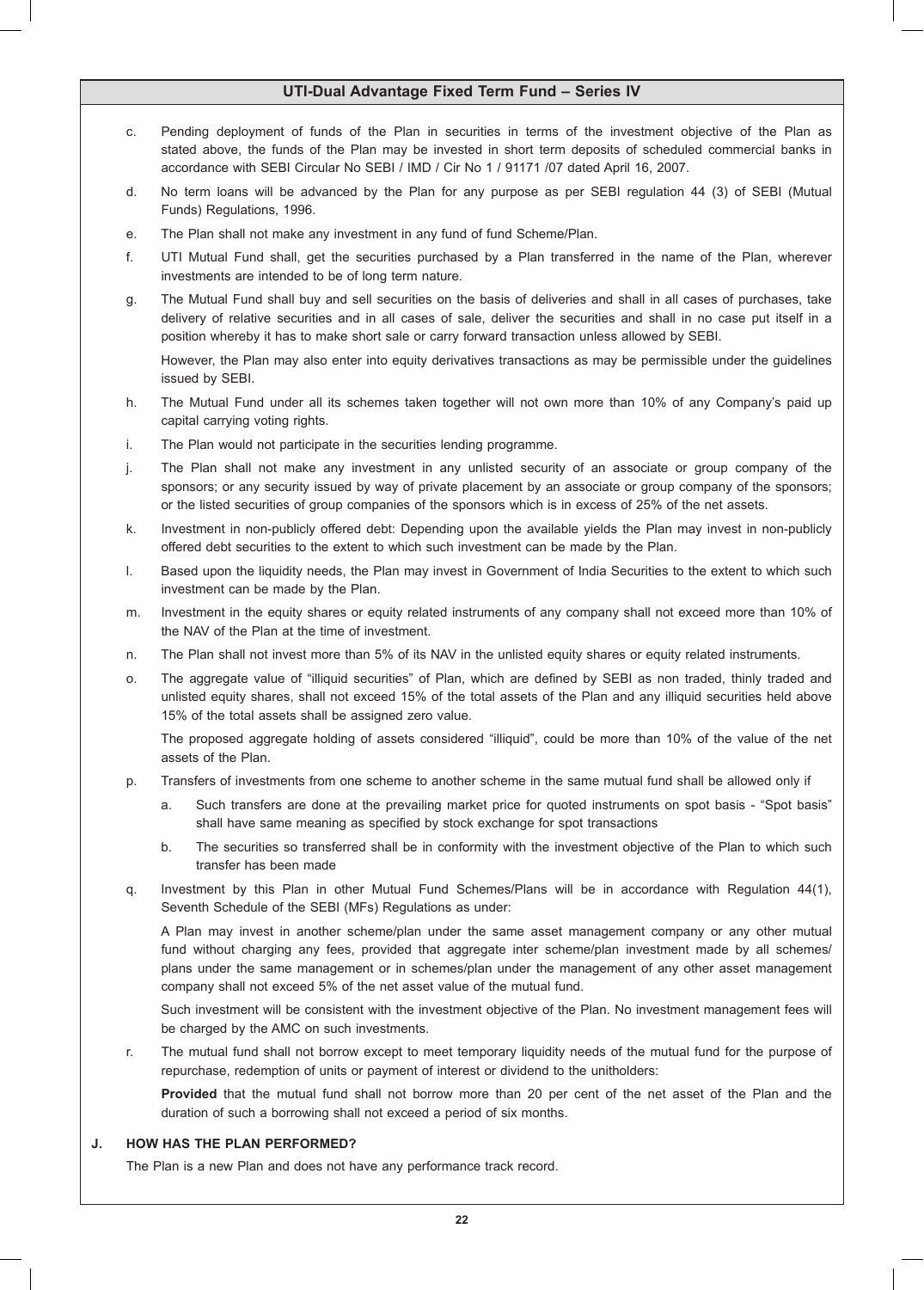# **III. UNITS & OFFER**

This section provides details you need to know for investing in UTI Dual Advantage Fixed Term Fund Series - IV - I (1279 days).

# **A. NEW FUND OFFER (NFO)**

| New Fund Offer Period                                                                                                                                                                                                                                                                                                                                                                                                                                                                                       | UTI- UTI- Dual Advantage Fixed Term Fund - Series IV - I (1279 days).                                                                                                                                                                                                                                                                                                                                                                                                                                                                                                                                                                                                                                                                                                                                                                                                                                                      |
|-------------------------------------------------------------------------------------------------------------------------------------------------------------------------------------------------------------------------------------------------------------------------------------------------------------------------------------------------------------------------------------------------------------------------------------------------------------------------------------------------------------|----------------------------------------------------------------------------------------------------------------------------------------------------------------------------------------------------------------------------------------------------------------------------------------------------------------------------------------------------------------------------------------------------------------------------------------------------------------------------------------------------------------------------------------------------------------------------------------------------------------------------------------------------------------------------------------------------------------------------------------------------------------------------------------------------------------------------------------------------------------------------------------------------------------------------|
| This is the period during which                                                                                                                                                                                                                                                                                                                                                                                                                                                                             | NFO opens on: Tuesday, November 22, 2016                                                                                                                                                                                                                                                                                                                                                                                                                                                                                                                                                                                                                                                                                                                                                                                                                                                                                   |
| a new Plan sells its units to the<br>investors.                                                                                                                                                                                                                                                                                                                                                                                                                                                             | NFO closes on: Tuesday, December 06, 2016                                                                                                                                                                                                                                                                                                                                                                                                                                                                                                                                                                                                                                                                                                                                                                                                                                                                                  |
|                                                                                                                                                                                                                                                                                                                                                                                                                                                                                                             | New Fund Offer will not be kept open for more than 15 days.                                                                                                                                                                                                                                                                                                                                                                                                                                                                                                                                                                                                                                                                                                                                                                                                                                                                |
| New Fund Offer Price:<br>This is the price per unit that<br>the investors have to pay to<br>invest during the NFO.                                                                                                                                                                                                                                                                                                                                                                                          | During the New Fund Offer period, the units of the Plan will be sold at face value i.e.<br>₹10/- per unit.                                                                                                                                                                                                                                                                                                                                                                                                                                                                                                                                                                                                                                                                                                                                                                                                                 |
| in the NFO                                                                                                                                                                                                                                                                                                                                                                                                                                                                                                  | Minimum Amount for Application   Minimum amount of investment under Regular Sub Plan and Direct Sub Plan is<br>₹ 5,000/- and in multiples of Re.1/- thereafter without any upper limit.                                                                                                                                                                                                                                                                                                                                                                                                                                                                                                                                                                                                                                                                                                                                    |
| Dematerialisation                                                                                                                                                                                                                                                                                                                                                                                                                                                                                           | Units of the Plan will normally also be available in the dematerialised form.<br>(a)                                                                                                                                                                                                                                                                                                                                                                                                                                                                                                                                                                                                                                                                                                                                                                                                                                       |
|                                                                                                                                                                                                                                                                                                                                                                                                                                                                                                             | In case the unit holder wishes to transfer the units prior to maturity, then<br>(b)<br>he / she may need to approach the stock market where the Plan is listed.<br>Applicants under the Plan may then be required to have a beneficiary account<br>with a DP of NSDL/CDSL. Applicants may indicate in the application form the<br>DP's name, DP ID number and its beneficiary account number with the DP<br>at the time of investment or can convert his units into demat mode at a later<br>date.                                                                                                                                                                                                                                                                                                                                                                                                                         |
|                                                                                                                                                                                                                                                                                                                                                                                                                                                                                                             | The unit holders will have an option to hold units in demat form in addition to<br>(c)<br>the account statement as per the current practice.                                                                                                                                                                                                                                                                                                                                                                                                                                                                                                                                                                                                                                                                                                                                                                               |
|                                                                                                                                                                                                                                                                                                                                                                                                                                                                                                             | Unit holders who wish to trade in units would be required to have a demat<br>(d)<br>account.                                                                                                                                                                                                                                                                                                                                                                                                                                                                                                                                                                                                                                                                                                                                                                                                                               |
|                                                                                                                                                                                                                                                                                                                                                                                                                                                                                                             | The option to have the units in demat or physical form may be exercised in<br>(e)<br>the appropriate place in the application form.                                                                                                                                                                                                                                                                                                                                                                                                                                                                                                                                                                                                                                                                                                                                                                                        |
| Minimum Target amount<br>This is the minimum amount<br>required to operate the Plan<br>and if this is not collected during<br>the NFO period, then all the<br>investors would be refunded<br>the amount invested without<br>any return. However, if AMC<br>fails to refund the amount within<br>5 business days, interest as<br>specified by SEBI (currently<br>15% p.a.) will be paid to the<br>investors from the expiry of 5<br>business days from the date<br>of closure of the subscription<br>period. | An amount of $\overline{z}20$ crore is targeted to be raised during the New Fund Offer Period<br>of UTI-Dual Advantage Fixed Term Fund - Series - IV - 1(1279 days). If the targeted<br>amount of ₹20 crore is not subscribed to, UTI AMC shall refund the entire amount<br>collected under the Plan by an account payee cheque/refund order or by any other<br>mode of payment as may be decided by UTI AMC within 5 business days from the<br>close of the New Fund Offer period of the Plan. In the event of any failure to refund<br>such amount within 5 business days from the close of the New Fund Offer period of<br>the Plan, UTI AMC shall be liable to pay to the concerned applicant interest @ 15%<br>p.a. or such rate as may be prescribed by SEBI from time to time from the 6th day<br>of the date of the closure of the New Fund Offer period of the Plan till the date of<br>despatch of refund order. |
| (if any)                                                                                                                                                                                                                                                                                                                                                                                                                                                                                                    | Maximum Amount to be raised   No maximum limit. Over subscription above ₹20 crore will be retained in full.                                                                                                                                                                                                                                                                                                                                                                                                                                                                                                                                                                                                                                                                                                                                                                                                                |
| This is the maximum amount<br>which can be collected during<br>the NFO period, as decided by<br>the AMC                                                                                                                                                                                                                                                                                                                                                                                                     |                                                                                                                                                                                                                                                                                                                                                                                                                                                                                                                                                                                                                                                                                                                                                                                                                                                                                                                            |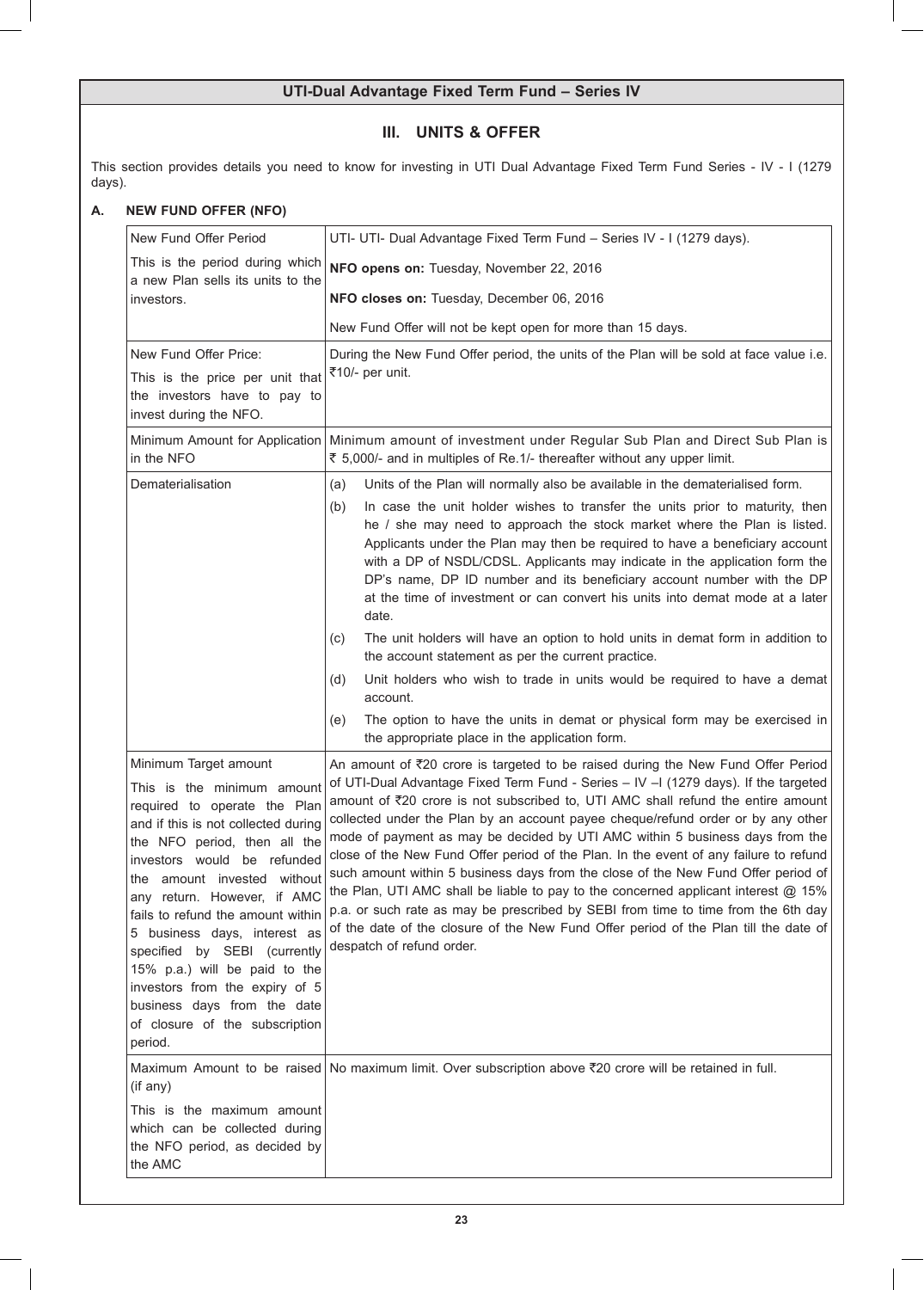| <b>Norms</b> |  | Know Your Customer (KYC) Investors desiring to invest / transact in mutual fund schemes are required to comply<br>with the KYC norms applicable from time to time.                                                                                                                                                                                                                                                                                                                                                                                                                                                                                       |
|--------------|--|----------------------------------------------------------------------------------------------------------------------------------------------------------------------------------------------------------------------------------------------------------------------------------------------------------------------------------------------------------------------------------------------------------------------------------------------------------------------------------------------------------------------------------------------------------------------------------------------------------------------------------------------------------|
|              |  | For this purpose, Investors have to fill up and sign the KYC application form (as<br>applicable for individual investors or non-individual investors) available on the UTI<br>Mutual Fund's website, www.utimf.com or the website of the KYC Registration<br>Agencies (KRAs) M/s CVL, www.cvlkra.com; M/s NDML, www.ndml.in; M/<br>sDotEx,www.nseindia.com/supra_global/content/dotex/about_dotex.htm; M/s CAMS<br>Investor Services Private Limited and M/s Karvy Data Management Services Ltd.<br>Further details on filling up / submission of KYC Application form are available in<br>SEBI Circular no. MIRSD/SE/Cir-21/2011 dated October 5, 2011. |
|              |  | KYC done once with a SEBI registered intermediary will be valid with another<br>intermediary. Intermediaries shall carry out In-Person Verification (IPV) of their<br>clients.                                                                                                                                                                                                                                                                                                                                                                                                                                                                           |
|              |  | Existing investors in mutual funds who have already complied with the KYC<br>requirement are exempt from following the new KYC procedure effective January 01,<br>2012 but only for the purpose of making additional investment in the Scheme(s) /<br>Plan(s) of any Mutual Fund registered with SEBI.                                                                                                                                                                                                                                                                                                                                                   |
|              |  | However, existing investors who are KYC compliant before 1st January 2012 will<br>have to complete the new KYC requirements and get the IPV done if they wish to<br>deal with any other SEBI registered intermediary other than a Mutual Fund.                                                                                                                                                                                                                                                                                                                                                                                                           |
|              |  | For 'KYC-On-Hold' cases investor need to submit missing information or update<br>pending KYC related information so as to enable AMC to process purchase<br>transaction (whether fresh or additional) and switches                                                                                                                                                                                                                                                                                                                                                                                                                                       |
|              |  | In terms of AMFI guidelines, with effect from January 1, 2016,                                                                                                                                                                                                                                                                                                                                                                                                                                                                                                                                                                                           |
|              |  | to make additional subscription (including switches), it shall be mandatory for<br>(a)<br>all existing investors to provide additional KYC information such as Income<br>details, Occupation, association with politically exposed person, net worth etc.<br>where such information was not provided to KRAs earlier.                                                                                                                                                                                                                                                                                                                                    |
|              |  | It shall be mandatory for existing investors to complete the IPV and provide<br>(b)<br>the missing KYC information for additional subscription (including switches) in<br>their existing folios.                                                                                                                                                                                                                                                                                                                                                                                                                                                         |
|              |  | However, SIP and STP already registered till December 31, 2015 in such<br>(C)<br>existing folios are exempted from the above stipulations.                                                                                                                                                                                                                                                                                                                                                                                                                                                                                                               |
|              |  | PAN-Exemption for micro financial products                                                                                                                                                                                                                                                                                                                                                                                                                                                                                                                                                                                                               |
|              |  | Only individual Investors (including NRIs, Minors & Sole proprietary firms) who do<br>not have a PAN, and who wish to invest upto ₹50000/- in a financial year under<br>any Scheme including investments, if any, under SIPs shall be exempted from the<br>requirement of PAN on submission of duly filled in purchase application forms with<br>payment along with KYC application form with other prescribed documents towards<br>proof of identity as specified by SEBI. For all other categories of investors, this<br>exemption is not applicable                                                                                                   |
|              |  | Non-Applicability of KYC guidelines                                                                                                                                                                                                                                                                                                                                                                                                                                                                                                                                                                                                                      |
|              |  | The new KYC guidelines shall not be applicable to the following categories /<br>transactions:                                                                                                                                                                                                                                                                                                                                                                                                                                                                                                                                                            |
|              |  | The investors falling under the category of Micro Pension (as per the<br>arrangement between UTI AMC with the respective organization/s), who are<br>exempt from the requirement of PAN.                                                                                                                                                                                                                                                                                                                                                                                                                                                                 |
|              |  | Investments received from Government bodies/authorities/Departments in<br>favour of beneficiaries identified by them.                                                                                                                                                                                                                                                                                                                                                                                                                                                                                                                                    |
|              |  | Bonus/dividend reinvestment                                                                                                                                                                                                                                                                                                                                                                                                                                                                                                                                                                                                                              |
|              |  | Existing Systematic Investment Plan (SIP) / Systematic Transfer Investment<br>Plan (STRIP) / Dividend Transfer Plan (DTP) registrations (and similar<br>facilities) including those received till 31st December 2011.                                                                                                                                                                                                                                                                                                                                                                                                                                    |
|              |  | Renewal Contribution received under UTI Unit Linked Insurance Plan (UTI-<br>ULIP) of Investors registered under UTI ULIP upto 31st December 2011.                                                                                                                                                                                                                                                                                                                                                                                                                                                                                                        |
|              |  | For further details on KYC requirements to be complied with by the Investors, please<br>refer to SAI                                                                                                                                                                                                                                                                                                                                                                                                                                                                                                                                                     |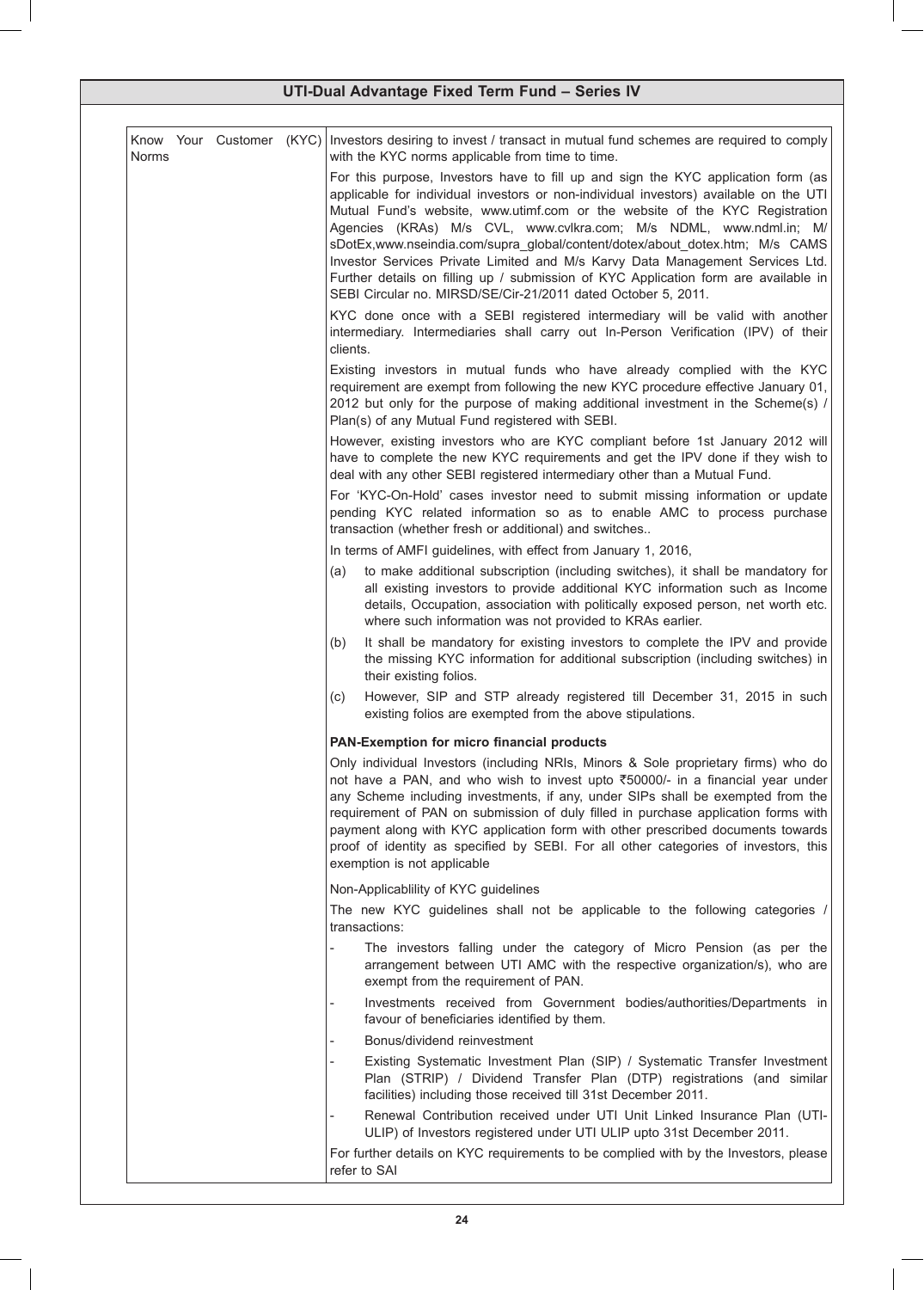| Compliance<br>provisions<br>Tax<br>(commonly known as FATCA) /<br>Foreign Tax Laws and Common<br>Reporting Standard (CRS) | Details under Foreign Account FATCA is United States (US) Federal Law, aimed at prevention of tax evasion by<br>US citizens and residents ("US persons" as defined in the applicable extant laws of<br>the United States of America) through use of offshore accounts. FATCA provisions<br>are part of Hiring Incentives to Restore Employment (HIRE) Act, enacted by US<br>Legislature. Under FATCA, withholding tax may be levied on certain US source<br>income/receipt of the Schemes of the Mutual Fund, unless they are FATCA compliant.<br>FATCA obligates foreign financial institutions (FFIs), including Indian financial<br>institutions to provide the US Internal Revenue Service (IRS) with information and<br>to report on the accounts held by specified US Persons as well as passive NFFEs<br>in which controlling interest is held by specified US person. The term FFI is defined<br>widely to cover a large number of non-US based financial service providers, such<br>as mutual funds, depository participants, brokers, custodians, as well as banks.<br>FATCA requires enhanced due diligence processes by the FFI so as to identify US<br>reportable accounts.<br>The identification of US person will be based on one or more of following "US |
|---------------------------------------------------------------------------------------------------------------------------|---------------------------------------------------------------------------------------------------------------------------------------------------------------------------------------------------------------------------------------------------------------------------------------------------------------------------------------------------------------------------------------------------------------------------------------------------------------------------------------------------------------------------------------------------------------------------------------------------------------------------------------------------------------------------------------------------------------------------------------------------------------------------------------------------------------------------------------------------------------------------------------------------------------------------------------------------------------------------------------------------------------------------------------------------------------------------------------------------------------------------------------------------------------------------------------------------------------------------------------------------------------------------|
|                                                                                                                           | indicia"-                                                                                                                                                                                                                                                                                                                                                                                                                                                                                                                                                                                                                                                                                                                                                                                                                                                                                                                                                                                                                                                                                                                                                                                                                                                                 |
|                                                                                                                           | Identification of the Account Holder as a US citizen or resident;                                                                                                                                                                                                                                                                                                                                                                                                                                                                                                                                                                                                                                                                                                                                                                                                                                                                                                                                                                                                                                                                                                                                                                                                         |
|                                                                                                                           | Unambiguous indication of a US place of birth;<br>$\bullet$                                                                                                                                                                                                                                                                                                                                                                                                                                                                                                                                                                                                                                                                                                                                                                                                                                                                                                                                                                                                                                                                                                                                                                                                               |
|                                                                                                                           | Current US mailing or residence address (including a US post office box);                                                                                                                                                                                                                                                                                                                                                                                                                                                                                                                                                                                                                                                                                                                                                                                                                                                                                                                                                                                                                                                                                                                                                                                                 |
|                                                                                                                           | Current US telephone number;<br>$\bullet$                                                                                                                                                                                                                                                                                                                                                                                                                                                                                                                                                                                                                                                                                                                                                                                                                                                                                                                                                                                                                                                                                                                                                                                                                                 |
|                                                                                                                           | Standing instructions to transfer funds to an account maintained in USA;<br>Current effective power of attorney or signing authority granted to a person                                                                                                                                                                                                                                                                                                                                                                                                                                                                                                                                                                                                                                                                                                                                                                                                                                                                                                                                                                                                                                                                                                                  |
|                                                                                                                           | with a US address; or                                                                                                                                                                                                                                                                                                                                                                                                                                                                                                                                                                                                                                                                                                                                                                                                                                                                                                                                                                                                                                                                                                                                                                                                                                                     |
|                                                                                                                           | An "in-care of" or "hold mail" address that is the sole address that the Indian<br>Financial Institution has on the file for the Account Holder.                                                                                                                                                                                                                                                                                                                                                                                                                                                                                                                                                                                                                                                                                                                                                                                                                                                                                                                                                                                                                                                                                                                          |
|                                                                                                                           | FATCA due diligence will be applicable to each unit holder (including joint holders)<br>irrespective of the country of residence/citizenship, and on being identified as<br>reportable person/specified US person, all folios/accounts will be reported. Such<br>information may include (not limited to) their identity, direct or indirect beneficiaries,<br>beneficial owners and controlling persons. Unit holders will therefore be required to<br>comply with the request of the AMC / Fund to furnish such information as and when<br>deemed necessary by the AMC / Fund in accordance with the Applicable Laws.                                                                                                                                                                                                                                                                                                                                                                                                                                                                                                                                                                                                                                                   |
|                                                                                                                           | FATCA provisions are relevant not only at on-boarding stage of unit holders but also<br>throughout the life cycle of investment with the Mutual Fund. Unit holders therefore<br>should immediately intimate to the Fund/the AMC, any change in their status with<br>respect to FATCA related declaration provided by them previously.                                                                                                                                                                                                                                                                                                                                                                                                                                                                                                                                                                                                                                                                                                                                                                                                                                                                                                                                     |
|                                                                                                                           | In case unit holder / investor fails to furnish the relevant information and/or<br>documentation in accordance with the Applicable Laws, the AMC / Fund reserves<br>the right to reject the application or redeem the units held directly or beneficially and<br>may also require reporting of such accounts/levy of withholding tax on payments<br>made to investors. Prospective investors / Unit holders should consult their own<br>advisors to understand the implications of FATCA provisions/requirements. The AMC<br>reserves the right to change/modify the provisions mentioned at a later date.                                                                                                                                                                                                                                                                                                                                                                                                                                                                                                                                                                                                                                                                |
|                                                                                                                           | Common Reporting Standard (CRS) – The New Global Standard for Automatic<br><b>Exchange of Information</b>                                                                                                                                                                                                                                                                                                                                                                                                                                                                                                                                                                                                                                                                                                                                                                                                                                                                                                                                                                                                                                                                                                                                                                 |
|                                                                                                                           | On similar lines as FATCA, the Organisation of Economic Development (OECD),<br>along with the G20 countries, of which India is a member, has released a "Standard"<br>for Automatic Exchange of Financial Account Information in Tax Matters", in order<br>to combat the problem of offshore tax evasion and avoidance and stashing of<br>unaccounted money abroad, requiring cooperation amongst tax authorities. The<br>G20 and OECD countries have together developed a Common Reporting Standard<br>(CRS) on Automatic Exchange of Information (AEOI).                                                                                                                                                                                                                                                                                                                                                                                                                                                                                                                                                                                                                                                                                                                |
|                                                                                                                           | All Applicants whose country of tax residence is not India shall fill in the prescribed<br>FATCA & CRS Form.                                                                                                                                                                                                                                                                                                                                                                                                                                                                                                                                                                                                                                                                                                                                                                                                                                                                                                                                                                                                                                                                                                                                                              |
|                                                                                                                           | AMC reserves right to reject the application in case the applicant / investor<br>fails to submit information /documentation for any of the above.                                                                                                                                                                                                                                                                                                                                                                                                                                                                                                                                                                                                                                                                                                                                                                                                                                                                                                                                                                                                                                                                                                                         |
|                                                                                                                           | Please refer to Instructions given in the FATCA/CRS Form before filling in the<br>particulars and for further details relating to FATCA/CRS, refer to AMFI India's<br>Circular No.135/BP/63/2015-16 dated 18th September 2015 and SEBI Circular<br>Nos. CIR/MIRSD/2/2015 dated 26th August 2015 & CIR/MIRSD/3/2015 dated 10th<br>September 2015.                                                                                                                                                                                                                                                                                                                                                                                                                                                                                                                                                                                                                                                                                                                                                                                                                                                                                                                          |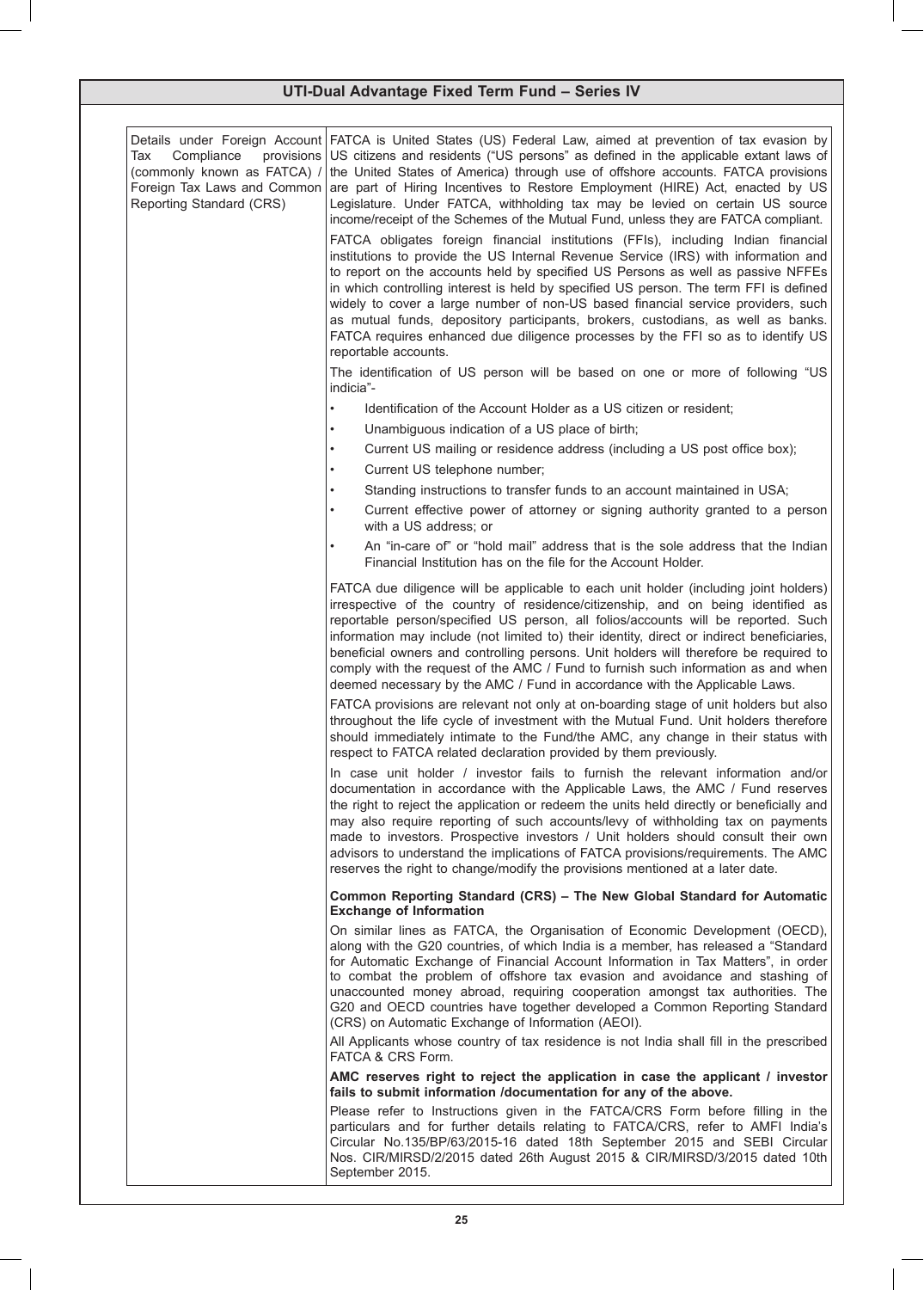| Pre Closure & Extension of the The AMC/Trustees reserve the right to extend the closing date of the New Fund<br>Offer period, subject to the condition that the subscription to the New Fund Offer<br>shall not be kept open for more than 15 days. Similarly the AMC/Trustee may close<br>the New Fund Offer earlier by giving one day's notice in one daily newspaper. |                                                    |                                                                                                                                                                         |                                                                                                                                                                                                                                                                                                                                                                                                                                                                                                                                                                                                                                                                                                                                                                                                                                                                                                                                                                                                                                             |  |
|--------------------------------------------------------------------------------------------------------------------------------------------------------------------------------------------------------------------------------------------------------------------------------------------------------------------------------------------------------------------------|----------------------------------------------------|-------------------------------------------------------------------------------------------------------------------------------------------------------------------------|---------------------------------------------------------------------------------------------------------------------------------------------------------------------------------------------------------------------------------------------------------------------------------------------------------------------------------------------------------------------------------------------------------------------------------------------------------------------------------------------------------------------------------------------------------------------------------------------------------------------------------------------------------------------------------------------------------------------------------------------------------------------------------------------------------------------------------------------------------------------------------------------------------------------------------------------------------------------------------------------------------------------------------------------|--|
|                                                                                                                                                                                                                                                                                                                                                                          |                                                    |                                                                                                                                                                         |                                                                                                                                                                                                                                                                                                                                                                                                                                                                                                                                                                                                                                                                                                                                                                                                                                                                                                                                                                                                                                             |  |
|                                                                                                                                                                                                                                                                                                                                                                          |                                                    |                                                                                                                                                                         |                                                                                                                                                                                                                                                                                                                                                                                                                                                                                                                                                                                                                                                                                                                                                                                                                                                                                                                                                                                                                                             |  |
|                                                                                                                                                                                                                                                                                                                                                                          |                                                    |                                                                                                                                                                         |                                                                                                                                                                                                                                                                                                                                                                                                                                                                                                                                                                                                                                                                                                                                                                                                                                                                                                                                                                                                                                             |  |
|                                                                                                                                                                                                                                                                                                                                                                          |                                                    |                                                                                                                                                                         |                                                                                                                                                                                                                                                                                                                                                                                                                                                                                                                                                                                                                                                                                                                                                                                                                                                                                                                                                                                                                                             |  |
| (i)                                                                                                                                                                                                                                                                                                                                                                      |                                                    |                                                                                                                                                                         |                                                                                                                                                                                                                                                                                                                                                                                                                                                                                                                                                                                                                                                                                                                                                                                                                                                                                                                                                                                                                                             |  |
| (ii)                                                                                                                                                                                                                                                                                                                                                                     |                                                    |                                                                                                                                                                         |                                                                                                                                                                                                                                                                                                                                                                                                                                                                                                                                                                                                                                                                                                                                                                                                                                                                                                                                                                                                                                             |  |
|                                                                                                                                                                                                                                                                                                                                                                          |                                                    |                                                                                                                                                                         |                                                                                                                                                                                                                                                                                                                                                                                                                                                                                                                                                                                                                                                                                                                                                                                                                                                                                                                                                                                                                                             |  |
|                                                                                                                                                                                                                                                                                                                                                                          |                                                    |                                                                                                                                                                         |                                                                                                                                                                                                                                                                                                                                                                                                                                                                                                                                                                                                                                                                                                                                                                                                                                                                                                                                                                                                                                             |  |
| Distributor.                                                                                                                                                                                                                                                                                                                                                             |                                                    |                                                                                                                                                                         |                                                                                                                                                                                                                                                                                                                                                                                                                                                                                                                                                                                                                                                                                                                                                                                                                                                                                                                                                                                                                                             |  |
|                                                                                                                                                                                                                                                                                                                                                                          |                                                    |                                                                                                                                                                         |                                                                                                                                                                                                                                                                                                                                                                                                                                                                                                                                                                                                                                                                                                                                                                                                                                                                                                                                                                                                                                             |  |
|                                                                                                                                                                                                                                                                                                                                                                          |                                                    |                                                                                                                                                                         |                                                                                                                                                                                                                                                                                                                                                                                                                                                                                                                                                                                                                                                                                                                                                                                                                                                                                                                                                                                                                                             |  |
| All categories of Investors (whether existing or new Unitholders) as permitted under<br>the SID of the Fund are eligible to subscribe under Direct Sub Plan. Investments<br>under the Direct Sub Plan can be made through various modes (except all<br>Platform(s) where investor's applications for subscription of units are routed through<br>Distributors).          |                                                    |                                                                                                                                                                         |                                                                                                                                                                                                                                                                                                                                                                                                                                                                                                                                                                                                                                                                                                                                                                                                                                                                                                                                                                                                                                             |  |
| The Direct Sub Plan will be a separate sub plan under the Plan and shall have a<br>lower expense ratio excluding distribution expenses, commission etc and will have a<br>separate NAV. No commission shall be paid from Direct Sub Plan.                                                                                                                                |                                                    |                                                                                                                                                                         |                                                                                                                                                                                                                                                                                                                                                                                                                                                                                                                                                                                                                                                                                                                                                                                                                                                                                                                                                                                                                                             |  |
| The Direct Sub Plan and Regular Sub Plan will have a common portfolio.                                                                                                                                                                                                                                                                                                   |                                                    |                                                                                                                                                                         |                                                                                                                                                                                                                                                                                                                                                                                                                                                                                                                                                                                                                                                                                                                                                                                                                                                                                                                                                                                                                                             |  |
|                                                                                                                                                                                                                                                                                                                                                                          |                                                    |                                                                                                                                                                         |                                                                                                                                                                                                                                                                                                                                                                                                                                                                                                                                                                                                                                                                                                                                                                                                                                                                                                                                                                                                                                             |  |
|                                                                                                                                                                                                                                                                                                                                                                          |                                                    |                                                                                                                                                                         |                                                                                                                                                                                                                                                                                                                                                                                                                                                                                                                                                                                                                                                                                                                                                                                                                                                                                                                                                                                                                                             |  |
| Treatment of applications under "Direct" / "Regular" Sub Plans:                                                                                                                                                                                                                                                                                                          |                                                    |                                                                                                                                                                         |                                                                                                                                                                                                                                                                                                                                                                                                                                                                                                                                                                                                                                                                                                                                                                                                                                                                                                                                                                                                                                             |  |
| <b>Scenario</b>                                                                                                                                                                                                                                                                                                                                                          | <b>Broker Code</b><br>mentioned by<br>the investor | <b>Sub Plan</b><br>mentioned by the<br>investor                                                                                                                         | Default Sub Plan to be<br>captured                                                                                                                                                                                                                                                                                                                                                                                                                                                                                                                                                                                                                                                                                                                                                                                                                                                                                                                                                                                                          |  |
| 1                                                                                                                                                                                                                                                                                                                                                                        | Not mentioned                                      | Not mentioned                                                                                                                                                           | Direct Sub Plan                                                                                                                                                                                                                                                                                                                                                                                                                                                                                                                                                                                                                                                                                                                                                                                                                                                                                                                                                                                                                             |  |
| $\overline{2}$                                                                                                                                                                                                                                                                                                                                                           | Not mentioned                                      | <b>Direct</b>                                                                                                                                                           | Direct Sub Plan                                                                                                                                                                                                                                                                                                                                                                                                                                                                                                                                                                                                                                                                                                                                                                                                                                                                                                                                                                                                                             |  |
| 3                                                                                                                                                                                                                                                                                                                                                                        | Not mentioned                                      | Regular                                                                                                                                                                 | Direct Sub Plan                                                                                                                                                                                                                                                                                                                                                                                                                                                                                                                                                                                                                                                                                                                                                                                                                                                                                                                                                                                                                             |  |
| 4                                                                                                                                                                                                                                                                                                                                                                        | Mentioned                                          | <b>Direct</b>                                                                                                                                                           | Direct Sub Plan                                                                                                                                                                                                                                                                                                                                                                                                                                                                                                                                                                                                                                                                                                                                                                                                                                                                                                                                                                                                                             |  |
| 5                                                                                                                                                                                                                                                                                                                                                                        | <b>Direct</b>                                      | Not Mentioned                                                                                                                                                           | Direct Sub Plan                                                                                                                                                                                                                                                                                                                                                                                                                                                                                                                                                                                                                                                                                                                                                                                                                                                                                                                                                                                                                             |  |
| 6                                                                                                                                                                                                                                                                                                                                                                        | Direct                                             | Regular                                                                                                                                                                 | Direct Sub Plan                                                                                                                                                                                                                                                                                                                                                                                                                                                                                                                                                                                                                                                                                                                                                                                                                                                                                                                                                                                                                             |  |
| $\overline{7}$                                                                                                                                                                                                                                                                                                                                                           | Mentioned                                          |                                                                                                                                                                         | Regular Sub Plan                                                                                                                                                                                                                                                                                                                                                                                                                                                                                                                                                                                                                                                                                                                                                                                                                                                                                                                                                                                                                            |  |
| 8                                                                                                                                                                                                                                                                                                                                                                        | Mentioned                                          | Not Mentioned                                                                                                                                                           | Regular Sub Plan                                                                                                                                                                                                                                                                                                                                                                                                                                                                                                                                                                                                                                                                                                                                                                                                                                                                                                                                                                                                                            |  |
|                                                                                                                                                                                                                                                                                                                                                                          |                                                    |                                                                                                                                                                         | Plan. UTI AMC shall contact and obtain the correct ARN code within 30 calendar days of                                                                                                                                                                                                                                                                                                                                                                                                                                                                                                                                                                                                                                                                                                                                                                                                                                                                                                                                                      |  |
|                                                                                                                                                                                                                                                                                                                                                                          |                                                    | Direct Sub Plan<br>Regular Sub Plan<br>Growth Option<br>the growth option.<br><b>Direct Sub Plan:</b><br><b>Regular Sub Plan:</b><br>a Distributor.<br>Direct Sub Plan" | The Plan offers the following Sub Plans<br>Each Sub Plan offers the following Options:<br>Dividend Option with Payout facility.<br>In case no option is indicated in the application form, then the default option will be<br>Direct Sub Plan is only for investors who purchase/subscribe units directly with<br>the Fund and is not available for investors who route their investments through a<br>Regular Sub Plan is for investors who purchase /subscribe Units in the Plan through<br>How to apply: Investors subscribing under Direct Sub Plan of the Plan will have to<br>indicate "Direct Sub Plan" against the Plan and Plan name in the application form,<br>as for example., "UTI Dual Advantage Fixed Term Fund - Series IV - I (1279 days) -<br>Investors should also indicate "Direct" in the ARN column of the application form.<br>Regular<br>In cases of wrong / invalid / incomplete ARN codes mentioned in the application form<br>under Scenarios 7 or 8 above, the application shall be processed under Regular Sub |  |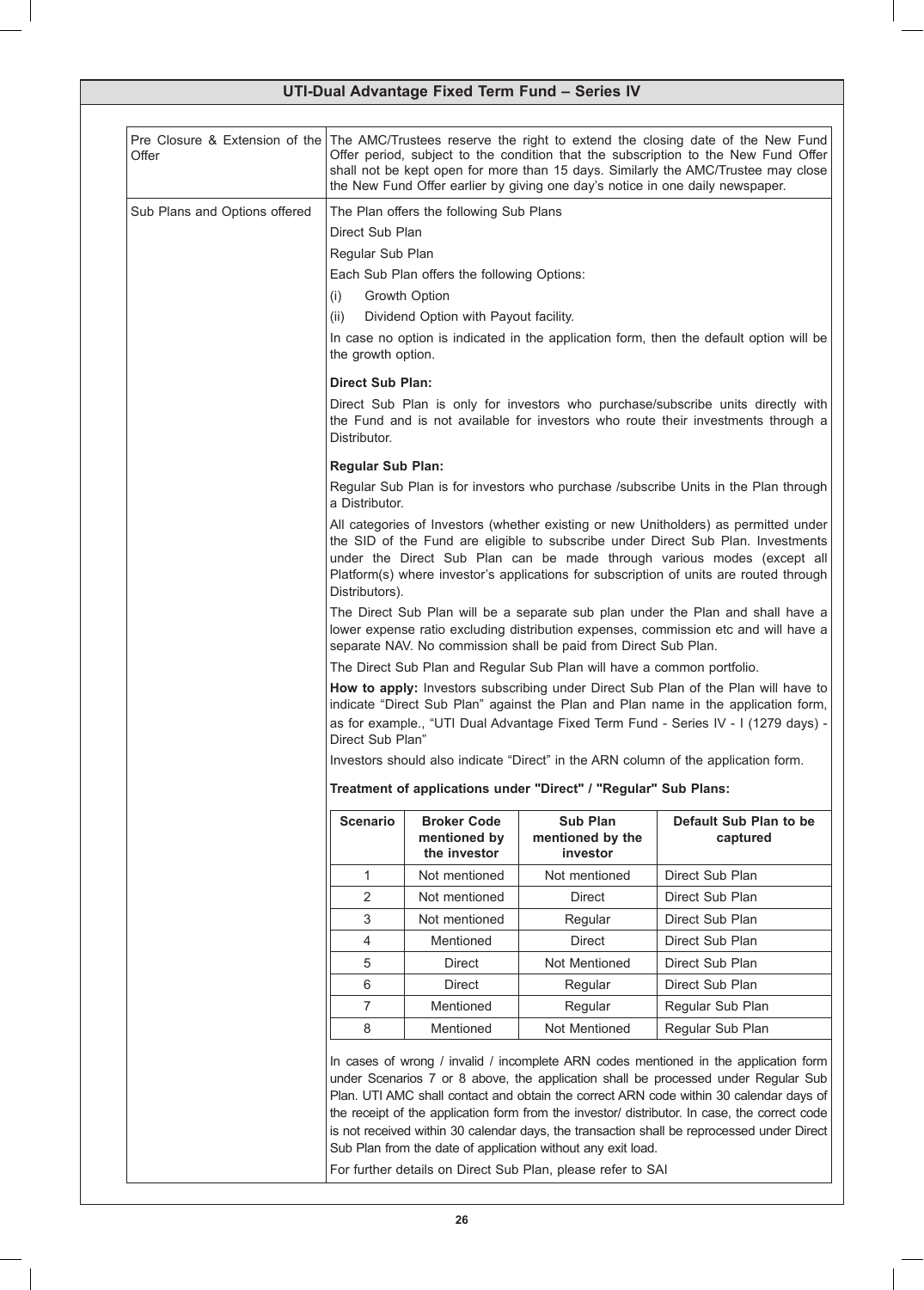|                 | UTI-Dual Advantage Fixed Term Fund - Series IV                                                                                                                                                                                                                                                                                                                                                                                                                                                                                                                                                                                                                                                                                                                                                                                                                                                                                                                |
|-----------------|---------------------------------------------------------------------------------------------------------------------------------------------------------------------------------------------------------------------------------------------------------------------------------------------------------------------------------------------------------------------------------------------------------------------------------------------------------------------------------------------------------------------------------------------------------------------------------------------------------------------------------------------------------------------------------------------------------------------------------------------------------------------------------------------------------------------------------------------------------------------------------------------------------------------------------------------------------------|
| Dividend Policy | The unitholder shall have a choice to join either the Growth Option or the Dividend<br>Option.                                                                                                                                                                                                                                                                                                                                                                                                                                                                                                                                                                                                                                                                                                                                                                                                                                                                |
|                 | <b>Growth Option:</b><br>(i)<br>Ordinarily no dividend distribution will be made under this option. All income<br>generated and profits booked will be ploughed back and returns shall be<br>reflected through the NAV.                                                                                                                                                                                                                                                                                                                                                                                                                                                                                                                                                                                                                                                                                                                                       |
|                 | <b>Dividend Option:</b><br>(ii)<br>Subject to availability of distributable surplus under the Dividend option of the<br>Sub Plans, dividend will be distributed on the Maturity Date / Final Redemption<br>Date of the Sub Plans as computed in accordance with SEBI Regulations.<br>Dividend declared will be paid out (subject to deduction of dividend distribution<br>tax and statutory levy, if any) to those Unitholders, whose names appear in the<br>Register of Unit holders on the notified record date.                                                                                                                                                                                                                                                                                                                                                                                                                                            |
|                 | Under the Dividend Option only Payout facility is available.<br>There is no assurance or guarantee to the Unit holders as to the rate of<br>(iii)<br>dividend distribution.                                                                                                                                                                                                                                                                                                                                                                                                                                                                                                                                                                                                                                                                                                                                                                                   |
| during NFO      | Additional Mode of Payment   Investors may apply for the UTI- Dual Advantage Fixed Term Fund - Series IV - I<br>(1279 days) through Applications Supported by Blocked Amount (ASBA) process<br>during the NFO period by filling in the ASBA form and submitting the same to<br>their respective banks, which in turn will block the subscription amount in the said<br>account as per the authority contained in ASBA form and undertake other tasks<br>as per the procedure specified therein. (The details of banks' branches accepting<br>ASBA form are available on the websites of BSE (www.bseindia.com), NSE (www.<br>nseindia.com) and SEBI (www.sebi.gov.in) or at your nearest UTI Financial Centre.)<br>For applicants applying through ASBA, on allotment, the amount will be unblocked in<br>their respective bank accounts and account will be debited to the extent required to<br>pay for allotment of Units applied in the application form. |
| Allotment       | Subject to the receipt of the specified Minimum Subscription Amount for the Plan,<br>full allotment will be made to all valid applications received during the New Fund<br>Offer. The Trustee reserves the right, at their discretion without assigning any<br>reason thereof, to reject any application. Allotment will be completed within 5 (Five)<br>Business days after the closure of the New Fund Offer                                                                                                                                                                                                                                                                                                                                                                                                                                                                                                                                                |
|                 | At the time of joining the Plan the UTI AMC shall arrange to issue to the<br>(a)<br>applicant, a statement of account indicating his admission to the Plan and<br>other relevant details within a period not later than 5 business days from the<br>closure of the New Fund Offer.                                                                                                                                                                                                                                                                                                                                                                                                                                                                                                                                                                                                                                                                            |
|                 | Every unitholder will be given a membership/folio number, which will be<br>(b)<br>appearing in SoA for his initial investment. Further investments in the same<br>name(s) and in the same order would be registered under the same folio, if<br>folio number is mentioned by the unitholder. In all future correspondence with<br>the UTI AMC the unitholder shall have to quote the membership/folio number.                                                                                                                                                                                                                                                                                                                                                                                                                                                                                                                                                 |
|                 | SoA will be valid evidence of admission of the applicant into the Plan.<br>(C)<br>However, where the units are issued subject to realization of cheque/draft<br>such issue of units will be cancelled if the cheque/draft is returned unpaid and<br>treated having not been issued.                                                                                                                                                                                                                                                                                                                                                                                                                                                                                                                                                                                                                                                                           |
|                 | The NRI applicant may choose to receive the SoA at his/her Indian/foreign<br>(d)<br>address or at the address of his/her relative resident in India.                                                                                                                                                                                                                                                                                                                                                                                                                                                                                                                                                                                                                                                                                                                                                                                                          |
|                 | UTI AMC shall send the SoA at the address mentioned in the application form<br>(e)<br>and recorded with UTI AMC and shall not incur any liability for loss, damage,<br>mis-delivery or non-delivery of the SoA.                                                                                                                                                                                                                                                                                                                                                                                                                                                                                                                                                                                                                                                                                                                                               |
|                 | If a unitholder desires to have a Unit Certificate (UC) in lieu of SoA the<br>(f)<br>same would be issued to him within 30 days from the date of receipt of such<br>request.                                                                                                                                                                                                                                                                                                                                                                                                                                                                                                                                                                                                                                                                                                                                                                                  |
|                 | In case the Unit Certificate or SoA is mutilated/defaced/lost, UTI AMC may<br>(g)<br>issue a duplicate SoA on receipt of a request to that effect from the unitholder<br>on a plain paper or in the manner as may be prescribed from time to time.                                                                                                                                                                                                                                                                                                                                                                                                                                                                                                                                                                                                                                                                                                            |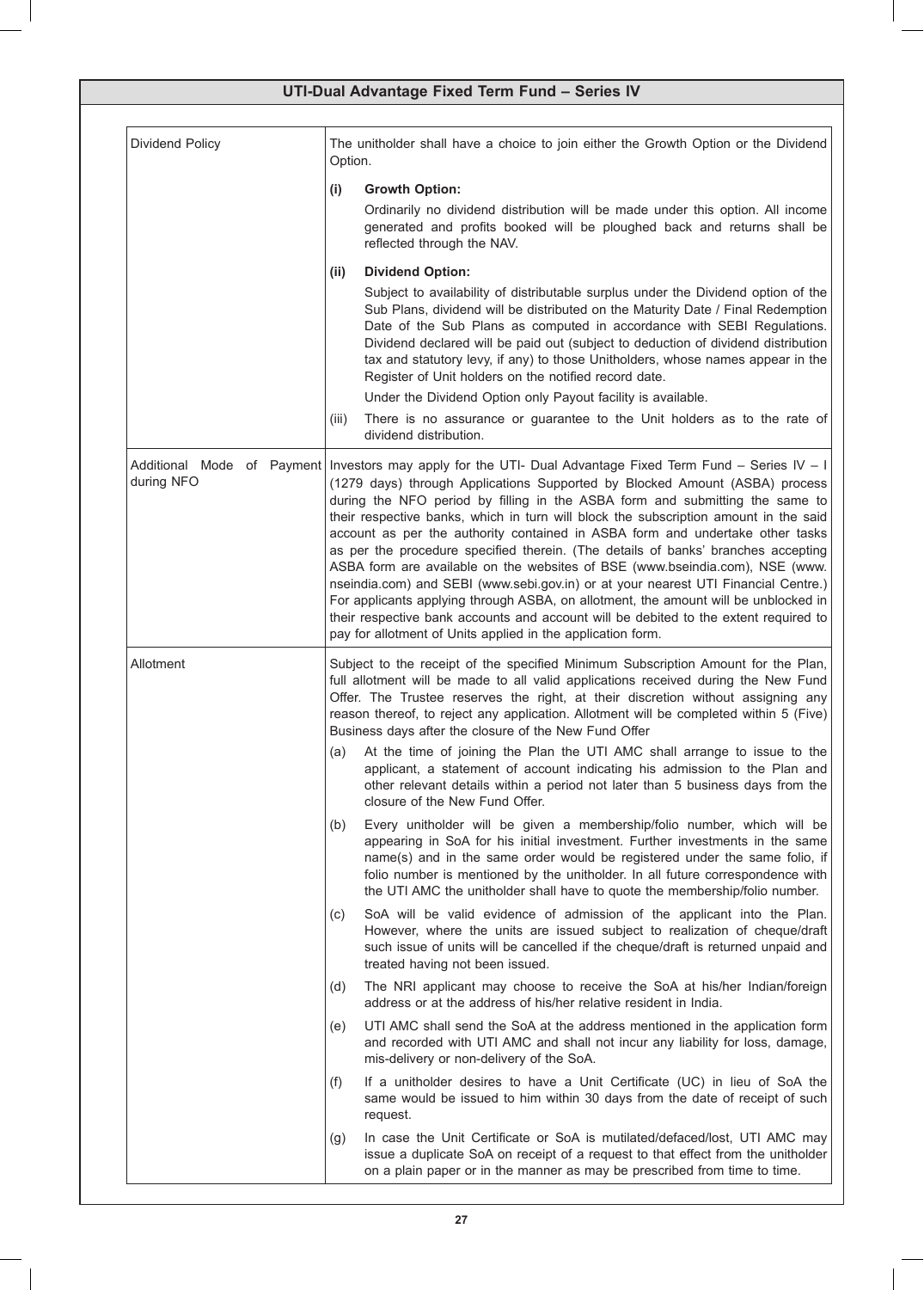| Refund                                                                                  | If application is rejected, full amount will be refunded within 5 business days of<br>closure of NFO. If refunded later than 5 business days, interest @ 15% p.a. for<br>delay period will be paid and charged to the AMC.                                                                                                                                                                                                        |
|-----------------------------------------------------------------------------------------|-----------------------------------------------------------------------------------------------------------------------------------------------------------------------------------------------------------------------------------------------------------------------------------------------------------------------------------------------------------------------------------------------------------------------------------|
| Who can invest                                                                          | <b>Applicants:</b>                                                                                                                                                                                                                                                                                                                                                                                                                |
| This is an indicative list and you<br>are requested to consult your                     | An application for issue of units may be made by any resident or non-resident Indian<br>as well as non-individuals as indicated below:                                                                                                                                                                                                                                                                                            |
| financial advisor to ascertain<br>whether the Plan is suitable to<br>your risk profile. | a resident individual or an NRI or person of Indian origin residing abroad either<br>(a)<br>singly or jointly with another or upto two other individuals on joint/anyone or<br>survivor basis. An individual may make an application in his personal capacity<br>or in his capacity as an officer of a Government or of a Court;                                                                                                  |
|                                                                                         | a parent, step-parent or other lawful guardian on behalf of a resident or a NRI<br>(b)<br>minor. Units can be held on 'Joint' or 'Anyone or Survivor' basis.                                                                                                                                                                                                                                                                      |
|                                                                                         | an association of persons or body of individuals whether incorporated or not;<br>(C)                                                                                                                                                                                                                                                                                                                                              |
|                                                                                         | a Hindu Undivided Family both resident and non-resident;<br>(d)                                                                                                                                                                                                                                                                                                                                                                   |
|                                                                                         | a body corporate including a company formed under the Companies Act, 1956<br>(e)<br>replaced by The Companies Act, 2013 (No.18 of 2013) or established under<br>State or Central Law for the time being in force;                                                                                                                                                                                                                 |
|                                                                                         | a bank including a scheduled bank, a regional rural bank, a co-operative bank<br>(f)<br>etc;                                                                                                                                                                                                                                                                                                                                      |
|                                                                                         | an eligible trust including Private Trust being irrevocable trust and created by<br>(g)<br>an instrument in writing;                                                                                                                                                                                                                                                                                                              |
|                                                                                         | a society as defined under the Plan;<br>(h)                                                                                                                                                                                                                                                                                                                                                                                       |
|                                                                                         | a Financial Institution;<br>(i)                                                                                                                                                                                                                                                                                                                                                                                                   |
|                                                                                         | an Army/Navy/Air Force/Paramilitary Fund;<br>(j)                                                                                                                                                                                                                                                                                                                                                                                  |
|                                                                                         | a partnership firm;<br>(k)                                                                                                                                                                                                                                                                                                                                                                                                        |
|                                                                                         | (An application by a partnership firm shall be made by not more than two<br>partners of the firm and the first named person shall be recognised by UTI<br>AMC for all practical purposes as the unitholder. The first named person in the<br>application form should either be authorised by all remaining partners to sign<br>on behalf of them or the partnership deed submitted by the partnership firm<br>should so provide.) |
|                                                                                         | Foreign Portfolio Investor (FPI) as defined under Regulation 2(1)(h) of<br>(1)<br>Securities and Exchange Board of India (Foreign Portfolio Investors)<br>Regulations, 2014;                                                                                                                                                                                                                                                      |
|                                                                                         | Mutual Funds registered with SEBI;<br>(m)                                                                                                                                                                                                                                                                                                                                                                                         |
|                                                                                         | Scientific and Industrial Research Organisation<br>(n)                                                                                                                                                                                                                                                                                                                                                                            |
|                                                                                         | Multilateral Funding Agencies / Bodies Corporate incorporated outside India<br>(O)<br>with the permission of Government of India / Reserve Bank of India                                                                                                                                                                                                                                                                          |
|                                                                                         | Other Schemes/Plans of UTI Mutual Fund subject to the conditions and limits<br>(p)<br>prescribed by SEBI Regulations                                                                                                                                                                                                                                                                                                              |
|                                                                                         | Such other individuals / institutions / body corporate etc. as may be decided<br>(q)<br>by the AMC from time to time, so long as wherever applicable they are in<br>conformity with SEBI Regulations                                                                                                                                                                                                                              |
|                                                                                         | Subject to the Regulations, the sponsors, the Mutual Funds managed by them,<br>their associates and the AMC may acquire units of the Plan. The AMC shall not be<br>entitled to charge any fees on its investments in the Plan.                                                                                                                                                                                                    |
|                                                                                         | The fund reserves the right to include / exclude new/existing categories of investors<br>to invest in the Plan from time to time, subject to SEBI Regulations, if any.                                                                                                                                                                                                                                                            |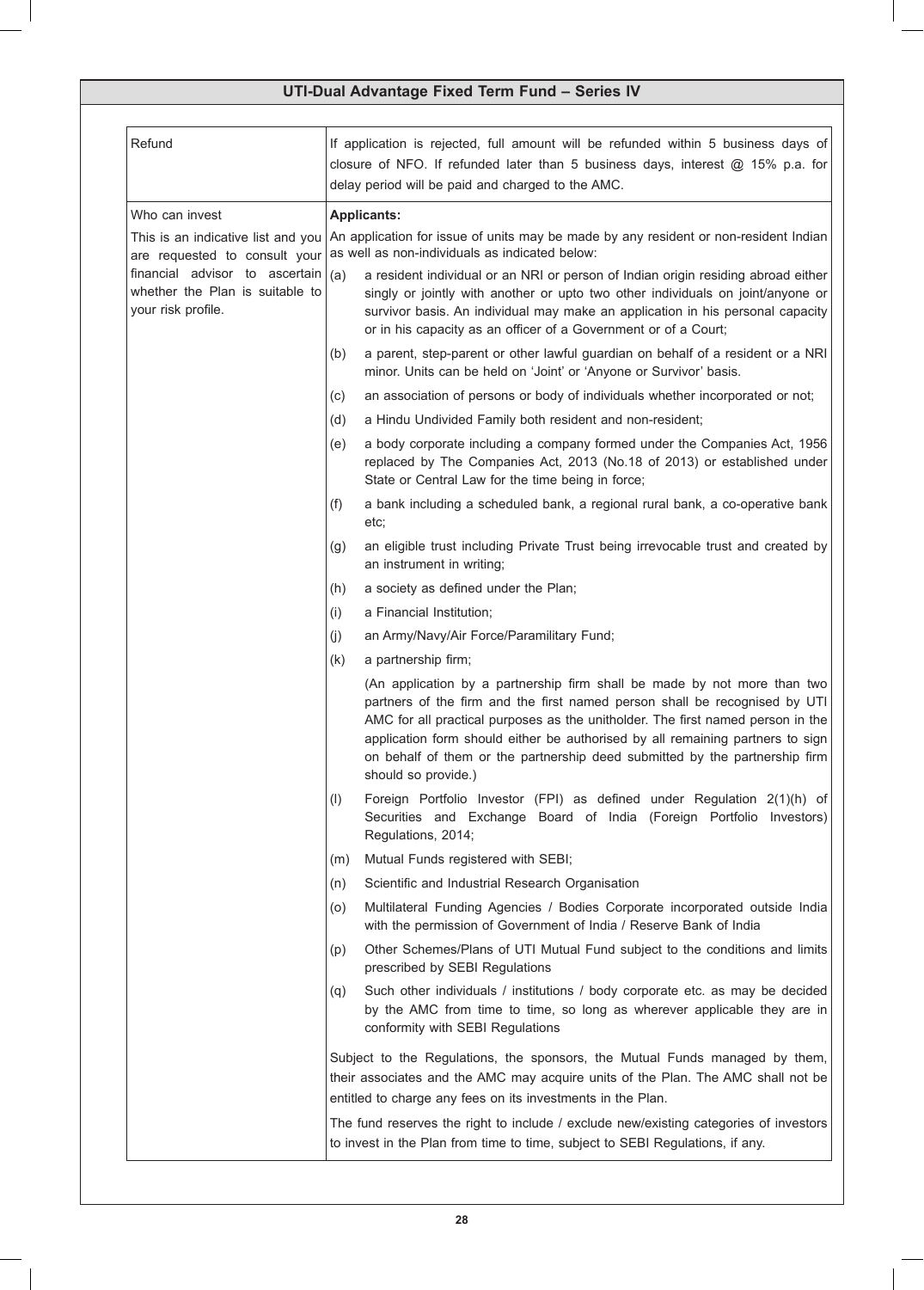| I<br>I                         |  |
|--------------------------------|--|
| ×<br>.,<br>۰.<br>۰.<br>×<br>۰, |  |

| (a) | In terms of the notification No. FERA/195/99-RB dated March 30, 1999 and       |
|-----|--------------------------------------------------------------------------------|
|     | FERA/212/99-RB dated October 18, 1999, the RBI has granted a general           |
|     | permission to mutual funds, as referred to in Clause 23(D) of Section 10 of    |
|     | the Income Tax Act, 1961 to issue and repurchase Units of their schemes        |
|     | which are approved by SEBI to NRIs/PIOs and FPIs respectively, subject to      |
|     | conditions set out in the aforesaid notifications. Further, general permission |
|     | is also granted to send such Units to NRIs/PIOs and FPIs to their place of     |
|     | residence or location as the case may be.                                      |
|     |                                                                                |

(b) Returned cheques are liable not to be presented again for collection, and the accompanying Application Forms are liable to be rejected. In case the returned cheques are presented again, the necessary charges are liable to be debited to the investor.

### **Note:**

"Neither this Scheme Information Document nor the units have been registered in any jurisdiction including the United States of America. The distribution of this Scheme Information Document in certain jurisdictions may be restricted or subject to registration requirements and, accordingly, persons who come into possession of this Scheme Information Document are required to inform themselves about, and to observe any such restrictions. No persons receiving a copy of this Scheme Information Document or any accompanying application form in such jurisdiction may treat this Scheme Information Document or such application form as constituting an invitation to them to subscribe for units, nor should they in any event use any such application form, unless in the relevant jurisdiction such an invitation could lawfully be made to them and such application form could lawfully be used without compliance with any registration or other legal requirements. Accordingly this Scheme Information Document does not constitute an offer or solicitation by anyone in any jurisdiction in which such offer or solicitation is not lawful or in which the person making such offer or solicitation is not qualified to do so or to anyone to whom it is unlawful to make such offer or solicitation.

It is the responsibility of any persons in possession of this Scheme Information Document and any persons wishing to apply for units pursuant to this Scheme Information Document to inform themselves of and to observe, all applicable laws and Regulations of such relevant jurisdiction".

### **Non-acceptance of subscriptions from OCBs in the Schemes of UTI MF.**

### **Investments by Overseas Corporate Bodies (OCBs)**

Pursuant to the Foreign Exchange Management [Withdrawal of General Permission to Overseas Corporate Bodies (OCBs)] Regulations, 2003, and the consequential amendments made in the Foreign Exchange Management (Transfer or issue of Security by a Person Resident outside India) Regulations, 2000, OCBs, cannot invest, inter alia, in Mutual Fund Schemes.

### **'Overseas Corporate Body' (OCB)**

As per Regulation 2(xi) of the Foreign Exchange Management (Deposit) Regulations, 2000, 'Overseas Corporate Body' means a company, partnership firm, society and other corporate body owned directly or indirectly to the extent of at least sixty per cent by Non-Resident Indians (hereinafter referred to as 'NRIs') and includes overseas trust in which not less than sixty percent beneficial interest is held by Non-resident Indians (hereinafter referred to as 'Overseas Trust') directly or indirectly but irrevocably.

### **Investment by Individuals – Foreign Nationals**

For the purposes of carrying out the transactions by Foreign Nationals in the units of the Schemes of UTI Mutual Fund,

- 1. Foreign Nationals shall be resident in India as per the provisions of the Foreign Exchange Management Act, 1999.
- 2. Foreign Nationals are required to comply (including taking necessary approvals) with all the laws, rules, regulations, guidelines and circulars, as may be issued/applicable from time to time, including but not limited to and pertaining to anti money laundering, know your customer (KYC), income tax, foreign exchange management (the Foreign Exchange Management Act, 1999 and the Rules and Regulations made thereunder) including in all the applicable jurisdictions.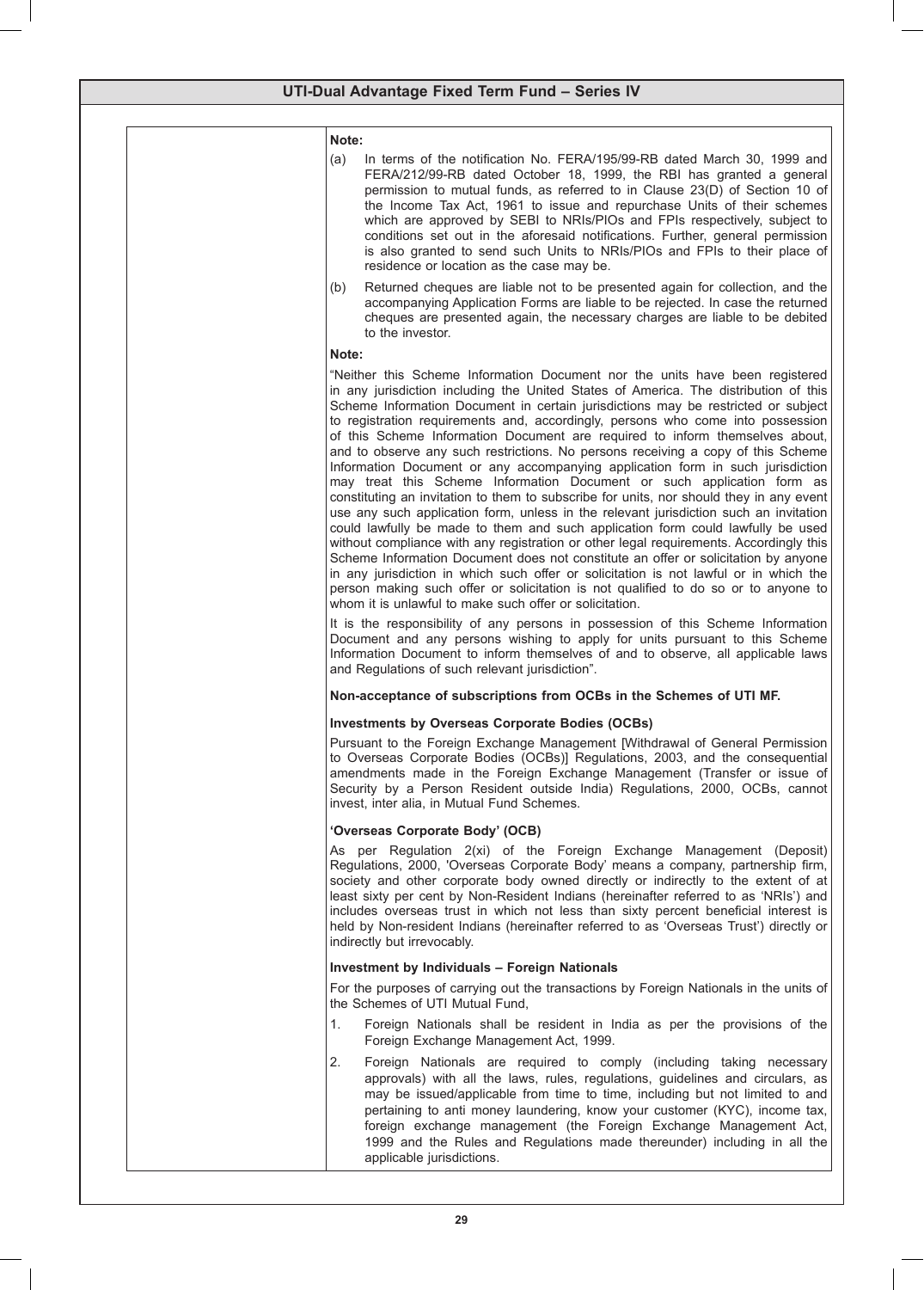| UTI-Dual Advantage Fixed Term Fund - Series IV                                                                                                                                                               |                                                                                                                                                                                                                                                                                                                                                                                                                                                                                                                                                                                   |  |
|--------------------------------------------------------------------------------------------------------------------------------------------------------------------------------------------------------------|-----------------------------------------------------------------------------------------------------------------------------------------------------------------------------------------------------------------------------------------------------------------------------------------------------------------------------------------------------------------------------------------------------------------------------------------------------------------------------------------------------------------------------------------------------------------------------------|--|
|                                                                                                                                                                                                              | UTI AMC reserves the right to amend/terminate this facility at any time, keeping in<br>view business/operational exigencies.                                                                                                                                                                                                                                                                                                                                                                                                                                                      |  |
|                                                                                                                                                                                                              | Holding Basis: In the event an account has more than one registered holder<br>the first-named Unit holder shall receive the account statements, all notices and<br>correspondence with respect to the account, as well as the proceeds of any<br>Redemption requests or dividends or other distributions. In addition, such holder<br>shall have the voting rights, as permitted, associated with such Units as per the<br>applicable guidelines.                                                                                                                                 |  |
|                                                                                                                                                                                                              | Applicants can specify the 'mode of holding' in the prescribed application form<br>as 'Jointly' or 'Anyone or Survivor'. In the case of holding specified as 'Jointly',<br>Redemption requests would have to be signed by all joint holders. However, in<br>cases of holding specified as 'Anyone or Survivor', any one of the Unit holders<br>will have the power / authority to make Redemption requests, without it being<br>necessary for all the Unit holders to sign. However, in all cases, the proceeds of the<br>Redemption will be paid to the first-named Unit holder. |  |
|                                                                                                                                                                                                              | In case of death / insolvency of any one or more of the persons named in the<br>Register of Unit holders as the joint holders of any Units, the AMC shall not be<br>bound to recognise any person(s) other than the remaining holders. In all such<br>cases, the proceeds of the Redemption will be paid to the first-named of such<br>remaining Unit holders.                                                                                                                                                                                                                    |  |
| Where can you submit the filled<br>up applications.                                                                                                                                                          | Name and Address of Registrar:<br>Karvy Computershare Pvt. Ltd.<br>Unit:UTIMF<br>Karvy Selenium Tower B<br>Plot Nos. 31 & 32<br>Financial District,<br>Nanakramguda,<br>Serilingampally Mandal,<br>Hyderabad - 500 032<br>Board No: 040 - 6716 2222,<br>Fax no: 040 - 6716 1888,<br>Email:uti@karvy.com<br>The details of Official Points of Acceptance are given on the back cover page.                                                                                                                                                                                         |  |
| Custodian of the Plan                                                                                                                                                                                        | The Trustees have appointed Stock Holding Corporation of India Ltd (SCHIL) as the<br>Custodian of the Plan.                                                                                                                                                                                                                                                                                                                                                                                                                                                                       |  |
| How to Apply                                                                                                                                                                                                 | Please refer to the SAI and Application form for the instructions.                                                                                                                                                                                                                                                                                                                                                                                                                                                                                                                |  |
| Listing                                                                                                                                                                                                      | Units of the Plan will be listed on the Bombay Stock Exchange (BSE) by UTI AMC<br>after the closure of the New Fund Offer period within 5 business days of allotment.<br>The listing fees shall be borne by the AMC in the first year and from second year                                                                                                                                                                                                                                                                                                                        |  |
|                                                                                                                                                                                                              | onwards, the listing fees shall be charged under Regulations 52(4).                                                                                                                                                                                                                                                                                                                                                                                                                                                                                                               |  |
| Special Products / facilities<br>Systematic Investment Plan - Not Available<br>available during the NFO<br>Systematic Withdrawal Plan - Not Available<br>Systematic Transfer Investment Plan - Not Available |                                                                                                                                                                                                                                                                                                                                                                                                                                                                                                                                                                                   |  |
| Restrictions, if any, on the right $(a)$<br>to freely retain or dispose                                                                                                                                      | In the event of the death of the unitholder, the joint holder(s)/nominee/legal<br>representative of the unitholder may, if he is otherwise eligible for joining the<br>Plan as unitholder, be permitted to hold the units and become a unitholder. In<br>that event a fresh SoA will be issued in his name in respect of units so desired<br>to be held by him subject to his complying with the condition of minimum<br>holding and the required procedure as may be prescribed by UTI AMC from<br>time to time.                                                                 |  |
|                                                                                                                                                                                                              | Refer to Statement of Additional Information (SAI) on Settlement of<br>(b)<br>claims under Clause III                                                                                                                                                                                                                                                                                                                                                                                                                                                                             |  |
| MF Utility for Investors                                                                                                                                                                                     | UTI AMC Ltd has entered into an agreement with MF Utilities India Private Ltd<br>(MFUI) for usage of MF Utility (MFU), a shared service initiative of various Asset<br>Management Companies, which acts as a transaction aggregation portal for<br>transacting in multiple Schemes of various Mutual Funds with a single form and a<br>single payment instrument through a Common Account Number (CAN).                                                                                                                                                                           |  |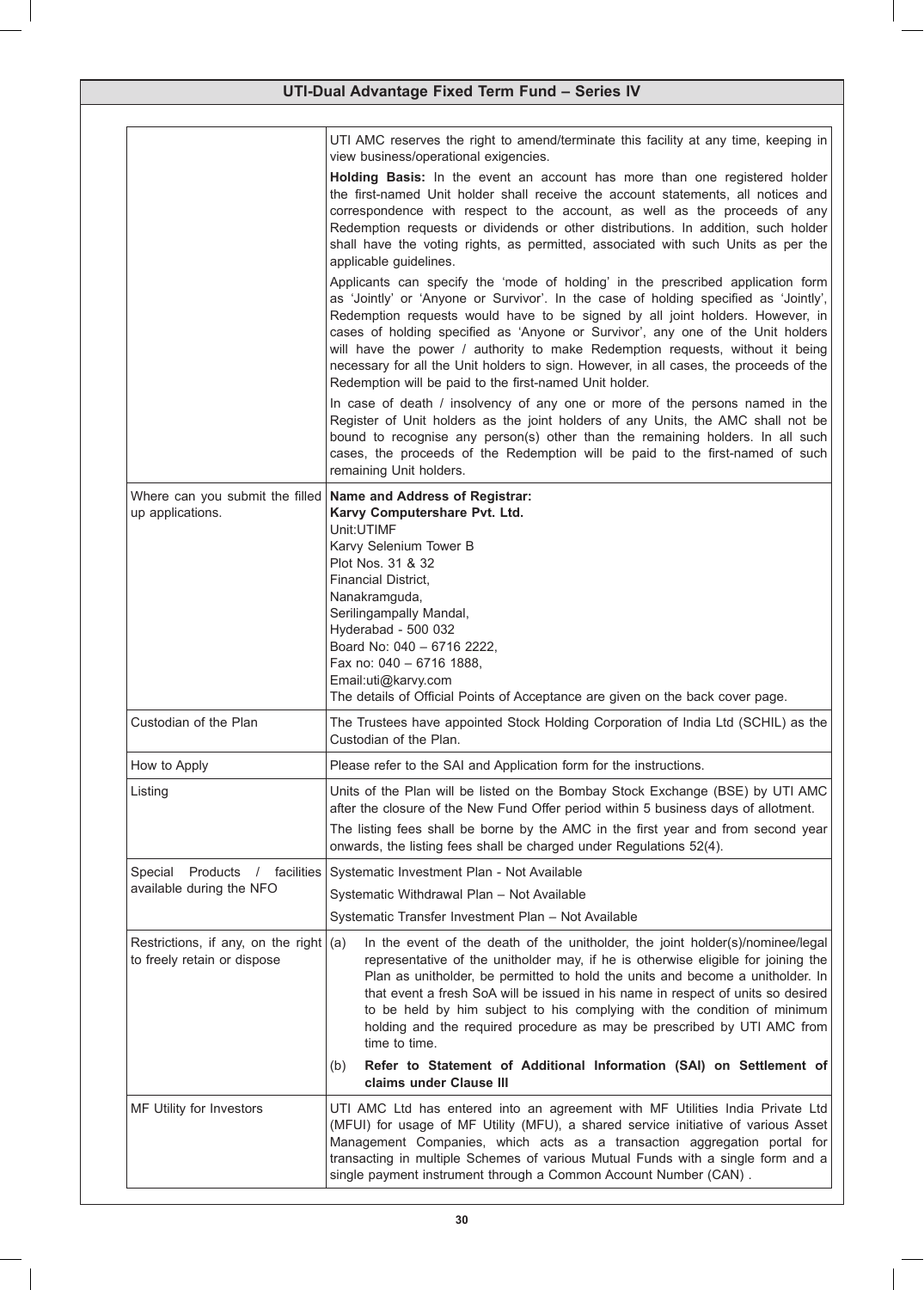| UTI-Dual Advantage Fixed Term Fund - Series IV                                                                                           |                                                                                                                                                                                                                                                                                                                                                                                                                                                                                                                                                                                                                                                                                                                                                                                                                                                                                                                                                                                                               |  |  |
|------------------------------------------------------------------------------------------------------------------------------------------|---------------------------------------------------------------------------------------------------------------------------------------------------------------------------------------------------------------------------------------------------------------------------------------------------------------------------------------------------------------------------------------------------------------------------------------------------------------------------------------------------------------------------------------------------------------------------------------------------------------------------------------------------------------------------------------------------------------------------------------------------------------------------------------------------------------------------------------------------------------------------------------------------------------------------------------------------------------------------------------------------------------|--|--|
|                                                                                                                                          |                                                                                                                                                                                                                                                                                                                                                                                                                                                                                                                                                                                                                                                                                                                                                                                                                                                                                                                                                                                                               |  |  |
|                                                                                                                                          | Accordingly, all financial and non-financial transactions pertaining to Schemes<br>of UTI Mutual Fund excluding UTI Nifty, UTI Children's Career Balanced Plan,<br>UTI Children's career Advantage Fund and UTI ULIP are available through MFU<br>either electronically on www.mfuonline.com as and when such a facility is made<br>available by MFUI or physically through authorised Points Of Service ("POS) of<br>MFUI with effect from the respective dates as published on MFUI website against<br>the POS locations. However, all such transactions shall be subject to the eligibility<br>of investors, any terms and conditions and compliance with the submission of<br>documents and procedural requirements as stipulated by UTI MF/UTI AMC from<br>time to time in addition to the conditions specified by MFU, if any.                                                                                                                                                                          |  |  |
|                                                                                                                                          | The online portal of MFUI i.e. www.mfuonline.com and the POS locations aforesaid<br>shall act as Official Points of Acceptance (OPAs) in addition to the existing OPAs<br>of the UTI AMC Ltd and any transaction submitted at such POS will be routed<br>through MFUI or as may be decided by UTI AMC. Investors not registered with<br>MFUI also can submit their transactions request by giving reference to their existing<br>folio number. All valid applications received for any other scheme apart from eligible<br>schemes as stated above may be accepted by UTI AMC at its own discretion                                                                                                                                                                                                                                                                                                                                                                                                           |  |  |
|                                                                                                                                          | The uniform cut off time as prescribed by SEBI and as mentioned in the SID/KIM<br>of the respective Schemes shall be applicable for applications received by MFUI.<br>However, in case of investment of any amount in liquid funds and Rs 2 lacs and<br>above for other Schemes, the applicability of NAV will be subject to the date and<br>time of receipt of credit of amount to the specified bank account of AMC.                                                                                                                                                                                                                                                                                                                                                                                                                                                                                                                                                                                        |  |  |
|                                                                                                                                          | For further details regarding procedures for obtaining CAN and other particulars<br>about MFU etc, please refer to Addendum No 50/2014-15 dated 5th February 2015<br>/ SAI. Investors may also contact the nearest POS aforesaid for procedures to be<br>complied with in this regard.                                                                                                                                                                                                                                                                                                                                                                                                                                                                                                                                                                                                                                                                                                                        |  |  |
| <b>ONGOING OFFER DETAILS</b>                                                                                                             |                                                                                                                                                                                                                                                                                                                                                                                                                                                                                                                                                                                                                                                                                                                                                                                                                                                                                                                                                                                                               |  |  |
| Ongoing offer Period                                                                                                                     | Not Applicable                                                                                                                                                                                                                                                                                                                                                                                                                                                                                                                                                                                                                                                                                                                                                                                                                                                                                                                                                                                                |  |  |
| This is the date from which<br>Plan<br>the<br>will<br>reopen<br>for<br>subscriptions/redemptions after<br>the closure of the NFO period. | Units can be purchased only during the New Fund Offer (NFO) Period.<br>Withdrawal prior to maturity is not allowed. The Plan will be listed on the Bombay<br>Stock Exchange.                                                                                                                                                                                                                                                                                                                                                                                                                                                                                                                                                                                                                                                                                                                                                                                                                                  |  |  |
| Ongoing price for subscription Subscription (purchase):                                                                                  |                                                                                                                                                                                                                                                                                                                                                                                                                                                                                                                                                                                                                                                                                                                                                                                                                                                                                                                                                                                                               |  |  |
| mutual fund) by investors.                                                                                                               | (purchase) / switch-in (from Units can be purchased only during the New Fund Offer (NFO) period. During the<br>other Schemes/plans of the New Fund Offer period the units will be sold at face value i.e. ₹10/-. The New Fund<br>Offer shall not be kept open for more than 15 days.                                                                                                                                                                                                                                                                                                                                                                                                                                                                                                                                                                                                                                                                                                                          |  |  |
| This is the price you need to<br>pay for purchase/switch-in.                                                                             | Switchover to any other Scheme/plan allowed only on maturity.                                                                                                                                                                                                                                                                                                                                                                                                                                                                                                                                                                                                                                                                                                                                                                                                                                                                                                                                                 |  |  |
|                                                                                                                                          | Ongoing price for redemption Maturity Date / Final Redemption Date                                                                                                                                                                                                                                                                                                                                                                                                                                                                                                                                                                                                                                                                                                                                                                                                                                                                                                                                            |  |  |
| (sale) /switch outs (to other<br>Schemes/plans of the Mutual<br>Fund) by investors.<br>This is the price you will receive                | The Plan will have a Maturity Date / Final Redemption Date on which the Plan<br>will be compulsorily and without any further act by the Unitholder(s) redeemed. On<br>the Maturity / Final Redemption Date of the Plan, the units under the Plan will be<br>redeemed at the Applicable NAV.                                                                                                                                                                                                                                                                                                                                                                                                                                                                                                                                                                                                                                                                                                                   |  |  |
| for redemptions/switch outs.                                                                                                             | Please note that if the maturity date for redemption falls on a non-business day, then<br>the Plan will mature on the following business day for the Plan.                                                                                                                                                                                                                                                                                                                                                                                                                                                                                                                                                                                                                                                                                                                                                                                                                                                    |  |  |
|                                                                                                                                          | As per the SEBI guidelines, the AMC shall not redeem units of the Plan before the<br>end of the maturity period.                                                                                                                                                                                                                                                                                                                                                                                                                                                                                                                                                                                                                                                                                                                                                                                                                                                                                              |  |  |
|                                                                                                                                          | Payment of maturity proceeds: Upon maturity, the redemption proceeds<br>will be paid by cheque and payments will be made in favour of the unitholders<br>registered name and bank account number. Redemption cheques will be sent to<br>the unitholders address (or, if there is more than one holder of record, the address<br>of the first named holder on the original application for units) or the redemption<br>proceeds may be credited to the bank account of the investor if the investor so<br>instructs, subject to the AMC having necessary arrangements with the bank. Further<br>redemption proceeds may also be paid through Electronic Clearing System (ECS),<br>which is subject to applicable policies of the Reserve Bank of India and working<br>of the banking system. All redemption payments will be made in favour of the<br>registered holder of the units or, if there is more than one registered holder, of the<br>first registered holder on the original application for units. |  |  |
|                                                                                                                                          | The redemption cheque will be dispatched to the unitholders within the statutory<br>time limit of 10 business days of the maturity of the Plan as prescribed by SEBI.                                                                                                                                                                                                                                                                                                                                                                                                                                                                                                                                                                                                                                                                                                                                                                                                                                         |  |  |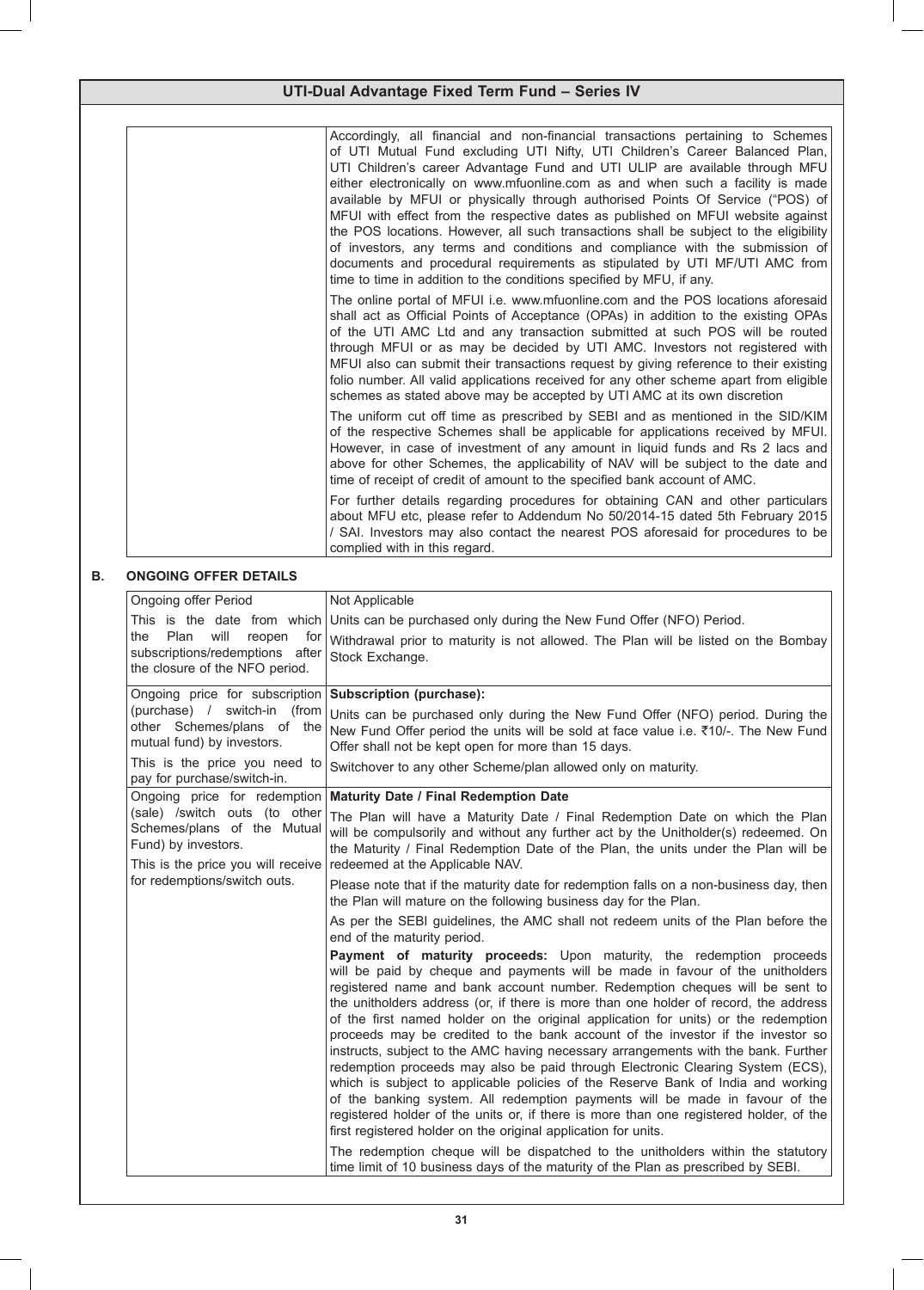| Cut off timing for subscriptions/                                   | Units can be purchased only during the New Fund Offer (NFO) period.                                                                                                            |
|---------------------------------------------------------------------|--------------------------------------------------------------------------------------------------------------------------------------------------------------------------------|
| redemptions/ switches                                               | During the New Fund Offer period the units will be sold at face value i.e. ₹10/-                                                                                               |
| This is the time before which<br>your application (complete in      | <b>Redemption: At Maturity</b>                                                                                                                                                 |
| all respects) should reach the                                      | The Plan will be listed on the Bombay Stock Exchange. Withdrawal prior to maturity<br>is not allowed.                                                                          |
| official points of acceptance.                                      |                                                                                                                                                                                |
| Where can the applications for                                      | The details of official points of acceptance are given on the back cover page.                                                                                                 |
| purchase/redemption<br>switches<br>be submitted?                    | In addition to the circumstances mentioned in the SAI, the Trustee/AMC shall have                                                                                              |
|                                                                     | the absolute discretion to accept/reject any application for purchase of units, if in<br>the opinion of the Trustee/AMC, increasing the size of the Plan's Unit Capital is not |
|                                                                     | in the general interest of the Unit holders, or the Trustee/AMC for any other reason                                                                                           |
|                                                                     | believes it would be in the best interest of the Plan or the unitholders to accept /                                                                                           |
|                                                                     | reject such an application.                                                                                                                                                    |
|                                                                     | It is mandatory for investors to mention their bank account particulars in their<br>applications                                                                               |
| Minimum amount for purchase/                                        | Minimum amount for purchase:<br>а.                                                                                                                                             |
| redemption/ switches                                                | Minimum amount of investment under Regular Sub Plan and Direct Sub Plan                                                                                                        |
|                                                                     | is ₹5,000/- and in multiple of Re.1 /- thereafter without any upper limit.                                                                                                     |
|                                                                     | Minimum amount of redemption/switches:<br>b.                                                                                                                                   |
|                                                                     | Not applicable as redemption / switchover is not allowed prior to maturity.                                                                                                    |
| Uniform Procedure for Updation   A.<br>/ Change of Address & Change | <b>Updation / Change of address</b>                                                                                                                                            |
| / Updation of Bank details                                          | Investors are requested to update their change of address within 30 days from<br>the date of change.                                                                           |
|                                                                     | Investors are required to submit the documents to the intermediaries of KYC                                                                                                    |
|                                                                     | Registration Agency (KRA) as may be specified by them, from time to time.                                                                                                      |
|                                                                     | For further details on list of documents to be submitted/acceptable etc, please                                                                                                |
|                                                                     | refer to SAI.                                                                                                                                                                  |
|                                                                     | <b>Updation/Change of Bank details</b><br>В.<br>Investors are requested to update/change their bank details using the Form                                                     |
|                                                                     | for registration of multiple bank accounts. Investors are required to submit                                                                                                   |
|                                                                     | self attested copy of the supporting documents, having validity at the time of                                                                                                 |
|                                                                     | submission, each towards Proof of Identity and proof of old and new bank                                                                                                       |
|                                                                     | accounts for updating /changing the bank details                                                                                                                               |
|                                                                     | For further details on documents to be submitted/acceptable in respect of old<br>investments where bank details are not updated, procedural requirements to                    |
|                                                                     | be completed in respect of investments made in the name of minor child on                                                                                                      |
|                                                                     | attaining majority, receiving of dividend/redemption payment in bank account                                                                                                   |
|                                                                     | etc, please refer to SAI.                                                                                                                                                      |
|                                                                     | Non-submission of required documents                                                                                                                                           |
|                                                                     | In case of non-submission of required documents as required under A and B<br>aforesaid, UTI Mutual Fund, at its sole and absolute discretion, may reject the                   |
|                                                                     | transaction or may decide alternate method of processing such requests.                                                                                                        |
|                                                                     | For further details, refer to SAI.                                                                                                                                             |
| balance<br><b>Minimum</b><br>to<br>be                               | Not Applicable                                                                                                                                                                 |
| maintained and consequences<br>of non maintenance.                  |                                                                                                                                                                                |
| Mode of Payment - Cash /                                            | Cash payment to the extent of ₹50,000/- per investor, per Mutual Fund, per financial                                                                                           |
| Transfer of funds through NEFT/                                     | year through designated branches of Axis Bank will be accepted (even from such                                                                                                 |
| <b>RTGS</b>                                                         | small investors who may not be tax payers and may not have Permanent Account                                                                                                   |
|                                                                     | Number (PAN)/bank accounts, subject to the following procedure.                                                                                                                |
|                                                                     | Investors who desire to invest upto ₹50,000/- per financial year shall contact<br>i.<br>any of our UFCs and obtain a Form for Deposit of Cash and fill-up the same.            |
|                                                                     |                                                                                                                                                                                |
|                                                                     | Investors shall then approach the designated branch of Axis Bank along with<br>Ш.<br>the duly filled-in Form for Deposit of Cash and deposit the cash.                         |
|                                                                     | Axis Bank will provide an Acknowledgement slip containing the details<br>iii.<br>of Date & Time of deposit, Unique serial number, Scheme Name, Name                            |
|                                                                     | of the Investor and Cash amount deposited. The Investors shall attach the                                                                                                      |
|                                                                     | Acknowledgement slip with the duly filled-in application form and submit them                                                                                                  |
|                                                                     | at the UFCs for time stamping.                                                                                                                                                 |
|                                                                     | Applicability of NAV will be based on depositing of cash at the designated<br>İV.                                                                                              |
|                                                                     | bank branch before the cut-off time and time-stamping of the valid application<br>together with the acknowledgement slip at the UTI Financial centre (UFC)/                    |
|                                                                     | Official Point of Acceptance (OPA). For further details refer to SAI/relevant                                                                                                  |
|                                                                     | addendum.                                                                                                                                                                      |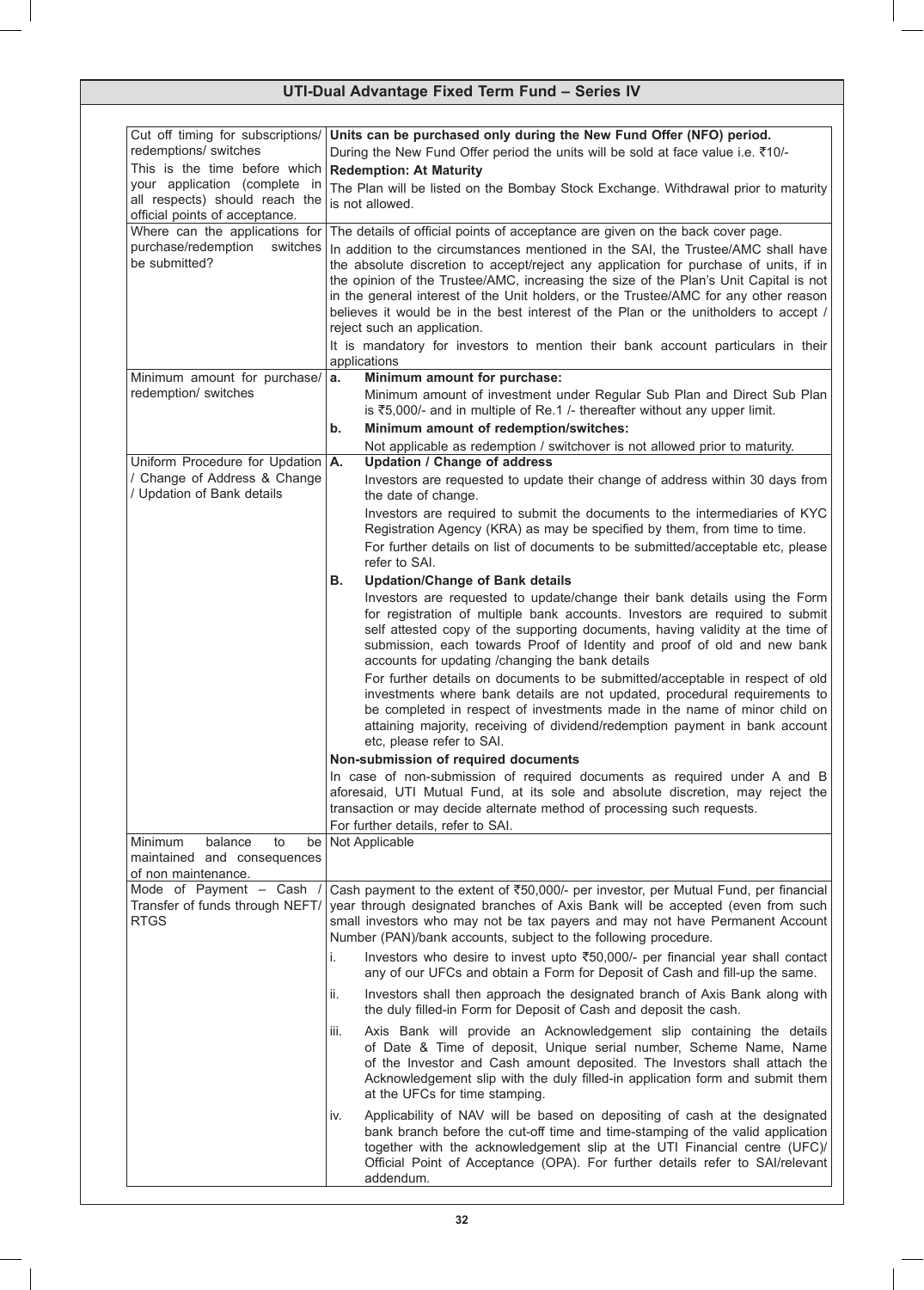| UTI-Dual Advantage Fixed Term Fund - Series IV           |     |                                                                                                                                                                                                                                                                                                                                                                                                                                                                                                                                                                                                                                                                                                                  |  |  |
|----------------------------------------------------------|-----|------------------------------------------------------------------------------------------------------------------------------------------------------------------------------------------------------------------------------------------------------------------------------------------------------------------------------------------------------------------------------------------------------------------------------------------------------------------------------------------------------------------------------------------------------------------------------------------------------------------------------------------------------------------------------------------------------------------|--|--|
|                                                          |     | Transfer of funds through National Electronic Funds Transfer (NEFT) / Real<br>Time Gross Settlement (RTGS) :<br>Investor shall ensure that the payment is made from one of his/her registered<br>bank accounts in the folio. If the name of the remitter/account number from where<br>the amount is remitted is not matching with the registered / to be registered bank<br>accounts details, such remittances shall be treated as third party payments and<br>such applications are liable to be rejected. In such cases, UTI MF will refund the<br>amount to the remitter within 30 calendar days from the date of receipt of the funds,<br>as per the details made available to UTI MF by the remitting Bank. |  |  |
|                                                          |     | However, for transfer of funds through RTGS, the Investment amount shall be<br>of ₹2 lacs and above.                                                                                                                                                                                                                                                                                                                                                                                                                                                                                                                                                                                                             |  |  |
|                                                          |     | For further details, please refer to SAI.                                                                                                                                                                                                                                                                                                                                                                                                                                                                                                                                                                                                                                                                        |  |  |
| Special Products available<br>Statement of Account (SoA) | (a) | As indicated in clause III (A) New Fund Offer.<br>SoA will be a valid evidence of admission of the applicant into the Plan.<br>However, where the units are issued subject to realisation of cheque/ draft<br>any issue of units to such unitholders will be cancelled and treated having not<br>been issued if the cheque/draft is returned unpaid.                                                                                                                                                                                                                                                                                                                                                             |  |  |
|                                                          | (b) | Every unitholder will be given a folio number which will be appearing in SoA<br>for his initial investment. Further investments in the same name(s) would<br>come under the same folio, if the folio number is indicated by the applicant<br>at the time of subsequent investment. The folio number is provided for better<br>record keeping by the unitholder as well as by UTI AMC.                                                                                                                                                                                                                                                                                                                            |  |  |
|                                                          | (c) | The AMC shall issue to the investor whose application has been accepted, a<br>SoA specifying the number of units allotted. UTI AMC shall issue a SoA within<br>5 business days from the date of closure of the New Fund Offer.                                                                                                                                                                                                                                                                                                                                                                                                                                                                                   |  |  |
|                                                          | (d) | The AMC will issue a Consolidated Account Statement (CAS) for each<br>calendar month to the investor in whose folios transactions has taken place<br>during that month and such statement will be issued on or before the 10th day<br>of the succeeding month detailing all the transactions and holding at the end<br>of month including transaction charges paid to the distributor, if any, across all<br>Schemes of all mutual funds.                                                                                                                                                                                                                                                                        |  |  |
|                                                          |     | Further, CAS as above, will also be issued to investors (where PAN details of<br>1st holder are available) every half yearly (September/March), on or before the<br>10th day of succeeding month detailing holding at the end of the sixth month,<br>across all Schemes of all mutual funds, to all such investors in whose folios<br>no transactions has taken place during that period.                                                                                                                                                                                                                                                                                                                        |  |  |
|                                                          |     | The word "transaction" for the purposes of CAS would include purchase,<br>redemption, switch, dividend payout, Systematic Investment Plan (SIP),<br>Systematic Withdrawal Plan (SWP), Systematic Transfer of Investment Plan<br>(STRIP) and merger, if any.                                                                                                                                                                                                                                                                                                                                                                                                                                                      |  |  |
|                                                          |     | However, Folios under Micro pension arrangement shall be exempted from the<br>issuance of CAS.                                                                                                                                                                                                                                                                                                                                                                                                                                                                                                                                                                                                                   |  |  |
|                                                          | (e) | Pursuant to SEBI Circular no.CIR/MRD/DP/31/2014 dated November 12,2014<br>requiring Depositiories to generate and dispatch a single consolidated account<br>statement for investors having mutual fund investments and holding demat<br>accounts the following modifications are made to the existing guidelines on<br>issuance of CAS -                                                                                                                                                                                                                                                                                                                                                                         |  |  |
|                                                          |     | Such Investors shall receive a single Consolidated Account Statement<br>a.<br>(CAS) from the Depository.                                                                                                                                                                                                                                                                                                                                                                                                                                                                                                                                                                                                         |  |  |
|                                                          |     | Consolidation shall be done on the basis of Permanent Account Number<br>b.<br>(PAN). In case of multiple holding, it shall be PAN of the first holder and<br>pattern of holding.                                                                                                                                                                                                                                                                                                                                                                                                                                                                                                                                 |  |  |
|                                                          |     | In case an investor has multiple accounts across two depositories, the<br>C.<br>depository with whom the Demat account has been opened earlier<br>will be the default depository which will consolidate the details across<br>depositories and MF investments and dispatch the CAS to the investor.                                                                                                                                                                                                                                                                                                                                                                                                              |  |  |
|                                                          |     | The CAS will be generated on monthly basis.<br>d.                                                                                                                                                                                                                                                                                                                                                                                                                                                                                                                                                                                                                                                                |  |  |
|                                                          |     | If there is any transaction in any of the Demat accounts of the investor<br>е.<br>or in any of his mutual fund folios, depositories shall send the CAS<br>within ten days from the month end. In case, there is no transaction<br>in any of the mutual fund folios and demat accounts, then CAS with<br>holding details shall be sent to the investor on half yearly basis.                                                                                                                                                                                                                                                                                                                                      |  |  |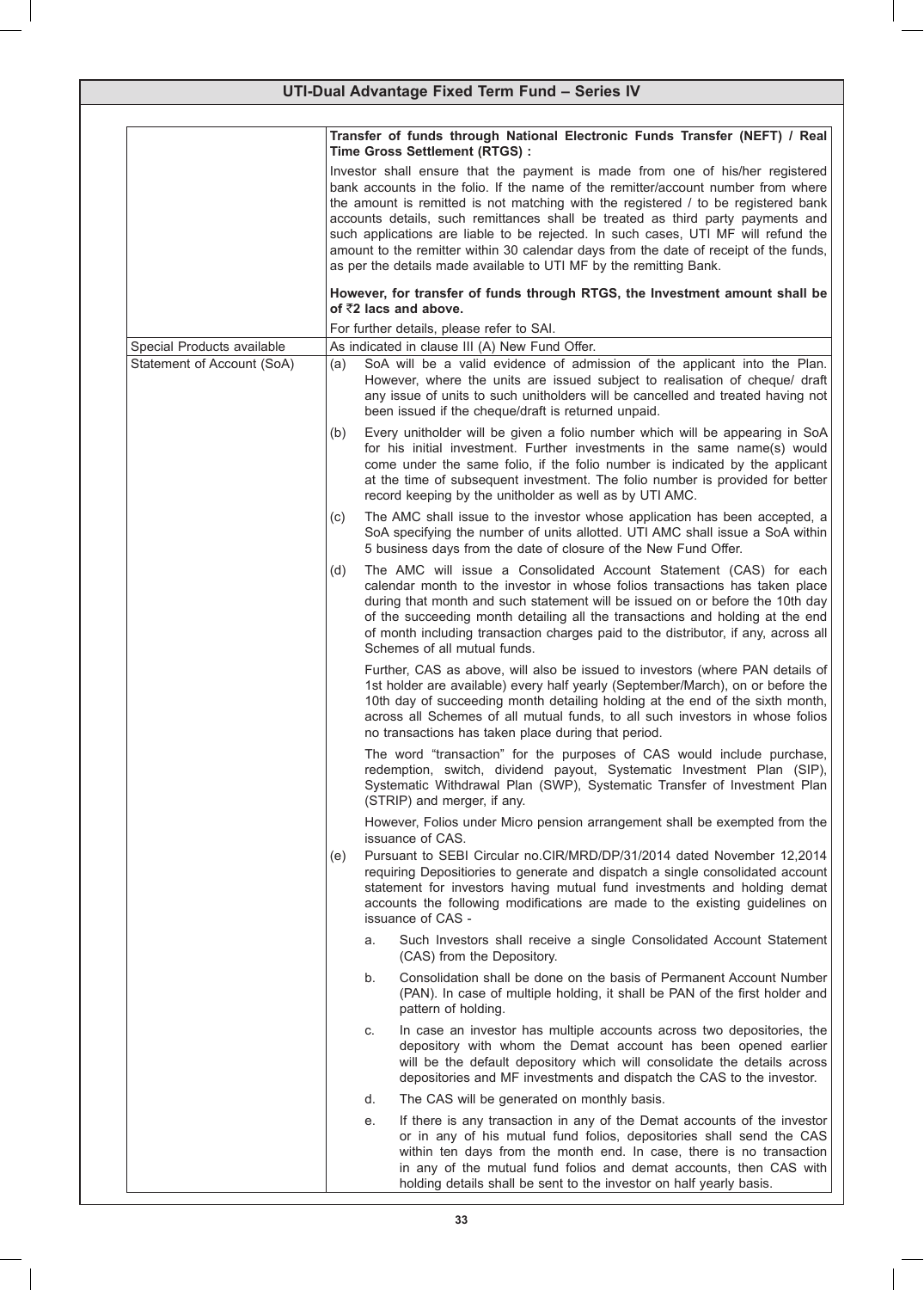| UTI-Dual Advantage Fixed Term Fund - Series IV |                                                                                                                                                                                                                                                                                                                                                                                                                                                                                                                                                                                                                                                                                      |  |
|------------------------------------------------|--------------------------------------------------------------------------------------------------------------------------------------------------------------------------------------------------------------------------------------------------------------------------------------------------------------------------------------------------------------------------------------------------------------------------------------------------------------------------------------------------------------------------------------------------------------------------------------------------------------------------------------------------------------------------------------|--|
|                                                | The dispatch of CAS by the depositories shall constitute compliance<br>f.<br>by UTI AMC/ UTI Mutual Fund with the requirements under Regulation<br>36(4) of SEBI (Mutual Funds) Regulations, 1996.                                                                                                                                                                                                                                                                                                                                                                                                                                                                                   |  |
|                                                | Following Folios, shall be exempted for issuance of CAS:                                                                                                                                                                                                                                                                                                                                                                                                                                                                                                                                                                                                                             |  |
|                                                | Units held in demat mode.                                                                                                                                                                                                                                                                                                                                                                                                                                                                                                                                                                                                                                                            |  |
|                                                | Units held in minor's name.                                                                                                                                                                                                                                                                                                                                                                                                                                                                                                                                                                                                                                                          |  |
|                                                | Folios where units are held by way of unit certificates.                                                                                                                                                                                                                                                                                                                                                                                                                                                                                                                                                                                                                             |  |
|                                                | In case of UTI CCP, where the investment is made by Government<br>departments like District Health Department, Women's Development<br>Corporation, Bihar etc. in favour of beneficiary children.                                                                                                                                                                                                                                                                                                                                                                                                                                                                                     |  |
|                                                | One UTI Mutual Fund scheme invests in other UTI Mutual Fund<br>scheme/s.                                                                                                                                                                                                                                                                                                                                                                                                                                                                                                                                                                                                             |  |
|                                                | Folios under Micropension arrangement.                                                                                                                                                                                                                                                                                                                                                                                                                                                                                                                                                                                                                                               |  |
|                                                | For further details on other Folios exempted from issuance of CAS, PAN<br>related matters of CAS etc, please refer to SAI.                                                                                                                                                                                                                                                                                                                                                                                                                                                                                                                                                           |  |
|                                                | For those unit holders who have provided an e-mail address/mobile number:-<br>(f)                                                                                                                                                                                                                                                                                                                                                                                                                                                                                                                                                                                                    |  |
|                                                | The AMC shall continue to allot the units to the unit holders whose application<br>has been accepted and also send confirmation specifying the number of units<br>allotted to the unit holders by way of e-mail and/or SMS to the unit holder's<br>registered e-mail address and/or mobile number as soon as possible but not<br>later than five business days from the date of closure of the New Fund Offer.                                                                                                                                                                                                                                                                       |  |
|                                                | The unit holder will be required to download and print the SoA/other<br>correspondences after receiving e-mail from the Mutual Fund. Should the Unit<br>holder experience any difficulty in accessing the electronically delivered SoA/<br>other correspondences, the Unit holder shall promptly advise the Mutual Fund<br>to enable the Mutual Fund to make the delivery through alternate means.<br>Failure to advise UTI Mutual Fund of such difficulty within 24 hours after<br>receiving the e-mail, will serve as an affirmation regarding the acceptance by<br>the Unit holder of the SoA/other correspondences.                                                              |  |
|                                                | It is deemed that the Unit holder is aware of all securities risks including<br>possible third party interception of the SoA/other correspondences and the<br>content therein becoming known to third parties.                                                                                                                                                                                                                                                                                                                                                                                                                                                                       |  |
|                                                | Under no circumstances, including negligence of the unitholder, shall the<br>Mutual Fund or anyone involved in creating, producing, delivering or managing<br>the SoA of the Unit Holder, be liable for any direct, indirect, incidental, special<br>or consequential damages that may result from the use of or inability to use<br>the service or out of the breach of any warranty. The use and storage of any<br>information including, without limitation, the password, account information,<br>transaction activity, account balances and any other information available on<br>the Unit holder's personal computer is at risk and sole responsibility of the<br>Unit holder. |  |
|                                                | The unitholder may request for a physical account statement by writing/calling<br>the AMC/R&T.                                                                                                                                                                                                                                                                                                                                                                                                                                                                                                                                                                                       |  |
| Friend in Need                                 | "Friend in Need" facility is introduced for the Individual investors (Resident as well<br>as Non-resident) of UTI MF under all the Schemes, whereby there is an option<br>to furnish the contact details including name, address, relationship, telephone<br>number and email ID of any person other than the applicant/s and nominee. This will<br>facilitate obtaining the latest contact details of the investors, if UTI MF is unable to<br>establish contact with the investors.                                                                                                                                                                                                |  |
|                                                | For further details, please refer to SAI                                                                                                                                                                                                                                                                                                                                                                                                                                                                                                                                                                                                                                             |  |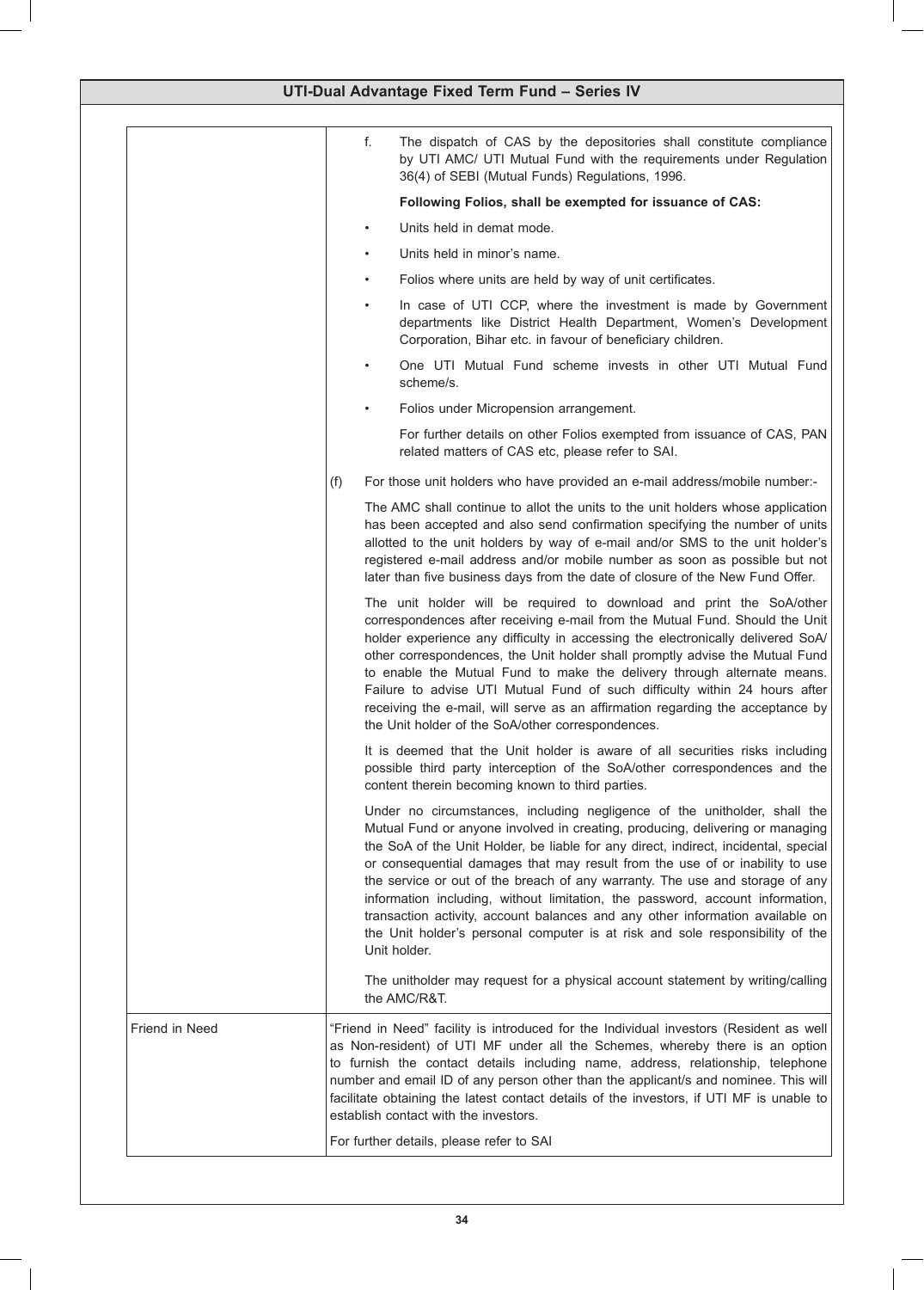| Dividend                                                         | The dividend warrants shall be dispatched to the unitholders within 30 days of the<br>date of declaration of the dividend.                                                                                                                                                                                      |  |  |
|------------------------------------------------------------------|-----------------------------------------------------------------------------------------------------------------------------------------------------------------------------------------------------------------------------------------------------------------------------------------------------------------|--|--|
|                                                                  | In case of funds received through Cash Payment mode, the dividend proceeds shall<br>be remitted only to the designated bank account.                                                                                                                                                                            |  |  |
|                                                                  | In case of delay in payment of dividend amount, the Asset Management Company<br>shall be liable to pay interest to the unitholders at such rate as may be specified by<br>SEBI for the period of such delay (presently @ 15% per annum).                                                                        |  |  |
| Redemption                                                       | The redemption or repurchase proceeds shall be dispatched to the unitholders<br>within 10 business days from the date of maturity of the Plan.                                                                                                                                                                  |  |  |
|                                                                  | In case of funds received through Cash Payment mode, the redemption or<br>repurchase proceeds shall be remitted only to the designated bank account.                                                                                                                                                            |  |  |
| / repurchase proceeds                                            | Delay in payment of redemption The Asset Management Company shall be liable to pay interest to the unitholders<br>at such rate as may be specified by SEBI for the period of such delay (presently @<br>15% per annum).                                                                                         |  |  |
| <b>Book</b><br>Closure<br>Date                                   | Period/Record   Book closure period/s not exceeding 15 days in a year for Plan.                                                                                                                                                                                                                                 |  |  |
| Transfer/Pledge/Assignment of $ a$ .                             | <b>Transfer</b>                                                                                                                                                                                                                                                                                                 |  |  |
| Units                                                            | Units of the Plan are transferable.                                                                                                                                                                                                                                                                             |  |  |
|                                                                  | Transfers should be only in favour of transferees who are capable of holding<br>units. The AMC shall not be bound to recognize any other transfer.                                                                                                                                                              |  |  |
|                                                                  | The AMC will effect the transfer only in electronic form provided that the<br>intended transferee is otherwise eligible to hold units under the Plan.                                                                                                                                                           |  |  |
|                                                                  | The delivery instructions for transfer of units will have to be lodged with the<br>DP in the requisite form as may be required from time to time and the transfer<br>will be effected in accordance with such rules / regulations as maybe in force<br>governing transfer of securities in dematerialised mode. |  |  |
|                                                                  | Under special circumstances, holding of units by a company or other body<br>corporate with another company or body corporate or an individual/individuals,<br>none of whom is a minor, may be considered by the AMC.                                                                                            |  |  |
|                                                                  | Pledge/Assignment of units permitted only in favour of banks/other<br>b.<br>financial institutions:                                                                                                                                                                                                             |  |  |
|                                                                  | The uniholders may pledge/assign units in favour of banks/other financial<br>institutions as a security for raising loans. Units can be pledged by completing<br>the requisite forms/formalities as may be required by the Depository.                                                                          |  |  |
|                                                                  | The pledger may not be allowed to redeem units so pledged until the<br>bank/ financial institution to which the units are pledged provides a written<br>authorization to the Depository that the pledge/charge/lien may be removed.                                                                             |  |  |
| <b>PERIODIC DISCLOSURES</b>                                      |                                                                                                                                                                                                                                                                                                                 |  |  |
| Net Asset Value<br>This is the value per unit of the             | The Mutual Fund shall declare the Net asset value of the Plan by 9 p.m. on every<br>business day on website of UTI Mutual Fund, www.utimf.com and website of AMFI<br>namely www.amfiindia.com.                                                                                                                  |  |  |
| Plan on a particular day. You<br>can ascertain the value of your | The NAV shall be calculated for all business days.                                                                                                                                                                                                                                                              |  |  |
| investments by multiplying the<br>NAV with your unit balance.    | The NAV shall be published in at least two daily newspapers having nationwide<br>circulation on every business day.                                                                                                                                                                                             |  |  |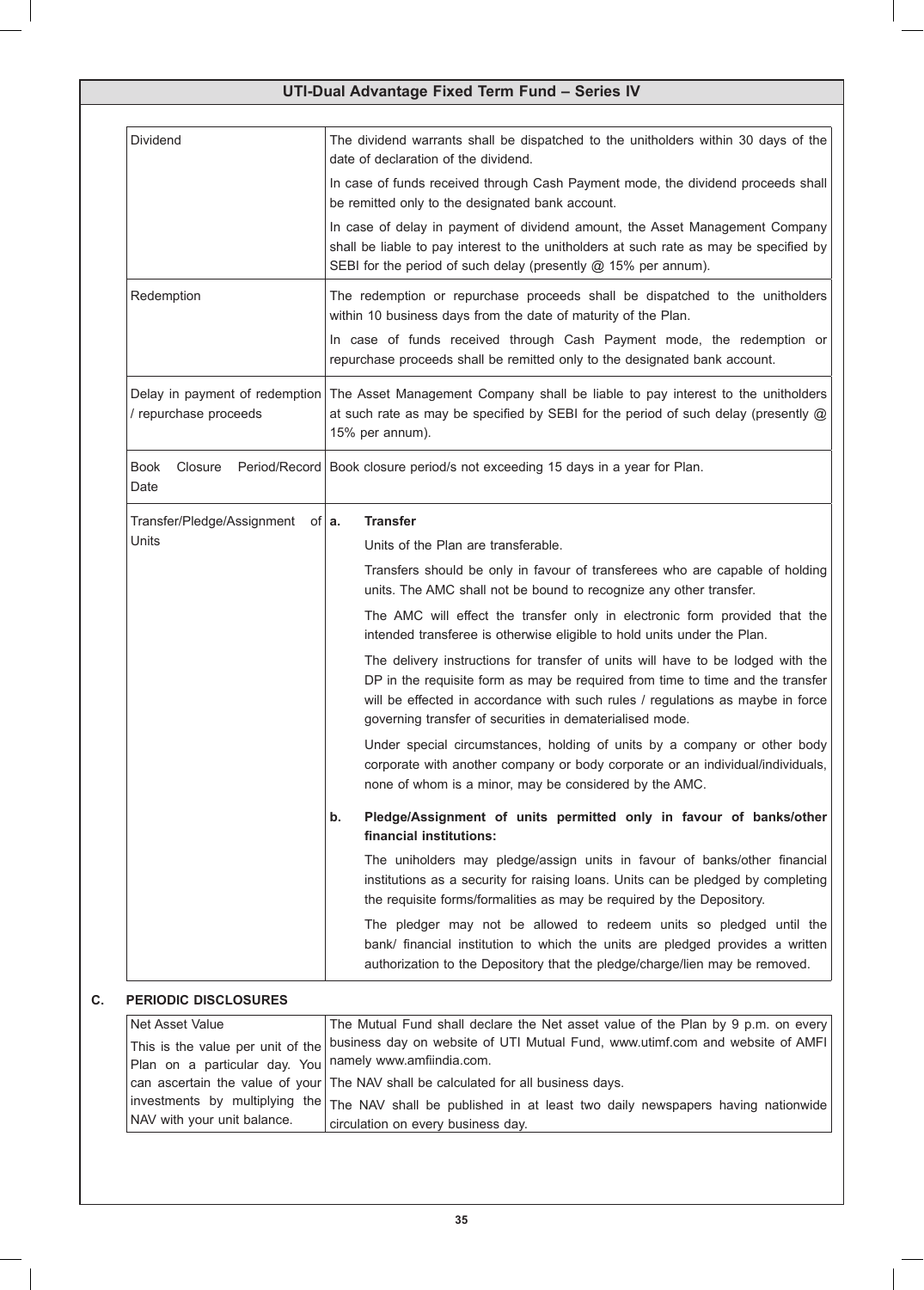| UTI-Dual Advantage Fixed Term Fund - Series IV                              |                                                                                                                                                                                                                                                                                                                                                                                                                                                                                                                                                                                                                                                                                                                                                                                                                                                                                                                                           |  |
|-----------------------------------------------------------------------------|-------------------------------------------------------------------------------------------------------------------------------------------------------------------------------------------------------------------------------------------------------------------------------------------------------------------------------------------------------------------------------------------------------------------------------------------------------------------------------------------------------------------------------------------------------------------------------------------------------------------------------------------------------------------------------------------------------------------------------------------------------------------------------------------------------------------------------------------------------------------------------------------------------------------------------------------|--|
| <b>Monthly Portfolio Disclosure</b>                                         | The Mutual Fund shall disclose portfolio (along with ISIN) as on the last day of<br>the month for all its Schemes on its website on or before the tenth day of the<br>succeeding month in a user-friendly and downloadable format.<br>The format for monthly portfolio disclosure shall be the same as that of half yearly<br>portfolio disclosures.<br>The Mutual Fund shall also disclose additional information (such as ratios etc)<br>subject to compliance with the SEBI Advertisement Code.                                                                                                                                                                                                                                                                                                                                                                                                                                        |  |
| <b>Management</b>                                                           | Disclosure of Assets Under   The Mutual Fund shall disclose the following on monthly basis, in the prescribed<br>format, on its website and also share the same with Association of Mutual Funds in<br>India (AMFI):<br>AUM from different categories of schemes such as equity schemes, debt<br>a.<br>schemes, etc.<br>Contribution to AUM from B-15 cities (i.e. other than top 15 cities as identified<br>b.<br>by AMFI) and T-15 cities (Top 15 cities).<br>Contribution to AUM from sponsor and its associates.<br>C.<br>Contribution to AUM from entities other than sponsor and its associates.<br>d.<br>Contribution to AUM from investors type (retail, corporate, etc.) in different<br>е.<br>scheme type (equity, debt, ETF, etc.).<br>In order to have a holistic picture, Mutual Fund wise and consolidated data on the<br>above parameters shall also be disclosed on AMFI website in the prescribed format.                |  |
| <b>Disclosure</b><br>Yearly<br>Half<br><b>Portfolio / Financial Results</b> | The Mutual Fund shall within one month from the close of each half year, (i.e. 31st<br>March and 30th September), host a soft copy of its unaudited financial results on its<br>website.<br>The Mutual Fund shall publish an advertisement disclosing the hosting of such<br>financial results on the website, in at least two newspaper one national English<br>daily newspaper having nationwide circulation and one in a newspaper having wide<br>circulation published in the language of the region where the Head Office of UTI MF<br>is situated.<br>The Mutual Fund shall also, within one month from the close of each half year, (i.e.<br>31st March and 30th September), publish by way of an advertisement a complete<br>statement of its Plan portfolio in one English daily circulating in the whole of India<br>and in a newspaper published in the language of the region where the head office of<br>UTI MF is situated. |  |
| <b>Additional Disclosure</b>                                                | The Mutual Fund shall, in addition to the total commission and expenses paid to<br>distributors, make additional disclosures regarding distributor-wise gross inflows, net<br>inflows, AAUM and ratio of AUM to gross inflows on its website on an yearly basis.<br>In case, the data mentioned above suggests that a distributor has an excessive<br>portfolio turnover ratio, i.e., more than two times the industry average, the AMC shall<br>conduct additional due-diligence of such distributors.<br>The Mutual Fund shall also submit the data to AMFI and the consolidated data in<br>this regard shall be disclosed on AMFI website.                                                                                                                                                                                                                                                                                             |  |
| <b>Annual Report</b>                                                        | An abridged annual report in respect of the Plan shall be mailed to the Unit holders<br>not later than four months from the date of closure of the relevant accounting year<br>and the full annual report shall be made available for inspection at UTI Tower, Gn<br>Block, Bandra Kurla Complex, Bandra (East), Mumbai - 400 051. A copy of the<br>full annual report shall also be made available to the Unit holders on request on<br>payment of nominal fee, if any.                                                                                                                                                                                                                                                                                                                                                                                                                                                                  |  |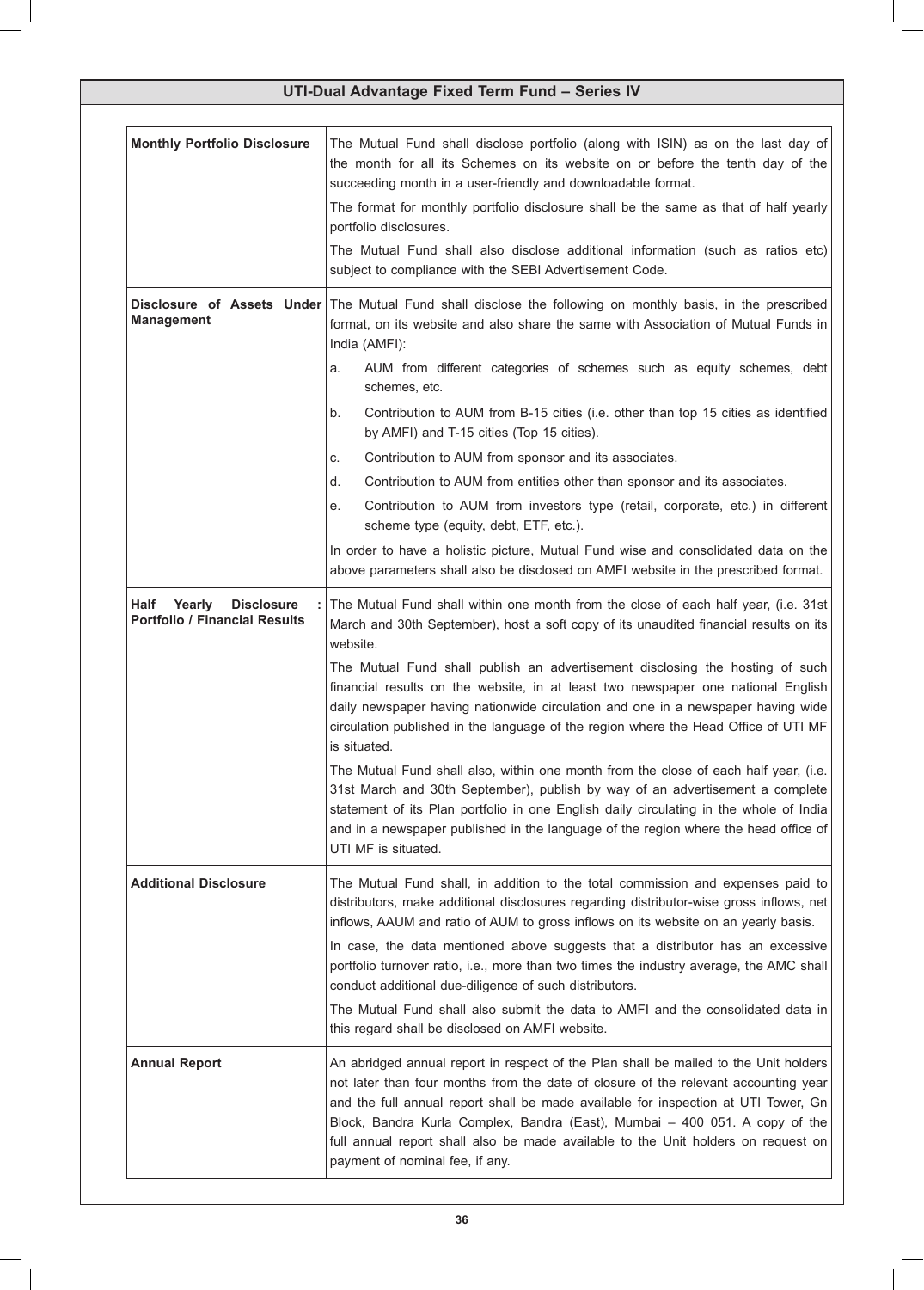| Disclosures of Votes Cast by a.<br>the Mutual Funds | The AMC shall record and disclose, in the prescribed format, specific rationale<br>supporting its voting decision (for, against or abstain) with respect to each<br>vote proposal on matters relating to Corporate governance, changes to<br>capital structure, stock option plans, social & corporate responsibility issues,<br>appointment of Directors and their removal etc as stated in SEBI Circular<br>SEBI/IMD/CIR No 18/198647/2010 dated March 15, 2010 |
|-----------------------------------------------------|-------------------------------------------------------------------------------------------------------------------------------------------------------------------------------------------------------------------------------------------------------------------------------------------------------------------------------------------------------------------------------------------------------------------------------------------------------------------|
|                                                     | The AMC shall additionally publish in the prescribed format summary of the<br>b.<br>votes cast across all its investee company and its break-up in terms of total<br>number of votes cast in favor, against or abstained from.                                                                                                                                                                                                                                    |
|                                                     | The AMC shall disclose votes cast on their website on a quarterly basis, in<br>C.<br>the prescribed format, within 10 working days from the end of the quarter. The<br>AMC shall continue to disclose voting details in its annual report.                                                                                                                                                                                                                        |
|                                                     | Further, on an annual basis, the AMC shall obtain certification from<br>d.<br>a "scrutinizer" appointed in terms of Companies (Management and<br>Administration) Rules, 2014 on the voting reports disclosed. The same shall<br>be submitted to the trustees and also disclosed in the relevant portion of the<br>Mutual Funds' annual report & website.                                                                                                          |
|                                                     | The Boards of AMC and Trustees shall review and ensure that the AMC has<br>е.<br>voted on important decisions that may affect the interest of investors and the<br>rationale recorded for vote decision is prudent and adequate. The confirmation<br>to the same, along with any adverse comments made by the scrutinizer, shall<br>be reported to SEBI in the half yearly trustee reports.                                                                       |
|                                                     | For further details, refer to SEBI Circular No SEBI/HO/IMD/DF2/CIR/P/2016/68<br>dated 10th August 2016 and SEBI Circular No CR/IMD/DF/05/2014 dated 24th<br>March 2014.                                                                                                                                                                                                                                                                                           |
| <b>Associate Transactions</b>                       | Please refer to Statement of Additional Information (SAI).                                                                                                                                                                                                                                                                                                                                                                                                        |

# **Taxation**

The information is provided for general information only and is based on the position provided in the Finance Act 2015. In view of the individual nature of the implications, each investor is advised to consult his or her own tax/legal advisors with respect to the specific tax and other implications arising out of his or her participation in the Plan.

For further details on taxation please refer to the clause on Taxation in the SAI.

| <b>Mutual Fund</b> | UTI Mutual Fund is a Mutual Fund registered with SEBI and as such is eligible for                                                                                                                                                                                                                                                                                                                                   |  |  |  |
|--------------------|---------------------------------------------------------------------------------------------------------------------------------------------------------------------------------------------------------------------------------------------------------------------------------------------------------------------------------------------------------------------------------------------------------------------|--|--|--|
|                    | benefits under section 10 (23D) of the Income Tax Act, 1961 (the Act) to have its                                                                                                                                                                                                                                                                                                                                   |  |  |  |
|                    | entire income exempt from income tax. The Mutual Fund will receive income without                                                                                                                                                                                                                                                                                                                                   |  |  |  |
|                    | any deduction of tax at source under the provisions of Section 196(iv) of the Act.                                                                                                                                                                                                                                                                                                                                  |  |  |  |
|                    | Tax on Dividend and Dividend As per the section 10(35) of the Act, dividend received by investors under the schemes                                                                                                                                                                                                                                                                                                 |  |  |  |
| Distribution Tax   | of UTI MF is exempt from income tax in the hands of the recipient unit holders.                                                                                                                                                                                                                                                                                                                                     |  |  |  |
|                    | As per section 115R of the Act, the dividend distribution tax is                                                                                                                                                                                                                                                                                                                                                    |  |  |  |
|                    | 25% plus surcharge on distribution made to any person being an individual or<br>a)<br>a HUF,                                                                                                                                                                                                                                                                                                                        |  |  |  |
|                    | b)<br>30% plus surcharge on income distributed to any other person.                                                                                                                                                                                                                                                                                                                                                 |  |  |  |
|                    | The rate of surcharge on income distribution tax is increased from 10% to 12%<br>w.e.f. 01st April 2015.                                                                                                                                                                                                                                                                                                            |  |  |  |
|                    | As per the Finance (No.2) Act 2014, with effect from 01st October 2014, for<br>determining the dividend distribution tax payable, the amount of distributed income<br>be increased to such amount as would, after reduction of the dividend distribution<br>tax from such increased amount, be equal to the income distributed by the Mutual<br>Fund (dividend distribution tax will be payable after grossing up). |  |  |  |
|                    | Education cess $@$ 2% and secondary and higher education cess $@$ 1% would also<br>be charged on amount of tax plus surcharge.                                                                                                                                                                                                                                                                                      |  |  |  |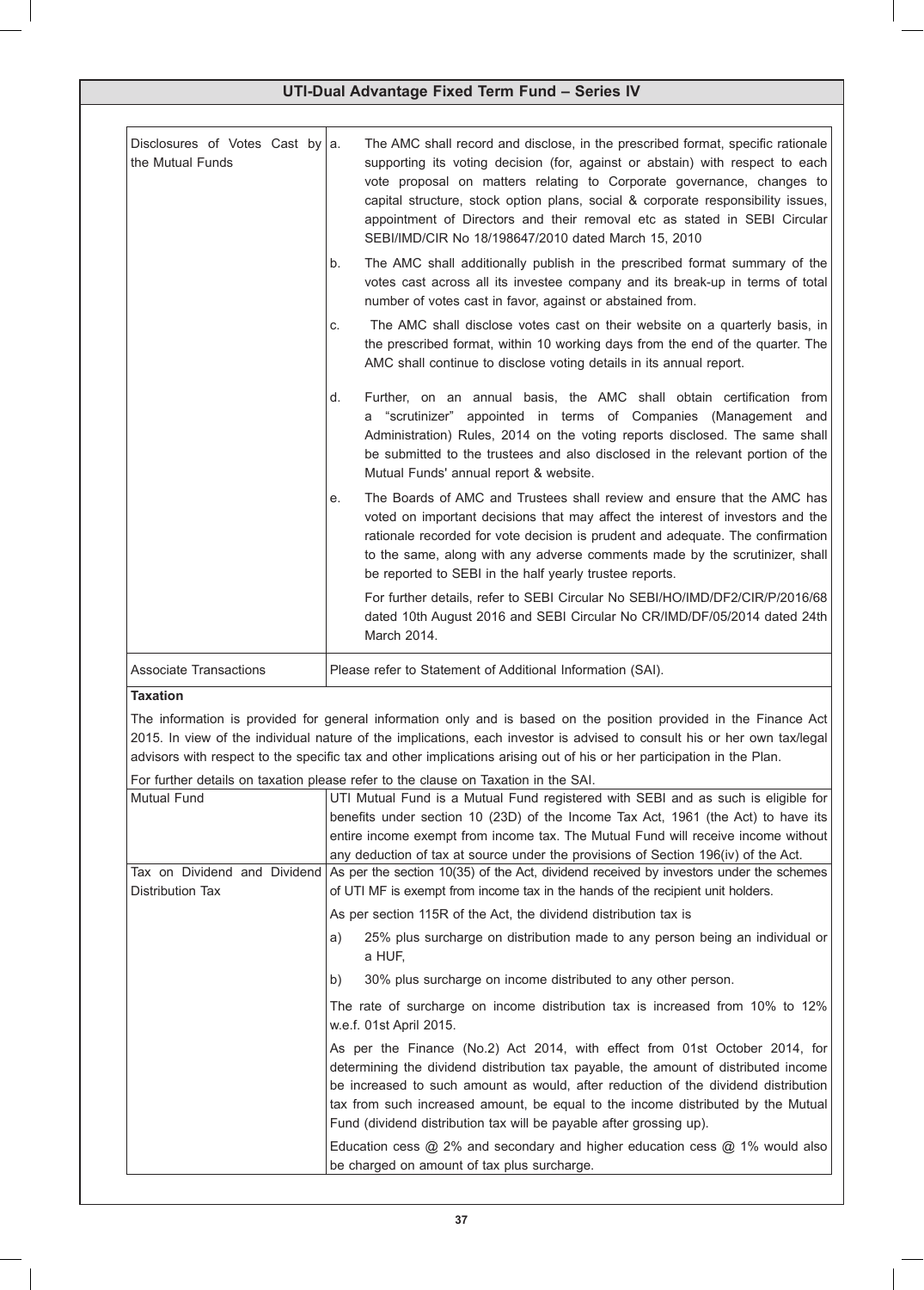| <b>Capital Gains</b> | <b>Resident Investors:</b>                                                                                                                                                                                                                                                                                                                                                                                                                                                                                                                                                   |  |  |
|----------------------|------------------------------------------------------------------------------------------------------------------------------------------------------------------------------------------------------------------------------------------------------------------------------------------------------------------------------------------------------------------------------------------------------------------------------------------------------------------------------------------------------------------------------------------------------------------------------|--|--|
| Long Term            | As per the Finance Act 2014, with effect from 11th July 2014, for other than<br>equity oriented schemes, long term capital gains arising on redemption of units by<br>residents is subject to treatment indicated under Section 48 and 112 of the Act. Long<br>term capital gains in respect of units held for more than 36 months is chargeable to<br>tax $\omega$ 20% after factoring the benefit of cost inflation index. The said tax rate is to<br>be increased by surcharge, if applicable, and Education cess $@2\%$ and secondary<br>and higher education cess @ 1%. |  |  |
| Short Term           | Units held for not more than thirty six months preceding the date of their transfer are<br>short term capital assets. Capital gains arising from the transfer of short term capital<br>assets for other than equity schemes will be subject to tax at the normal rates of tax<br>applicable to such assessee.                                                                                                                                                                                                                                                                |  |  |
| Investor services    | All investors could refer their grievances giving full particulars of investment at the<br>following address:                                                                                                                                                                                                                                                                                                                                                                                                                                                                |  |  |
|                      | Shri G S Arora                                                                                                                                                                                                                                                                                                                                                                                                                                                                                                                                                               |  |  |
|                      | Vice President – Department of Operations                                                                                                                                                                                                                                                                                                                                                                                                                                                                                                                                    |  |  |
|                      | UTI Asset Management Company Ltd.,                                                                                                                                                                                                                                                                                                                                                                                                                                                                                                                                           |  |  |
|                      | UTI Tower, Gn Block, Bandra-Kurla Complex,                                                                                                                                                                                                                                                                                                                                                                                                                                                                                                                                   |  |  |
|                      | Bandra (East), Mumbai - 400 051.                                                                                                                                                                                                                                                                                                                                                                                                                                                                                                                                             |  |  |
|                      | Tel: 022-6678 6666, Fax: 022-26523031                                                                                                                                                                                                                                                                                                                                                                                                                                                                                                                                        |  |  |
|                      | Investors may post their grievances at our website: www.utimf.com or e-mail us at<br>service@uti.co.in                                                                                                                                                                                                                                                                                                                                                                                                                                                                       |  |  |

### **D. COMPUTATION OF NAV**

a. The Net Asset Value (NAV) of the Plan shall be calculated by determining the value of the Plan's assets and subtracting there from the liabilities of the Plan taking into considera¬tion the accruals and provisions. NAV shall be declared separately for different Sub plan(s) and options of the Sub plan(s).

 NAV of the Units under the Plan shall be calculated as shown below:-

 Market or Fair Value of Scheme's investments + Current Assets - Current Liabilities and Provision

 NAV = -------------------------------------------------------------------------------------------------------------------------------------

### No of Units outstanding under Scheme on the Valuation Date

 The NAV under the Sub Plans would be rounded off to 4 decimals and Units will be allotted upto four decimal places or such other formula as may be prescribed by SEBI from time to time.

- b. The NAV per unit shall be calculated by dividing the NAV of the Plan by the total number of units issued and outstanding under the Plan on the valuation day. The NAV will be rounded off upto four decimal places.
- c. A valuation day is a day other than (i) Saturday and Sunday (ii) a day on which both the stock exchanges (BSE and NSE) and the banks in Mumbai are closed (iii) A day on which the purchase and redemption of units is suspended. If any business day in UTI AMC, Mumbai is not a valuation day as defined above then the NAV will be calculated on the next valuation day and the same will be applicable for the previous business day's transactions including all intervening holidays.
- d. The NAVs shall be published in at least two daily newspapers having nationwide circulation on every business day and will also be available by 9 p.m. on every business day on web-site of UTI Mutual Fund, www.utimf.com and web-site of AMFI namely www.amfiindia.com.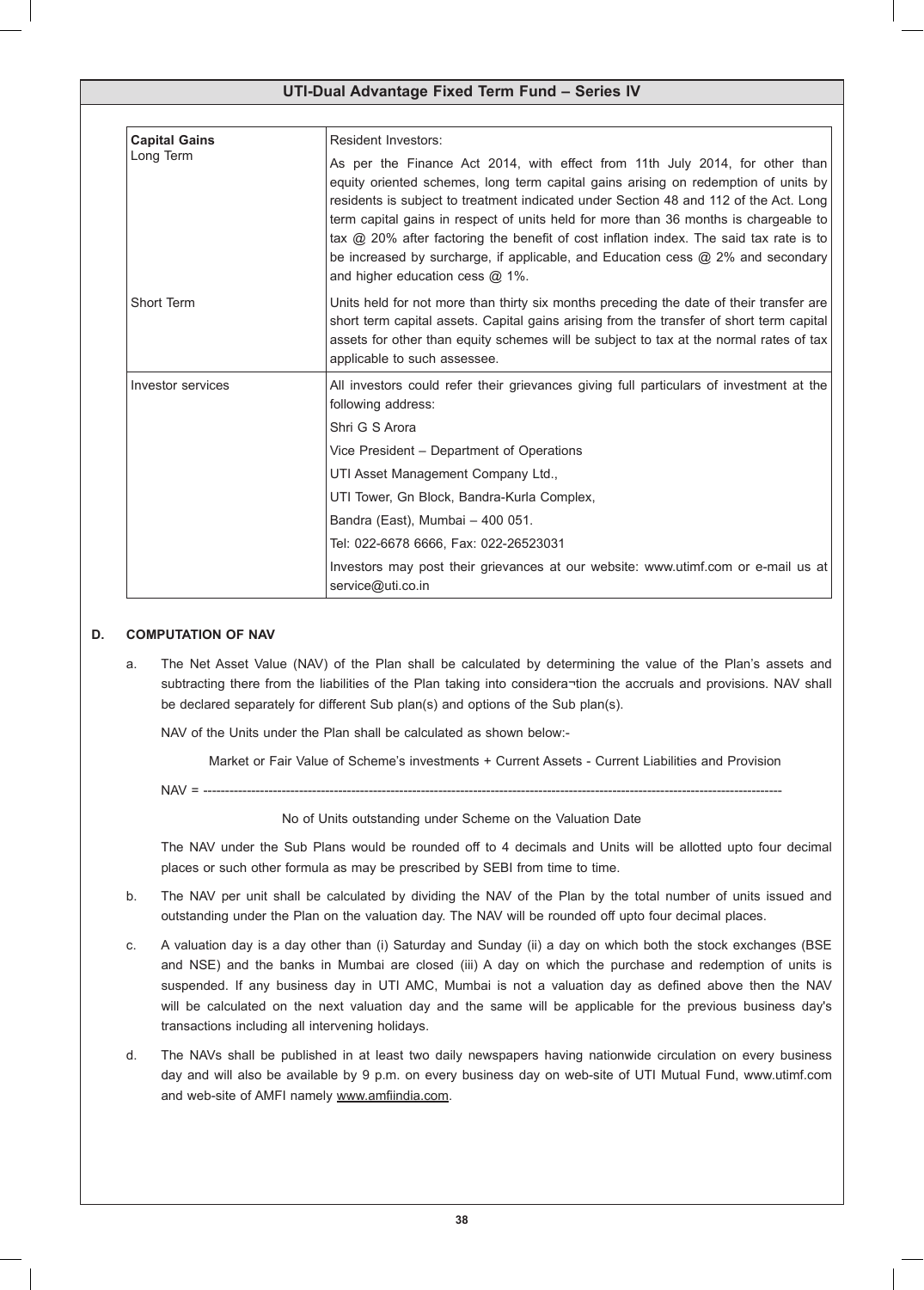### **IV. FEES AND EXPENSES**

This section outlines the expenses that will be charged to the Plan.

### **A. NEW FUND OFFER (NFO) EXPENSES**

 All New Fund Offer Expenses would be borne by AMC.

### **B. ANNUAL PLAN RECURRING EXPENSES:**

1. These are the fees and expenses for operating the Plan. These expenses include Investment Management and Advisory Fee charged by the AMC, Registrar and Transfer Agents' fee, marketing and selling costs etc. As given in the table below:

 The AMC has estimated that upto 2.25 % of the daily net assets of the Plan will be charged to the Plan for Regular Sub Plan as expenses*.* For the actual current expenses being charged, the investor should refer to the website of the mutual fund.

| <b>Particulars</b>                                                        | % of Net Assets                                              |
|---------------------------------------------------------------------------|--------------------------------------------------------------|
|                                                                           | <b>UTI-Dual Advantage Fixed</b><br>Term Fund - Series IV - I |
|                                                                           | (1279 days) Regular Sub Plan                                 |
| Investment Management and Advisory Fees                                   |                                                              |
| <b>Trustee Fee</b>                                                        |                                                              |
| <b>Audit Fees</b>                                                         |                                                              |
| <b>Custodian Fees</b>                                                     |                                                              |
| <b>RTA Fees</b>                                                           |                                                              |
| Marketing and Selling expense including agent commission                  |                                                              |
| Cost related to investor communications                                   |                                                              |
| Cost of fund transfer from location to location                           |                                                              |
| Cost of providing account statements and dividend redemption cheques and  | Up to 2.25%                                                  |
| warrants                                                                  |                                                              |
| Costs of statutory Advertisements                                         |                                                              |
| Cost towards investor education and awareness (at least 2 bps)            |                                                              |
| Brokerage and transaction cost over and above 12 bps and 5 bps for cash   |                                                              |
| and derivative market trades resp.                                        |                                                              |
| Service tax on expenses other than investment and advisory fees           |                                                              |
| Service tax on brokerage and transaction cost                             |                                                              |
| Other Expenses (including listing expenses)                               |                                                              |
| Maximum total expense ratio (TER) permissible under Regulation 52 (6) (c) | Up to 2.25%                                                  |
| Additional expenses for gross new inflows from specified cities under     | Up to 0.30%                                                  |
| regulation $52(6a)(b)$                                                    |                                                              |

 At least 20% of the TER is charged towards distribution expenses/ commission in the Regular Sub Plan. The TER of the Direct Sub Plan will be lower to the extent of the abovementioned distribution expenses/ commission (at least 20%) which is charged in the Regular Sub Plan. For example, in the event the TER of the Regular Sub Plan is 1% p.a, the TER of the Direct Sub Plan would not exceed 0.80% p.a.

 The purpose of the table is to assist the investor in understanding the various costs and expenses that an investor in the Plan will bear directly or indirectly. These estimates have been made in good faith as per the information available to the Investment Manager based on past experience and are subject to change inter-se. Types of expenses charged shall be as per the SEBI (MF) Regulations.

- 2. The total annual recurring expenses of the Plan excluding redemption expenses, whether initially borne by the Mutual Fund or by the AMC, but including the Investment Management and Advisory Fees shall be subject to the following limits:
	- (i) On the first  $\overline{5}100$  crore of the daily net assets of the Plan 2.25%
	- (ii) On the next  $\overline{300}$  crore of the daily net assets of the Plan 2.00%
	- (iii) On the next  $\overline{\text{300}}$  crore of the daily net assets of the Plan 1.75%
	- (iv) On the balance of the assets of the Plan  $1.50\%$

### 3. **Total Expense ratio (TER) and additional total expenses**

- **(i) Charging of additional expenses based on new inflows from beyond 15 cities**
- 1. Additional TER shall be charged up to 30 bps on daily net assets of the Plan if the new inflows from beyond top 15 cities (as per SEBI Regulations/Circulars/AMFI data) are at least (a) 30% of gross new inflows in the Plan or (b) 15% of the Average Assets under Management (year to date) of the Plan, whichever is higher. The additional TER on account of inflows from beyond top 15 cities so charged shall be clawed back in case the same is redeemed within a period of 1 year from the date of investment. The same can be used only for distribution expenses on account of new inflows from beyond top 15 cities.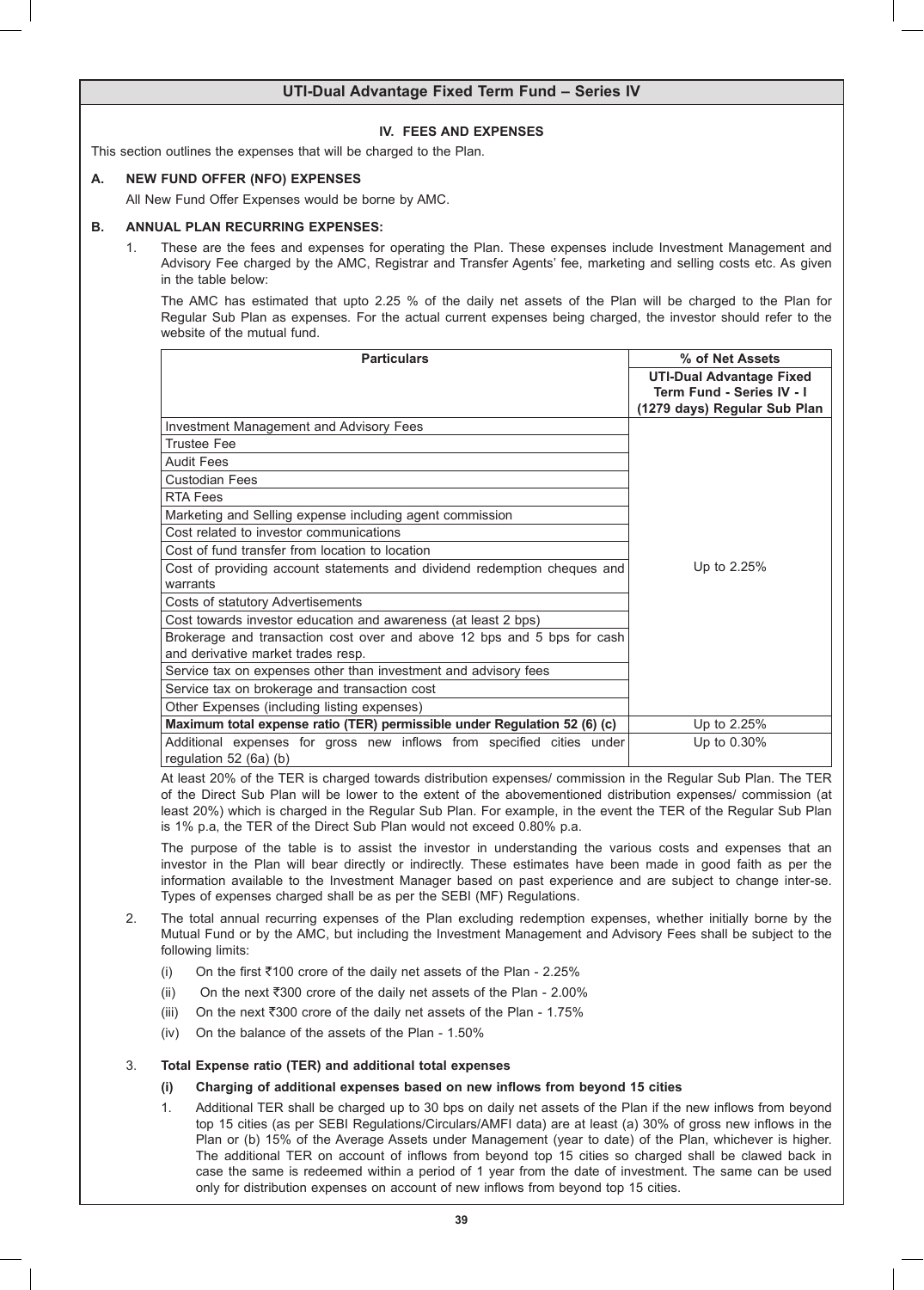2. In case inflows from beyond top 15 cities is less than the higher of (a) or (b) above, additional TER on daily net assets of the Plan shall be charged as follows:

Daily net assets  $X$  30 basis points  $X$  New inflows from beyond top 15 cities

 365\* X Higher of (a) or (b) above

 \* 366, wherever applicable.

 The additional TER on account of inflows from beyond top 15 cities so charged shall be clawed back in case the same is redeemed within a period of 1 year from the date of investment. The same can be used only for distribution expenses.

- 3. The 'AMC fees' charged to the Plan with no sub-limits will be within the TER as prescribed by SEBI Regulations.
- 4. For further details on TER, please refer to SAI

### **(ii) Service Tax**

- 1. UTI AMC shall charge service tax on investment and advisory fees to the Plan in addition to the maximum limit of TER.
- 2. Service Tax on other than investment and advisory fees, if any, shall be borne by the Plan within the maximum limit of TER.
- 3. Service Tax on brokerage and transaction cost paid for asset purchases, if any, shall be within the limit prescribed under SEBI Regulations. As per the current SEBI Regulations, the brokerage and transaction costs which are incurred for the purpose of execution of trade and included in the cost of investment shall not exceed 12 bps in case of cash market transactions and 5 bps in case of derivatives transactions. Any payment towards brokerage and transaction cost, over and above the said 12 bps and 5bps for cash market transactions and derivatives transactions respectively may be charged to the Plan within the maximum limit of Total Expense Ratio (TER) as prescribed under regulation 52 of the SEBI (Mutual Funds) Regulations, 1996. Any expenditure in excess of the said prescribed limit shall be borne by the AMC or by the trustee or sponsors.

### **(iii) Investor Education and Awareness**

 UTI Mutual Fund (UTI MF) shall annually set apart at least 2 bps on daily net assets within the maximum limit of TER for investor education and awareness initiatives.

### **(iv) Illustration of impact of expense ratio on Plan's returns**

 Simple illustration to describe the impact of the expense ratio on returns of the scheme.

| Α | Amount invested $(\bar{\tau})$             | 10,000 |
|---|--------------------------------------------|--------|
| В | Gross returns - assumed                    | 14%    |
| С | Closing NAV before expenses $(\bar{\tau})$ | 11400  |
|   | Expenses $(\bar{\zeta})$                   | 200    |
|   | Total NAV after charging expenses (C-D)    | 11200  |
|   | Net returns to investor                    | 12%    |

As per SEBI Regulation expenses are charged to the scheme on daily basis on daily net assets and as per percentage limits specified by SEBI.

The illustration is to simply describe the impact of expenses charged to the Scheme on schemes returns and should not be construed as providing any kind of investment advice or guarantee of returns on investments.

The above calculations are based on assumed NAVs, and actual returns on investment would be different.

### **C. LOAD STRUCTURE**

 In terms of SEBI circular no. SEBI/IMD/CIR No.4/ 168230/09 dated June 30, 2009, no entry load will be charged by the Plan to the investor.

 No Exit Load is applicable for the Plan. No redemption is permitted before maturity of the Plan, being a close ended Plan.

### **Transaction charges**

Pursuant to SEBI circular no. CIR/IMD/DF/13/2011 dated August 22, 2011, a transaction charge of ₹100/- for existing investors and ₹150/- in the case of first time investor in Mutual Funds, per subscription of ₹10,000/- and above, respectively, is to be paid to the distributors of UTI Mutual Fund products. However, there shall be no transaction charges on direct investment/s not made through the distributor / financial advisor.

There shall be no transaction charge on subscription below  $\bar{\tau}$ 10,000/-.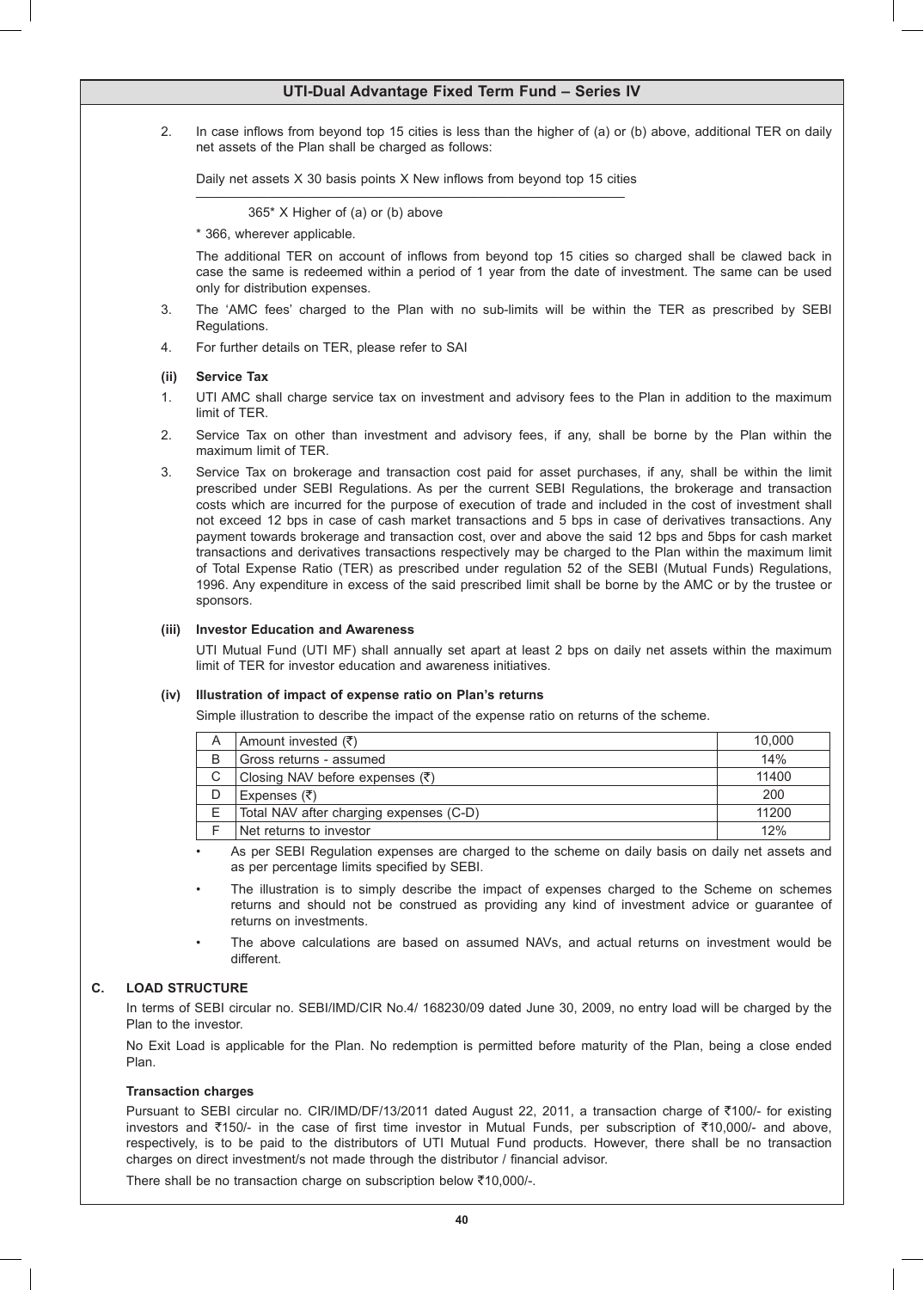The transaction charge, if any, shall be deducted by UTI AMC from the subscription amount and paid to the distributor and the balance shall be invested. Allocation of Units under the Plan will be Net of Transaction Charges. The Statement of Account (SOA) would also reflect the same.

 If the investor has not ticked in the Application form whether he/she is an existing/new investor, then by default, the investor will be treated as an existing investor and transaction charges of  $\bar{\tau}$ 100/- will be deducted for investments of ₹10,000/- and above and paid to distributor/financial advisor etc., whose information is provided by the investor in the Application form. However, where the investor has mentioned 'Direct Sub Plan' against the Plan name, the Distributor code will be ignored and the Application will be processed under 'Direct Sub Plan' in which case no transaction charges will be paid to the distributor.

### **Opt in / Opt out by Distributors**:

 Distributors shall be able to choose to opt out of charging the transaction charge. However the 'opt out' shall be at distributor level and not at investor level i.e., a distributor shall not charge one investor and choose not to charge another investor.

 Distributors shall also have the option to either opt in or opt out of levying transaction charge based on category of the product. The various category of product are as given below:

| Sr. No. | <b>Category of product</b>          |  |
|---------|-------------------------------------|--|
|         | Liquid/ Money Market Schemes        |  |
| 2       | <b>Gilt Schemes</b>                 |  |
| 3       | Debt Schemes                        |  |
|         | Infrastructure Debt Fund Schemes    |  |
| 5       | Equity Linked Saving Schemes (ELSS) |  |
| 6       | <b>Other Equity Schemes</b>         |  |
|         | <b>Balanced Schemes</b>             |  |
| 8       | Gold Exchange Traded Funds          |  |
| 9       | Other Exchange Traded Funds         |  |
| 10      | Fund of Funds investing Overseas    |  |
| 11      | Fund of Funds - Domestic            |  |

Where a distributor does not exercise the option, the default Option will be Opt–out for all above categories of product. The option exercised for a particular product category will be valid across all Mutual Funds.

 The ARN holders, if they so desire, can change their option during the special two half yearly windows available viz. March 1st to March 25th and September 1st to September 25th and the new option status change will be applicable from the immediately succeeding month.

 The upfront commission, if any, on investment made by the investor, shall be paid directly by the investor to the AMFI registered Distributors based on the investors' assessment of various factors including the service rendered by the distributor.

## **V. RIGHTS OF UNITHOLDERS**

 Please refer to SAI for details.

### **VI. PENALTIES, PENDING LITIGATION OR PROCEEDINGS, FINDINGS OF INSPECTIONS OR INVESTIGATIONS FOR WHICH ACTION MAY HAVE BEEN TAKEN OR IS IN THE PROCESS OF BEING TAKEN BY ANY REGULATORY AUTHORITY**

 Status of the information in this regard as furnished by the respective sponsors mentioned below is provided as under:

 In case of Indian Sponsor(s), details of all monetary penalties imposed and/ or action taken during the last three years or pending with any financial regulatory body or governmental authority, against Sponsor(s) and/ or the AMC and/ or the Board of Trustees/Trustee Company; for irregularities or for violations in the financial services sector, or for defaults with respect to share holders or debenture holders and depositors, or for economic offences, or for violation of securities law. Details of settlement, if any, arrived at with the aforesaid authorities during the last three years shall also be disclosed.

- **a. Penalties imposed against Life Insurance Corporation of India (Amount in** `**):-**
	- Penalties imposed by IRDA
- **A. The following penalties were imposed by IRDA against LIC for the year 2014-15 on its Inspection as per the following details:**

| Particulars of Inspection observations   Penalty levied by IRDA-Amount                                                                                  |                                                 | Status of payment of penalty |
|---------------------------------------------------------------------------------------------------------------------------------------------------------|-------------------------------------------------|------------------------------|
| Instances<br>were<br>filled in proposal forms were altered $(S.102(b))$ of the Act imposed<br>authentication<br>without necessary<br>from the proposers | noticed wherein Penalty of Rs 5 Lacs under Paid |                              |
| Policies issued with<br>terms<br>and<br>conditions other than as applied by<br>the Proposers                                                            |                                                 |                              |
| Policies are split and more than one<br>policy issued under a single proposal                                                                           |                                                 |                              |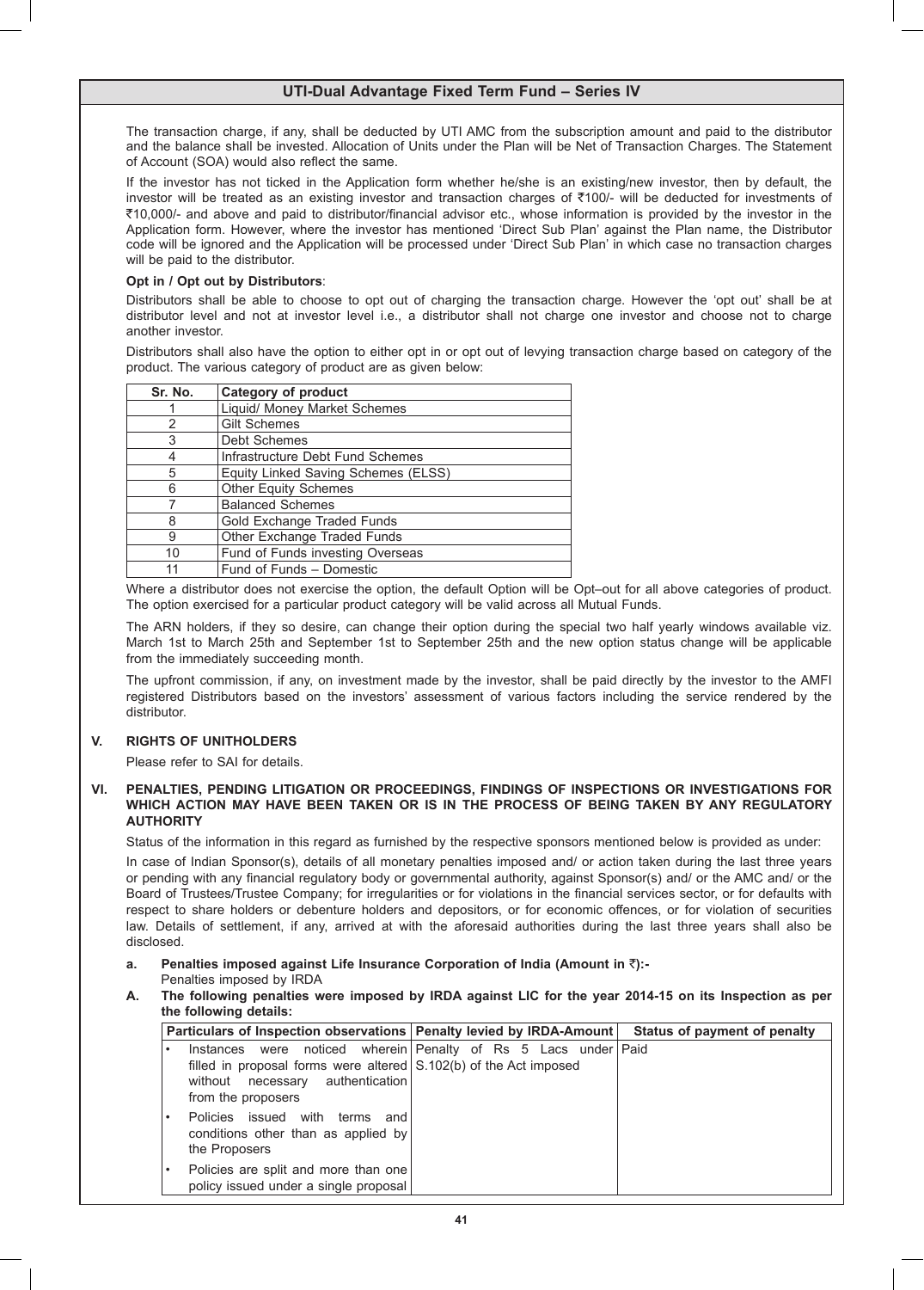| Particulars of Inspection observations   Penalty levied by IRDA-Amount    |                                                             | Status of payment of penalty |
|---------------------------------------------------------------------------|-------------------------------------------------------------|------------------------------|
| All<br>equity                                                             | investment in a single Penalty of Rs 5 lacs imposed on Paid |                              |
| Investee company (from all funds of the the Insurer under S.102(b) of the |                                                             |                              |
| corporation) cannot be more than 10% Act                                  |                                                             |                              |
| of outstanding shares (face value) of the                                 |                                                             |                              |
| Investee company                                                          |                                                             |                              |

### **B. Service Tax**

| <b>Financial Year</b> | <b>Particulars</b> | <b>Amount</b> | <b>Status</b> |
|-----------------------|--------------------|---------------|---------------|
| 2010-2011             | Service Tax        | 1018.00       | Paid          |
| 2011-2012             | Service Tax        | 14986.00      | Paid          |
| 2012-2013             | Service Tax        | 799268.00     | Paid          |

 No penalties have been imposed during the last three years by the Income Tax Authorities.

## **(b) Penalties and Proceedings against Bank of Baroda:- Zone: Maharashtra & Goa**

i. Sponsor and Branch: Bank of Baroda, Laxmi Road, Pune City

 Name of Complainant: Pune Municipal Corporation (PMC)

 Court/Tribunal / Case No. & Year: Supreme court SLP (C) No. 23299/2010

Amount involved: Octroi penalty of  $\bar{\tau}$  94.22 lacs

 Nature of Case/Type of offence & section: Bank filed a writ petition before Bombay HC challenging the arbitrary demand of the PMC & the provisions under Pune Municipal Corporation (Octroi) Rules 2008 imposing penalty being contrary to the provisions of Section 398 of the Bombay Provincial Municipal Corporation Act, 1949. The Bombay HC allowed the appeal holding corporation does not have power to impose penalty equivalent to 10 times the Octroi without following the due process of law as envisaged under section 398 of Act of 1949.

 Bank's reply/defence: Bank paid the amount of octroi of `9,42,200/- but refused to pay penalty amounting to `94,22,000/- (10 times of octroi amount).

 Present Status & Remarks: Against the order of the HC, PMC filed SLP in SC. The Hon'ble SC after hearing the Counsels was of the view that there is conflicting judgments on the issue and the same requires some time for hearing. On 13/10/2011 the Hon'ble SC said since bank has already paid the Octroi and matter involved herein is only about penalty imposed by corporation, let the matter come up for hearing in regular course. Matter has not come in the regular board till date.

ii. Sponsor and Branch: Bank of Baroda, Nasik City

 Name of Complainant: Nasik Municipal Corporation

 Court/Tribunal / Case No. & Year: Supreme Court SLP (C) No. 9706/2010

Amount involved: Octroi penalty of  $\bar{\tau}$  5.95 lacs

 Nature of Case/Type of offence & section: Bank filed a writ petition before Bombay HC challenging the arbitrary demand of the NMC & the provisions under Nashik Municipal Corporation (Octroi) Rule 2005 imposing penalty being contrary to the provisions of Section 398 of the Bombay Provincial Municipal Corporation Act, 1949. The Bombay HC allowed the appeal holding corporation does not have power to impose penalty equivalent to 10 times the Octroi without following the due process of law as envisaged under section 398 of Act of 1949.

Bank's reply/defence: Bank paid the amount of octroi, but refused to pay penalty amounting to  $\bar{z}$  59.50 lacs (10 times of Octroi amount).

 Present Status & Remarks: Against the order of the HC, NMC filed SLP in SC. The Hon'ble SC after hearing the Counsels was of the view that there is conflicting judgments on the issue and the same requires some time for hearing. On 13/10/2011 the Hon'ble SC said since bank has already paid the Octroi and matter involved herein is only about penalty imposed by corporation, let the matter come up for hearing in regular course. Matter has not come in the regular board till date.

 Total no. of cases: 2

Total amount involved/claimed amount:  $\bar{\tau}$  100.17 lacs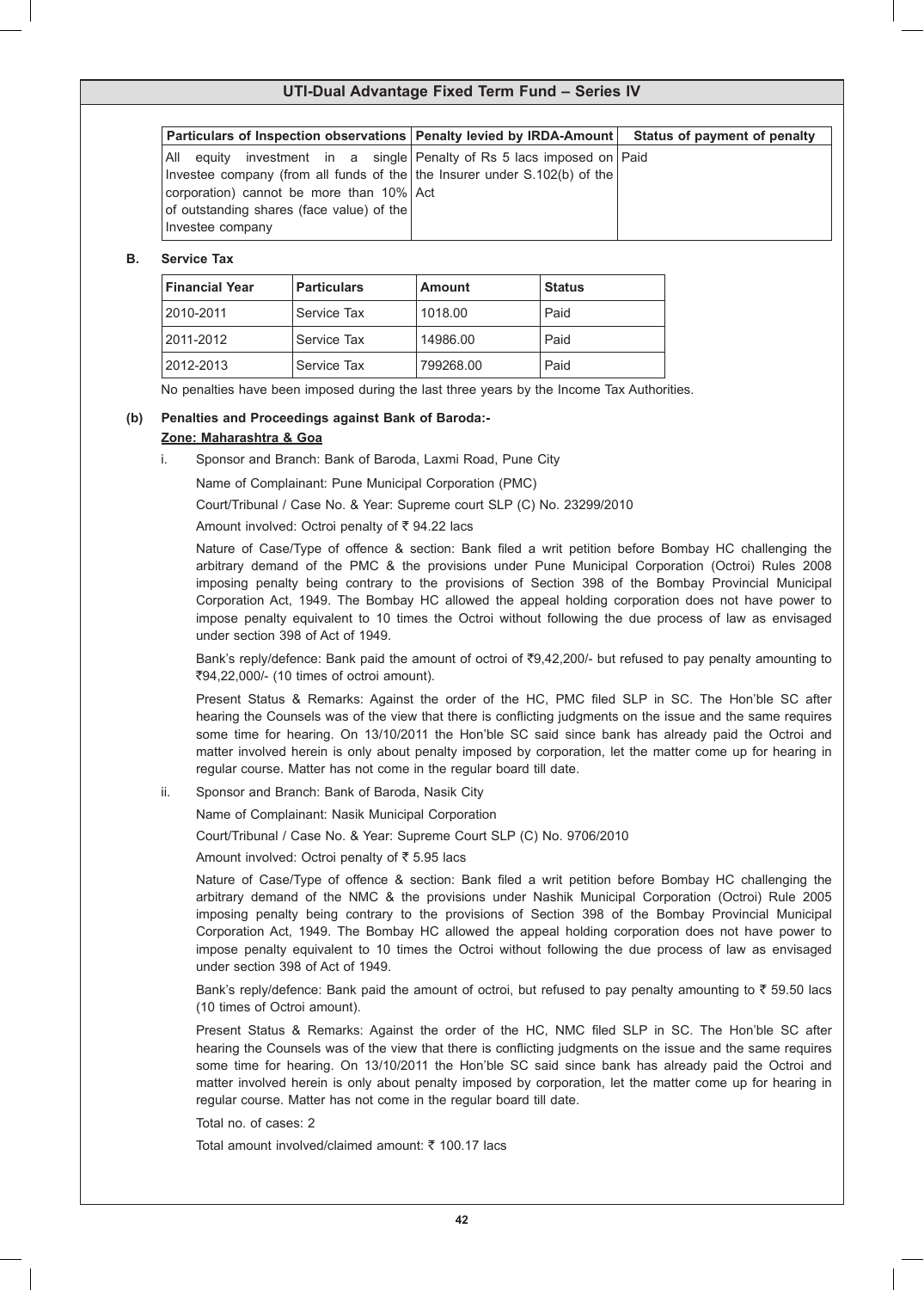### **Region-DMR-1 (NZ):**

iii. Sponsor and Branch: Bank of Baroda, IBB branch

 Name of the party/complainant: Special Directorate of Enforcement

 Name of the Court/Forum & Case no.: CRL Appeal No. 256/2009 before HC, Delhi in Comp/ u/s 8(1), 64(2) and also read with sections 6(4), 6(5), 49 and 73(3) of FERA, 1973.

Amount involved: ₹ 10 lacs

 Advocate Name: Pramod Agarwala

 Nature of the case/type of offences and Section: Complaint u/s 6(4), 6(5), 8(1), 64(2) and 73(3) of FERA Act 1973.

 Details/brief nature of the case: Allegations of violation of FERA regarding Deposit of Foreign Currency Notes in NRE A/c of Mr. Gurcharan Singh Sethi and Smt. Surinder Kaur. The Directorate of Enforcement in order dated 11.08.04 held that Bank has failed to ensure the genuineness of the transactions and has contravened the provisions of FERA. Penalty of  $\bar{z}$  10 lacs was imposed. Bank has denied the allegations on the ground that individual transactions were of less than  $\bar{\tau}$  10 lacs.

 Bank's Reply/defence: Bank's contention is that each time deposits are made of the amount of less than 10000 USD, hence there is no violation of provisions of FERA Act, 1973.

 Present Status and remarks: On 03.03.2010 interim stay orders have been made absolute. Matter will be listed in due course in regular matters.

### iv. Sponsor and Branch: Bank of Baroda, IBB branch

 Name of the party/complainant: Special Directorate of Enforcement

 Name of the Court/Forum & Case no.: CRL Appeal No. 325/2008 before HC Delhi in Comp/ u/s 8(1), 64(2) and also read with sections 6(4), 6(5), 49 and 73(3) of FERA, 1973.

Amount involved:  $\overline{z}$  5 lacs

 Advocate Name: Pramod Agarwala

 Nature of the case/type of offences and Section: Complaint u/s 6(4), 6(5), 8(1), 64(2) and 73(3) of FERA Act 1973.

 Details/brief nature of the case: Allegations of violation of FERA regarding Deposit of Foreign Currency Notes in NRE A/c of one Mr. Sarbir Singh, from 25.01.92 to 31.01.92. The Directorate Enforcement in order dated 11.08.04 held that Bank has failed to ensure the genuineness of the transactions and has contravened the provisions of FERA. Penalty of  $\bar{\tau}$  5 lacs was imposed. Appeal filed with Appellate Authority, which has been dismissed on 07.12.2007. Criminal Appeal before the Delhi High Court has been filed, which is pending.

 Bank's Reply/defense: Bank's contention is that each time deposits are made of the amount of less than 10000 USD, hence there is no violation of provisions of FERA Act, 1973.

 Present Status and remarks: On 03.03.2010 interim stay orders have been made absolute. Matter will be listed in due course in regular matters.

 Total No. of Cases: 2

Total amount involved:  $\bar{z}$  15 lacs

 v. Sponsor and Branch: Bank of Baroda, Eastern Zone, Camac Street

 Name of the party: Special Director of Enforcement Directorate

 Court/Tribunal & Case no./Year: Enforcement Directorate

Amount involved/claimed:  $\overline{z}$  10 Lacs

 Nature of the case/type of offences and Section: Breach of provisions of FERA

Details/brief nature of the case: Bank had given loan of  $\bar{\tau}$  2.55 crores to M/s Corpus Credit & Leasing Ltd., against FCNR FDR of \$1 million (US) belonging to Mrs. And Mr. Bhagwandas & Devbala Pawani held with Camac Street Branch. The then Chief Manager procured the said FDR of Pawanis from their International Branch and handed over the same to borrower. Investigations conducted under provisions of FERA revealed that the signatures of Mrs. and Mr. Pawani on the account opening form did not match with those on the consent letter, discharged FCNR FDR. Chief Manager had not verified the genuineness of the documents collected from Notice No. 4 either from the Pawanis or from International Branch, Bank of Baroda, Dubai.

 Bank's Reply/defence: Bank followed all the directions of RBI and remittance of \$ 1 million (US) was received by Bank through authorized banking channel and was genuine. Further, the proceeds of the FCNR FDR, along with interest thereon, was paid by the Bank to the Pawanis on maturity, in accordance with established remittance. Hence, there was no violation of FERA. The loan granted to the borrower company M/s Corpus Credit & Leasing Ltd. was a rupee loan and involved no outgo of foreign exchange.

Present Status and remarks: Special Director has imposed a penalty of  $\bar{\tau}$  10,00,000 (Rupees Ten Lakhs) on the Bank for violation of FERA. Bank filed an appeal against the same before the Appellate Authority for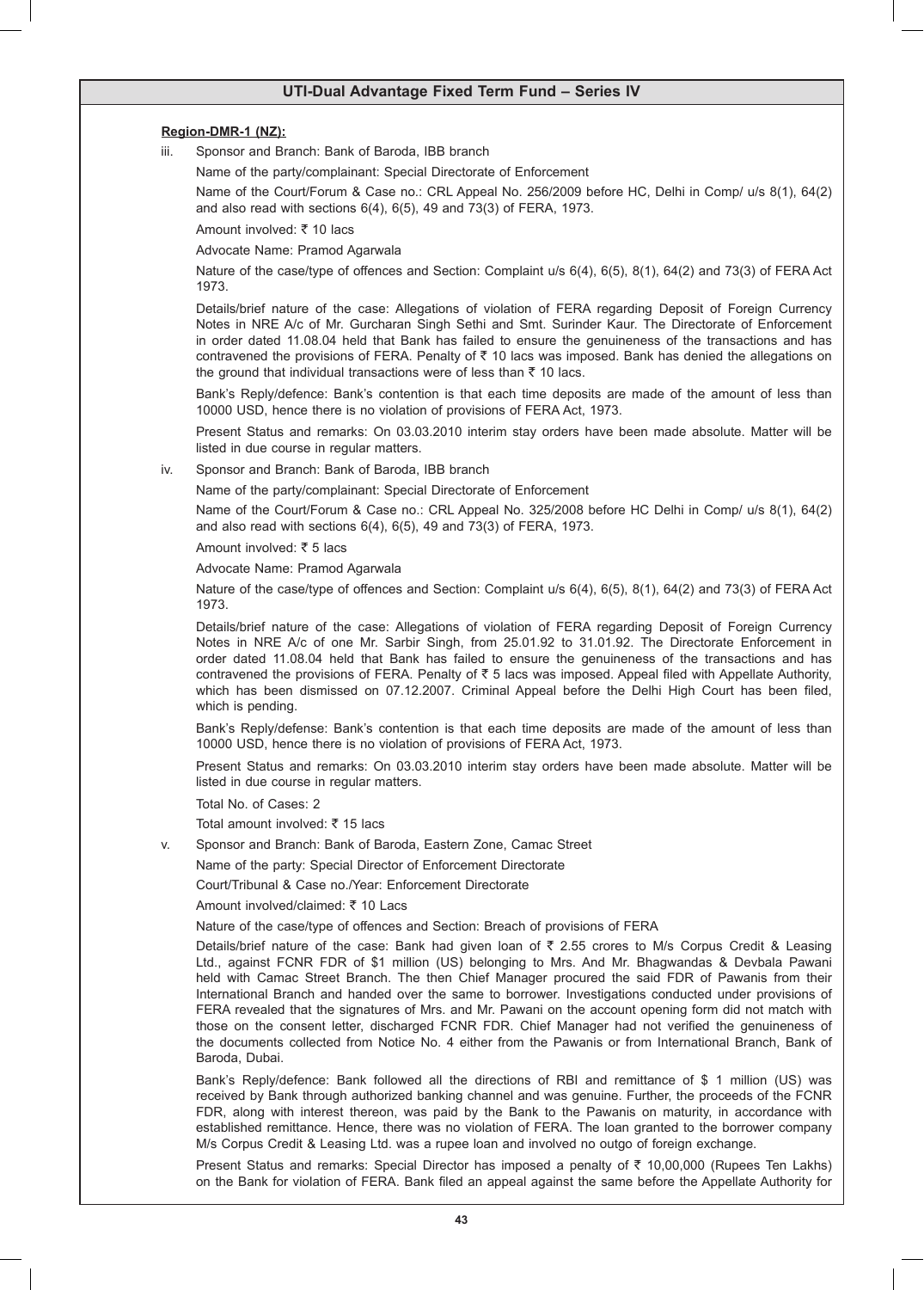Foreign Exchange, Ministry of Law, Justice & Company Affairs. LDH 6.03.2014 no hearing took place as opposite party did not appear. NDH 17.07.2014.

 Region – Bihar, Patna

### **Zone – Bihar, Jharkhand & Orissa, Patna:**

vi. Sponsor and Branch: Bank of Baroda, Patna Main branch

 Name of the party/Litigant/Complainant: Assessing Officer, Income Tax Department, Patna

 Court/Tribunal & Case No./Yr.: High Court, Patna. Appeal No. MA-632/2013

Amount involved/claimed: ₹ 96.96 Lacs

 Nature of case/type of offence and section: TDS claim by Assessing Officer, Income Tax, Patna

 Details/brief nature of case: Patna Main branch has not deducted TDS from the FDRs held in different organisations for the F.Y. 2007-08 and 2008-09.

 Bank's reply/defence: Appeal filed by bank before the Income Tax Appellate Tribunal was dismissed. Against the order of the ITAT bank has filed Misc. Appeal in the Hon'ble High Court, Patna which is pending.

 Present Status and remarks: The appeal in the High Court was last listed on 03.03.2014 for hearing. The oral order has been passed on 03.03.2014 wherein it is directed that notify the case for admission hearing. The matter is not listed in the cause list of the cases for hearing after 03.03.2014.

 Total No. of Cases: 01

Total amount involved/claimed amount: ₹ 96.96 Lacs

### **(c) Penalties and Proceedings against Punjab National Bank:-**

 As informed by the Punjab National Bank, no penalties /strictures were imposed on the bank by SEBI/Stock Exchange in respect of matters related to Capital Market during last three years.

### **(d) Penalties imposed on foreign offices and foreign subsidiaries of State Bank of India during 2013-14**

| <b>Period</b>    | Name of<br>Office/Branch/<br><b>Subsidiary</b> | <b>Penalty</b><br>imposed by  | <b>Brief details</b>                                                                                                                                                 | <b>Penalty</b><br>imposed/Rupee<br>equivalent | Date of<br>payment of<br>penalty |
|------------------|------------------------------------------------|-------------------------------|----------------------------------------------------------------------------------------------------------------------------------------------------------------------|-----------------------------------------------|----------------------------------|
| April 2013       | Jeddah Branch                                  | Saudi Arabia<br>Monetary      | submission<br>delayed<br>of l<br>financial<br>statement<br>as                                                                                                        | SAR 19,000                                    | 07.04.2013                       |
|                  |                                                | Agency (SAMA)                 | at the end of December<br>2012                                                                                                                                       | (₹2.68 lac)                                   |                                  |
| April 2013       | Jeddah                                         | --do-                         | Non<br>adherence<br>to                                                                                                                                               | SAR 11,700                                    | 27.04.2013                       |
|                  |                                                |                               | the<br>requirement<br>of<br>incorporating National ID/<br>Register<br>Number<br>Civil<br>of the drawer<br>of the<br>cheque in the slip of all<br>dishonoured cheques | $(1.64 \text{ lacs})$                         |                                  |
| <b>June 2013</b> | Regional<br>Representative                     | Securities<br>Exchange        | delayed<br>submission<br>General<br>Information                                                                                                                      | of PHP 8,561.79                               | 24.07.2013                       |
|                  | Office, Manila                                 | Commission of<br>Manila (SEC) | Sheet and proof of Inward<br>Remittance (for Manila<br>Representative office                                                                                         | (₹0.39 lacs)                                  |                                  |
| April 2013       | <b>Bank SBI</b>                                | Bank Indonesia                | delayed<br>submission                                                                                                                                                | of   IDR 2,000,000                            | 10.04.2013                       |
|                  | Indonesia                                      |                               | Commercial Bank Daily<br>Report,                                                                                                                                     | (₹0.13 lacs)                                  |                                  |
| December 2013    | <b>Bank SBI</b>                                | Bank Indonesia                | error in reported data for                                                                                                                                           | IDR 17,712,377                                | 12.12.2013                       |
|                  | Indonesia                                      |                               | calculation of minimum<br>statutory reserve                                                                                                                          | (₹0.87 lacs)                                  |                                  |
| December 2013    | Bank SBI                                       | Bank Indonesia                | 25<br>purchase<br>forex                                                                                                                                              | IDR 250,000,000                               | 30.12.2013                       |
|                  | Indonesia                                      |                               | transactions done by a<br>customer were considered                                                                                                                   | (₹12.23 lacs)                                 |                                  |
|                  |                                                |                               | to be in violation of Bank<br>Indonesia's<br>regulation                                                                                                              |                                               |                                  |
|                  |                                                |                               | foreign<br>concerning                                                                                                                                                |                                               |                                  |
|                  |                                                |                               | exchange<br>purchases<br>against IDR                                                                                                                                 |                                               |                                  |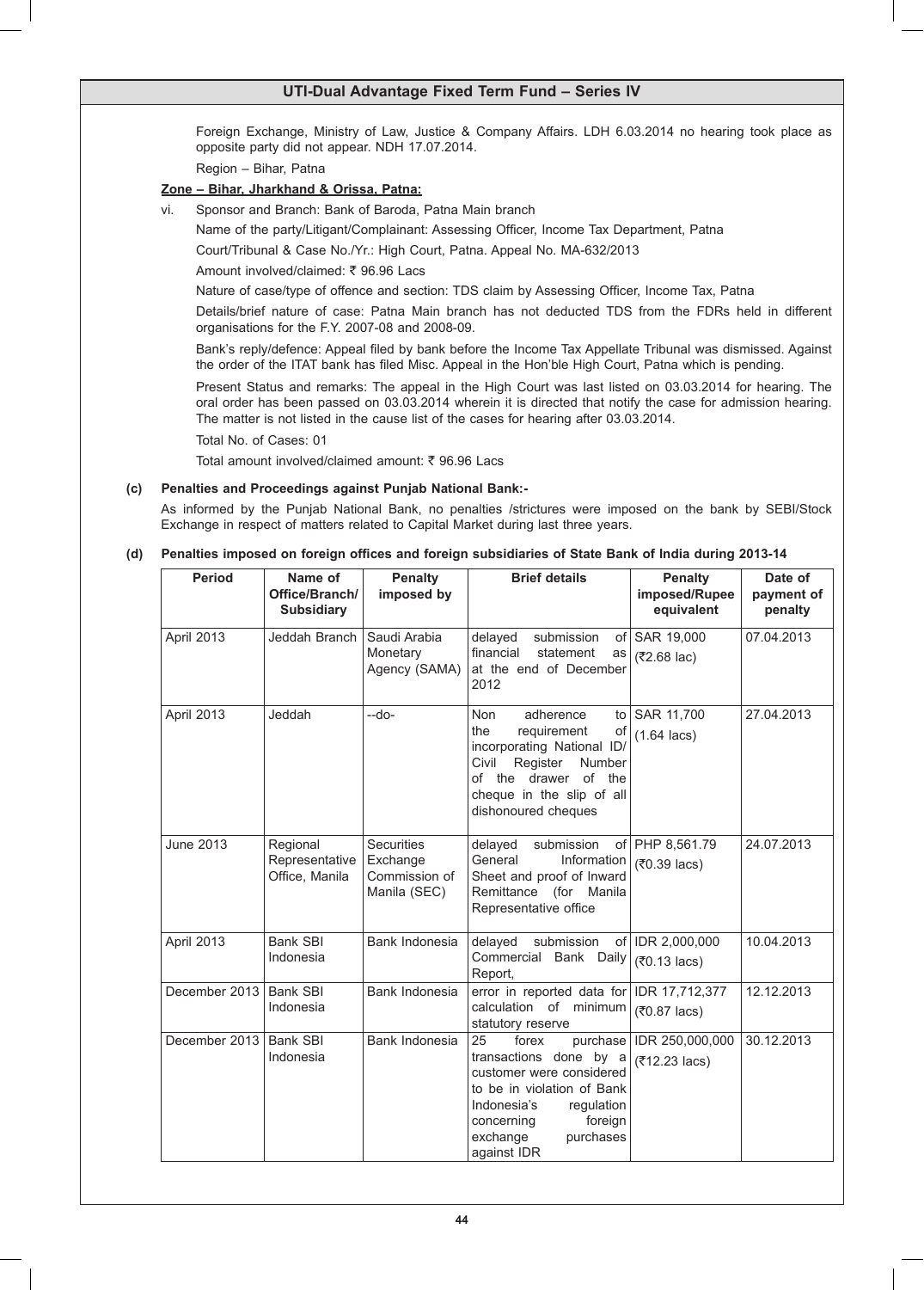| <b>Period</b> | Name of<br>Office/Branch/<br><b>Subsidiary</b> | <b>Penalty</b><br>imposed by | <b>Brief details</b>                                                                                                                                                                                                    | <b>Penalty</b><br>imposed/Rupee<br>equivalent | Date of<br>payment of<br>penalty |
|---------------|------------------------------------------------|------------------------------|-------------------------------------------------------------------------------------------------------------------------------------------------------------------------------------------------------------------------|-----------------------------------------------|----------------------------------|
| June 2013     | <b>SBI Mauritius*</b><br>(SBIML)               | Bank of<br><b>Mauritius</b>  | This was due to Bank of MUR 500,000<br>Mauritius found that SBI (₹9.96 lacs)<br>Mauritius has failed to<br>comply with the guidelines<br>of Anti-Money Laundering<br>Combating<br>the<br>and<br>Financing of Terrorism. |                                               | 17.07.2013                       |

\*Bank of Mauritius imposed a penalty of MUR 100,000/- i.e. equivalent of ₹1.75 lacs for a violation reported in December 2012. This was due to non-adherence of guidelines on advertisement by Bank of Mauritius.

| Penalties imposed on State Bank of India during 2013-14 on Domestic Operations |  |
|--------------------------------------------------------------------------------|--|
|--------------------------------------------------------------------------------|--|

| <b>Period</b>    | Name of<br>Office/Branch/<br><b>Subsidiary</b>                                                                              | <b>Penalty</b><br>imposed by | <b>Brief details</b>                                                                                                                                                                                                                                                                                                                                                                                                                                                                                        | <b>Penalty imposed</b><br>(Rupees in lacs) | Date of<br><b>Payment</b>                                                                                                                                                                           |
|------------------|-----------------------------------------------------------------------------------------------------------------------------|------------------------------|-------------------------------------------------------------------------------------------------------------------------------------------------------------------------------------------------------------------------------------------------------------------------------------------------------------------------------------------------------------------------------------------------------------------------------------------------------------------------------------------------------------|--------------------------------------------|-----------------------------------------------------------------------------------------------------------------------------------------------------------------------------------------------------|
| <b>July 2013</b> | Bank of Reserve<br><b>State</b><br>India                                                                                    | of India                     | Bank Penalty under Section 47A ₹ 300.00 lacs<br>$(1)(c)$ read with Section<br>of<br>46(4)<br>the<br>Banking<br>Regulation<br>Act<br>1949,<br>for alleged<br>violation of<br>guidelines/statutory<br>its<br>provisions on issue/sale of<br>drafts/gold coins against<br>cash, non capturing<br>of<br>beneficial owner details in<br>CBS and non-availability of<br>a scenario for generating<br>for<br>monitoring<br>alerts<br>transactions<br>in accounts<br>with high turnover but low<br>end day balance. |                                            | 15.07.2013                                                                                                                                                                                          |
| March 2014       | CAG New Delhi   Income<br><b>Branch</b>                                                                                     | Tax I<br>Authorities         | Late remittance of TDS ₹12.57 lacs<br>pertaining to CAG New<br>Delhi branch.                                                                                                                                                                                                                                                                                                                                                                                                                                |                                            | 31.03.2014                                                                                                                                                                                          |
| FY 2013-14       | the Circles Reserve<br>All<br>of<br>SBI:<br>penalties<br>relating to the<br>Agency Banking<br>&Reconciliation<br>Department | Bank<br>of India             | Reasons<br>such<br>as<br>of<br>conduct<br>surprise<br>verification<br>of<br>Currency<br>(CC)<br>branches,<br>Chest<br>shortage in soiled<br>note<br>remittances<br>and<br><b>CC</b><br>detection<br>of<br>balance,<br>mutilated/ counterfeit notes<br>in reissuable packets etc.<br>(detailed in the annexure)                                                                                                                                                                                              | non ₹237.06 lacs                           | Penalties<br>paid<br>on<br>various dates<br>in Circles of<br>SBI.<br>(Dates<br>of<br>payment<br>penalties<br>for<br>of ₹1.00 lacs<br>above<br>and<br>are furnished<br>the<br>list<br>in<br>annexed) |

| Penalties above one lac and nature of penalty thereof |                                                                 |                        | $(5 \in \mathsf{In} \mathsf{lacs})$               |  |
|-------------------------------------------------------|-----------------------------------------------------------------|------------------------|---------------------------------------------------|--|
| Circle                                                | Nature of penalty                                               | Penal<br><b>Amount</b> | <b>RBI DR Date</b><br>of Penalty<br><b>Amount</b> |  |
| Ahmedabad                                             | Non conduct of surprise verification of CC balance              | 1.00                   | 22-0ct-13                                         |  |
| Bengal                                                | Shortage in Soiled Note Remittance and CC balance               | 20.00                  | 22-0ct-13                                         |  |
| <b>Bhubaneshwar</b>                                   | Shortage in Soiled Note Remittance and CC balance               | 2.10                   | 27-Nov-13                                         |  |
| Chandigarh                                            | Detection of mutilated/counterfeit notes in re-issuable packets | 3.75                   | 27-Sep-13                                         |  |
| New Delhi                                             | Denial of facilities/services to linked branch of other banks   | 5.00                   | $16$ -Jan-14                                      |  |
| New Delhi                                             | Detection of mutilated/counterfeit notes in re-issuable packets | 5.00                   | 16-Jan-14                                         |  |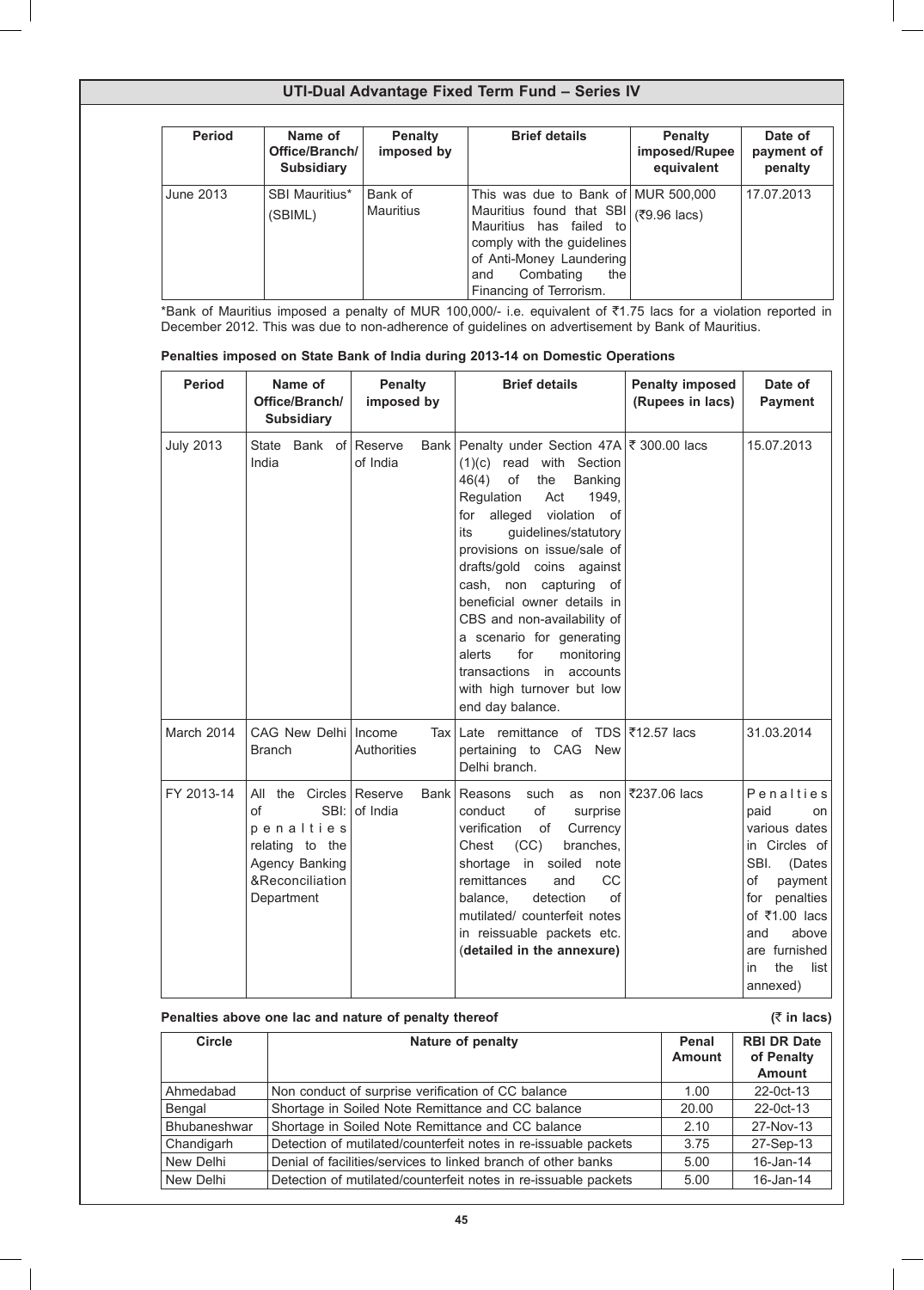| Circle     | <b>Nature of penalty</b>                                                                           | Penal<br><b>Amount</b> | <b>RBI DR Date</b><br>of Penalty<br><b>Amount</b> |
|------------|----------------------------------------------------------------------------------------------------|------------------------|---------------------------------------------------|
| New Delhi  | Detection of mutilated/counterfeit notes in re-issuable packets<br>and soiled note remittance      | 4.74                   | $11 -$ Jul-13                                     |
| New Delhi  | Wrong reporting of Remittance to RBI (as withdrawal)                                               | 45.00                  | $04 -$ Jul-13                                     |
| New Delhi  | Non conduct of surprise verification of cc balance                                                 | 4.97                   | 25-Jul-13                                         |
| Hyderabad  | Non conduct of surprise verification of cc balance                                                 | 5.00                   | $12$ -Jul-13                                      |
| Hyderabad  | Shortage in Soiled Note Remittance in CC balance                                                   | 1.00                   | 24-Jan-14                                         |
| Lucknow    | Shortage in SNR and Currency Chest balance                                                         | 2.60                   | 16-Sep-13                                         |
| Mumbai     | Shortage in SNR and Currency Chest balance                                                         | 1.13                   | 27-Mar-14                                         |
| North East | Shortage in SNR and Currency Chest balance                                                         | 1.56                   | 25-Jul-13                                         |
| Patna      | Detection of mutilated/counterfeit notes in re-issuable packets 3.22<br>and Soiled note remittance |                        | 05-Jun-13                                         |

2. Details of all enforcement actions taken by SEBI in the last three years and/ or pending with SEBI for the violation of SEBI Act, 1992 and Rules and Regulations framed there under including debarment and/ or suspension and/ or cancellation and/ or imposition of monetary penalty/adjudication/enquiry proceedings, if any, to which the Sponsor(s) and/ or the AMC and/ or the Board of Trustees /Trustee Company and/ or any of the directors and/ or key personnel (especially the fund managers) of the AMC and Trustee Company were/ are a party. The details of the violation shall also be disclosed. –

Bank of Baroda

a. Bank of Baroda was one of the bankers to the public issue of shares of Jaltarang Motels Limited ("Jaltarang"). The issue opened for public subscription on December 21, 1995 and closed on December 26, 1995.

 The prospectus issued by the Company categorically stated that the company's shares would be listed on the stock exchanges at Ahmedabad and Bombay but permission for listing could be obtained only from Ahmedabad Stock Exchange (ASE).

 While ASE accorded approval on March 4, 1996, Bombay Stock Exchange (BSE) rejected the request of the company (Jaltarang) for listing of shares. However, the Bank (Bank of Baroda), on March 25, 1996 transferred a sum of ₹38,89,218/- collected from the public, to the company's (Jaltarang) account.

 Since BSE had refused to list the company's shares, the public issue became void in terms of section 73 of the Companies Act necessitating refund of the application money forthwith to the applicants.

 The matter came to the notice of SEBI. To protect the interest of applicants SEBI, after holding an inquiry, by its order dated January 19, 2000 directed the bank to refund the sum of ₹4,031,018/- being the application money with interest at 15% from March 25, 1996 i.e. the day the bank allowed withdrawal of the funds by Jaltarang in respect of funds collected from the public issue.

 The Bank preferred an appeal before the Securities Appellate Tribunal against the aforesaid order of SEBI. The tribunal, by its order dated July 27, 2000, rejected the appeal of the Bank. On which the bank filed an appeal (Appeal No.2 of 2000) before the High Court, Mumbai against the said order of the Tribunal. The High Court, Mumbai, on November 13, 2000, granted interim relief of stay of the operation of the orders dated July 27, 2000 of the Securities Appellate Tribunal and January 19, 2000 of SEBI and has further directed that the matter be placed on the board for final hearing.

 Present Status: The matter is still pending with High Court Mumbai.

 There are no further communication/queries from any regulatory authority to BOBCAPS in the matter.

b. The merchant banking division of the Bank of Baroda was the pre-issue lead manager for the public issue of shares of Trident Steels Limited ("Trident") in November, 1993.

 SEBI issued a show cause notice dated April 29, 2004 calling upon the merchant banking division of the Bank to show cause why action should not be taken against it for failing in its duty to exercise due diligence in the above mentioned public issue. SEBI alleged that the merchant banking division of the Bank did not disclose the material fact that 750,000 shares out of the pre issue capital of Trident had been pledged by the directors and shareholders of those shares to the Industrial Finance Branch of the Bank towards enhancement of various credit facilities extended by the Bank to Trident.

 In October 1989, the directors and holders of those shares have given an undertaking that as long as the dues of Trident to the Bank are not paid in full, they will not transfer, deal with or dispose off equity or preference shares held by them in the company or any shares that might be acquired in future, without prior written consent of the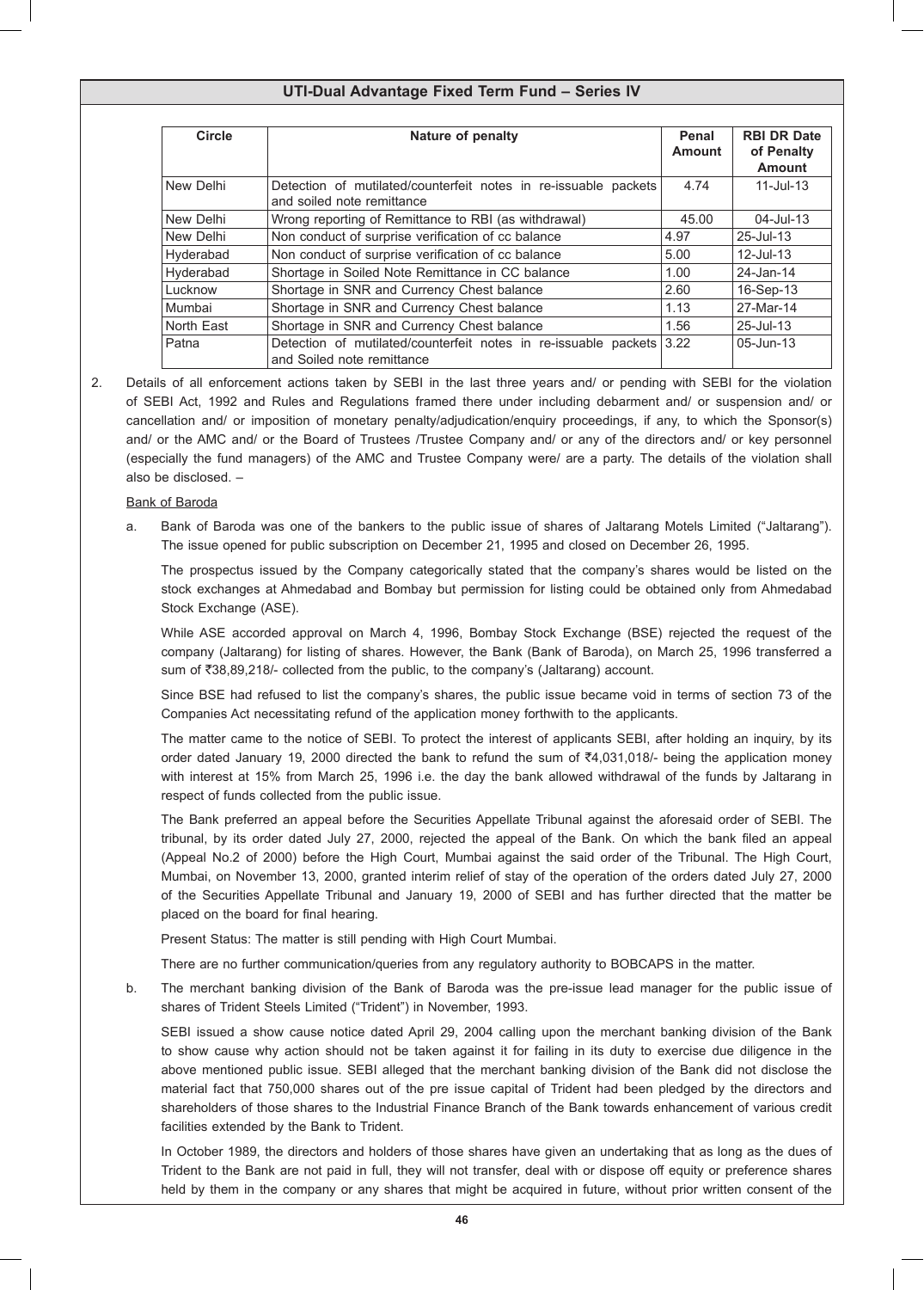### Bank.

 BOBCAPS, in its reply to the show cause notice of SEBI, has submitted that it was the obligation of Trident to give true disclosures and that any punitive action will lie solely against Trident Steels Ltd., its promoters and directors.

 Present Status: There are no further communication/queries from SEBI to BOBCAPS in the matter.

 The enquiry has been dropped by SEBI.

c. The Bank of Baroda had acted as lead managers to the public issue of Kraft Industries Limited ("Kraft") in May 1995. It is alleged that the Managing Director and Promoter of Kraft Industries Ltd. did not possess the qualifications as mentioned in the prospectus filed for raising the funds.

 SEBI required from the Bank being merchant banker to the issue, the copies of qualification certificates of the company's Managing Director.

 On enquiring, the Managing Director of Kraft Industries Ltd. informed the Bank of having lost the certificates in transit. The bank has replied accordingly to SEBI.

 The inquiry is still pending.

 Present Status: There are no further communication/queries from SEBI to BOBCAPS in the matter.

d. M. S .Shoes East Limited (MS Shoes) came out with a public issue of 17,584,800 zero interest unsecured fully convertible debentures in February 1995. The Bank of Baroda was one of the Lead Managers to the issue with responsibility for post issue management and had underwritten the issue up to ₹150,000,000.

 After the closure of the issue, MS Shoes complained to the underwriters that some of the cheques accompanying the application for subscription were returned unpaid resulting in the collected amount falling short of the minimum subscription amount. Therefore MS Shoes called upon the underwriters to discharge their underwriting liability to the extent of proportionate devolution and raised a claim on the bank for  $\overline{5}116,665,043$  towards devolution of underwriting liability.

 The bank declined the claim on the ground that since the issue was declared oversubscribed by the Registrars to the issue no liability can devolve on the Bank under its underwriting commitment.

 SEBI has issued an enquiry notice dated July 20, 1995 to the bank, but closed the matter without imposing any penalty on the bank.

 Complaint was filed on behalf of MS Shoes, at Vikaspuri Police Station against SBI Capital Markets Limited, the bank, its principal officers including the then CMD and others alleging cheating and breach of trust. The High Court, New Delhi, by order dated December 11, 2000 ordered transfer of the case to Central Bureau of Investigation (CBI).

 The investigation by the CBI is still pending.

 Present Status: There are no further communication/queries from CBI or SEBI to BOBCAPS in the matter.

 The enquiry has been dropped by SEBI.

### **State Bank of India**

 Against Sponsor:

 SEBI served show cause notice dated 08.11.2012 under rule 4 of the adjudication Rules for the deficiencies observed in Debenture Trustee operations during their inspection conducted from 26.07.2010 to 30.07.2010 at State Bank of India, Mumbai Main branch. Bank has made payment of  $\bar{\tau}$  6.80 lacs towards the settlement charges to SEBI on 13.01.2015 for the same. The settlement order was passed on 28.01.2015 by the Adjudicating Officer thus disposing of the said Adjudication Proceedings pending in respect of SBI.

3. Any pending material civil or criminal litigation incidental to the business of the Mutual Fund to which the Sponsor(s) and/ or the AMC and/ or the Board of Trustees /Trustee Company and/ or any of the directors and/ or key personnel are a party should also be disclosed separately.

## **UTI AMC Ltd.**

a. A writ petition has been filed by UTI Asset Management Company Ltd., UTI Mutual Fund and UTI Trustee Company Private Ltd. challenging the order dated 06.08.2008 passed by the Central Information Commission on the applicability of the Right to Information Act, 2005, which has been stayed by the Honourable High Court, Bombay. The writ has been admitted and stay will continue pending the hearing and final disposal of the petition. The matter will come up for hearing in due course.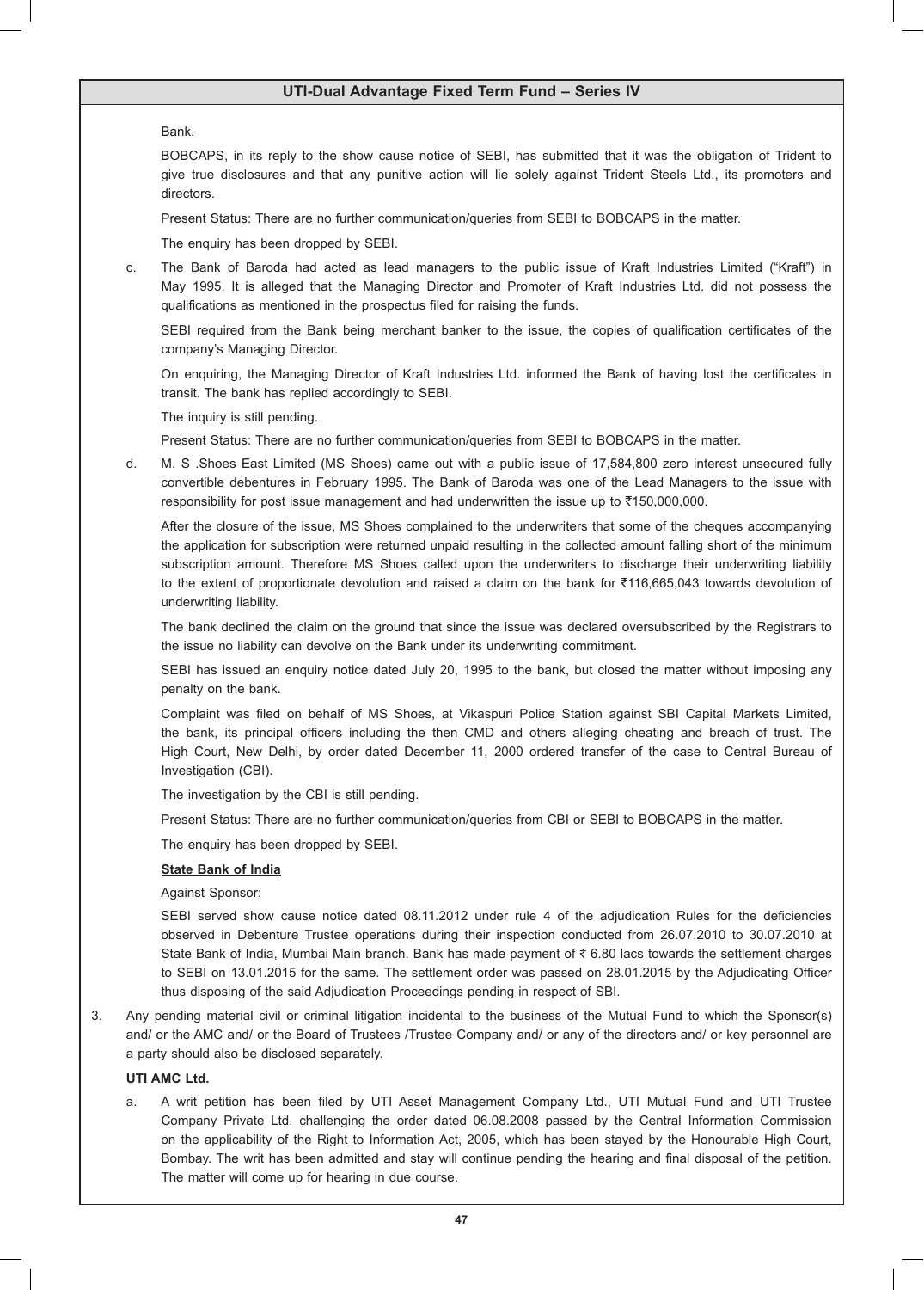b. There are 9 criminal cases pending related to normal operations of the schemes of UTI MF such as non-transfer of units, non-receipt of unit certificates, non-receipt of redemption proceeds or income distribution, closure of scheme/plan. These cases are not maintainable and judging from our experience such cases are generally dismissed by Courts or withdrawn by the complainant.

 All the cases were filed in the name of the then Manager/Branch Manager/Chairman (Key personnel) of the erstwhile Unit Trust of India. We have already settled all these cases by paying the amount/issuing certificate to the complainant. However, cases are continuing due to procedural aspect as final orders of the Courts are to be pronounced. All the cases filed before 2003, stood transferred to the successor of UTI i.e., UTI MF due to transfer of scheme after passing of The Unit Trust of India (Transfer of Undertaking & Repeal Act) 2002.

- c. There are 32 cases pending at different courts related to suits/petitions filed by a) contract workmen, b) employees association, c) employees/ex-employees etc. These cases are pending at different levels for adjudication.
- d. A Special Leave Petition has been filed by Bajaj Auto Ltd. before the Honourable Supreme Court of India against the final judgement and order dated 09.10.2006 of the Honourable High Court of Bombay in the matter of the winding up of UTI Growth & Value Fund- Bonus Plan with effect from 01.02.2005 in pursuance to circular dated 12.12.2003 of SEBI. The matter is admitted on 10.07.2008 and will be heard in due course.
- e. One Writ Petition filed by Shri. R K Sanghi pending before High Court of Madhya Pradesh Principal Seat at Jabalpur challenging termination of Senior Citizen Unit Plan (SCUP). We have already filed affidavit in reply in the matter and now petition will be heard in due course.

### **Income Tax Related Matter**

 The company has filed appeals with CIT (A) in respect of Assessment Years 2009-10 & AY 2010-11 against Demand of  $\bar{\tau}$  6.42 &  $\bar{\tau}$  2.27 Cr respectively. The matter is pending for hearing.

 The Commissioner has passed order u/s 263 for the Assessment Year 2006-07 directing the assessing officer to do a fresh assessment in respect of scheme expenses. The company has filed an appeal before Hon'ble Tribunal against the order of the commissioner. Subsequently the assessing officer has passed the reassessment order raising demand of  $\bar{\tau}$  2.39 Cr, against which based on the stay order obtained, Company has paid  $\bar{\tau}$ 1.19 Cr. The company has again filed an appeal before CIT (A) against such order.

 On all the above issues the company does not expect the demand to crytalise into liability.

### **UTI GETF:**

 The Maharashtra Sales Tax authorities have disallowed refund claim and raised tax demand under the Maharashtra Value Added Tax Act 2002 for UTI GETF for a sum of  $\bar{\tau}$  2,23,38,170/- plus interest and penalty for the years 2007-08 to 2011-12. Part relief has been granted by setting aside the penalty for some years. The matter is being contested, Appeals have been filed/are being filed with the appellate authorities against the denial of the refund claim and raising of demand.

4. Any deficiency in the systems and operations of the Sponsor and/or the AMC or the Trustee Company which SEBI has specifically advised to be disclosed in the SID, or which has been notified by any other regulatory agency. - NIL

**The Board of UTI Trustee Co (Pvt.) Ltd have approved the launch of the Plans under UTI Dual Advantage Fixed Term Fund – Series IV vide Circular Resolution dated March 10, 2016.**

**Bombay Stock Exchange (BSE) has given its in-principle approval for listing of the units of the Five Plans under UTI Dual Advantage Fixed Term Fund – Series IV viz., UTI Dual Advantage Fixed Term Fund - Series IV – I to UTI Dual Advantage Fixed Term Fund - Series IV – V on its exchange vide its letter no. DCS/IPO/IZ/MF-IP/38/2016-2017 dated April 13, 2016.**

**Notwithstanding anything contained in this Plan Information Document, the provisions of the SEBI (Mutual Funds) Regulations, 1996 and the Guidelines thereunder shall be applicable.**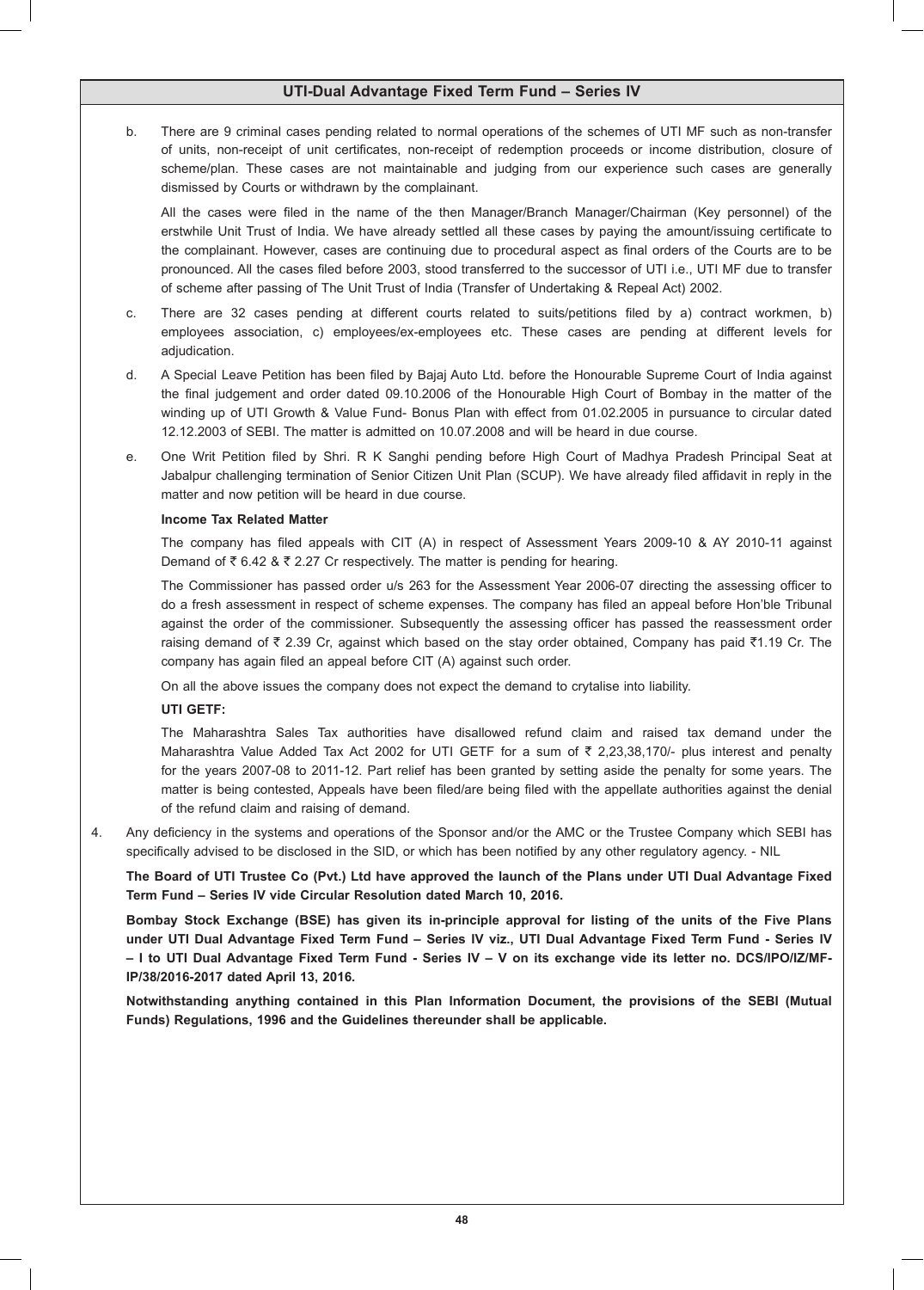

# **CORPORATE OFFICE**

UTI Tower, 'Gn' Block, Bandra-Kurla Complex, Bandra (E), Mumbai - 400 051. Tel.: 66786666

## **OFFICIAL POINTS OF ACCEPTANCE**

### **UTI FINANCIAL CENTRES**

**WEST ZONE**

### **GUJARAT REGION**

**Ahmedabad:** 2nd Floor, IFCI Bhavan, Behind Tanishq Show Room, Nr. Lal Bungalow Bus Stand, C G Road, Ahmedabad – 380 006. Gujarat, Tel.: (079) 26462180, 26462905, **Anand:** 12-A, First Floor, Chitrangna Complex, Anand – V. V. Nagar Road, Anand – 388 001, Gujarat, Tel.: (02692) 245943 / 944, **Bharuch:** 103-105, Aditya Complex, 1st Floor, Near Kashak Circle, Bharuch – 392 001, Gujarat, Tel.:(02642) 227331, **Bhavnagar:** Shree Complex, 6-7 Ground Floor, Opp. Gandhi Smruti, Crescent Circle, Crescent, Bhavnagar – 364 001, Tel.:(0278)- 2519961/2513231, **Bhuj:** First Floor 13 & 14, Jubilee Circle, Opposite All India Radio, Banker's Colony, Bhuj – 370 001, Gujarat, Tel: (02832) 220030, **Gandhinagar:** Shop No.1 & 2, Shree Vallabh Chambers, Nr. Trupti Parlour, Plot 382, Sector 16, Gandhinagar – 382 016, Gujarat Tel : (079) 23240461, 23240786, **Jamnagar:** "Keshav Complex", First Floor, Opp. Dhanvantary College, Pandit Nehru Marg, Jamnagar – 361 001, Tel:(0288)-2662767/68, **Navsari:** 1/4 Chinmay Arcade, Sattapir, Sayaji Road, Navsari – 396 445, Gujarat, Tel: (02637)-233087, **Rajkot:**  Race Course Plaza, Shop No.5,6,7, Ground Floor, Near Income Tax, Rajkot-360 001, Tel:(0281)2433525/244 0701, **Surat:** B-107/108, Tirupati Plaza, Near Collector Office, Athwa Gate, Surat-395 001, Tel: (0261) 2474550, **Vadodara:** G-6 & G-7, "Landmark" Bldg., Transpeck Centre, Race Course Road, Vadodara-390 007, Tel:(0265) 2336962, **Vapi:** GF 1 & GF 2, Shoppers Stop, Near Jay Tower-1, Imran Nagar, Silvassa Road, Vapi – 396 195, Gujarat, Tel: (0260) 2421315.

### **MUMBAI REGION**

**Bandra Kurla Complex**: UTI Tower, 'Gn' Block, Ground Floor, Bandra-Kurla Complex, Bandra (E), Mumbai-400051, Tel: (022) 66786354/6101, **Borivali** : Purva Plaza, Ground Floor, Juntion of S V Road & Shimpoli, Soni Wadi Corner, Borivali (West), Mumbai – 400 092. Tel. No.: (022) 2898 0521/ 5081, **Ghatkopar** : Shop No.1-4, Ground Floor, Sai Plaza, Junction of Jawahar Road and R. B. Mehta Road, Near Ghatkopar Rly Station, Ghatkopar (East), Mumbai - 400 077, Tel: (022) 25012256/25010812/715/833, **Goregaon**: 101, 1st Floor, Accord Commercial Complex, Opposite Bus Depot, Station Road, Goregaon (East), Mumbai – 400 063. Maharashtra, Tel. No.: 022 – 26850849, 26850850, **JVPD**: Unit No.2, Block 'B', Opp. JVPD Shopping Centre, Gul Mohar Cross Road No.9, Andheri (W), Mumbai-400049, Tel:(022) 26201995/26239841, **Kalyan:** Ground Floor, Jasraj Commercial Complex, Chitroda Nagar, Valli Peer, Station Road, Kalyan (West) - 421 301, Tel: (0251) 2316063/7191, **Lotus Court** : Lotus Court Building, 196, Jamshedji Tata Road, Backbay Reclamation, Mumbai-400020, Tel: (022) 22821357, **Marol:** Plot No.12, Road No.9 Behind Hotel Tunga Paradise MIDC Marol, Andheri (East), Mumbai – 400 093, Maharashtra, Tel.: (022) 2836 5138, **Powai** : A-1, Ground Floor, Delphi Orchard Avenue, Hiranandani Business Park, Hiranandani Gardens, Powai, Mumbai–400 076, Tel: (022) 67536797/98, **Thane:** Suraj Arcade, Ground Floor, Next to Deodhar Hospital, Opp. To HDFC Bank, Gokhale Road, Thane (West)-400 602, Tel: (022) 2533 2409, **Vashi**: Shop no. 4, 5 & 6, Plot no. 9, Ganesh Tower, Sector 1, Vashi, Navi Mumbai – 400 703, Tel.: (022) 27820171/74/77.

#### **NAGPUR REGION**

**Amravati:** C-1, VIMACO Tower, S.T. Stand Road, Amravati – 444 602, Maharashtra, Tel.: (0721) 2553126/7/8, **Bhilai:** 38 Commercial Complex, Nehru Nagar (East), Bhilai – 490 020, Distt. Durg, Chhattisgarh, Tel.: (0788) 2293222, 2292777, **Bhopal:** 2nd Floor, V. V. Plaza, 6 Zone II, M. P. Nagar, Bhopal-462 011, Tel: (0755) 2558308, **Gwalior:** 45/A, Alaknanda Towers, City Centre, Gwalior-474011, Tel: (0751) 2234072, **Indore:** UG 3 & 4, Starlit Tower, YN Road, Indore-452 001, Tel:(0731) 2533869/4958, **Jabalpur:** 74-75, 1st Floor, Above HDFC Bank, Gol Bazar, Jabalpur – 482 002, Madhya Pradesh, Tel: (0761) 2480004/5, **Nagpur:** 1st Floor, Shraddha House, S. V. Patel Marg, Kings Way, Nagpur-440 001, Tel: (0712) 2536893, **Raipur:** Vanijya Bhavan, Sai Nagar, Jail Road, Raipur-492 009, Tel: (0771) 2881410/12, **Ratlam:** R.S.Paradise, 101, 1st Floor, Above Trimurti Sweets, Do Batti Square, Ratlam – 457 001, Madhya Pradesh, Tel.: (07412) 222771/72.

### **REST OF MAHARASHTRA AND GOA**

**Aurangabad:** "Yashodhan", Near Baba Petrol Pump, 10, Bhagya Nagar, Aurangabad – 431 001, Maharashtra, Tel.: (0240) 2345219 / 29, **Chinchwad** : City Pride, 1st Floor, Plot No.92/C, D III Block, MIDC, Mumbai-Pune Highway, Kalbhor Nagar, Chinchwad, Pune-411 019, Tel: (020) 65337240, **Jalgaon:** First Floor, Plot No-68, Zilha Peth, Behind Old Court, Near Gujrat Sweet Mart, Jalgaon (Maharashtra), Pin - 425 001, Tel.: (257) 2240480/2240486, **Kolhapur:** 11 & 12, Ground Floor, Ayodhya Towers, C S No 511, KH-1/2, 'E' Ward, Dabholkar Corner, Station Road, Kolhapur-416 001, Tel.: (0231) 2666603/2657315, **Margao:** Shop No. G-6 & G-7, Jeevottam Sundara, 81, Primitive Hospicio Road, Behind Cine Metropole, Margao, Goa-403 601, Tel.: (0832) 2711133, **Nasik:** Apurva Avenue, Ground Floor, Near Kusumagraj Pratishthan, Tilak Wadi, Nasik-422002, Tel: (0253) 2570251/252, **Panaji:** E.D.C. House, Mezzanine Floor, Dr. A.B. Road, Panaji, Goa-403 001, Tel: (0832) 2222472, **Pune:** Ground Floor, Shubhadra Bhavan, Apte Road, Opposite Ramee Grand Hotel, Pune – 411 004. Maharashtra, Tel.: (020) 25521052 / 53 / 54 / 55 / 63, **Solapur:** 157/2 C, Railway Lines, Rajabhau Patwardhan Chowk, Solapur – 413 003, Maharashtra, Tel.: (0217) 223 11767,

### **NORTH ZONE CHANDIGARH REGION**

**Ambala:** 5686-5687, Nicholson Road, Ambala Cantt, Haryana, Pin-133 001, Tel.: (0171) 2631780, **Amritsar:** 69, Court Road, Amritsar-143001, Tel: (0183) 2564388, **Bhatinda:** 2047, II Floor, Crown Plaza Complex, Mall Road, Bhatinda – 151 001, Punjab, Tel: (0164) 223 6500, **Chandigarh:** Jeevan Prakash (LIC Bldg.), Sector 17-B, Chandigarh-160 017, Tel: (0172) 2703683, **Jalandhar:** "Ajit Complex", First Floor, 130 Ranjit Nagar, G. T. Road, Jalandhar-144 001, Tel: (0181) 22324756, **Jammu:** Gupta's Tower, CB - 13, 2nd Floor, Rail Head Complex, Jammu - 180004, Jammu & Kashmir, Tel.: (0191) 247 0627, **Ludhiana:** Ground Floor, S CO 28, Feroze Gandhi Market, Ludhiana-141 001, Tel: (0161) 2441264, **Panipat:** Office no.7, 2nd Floor, N K Tower, Opposite ABM AMRO Bank, G T Road, Panipat – 132 103, Haryana, Tel.: (0180) 263 1942, **Patiala:** SCO No. 43, Ground Floor, New Leela Bhawan, Patiala, Punjab-147 001, Tel: (0175) 2300341, **Shimla:** Bell Villa, 5th Floor, Below Scandal Point, The Mall, Shimla, Himachal Pradesh - 171 001, Tel. No.: (0177) 2657 803.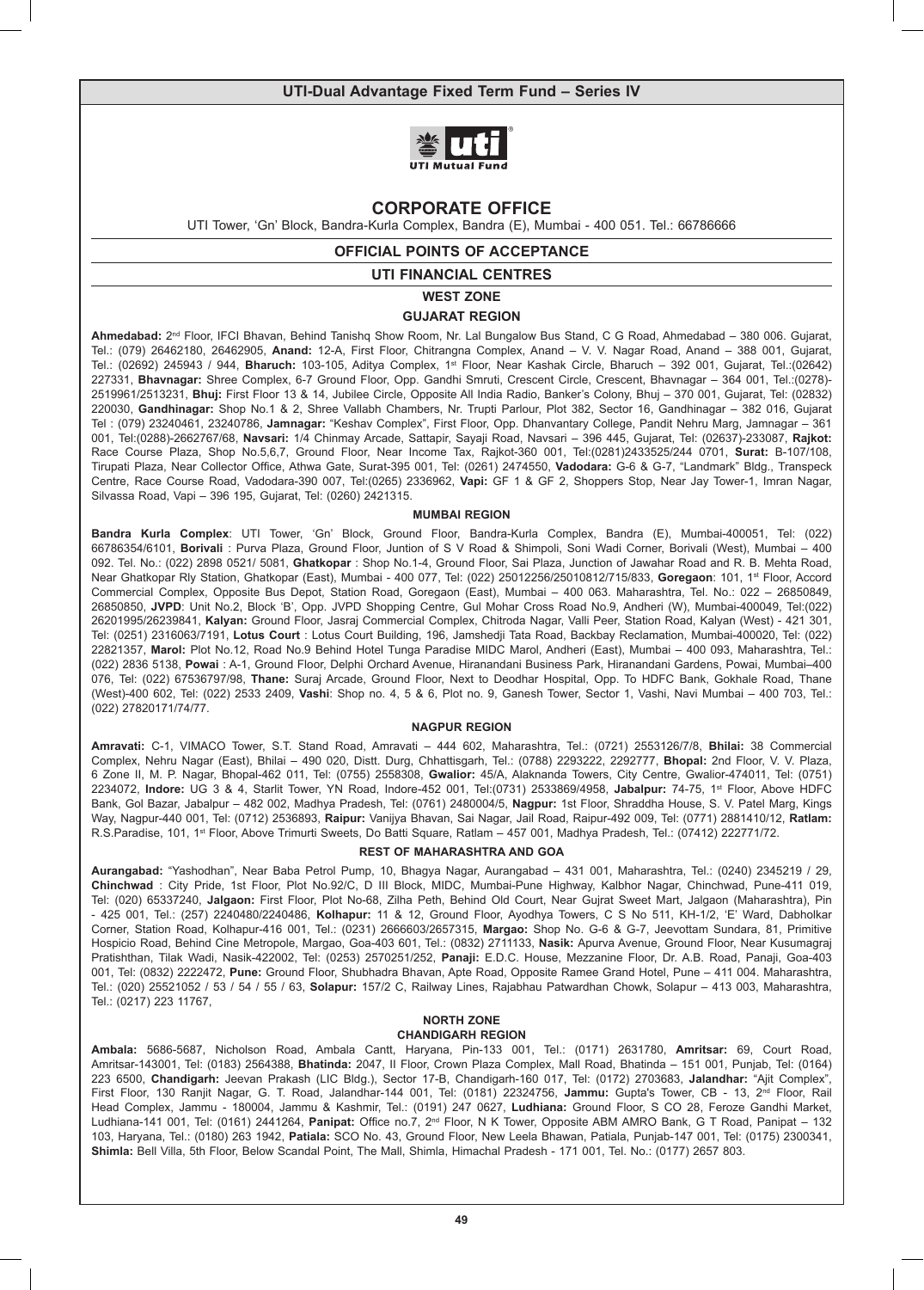### **DELHI REGION**

**Dehradun:** 56, Rajpur Road, Hotel Classic International, Dehradun-248 001, Tel: (0135) 2743203, **Faridabad:** Shop No.6, First Floor, Above AXIS Bank, Crown Complex, 1 & 2 Chowk, NIT, Faridabad-121 001, Tel: (0129) 2424771, **Ghaziabad:** C-53 C, Main Road, RDC, Opp. Petrol Pump, Ghaziabad - 201001, Uttar Pradesh, Tel: (0120) 2820920/23, **Gurgaon:** SCO 28, 1st floor, Sector 14, Gurgaon–122 001, Haryana, Tel: (0124) 4245200, **Haridwar:** First Floor, Ashirwad Complex, Near Ahuja Petrol Pump, Opp Khanna Nagar, Haridwar – 249407, Tel.: (01334) 312828, **Janak Puri:** Bldg. No.4, First Floor, B-1, Community Centre, B-Block, Janak Puri, New Delhi – 110 058, Tel.: (011) 25523246/47/48, Laxmi Nagar: Flat No. 104-106, 1<sup>st</sup> Floor, Laxmi Deep Building, Laxmi Nagar District Centre, Laxmi Nagar, New Delhi – 110092, Tel. No. (011) 2252 9398 / 9374, **Meerut:** 10/8 Ground Floor, Niranjan Vatika, Begum Bridge Road, Near Bachcha Park, Meerut - 250 001, Uttar Pradesh, Tel.: (0121) 648031/2, **Moradabad:** Shri Vallabh Complex, Near Cross Road Mall, Civil Lines, Moradabad – 244 001, Uttar Pradesh, Tel.: (0591) 2411220, **Nehru Place**: G-7, Hemkunt Tower (Modi Tower), 98, Nehru Place (Near Paras Cinema), New Delhi-110 019, Tel: (011) 28898128, **New Delhi**: 13th Floor, Jeevan Bharati, Tower II, Connaught Circus, New Delhi – 110 001. Tel: (011) 2332 7497, 2373 9491/2, **Noida:** J-26, Ground Floor, Near Centre Stage Mall, Sector 18, Noida –201 301, Tel: (0120) 2512311 to 314,**Pitam Pura**: G-5-10 Aggarwal Cyber Plaza, Netaji Subhash Place, Pitam Pura, Delhi – 110 034, Tel: (011) 27351001.

### **RAJASTHAN REGION**

**Ajmer**: Uday Jyoti Complex, First Floor, India Motor Circle, Kutchery Road, Ajmer-305 001, Tel: (0145) 2423948**, Alwar**: Plot No.1, Jai Complex (1st Floor), Above AXIS Bank, Road No.2, Alwar – 301 001, Rajasthan, Tel.:(0144) 2700303/4**, Bhilwara**: B-6 Ground Floor, S K Plaza, Pur Road, Bhilwara – 311 001, Rajasthan, Tel.: (01482) 242220/21, **Bikaner**: Gupta Complex, 1st Floor, Opposite Chhapan Bhog, Rani Bazar, Bikaner – 334 001, Rajasthan, Tel: (0151) 2524755**, Jaipur**: 2nd Floor, Anand Bhavan, Sansar Chandra Road, Jaipur-302 001, Tel: (0141)-4004941/43 to 46**, Jodhpur**: 51 Kalpataru Shopping Centre, Shastri Nagar, Near Ashapurna Mall, Jodhpur - 342 005,Tel.: (0291)-5135100, **Kota**: Sunder Arcade, Plot No.1, Aerodrome Circle, Kota-324007, Tel: (0744)-2502242/07**, Sikar**: 9-10, 1st Floor, Bhasker Height, Ward No.28, Silver Jubilee Road, Shramdaan Marg, Nr. S K Hospital, Sikar, Rajasthan – 332 001, Tel: (01572) 271044, 271043, **Sriganganagar**: Shop No.4 Ground Floor, Plot No.49, National Highway No.15, Opp. Bhihani Petrol Pump, Sriganganagar – 335 001, Rajasthan, Tel: (0154) 2481602**, Udaipur**: Ground Floor, RTDC Bldg., Hotel Kajri, Shastri Circle, Udaipur-313001, Tel: (0294)– 2423065/66/67**.**

#### **UTTAR PRADESH REGION**

**Agra:** FCI Building, Ground Floor, 60/4, Sanjay Place, Agra–282 002, Tel: (0562) 2857789, 2858047, **Aligarh:** 3/339-A Ram Ghat Road, Opp. Atrauli Bus Stand, Aligarh, Uttar Pradesh–202 001, Tel : (0571) 2741511, **Allahabad:** 4, Sardar Patel Marg, 1st Floor, Civil Lines, Allahabad-211 001, Tel: (0532) 2561028, **Bareilly:** 116-117 Deen Dayal Puram, Bareilly, Uttar Pradesh-243 005, Tel.: (0581) 2303014, **Gorakhpur:** Cross Road The Mall, Shop No. 16 - 20, 1st Floor, Bank Road, A. D. Chowk, Gorakhpur - 273 001, Uttar Pradesh, Tel.: (0551) 220 4995 / 4996, **Kanpur:** 16/77, Civil Lines, Kanpur-208 001, Tel: (0512) 2304278, **Lucknow:** Aryan Business Park, 2nd floor, 19/32 Park Road (old 90 M G Road), Lucknow-226 001, Tel: (0522) 2238491/2238598, **Varanasi:** 1st Floor, D-58/2A-1, Bhawani Market, Rathyatra, Varanasi-221 010, Tel: (0542) 2226881.

#### **EAST ZONE BIHAR REGION**

**Bhagalpur:** 1st floor, Kavita Apartment, Opposite Head Post Office, Mahatma Gandhi Road, Bhagalpur-812 001, Bihar, Tel.: (0641) 2300040/41, **Darbhanga:** VIP Road, Allalpatti, Opposite Mahamaya Nursing Home, P.O. Darbhanga Medical College, Laheraisarai, Dist – Darbhanga, Bihar – 846 003, Tel.: (06272) 250 033, Gaya: 1<sup>st</sup> Floor, Zion Complex, Opp. Fire Brigade, Swarajpuri Road, Gaya-823 001, Bihar, Tel: (0631) 2221623, **Muzaffarpur:** Ground Floor, LIC 'Jeevan Prakash' Bldg., Uma Shankar Pandit Marg, Opposite Devisthan (Devi Mandir) Club Road, Muzaffarpur (Bihar), Pin – 842 002, Tel.: (0621) 2265091, **Patna:** 3rd Floor, Harshwardhan Arcade, Beside Lok Nayak Jai Prakash Bhawan, (Near Dak Bunglow Crossing), Fraser Road, Patna – 800 001, Bihar, Tel: (0612) 2200047.

### **NORTH EAST REGION**

**Agartala:** Suriya Chowmohani, Hari Ganga Basak Road, Agartala - 799 001, Tripura, Tel.: (0381) 2387812, **Guwahati:** 1st Floor, Hindustan Bldg., M.L. Nehru Marg, Panbazar, Guwahati-781 001, Tel: (0361) 254 5870, **Shillong:** Saket Bhawan, Above Mohini Store, Police Bazar, Shillong-793 001, Meghalaya, Tel.: (0364) 250 0910, **Silchar:** First Floor, N. N. Dutta Road, Shillong Patty, Silchar, Assam - 788 001, Tel.: (03842) 230082/230091, **Tinsukia:** Ward No.6, Chirwapatty Road, Tinsukia – 786 125, Assam, Tel.: (0374) 234 0266/234 1026.

### **ORISSA & JHARKHAND REGION**

**Bokaro:** Plot C-1, 20-C (Ground Floor), City Centre, Sector – 4, Bokaro Steel City, Bokaro – 827 004, Jharkhand, Tel.: (06542) 323865, 233348, **Dhanbad:** 111 & 112, Shriram Mall, Shastri Nagar, Bank More, Dhanbad-826 001, Tel.: (0326) 6451 971/2304676, **Jamshedpur:**  1-A, Ram Mandir Area, Gr. & 2nd Floor, Bistupur, Jamshedpur-831 001, Tel: (0657) 2756074, **Ranchi :** Shop No. 8 & 9, SPG Mart, Commercial Complex, Old H B Road, Bahu Bazar, Ranchi-834 001, Tel: (0651) 2900 206/07, **Balasore:** Plot No.570, 1st Floor, Station Bazar, Near Durga Mandap, Balasore – 756 001, Orissa, Tel.: (06782) 241894/241947, **Berhampur:** 4th East Side Lane, Dharma Nagar, Gandhi Nagar, Berhampur - 760 001, Orissa, Tel.: (0680) 2225094/95, **Bhubaneshwar:** 1st & 2nd Floor, OCHC Bldg., 24, Janpath, Kharvela Nagar, Nr. Ram Mandir, Bhubaneshwar-751 001, Tel: (0674) 2410995, **Cuttack:** Roy Villa, 2nd floor, Bajrakabati Road, P.O.-Buxi Bazar, Cuttack-753 001, Orissa, Tel: (0671) 231 5350/5351/5352, **Rourkela:** Shree Vyas Complex, Ground Floor, Panposh Road, Near Shalimar Hotel, Rourkela – 769 004, Orissa, Tel.: (0661) 2401116/2401117, **Sambalpur:** Plot No.2252/3495, 1st Floor, Budharaja, Opp. Budharaja Post Office, Sambalpur, Orissa-768 004, Tel: (0663) 2520214.

#### **WEST BENGAL REGION**

**Baharampur:** 1/5 K K Banerjee Road, 1st Floor, Gorabazar, Baharampur – 742 101, West Bengal, Tel.: (03482) 277163, **Barasat:** 57 Jessore Road, 1st Floor, Sethpukur, Barasat, North 24 Paraganas, Pin-700 124, West Bengal, Tel.: (033) 25844583, **Bardhaman:** Sree Gopal Bhavan, 37 A, G.T.Road, 2nd Floor, Parbirhata, Bardhaman – 713 101, West Bengal, Tel.: (0342) 2647238, **Durgapur:** 3rd Administrative Bldg., 2nd Floor, Asansol Durgapur Dev. Authority, City Centre, Durgapur-713216, Tel: (0343) 2546831, **Kalyani:** B-12/1 Central Park, Kalyani -741 235, District: Nadia, West Bengal, Tel.: (033) 25025135/6, **Kharagpur:** M/s. Atwal Real Estate Pvt. Ltd., 1st Floor, M S Tower, O.T. Road, Opp. College INDA, Kharagpur, Paschim Midnapore-721 305, Tel: (0322) 228518, 29, **Kolkata** : Netaji Subhash Chandra Road, Kolkata-700 001, Tel: (033) 22436571/22134832, **Malda:** 10/26 K J Sanyal Road, 1st Floor, Opp Gazole Taxi Stand, Malda – 732 101, West Bengal, Tel.: (03512) 223681/724/728, **Rash Behari** : Ground Floor, 99 Park View Appt., Rash Behari Avenue, Kolkata-700 029, Tel.: (033) 24639811, **Salt Lake City** : AD-55, Sector-1, Salt Lake City, Kolkata-700 064, Tel.: (033) 23371985, **Serampore:** 6A/2, Roy Ghat Lane, Hinterland Complex, Serampore, Dist. Hooghly – 712 201, West Bengal, Tel.: (033) 26529153/9154, **Siliguri:** Ground Floor, Jeevan Deep Bldg., Gurunanak Sarani, Sevoke Rd., Silliguri-734 401, Tel: (0353) 2535199.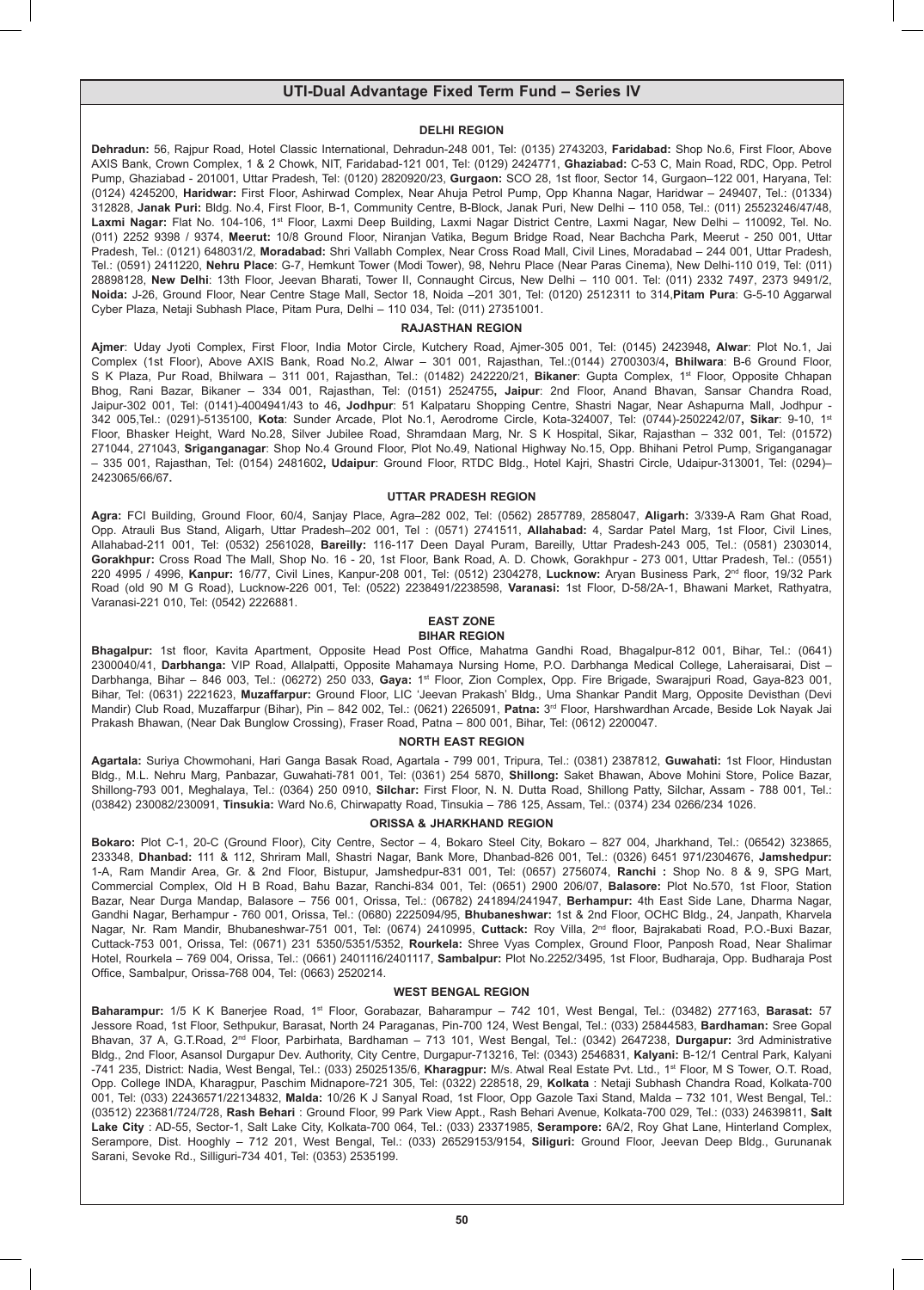### **SOUTH ZONE**

#### **ANDHRA PRADESH REGION**

**Guntur:** Door No.12-25-170, Ground Floor, Kothapet Main Road, Guntur–522 001, Tel: (0863)-2333819, **Hyderabad** : Lala II Oasis Plaza, 1st floor, 4-1-898 Tilak Road, Abids, Hyderabad-500 001, Tel: (040) 24750281/24750381/382, **Kadapa:** No. 2/790, Sai Ram Towers, Nagarajpeta, Kadapa-516 001, Tel: (08562) 222121/131,**Nellore:** Plot no.16/1433, Sunshine Plaza, 1st Floor, Ramalingapuram Main Road, Nellore – 524 002, Andhra Pradesh, Tel: (0861) 2335818/19, **Punjagutta** : 6-3-679, First Floor, Elite Plaza, Opp. Tanishq, Green Land Road, Punjagutta, Hyderabad-500 082, Tel: (040)-23417246, **Rajahmundry:** Door No.7-26-21, 1st Floor, Jupudi Plaza, Maturi Vari St., T. Nagar, Dist. – East Godavari, Rajahmundry – 533101, Andhra Pradesh, Tel.: (0883) 2008399/2432844, **Secunderabad** : 10-2-99/1, Ground Floor, Sterling Grand CVK, Road No. 3, West Marredpally, Secunderabad-500 026, Tel: (040) 27711524, **Tirupati:** D no. 20-1-201-C, Ground Floor, Korlagunta junction, Tirumala Byepass Road, Tirupati-517 501, Andhra Pradesh, Tel.: (0877) 2100607/2221307, **Vijaywada:** 29-37-123, 1st Floor, Dr. Sridhar Complex, Vijaya Talkies Junction, Eluru Road, Vijaywada-520 002, Tel:(0866) 2444819, **Vishakhapatnam:** 202, 1st Floor, Door No.9- 1-224/4/4, Above Lakshmi Hyundai Car Showroom, C.B.M. Compound, Near Ramatalkies Junction, Visakhapatnam-530 003, Tel : (0891) 2550 275, **Warangal:** House No.9-2-31, Shop No.23 & 24, 1st Floor, Nirmala Mall, J P N Road, Warangal-506 002, Tel: (0870) 2441099 / 2440766.

#### **KARNATAKA REGION**

**Bengaluru:** 1st Floor, Centenary Building, No.28, M G Road, Bengaluru – 560001, Karnataka, Tel. No. (080) 2559 2125, **Belgaum:** 1st Floor, 'Indira', Dr. Radha Krishna Marg 5th Cross, Subhash Market, Hindwadi, Belgaum - 590 011, Karnataka, Tel.: (0831) 2423637, **Bellary:**  Kakateeya Residency, Kappagal Road, Gandhinagar, Bellary – 583 103, Karnataka, Tel: (08392) 255 634/635, **Davangere:** No.998 (Old No.426/1A) "Satya Sadhana", Kuvempu Road, Lawers Street, K. B. Extension, Davangere - 577 002, Karnataka, Tel.: (08192) 231730/1, **Gulbarga:** F-8, First Floor, Asian Complex, Near City Bus Stand, Head Post Office Road, Super Market, Gulbarga – 585 101, Karnataka, Tel.: (08472) 273864/865, **Hubli:** 1st Floor, Kalburgi Square, Desai Cross, T B Road, Hubli-580 029, Dist Dharwad, Karnataka State, Tel: (0836)-2363963/64, **Jayanagar:** 427 / 14-1, Harmony, 9th Main Road, Near 40th Cross, 5th Block, Jayanagar, Bengaluru -560 041, Tel: (080) 22440837, 64516489, **Malleswaram:** No.60, Maruthi Plaza, 8th Main, 18th Cross Junction, Malleswaram West, Bengaluru-560 055, Tel.: (080) 23340672, **Mangalore:** 1st Floor, Souza Arcade, Near Jyothi Circle, Balmatta Road, Mangalore-575 001, Karnataka, Tel: (0824) 2426290, 2426258, **Mysore:** No.2767/B, New No. 83/B, Kantharaj Urs Road, Saraswathipuram 1st Main, Opposite to Saraswathi Theatre, Mysore-570 009, Tel: (0821)-2344425.

### **TAMIL NADU & KERALA**

**Annanagar** : W 123, III Avenue, Annanagar, Chennai – 600 040, Tel: (044) 65720030, **Chennai Main:** Capital Towers, Ground Floor, 180, Kodambakkam High Road, Nungambakkam, Chennai – 600 034. Tamil Nadu, Tel.: (044) 48574545/46/47, **Kochi:** Ground Floor, Palackal Bldg., Chittoor Road, Nr. Kavitha International Hotel, Iyyattu Junction, Ernakulam, Cochin-682 011, Kerala, Tel: (0484) 238 0259/2163, 286 8743, Fax: (0484) 237 0393, **Coimbatore:** U R House, 1st Floor, 1056-C, Avinashi Road, Opp. Nilgiris Dept. Stores, Coimbatore-641 018, Tel: (0422) 2244973, **Kottayam:** Muringampadam Chambers, Ground Floor, Door No.17/480-F, CMS College Road, CMS College Junction, Kottayam–686 001, Tel.: (0481) 2560734, **Kozhikode:** Aydeed Complex, YMCA Cross Road, Kozhikode - 673 001, Kerala, Tel.: (0495) 2367284 / 324, **Madurai:** "Jeevan Jyothi Building", First Floor, 134 Palace Road, Opp. to Christian Mission Hospital, Madurai - 625 001, Tel.: (0452) 2333317, **Salem:** No.2/91, Sri Vari Complex, First Floor, Preethee Bajaj Upstairs, New Bus Stand Road, Meyyanur, Salem - 636 004, Tel.: (0427) 2336163, **T Nagar** : 1st Floor, 29, North Usman Road, T Nagar, Chennai-600 017, Tel: (044) 65720011/12, **Thiruvananthapuram:** T C 15/49(2), 1st Floor, Saran Chambers, Vellayambalam, Thriuvananthapuram-695 010, Tel: (0471) 2723674, **Trichur:** 26/621-622, Kollannur Devassy Building, 1st Floor, Town Hall Road, Thrissur-680 020, Tel. No.:(0487) 2331 259/495, **Tirunelveli:** 1st Floor, 10/4 Thaha Plaza, South Bypass Road, Vannarpet, Tirunelveli–627 003. Tel.: (0462) 2500186, **Tirupur:** 47, Court Street, Sabhapathipuram, Tirupur – 641 601, Tamil Nadu, Tel.: (0421) 223 6337/6339, **Trichy:** Kingston Park No.19/1, Puthur High Road, (Opp. Aruna Theatre), Puthur, Tiruchirapalli-620 017, Tel.: (0431) 2770713, **Vellore:** S R Arcade, 1st floor, 15/2 No.30, Officers Line, Vellore – 632 001, Tamil Nadu, Tel.: (0416) 223 5357/5339.

### **UTI NRI CELL**

UTI Tower, 'Gn' Block, Bandra-Kurla Complex, Bandra (E), Mumbai-400 051, Tel: 66786064 • Fax 26528175 •E-mail: uti-nri@uti.co.in

#### **OFFICE OF THE REGISTRAR**

M/s. Karvy Computershare Pvt. Ltd.: Unit: UTIMF, Karvy Selenium Tower B, Plot Nos. 31 & 32, Financial District, Nanakramguda,Serilingampally Mandal, Hyderabad - 500 032, Board No: 040-6716 2222, Fax No.: 040- 6716 1888, Email: uti@karvy.com

### **KARVY CENTRES**

Abohar: C/o. Shri S K Goyal, Business Development Associate of UTI Mutual Fund, H. No. 1184, Street No.5, 7<sup>th</sup> Chowk, Abohar, Punjab – 152 116, Tel.: 01634 – 221238, **Ahmednagar:** C/o. Mr. Santosh H. Gandhi, 3312, Khist Lane, Ahmednagar – 414 001, Maharashtra, Mob.: 9850007454, **Akola:** Shop No.30, Ground Floor, Yamuna Tarang Complex, N H No.06, Murtizapur Road, Akola – 444 004, Tel.: 0724 – 2451 874, **Alleppey:** C/o. Mr K Thankachan, MJM Building, Mullackal, Alleppey, Kerala – 688 011, Tel. No.: (0477) 2251110, **Ananthapur:** # 15- 149, 2nd Floor, S.R.Towers, Opp: Lalithakala Parishat, Subash Road, Anantapur-515 001, Tel.: (08554) 244449, **Andaman & Nicobar Islands:** C/o Shri P N Raju, 5, Middle Point, 112, M G Road, Midyna Tower, Ground Floor, Port Blair, Andaman & Nicobar Islands – 744 101, Tel.: 03192-233083, Angul: C/o Shri Surya Narayan Mishra, 1<sup>st</sup> Floor, Sreeram Complex, NH-42,Similipada, Angul, Orissa, Pin-759122, Tel.: 06764-230192, **Ankamaly:** C/o Mr. P. K. Martin (CA), Parayil Agencies, Ankamaly South P.O., Ankamaly, Ernakulam Dist., Kerala – 683573, Tel.: 0484-6004796, **Asansol:** C/o Mr. Jayanta Sovakar, Parbati Shopping Arcade, Block No. 1 Shop No 3, Ashram More G T Road, Opp. Bank of India, Asansol, Burdwan-713 301, Tel.: (0341) 2301530, **Bankura:** C/o Shri Subhasis Das, Rampur Road (Old Rathtola), Near City Nursing Home, P O & Dist Bankura -722101 West Bengal, Phone No. 03242-259584, **Bhojpur:** C/o Mr. V P Gupta, Mahadeva Road, Ara, Bhojpur, Bihar – 802 301, Tel. No.: (06182) 244 334, **Bilaspur:** C/o Mr Vijay Kumar Khaitan, Investor Centre, 1st Floor, Hotel Mid Town Complex, Telephone Exchange Road, Bilaspur – 495 001, Tel. No.: (07752) 414 701, **Bongaigaon:** C/o Shri Uday Chatterjee, Natun Para, College Road, P.O. Bongaigaon Dist. Bongaigaon-783380 Assam. Phone No. 03664-230488, **Chandrapur:** C/o. Mr. Balraj Singh Wadhawan, Opp. Laxmi Narayan Temple, Chandrapur – 442 402, Tel.: 07172 – 255562, **Chhindwara:** C/o Shri Arun Kumar Pandey, Char Fatak, Station Road, Behind Sub Post Office, Shanichara Bazar, Chhindwara-480002 Madhya Pradesh. Phone No. 07168-235223, **Dhule:** Ground Floor, Ideal Laundry, Lane No.4, Khol Galli, Near Muthoot Finance, Opp. Bhavasar General Store, Dhule – 424 001, Tel: (02562) 282823, **Dindigul:**  No.9, Old No.4/B, New Agraharam, Palani Road, Dindigul-624 001, Tel.: (0451) 2436077/177, **East Midnapore:** C/o Shri Manoj Kumar Dolai, Town Padumbasan, P O Tamluk, East Midnapore, West Bengal, Pin-721636, Mob.: 953228266242, **Eluru:** 23A-3-32, Gubbalavari Street, R R Pet, Eluru - 534 002, Tel.: (08812) 227851 to 54, **Erode:** No. 4, KMY Salai, Veerappan Traders Complex, Opp. Erode Bus Stand, Sathy Road, Erode-638 003, Tel.: (0424) 2225615, **Gandhinagar:** 27, Suman Tower, Near Hotel Haveli, Sector No.11, Gandhinagar, Ahmedbad-382 011, Tel.: (079) 28529222 / 23249943 / 4955, **Hajipur**: C/o Mr. V N Jha, Business Development Associate for UTI Mutual Fund, 2nd Floor,